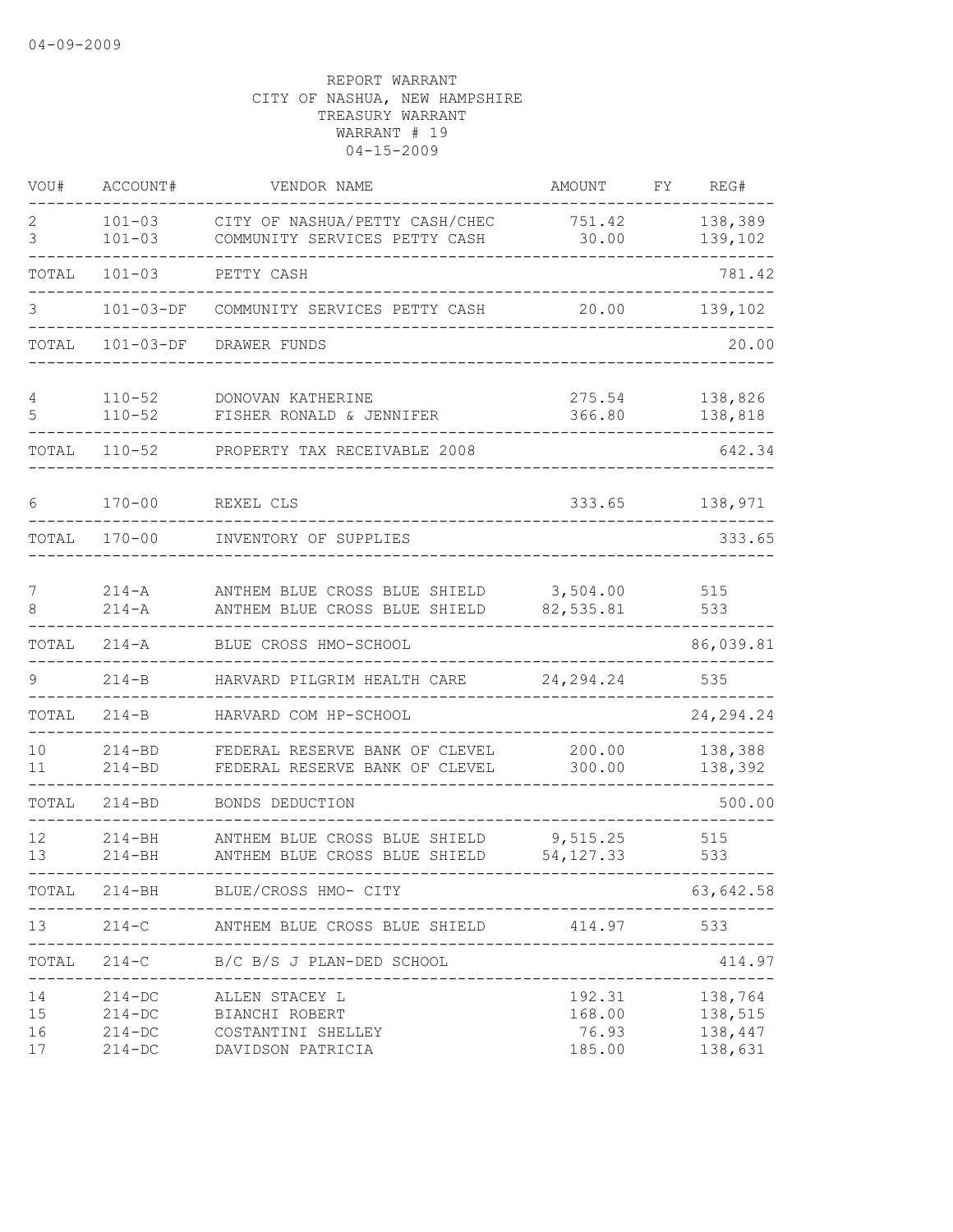| VOU#     | ACCOUNT#           | VENDOR NAME                              | AMOUNT        | FΥ | REG#      |
|----------|--------------------|------------------------------------------|---------------|----|-----------|
| 18       | $214 - DC$         | FRASER MELISSA                           | 840.00        |    | 138,766   |
| 19       | $214 - DC$         | <b>GLEASON KAREN</b>                     | 300.00        |    | 138,632   |
| 20       | $214 - DC$         | HAMILTON DENNIS L                        | 96.16         |    | 138,767   |
| 21       | $214 - DC$         | HAMILTON TINA                            | 96.16         |    | 138,768   |
| 22       | $214-DC$           | HODGDON CYNTHIA                          | 192.31        |    | 138,601   |
| 23       | $214 - DC$         | MAILLOUX SHAWN                           | 675.00        |    | 138,633   |
| 24       | $214 - DC$         | MENARD PAUL                              | 192.31        |    | 138,602   |
| 25<br>26 | $214-DC$           | PERAULT DAVID                            | 576.96        |    | 138,516   |
|          | $214-DC$           | SULLIVAN DAVID                           | 288.51        |    | 138,731   |
| 27       | $214-DC$           | TREMBLAY ERIC                            | 600.00        |    | 138,487   |
| TOTAL    | $214 - DC$         | DEPENDENT CARE DEDUCTION                 |               |    | 4,479.65  |
|          | $210, 22$ $214-DI$ | UNUM LIFE INSURANCE                      | 1,748.14      |    | 139,103   |
| TOTAL    | $214-DI$           | SCHOOL DISABILITY                        |               |    | 1,748.14  |
| 28       | $214 - FR$         | HARVARD PILGRIM/FIRST SENIORIT 41,187.67 |               |    | 517       |
| TOTAL    | $214 - FR$         | HARVARD FREEDOM                          |               |    | 41,187.67 |
| 29       | $214-FS$           | BENEFIT STRATEGIES INC                   | 2,930.00      |    | 522       |
| 30       | $214-FS$           | BENEFIT STRATEGIES INC                   | 25,602.14     |    | 538       |
| TOTAL    | $214-FS$           | FLEXIBLE SPENDING ACCOUNT -              |               |    | 28,532.14 |
| 31       | $214-H$            | NORTHEAST DELTA                          | 3,159.07      |    | 534       |
| TOTAL    | $214-H$            | N.E.DELTA-SCHOOL                         |               |    | 3,159.07  |
| 32       | $214 - HC$         | HARVARD PILGRIM HEALTH CARE              | 4,267.00      |    | 516       |
| 33       | $214 - HC$         | HARVARD PILGRIM HEALTH CARE              | 12,581.09     |    | 535       |
| TOTAL    | $214 - HC$         | HARVARD COM HP                           |               |    | 16,848.09 |
| 34       | 214-HJ             | ANTHEM BLUE CROSS BLUE SHIELD            | 17,293.81     |    | 515       |
| 35       | $214 - HJ$         | ANTHEM BLUE CROSS BLUE SHIELD            | 63,582.04     |    | 533       |
| TOTAL    |                    | 214-HJ BC/BS J PLAN DED-CITY             |               |    | 80,875.85 |
|          | $36 \t 214 - J$    | ITT HARTFORD                             | 13,937.28 536 |    |           |
|          |                    | TOTAL 214-J OPT LIFE SCHOOL              |               |    | 13,937.28 |
| 37       |                    | 214-K PROTECTIVE LIFE INSURANCE COMP     | 82.76         |    | 542       |
|          |                    | TOTAL 214-K KEMPER TERM LIFE INSURANCE   |               |    | 82.76     |
|          |                    |                                          |               |    |           |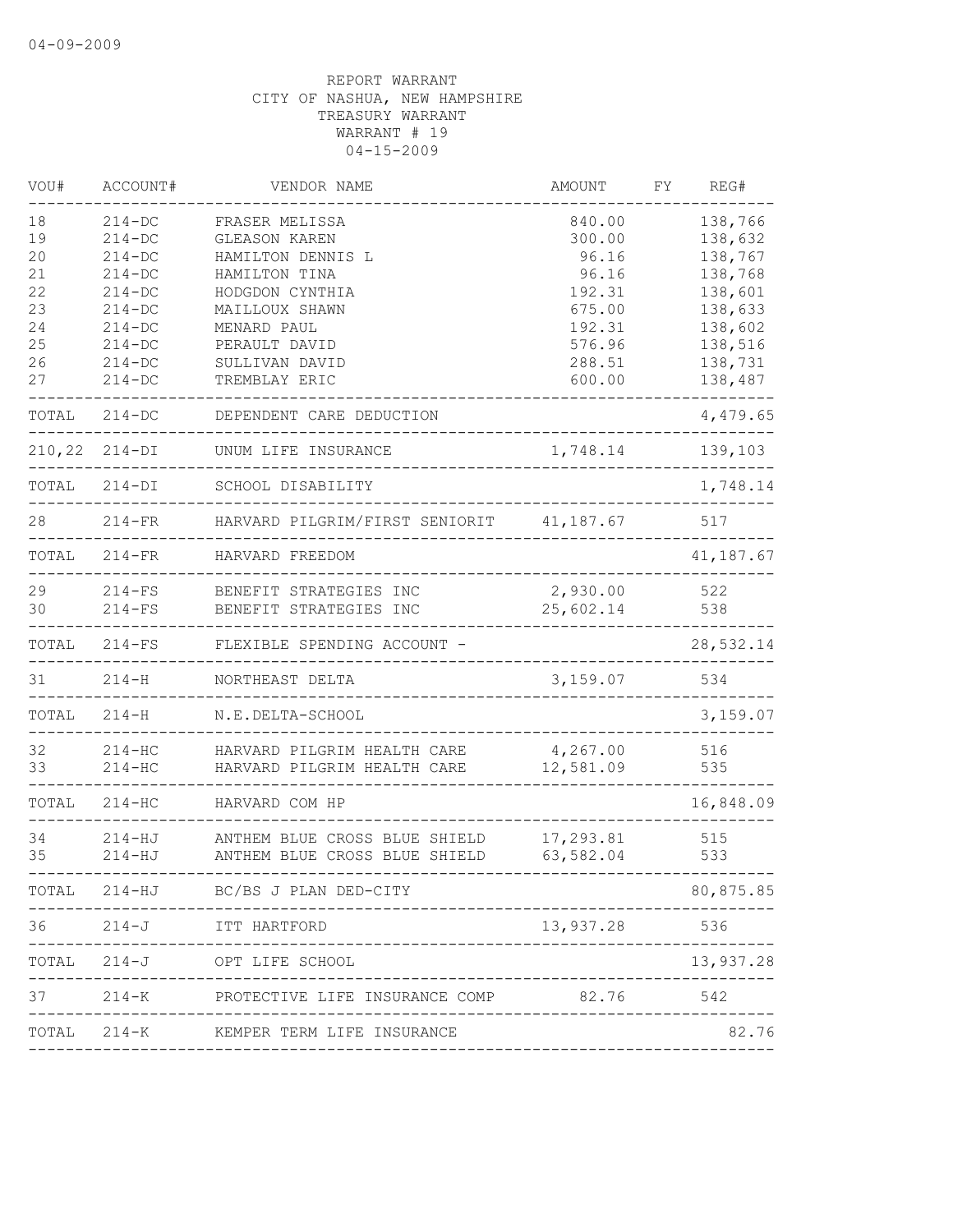| VOU#     | ACCOUNT#                 | VENDOR NAME                                                    | AMOUNT                 | REG#<br>FΥ |
|----------|--------------------------|----------------------------------------------------------------|------------------------|------------|
| 38       | $214-L$                  | ITT HARTFORD                                                   | 1,522.28               | 536        |
| TOTAL    | $214 - L$                | TERM LIFE DEDUCTION                                            |                        | 1,522.28   |
| 39       | $214 - P$                | NORTHEAST DELTA                                                | 6,333.89               | 534        |
| TOTAL    | $214-P$                  | NORTHEAST DELTA DEDUCTION                                      |                        | 6,333.89   |
| 40<br>41 | $214 - PO$<br>$214 - PO$ | ANTHEM BLUE CROSS BLUE SHIELD<br>ANTHEM BLUE CROSS BLUE SHIELD | 28,869.13<br>41,952.31 | 515<br>533 |
| TOTAL    | $214 - PQ$               | BC/BS POINT OF SERV- CITY                                      |                        | 70,821.44  |
| 42       | $214 - SL$               | SUN LIFE ASSURANCE COMPANY OF                                  | 3,444.57               | 529        |
| TOTAL    | $214-SL$                 | BPW GROUP INS-SUN LIFE                                         |                        | 3,444.57   |
| 43       | $214 - TD$               | NORTHEAST DELTA                                                | 28,031.70              | 534        |
| TOTAL    | $214 - TD$               | TEACHER DENTAL                                                 |                        | 28,031.70  |
| 44       | $214 - TK$               | ITT HARTFORD                                                   | 10,888.19              | 536        |
| TOTAL    | $214 - TK$               | OPTIONAL LIFE DEDUCTION                                        |                        | 10,888.19  |
| 210,22   | $214 - V$                | VISION SERVICE PLAN - NH                                       | 15.04                  | 139,104    |
| TOTAL    | $214 - V$                | VISION CARE DEDUCTION                                          |                        | 15.04      |
| 45       | $214 - W$                | BOSTON MUTUAL LIFE INSURANCE                                   | 14, 421.85             | 532        |
| TOTAL    | $214 - W$                | WHOLE LIFE DEDUCTION                                           |                        | 14, 421.85 |
| 46       | $255 - 00$               | STATE OF NH-MV                                                 | 18,519.85              | 513        |
| 47       | $255 - 00$               | STATE OF NH-MV                                                 | 16,899.85              | 514        |
| 48       | $255 - 00$               | STATE OF NH-MV                                                 | 15,024.80              | 519        |
| 49       | $255 - 00$               | STATE OF NH-MV                                                 | 15,267.85              | 523        |
| 50       | $255 - 00$               | STATE OF NH-MV                                                 | 17,439.95              | 527        |
| 51       | $255 - 00$               | STATE OF NH-MV                                                 | 16,550.45              | 528        |
| 52       | $255 - 00$               | STATE OF NH-MV                                                 | 18,727.25              | 530        |
| 53       | $255 - 00$               | STATE OF NH-MV                                                 | 43.20                  | 531        |
| 54       | $255 - 00$               | STATE OF NH-MV                                                 | 16,825.85              | 539        |
| 55       | $255 - 00$               | STATE OF NH-MV                                                 | 13,803.55              | 543        |
| 56       | $255 - 00$               | STATE OF NH-MV                                                 | 8,219.25               | 545        |
| 57       | $255 - 00$               | STATE OF NH-MV                                                 | 9,403.65               | 546        |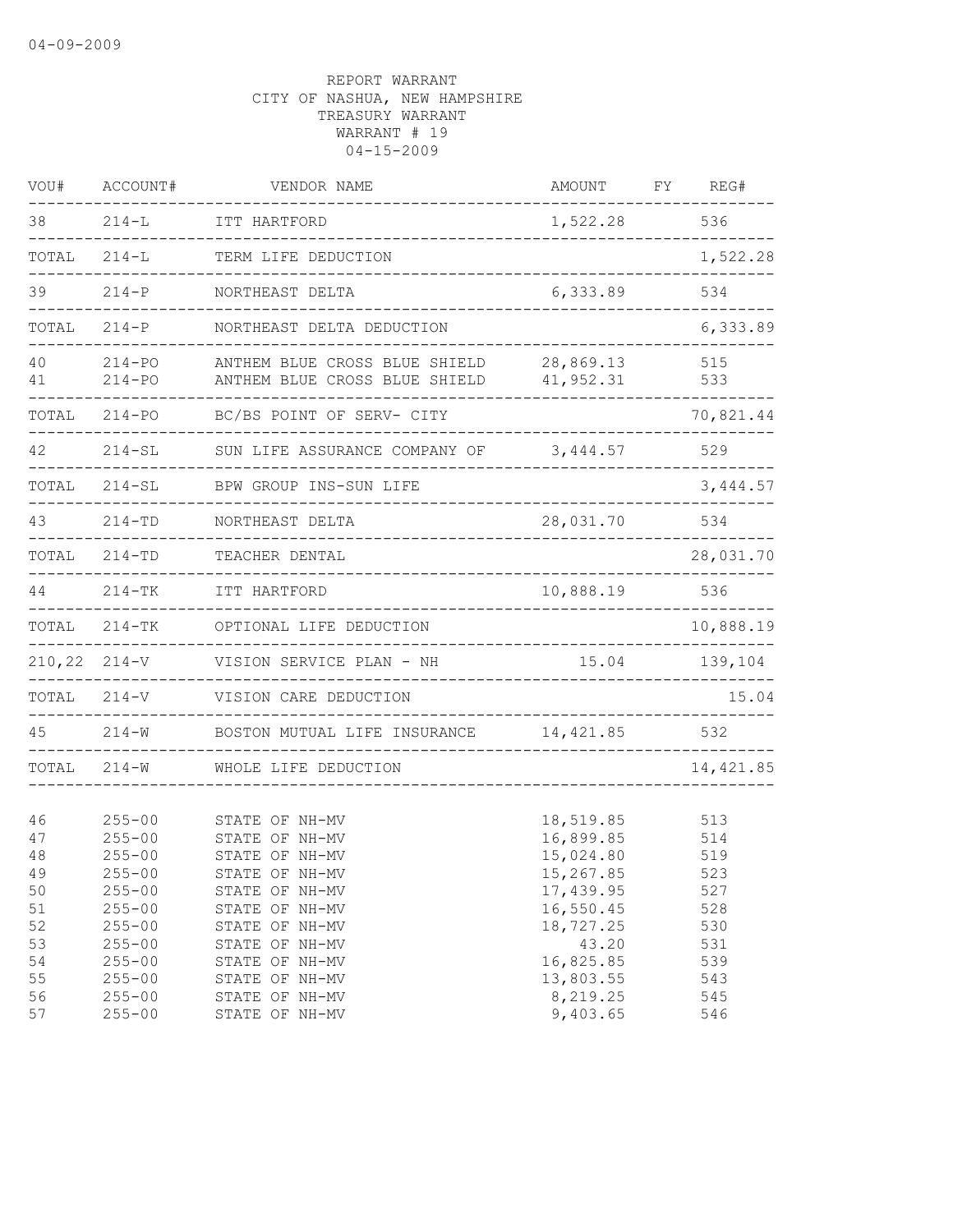|                      |                                   | VOU# ACCOUNT# VENDOR NAME AMOUNT FY REG#                                                                                                 |                 |                                                                                   |
|----------------------|-----------------------------------|------------------------------------------------------------------------------------------------------------------------------------------|-----------------|-----------------------------------------------------------------------------------|
|                      |                                   | TOTAL 255-00 STATE MVR                                                                                                                   |                 | 166,725.50                                                                        |
|                      |                                   | 58 255-05 STATE OF NH                                                                                                                    |                 | 19.25 139,293                                                                     |
|                      |                                   | TOTAL 255-05 STATE OF NH-FBI FINGERPRNT FEE                                                                                              |                 | 19.25                                                                             |
| 59<br>60<br>61<br>62 |                                   | 257-00 GAUTIERI ELIZABETH<br>257-00 LAMBIE TIMOTHY J<br>257-00 LENSKY CELESTIA<br>257-00 STROOPE DARRELL<br>63 257-00 VITALE CHRISTOPHER | 20.00           | 105.00 138,872<br>138,851<br>$20.00$ $138,873$<br>27.00 138,870<br>253.70 138,871 |
|                      | . _ _ _ _ _ _ _ _ _ _ _ _ _ _ _ _ | TOTAL 257-00 MV REFUND PENDING                                                                                                           |                 | 425.70                                                                            |
| 65<br>66             | $258 - 00$                        | 64 258-00 MACLEOD KERRY A<br>258-00 NAVES ANGELINA C<br>SANTOS JORGE A                                                                   | 35.00<br>127.70 | 83.60 138,876<br>138,874<br>138,875                                               |
|                      |                                   | TOTAL 258-00 TVB REFUND PENDING                                                                                                          |                 | 246.30                                                                            |
| 67                   | $291 - 18$                        | 291-18 ADAMSON WILLIAM L III                                                                                                             | 148.18          | 139,122                                                                           |
| 68                   |                                   | AMERIPRISE FINANCIAL INC                                                                                                                 | 4,298.47        | 139,152                                                                           |
| 69                   | $291 - 18$                        | ARCIDY BIANCA F                                                                                                                          | 225.51          | 139,124                                                                           |
| 70                   | $291 - 18$                        | ASARPOTA MEENA M                                                                                                                         | 285.27          | 139,126                                                                           |
| 71                   | $291 - 18$                        | BAKAIAN SUSAN                                                                                                                            | 336.20          | 139,185                                                                           |
| 72                   | $291 - 18$                        | BATES SUSAN A                                                                                                                            | 33.58           | 139,128                                                                           |
| 73                   | $291 - 18$                        | BERGERON JESSICA                                                                                                                         | 54.51           | 139,129                                                                           |
| 74                   | $291 - 18$                        | BERTHIAUME CLAIRE                                                                                                                        | 310.15          | 139,131                                                                           |
| 75                   | $291 - 18$                        | BIAGINI FRANCES F                                                                                                                        | 127.89          | 139,133                                                                           |
| 76                   | $291 - 18$                        | BLAISDELL MARYLOU                                                                                                                        | 115.44          | 139,135                                                                           |
| 77                   | $291 - 18$                        | BOUDREAU SARAH J                                                                                                                         | 158.99          | 139,136                                                                           |
| 78                   | $291 - 18$                        | CANOLAN ROBERT M                                                                                                                         | 28.63           | 139,137                                                                           |
| 79                   | $291 - 18$                        | CAPPANNARI RYAN                                                                                                                          | 54.54           | 139,139                                                                           |
| 80                   | $291 - 18$                        | CARRIGAN SCOTT                                                                                                                           | 55.80           | 139,141                                                                           |
| 81                   | $291 - 18$                        | CIOPPA ROBERT P                                                                                                                          | 234.83          | 139,143                                                                           |
| 82                   | $291 - 18$                        | COLLARD PHILIPPE                                                                                                                         | 236.78          | 139,110                                                                           |
| 83                   | $291 - 18$                        | CONTI FRED                                                                                                                               | 66.57           | 139,108                                                                           |
| 84                   | $291 - 18$                        | CREUZ ERIN A                                                                                                                             | 1,812.39        | 139,145                                                                           |
| 85                   | $291 - 18$                        | CROTEAU FELICIA                                                                                                                          | 32.32           | 139,149                                                                           |
| 86                   | $291 - 18$                        | DESHARNAIS SANDRA F                                                                                                                      | 143.52          | 139,151                                                                           |
| 87                   | $291 - 18$                        | DETERING CYNTHIA                                                                                                                         | 168.37          | 139,106                                                                           |
| 88                   | $291 - 18$                        | DORSEY FRANCIS                                                                                                                           | 998.70          | 139,105                                                                           |
| 89                   | $291 - 18$                        | DOWLING KELLY A                                                                                                                          | 411.09          | 139,153                                                                           |
| 90                   | $291 - 18$                        | EDWARDS PAULA S                                                                                                                          | 127.20          | 139,155                                                                           |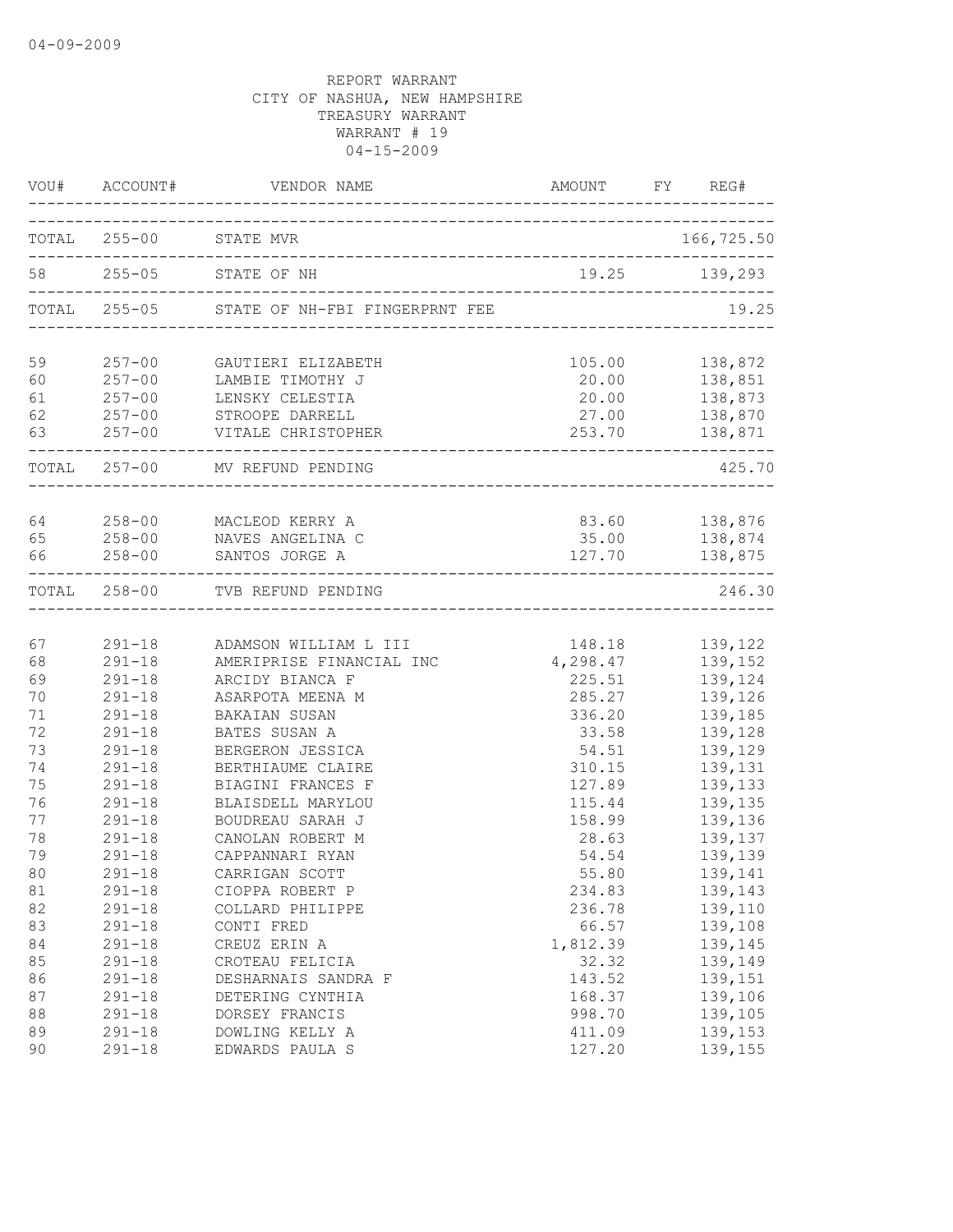| VOU# | ACCOUNT#   | VENDOR NAME                | AMOUNT<br>FΥ       | REG#          |
|------|------------|----------------------------|--------------------|---------------|
| 91   |            | 291-18 FARRINGTON GAIL M   | 168.37 139,157     |               |
| 92   |            | 291-18 FEENAN ANN L        | 87.27 139,109      |               |
| 93   |            | 291-18 FINNERTY THOMAS JR  | 501.30 139,107     |               |
| 94   |            | 291-18 GINGRAS DEANNA L    | 168.37             | 139,159       |
| 95   |            | 291-18 GOODRIDGE JOAN P    | 642.73             | 139,161       |
| 96   | $291 - 18$ | GRAU MICHELLE C            | 774.45             | 139,163       |
| 97   | $291 - 18$ | HAFTEL PATRICIA A          | 107.21             | 139,165       |
| 98   |            | 291-18 HAYES MICHAEL F     | 28.63              | 139,167       |
| 99   |            | 291-18 HOWE MARY           | 659.24 139,169     |               |
| 100  |            | 291-18 IAQKUINTA JOSEPH G  | 57.26 139,171      |               |
| 101  |            | 291-18 IERARDI ELIZABETH A | 168.37 139,173     |               |
| 102  |            | 291-18 IRWIN ZINA S        | 28.63 139,175      |               |
| 103  | $291 - 18$ | JEAN RONALD R              | 32.32              | 139,177       |
| 104  | $291 - 18$ | KEHOE DEANA                | 243.61             | 139,179       |
| 105  | $291 - 18$ | KELLEY MARY H              | 235.10             | 139,181       |
| 106  | $291 - 18$ | KEOHANE TIMOTHY P          | 1,094.34           | 139,183       |
| 107  | $291 - 18$ | KHAN TANJIBA               | 168.37             | 139,111       |
| 108  | $291 - 18$ | KRANE ALISON J             | 4,221.84           | 139,112       |
| 109  | $291 - 18$ | KRESS ANN M                | 168.37             | 139, 113      |
| 110  | $291 - 18$ | LABINE HENRY               |                    | 57.71 139,114 |
| 111  |            | 291-18 LABRECQUE KYLE S    | 66.57 139,115      |               |
| 112  | $291 - 18$ | LALIME ROBERT J            | 848.91             | 139,116       |
| 113  | $291 - 18$ | LAMERE CHRISTOPHER         | 43.03              | 139,117       |
| 114  | $291 - 18$ | LAVOIE LEONARD E           |                    | 139,118       |
| 115  | $291 - 18$ | LECLAIR DINA A             | 381.62<br>168.37   | 139,119       |
| 116  | $291 - 18$ | LECLERC MARIO C            | 5,778.82           | 139,120       |
| 117  | $291 - 18$ | LEWIN KTRINA D             |                    | 95.53 139,121 |
| 118  | $291 - 18$ | LOBRUTTO CHRISTINA         |                    | 51.42 139,123 |
| 119  | $291 - 18$ | MCLAUGHLIN ANN             | 5, 348.45 139, 125 |               |
| 120  | $291 - 18$ | MCLAUGHLIN KRISTA M        |                    | 77.15 139,127 |
| 121  | $291 - 18$ | MERCER JAY O               | 72.26              | 139,130       |
| 122  | $291 - 18$ | MERCER SALLIE A            | 28.63              | 139,132       |
| 123  | $291 - 18$ | MORSE ALEX H               | 774.45             | 139,134       |
| 124  | $291 - 18$ | NAULT LAURA C              | 316.61             | 139,138       |
| 125  | $291 - 18$ | NELSON KYLE                | 262.37             | 139,140       |
| 126  | $291 - 18$ | O'KEEFE JESSICA            | 106.67             | 139,142       |
| 127  | $291 - 18$ | O'TOOLE TAMMY A            | 867.20             | 139,146       |
| 128  | $291 - 18$ | OTOCKA ANDREW J            | 854.14             | 139,144       |
| 129  | $291 - 18$ | PSZENNY THOMAS H JR        | 478.95             | 139,147       |
| 130  | $291 - 18$ | REED PATRICK               | 32.09              | 139,148       |
| 131  | $291 - 18$ | REYNOLDS ANDREA C          | 206.81             | 139,150       |
| 132  | $291 - 18$ | ROARK MEGHAN L             | 107.98             | 139,154       |
| 133  | $291 - 18$ | ROBIDOUX KRISTIN           | 168.37             | 139,156       |
| 134  | $291 - 18$ | SMITH CAROLINE A           | 3,573.68           | 139,158       |
| 135  | $291 - 18$ | SMITH LAUREN M             | 150.35             | 139,160       |
| 136  | $291 - 18$ | STINSON PATRICIA D         | 45.25              | 139,162       |
| 137  | $291 - 18$ | STUDER ESTELLE J           | 110.82             | 139,164       |
| 138  | $291 - 18$ | STUDER PAUL                | 110.82             | 139,166       |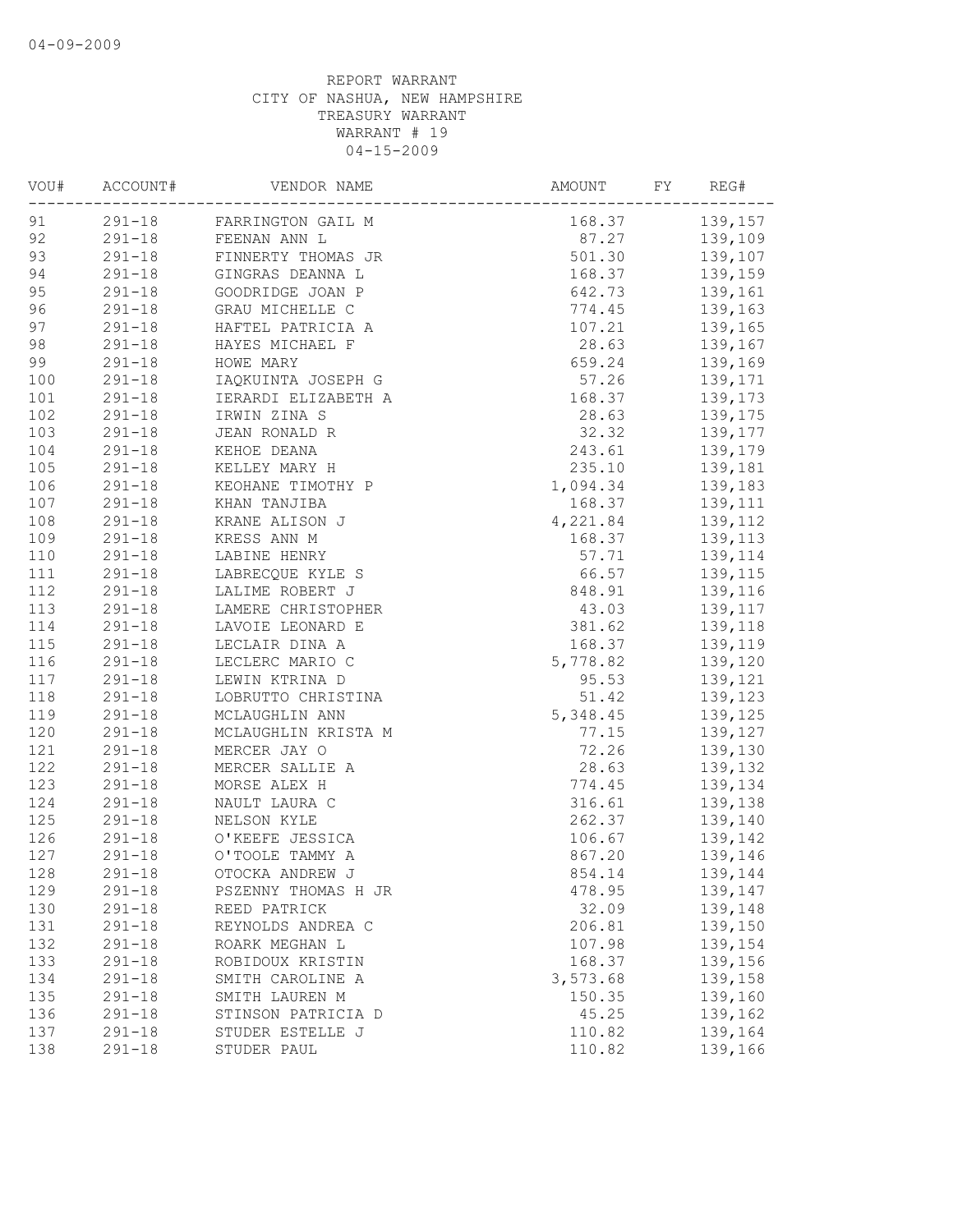| VOU#  | ACCOUNT#   | VENDOR NAME          | AMOUNT   | FY. | REG#      |
|-------|------------|----------------------|----------|-----|-----------|
| 139   | $291 - 18$ | TELGEN GLENN W       | 516.30   |     | 139,168   |
| 140   | $291 - 18$ | THIBODEAU MARY E     | 145.38   |     | 139,170   |
| 141   | $291 - 18$ | TORRE LAWRENCE S     | 27.24    |     | 139,172   |
| 142   | $291 - 18$ | TOTH KELLY M         | 42.85    |     | 139,174   |
| 143   | $291 - 18$ | TURCOTTE DANIEL      | 231.20   |     | 139,176   |
| 144   | $291 - 18$ | UNDERWOOD DEBORAH J  | 168.37   |     | 139,178   |
| 145   | $291 - 18$ | VASILIOU DEBRA L     | 589.24   |     | 139,180   |
| 146   | $291 - 18$ | VILLAMAINO CANDACE R | 168.37   |     | 139,182   |
| 147   | $291 - 18$ | WARENDA LEATHA M     | 1,302.02 |     | 139,184   |
| TOTAL | $291 - 18$ | PAYROLL CONTINGENCY  |          |     | 44,396.71 |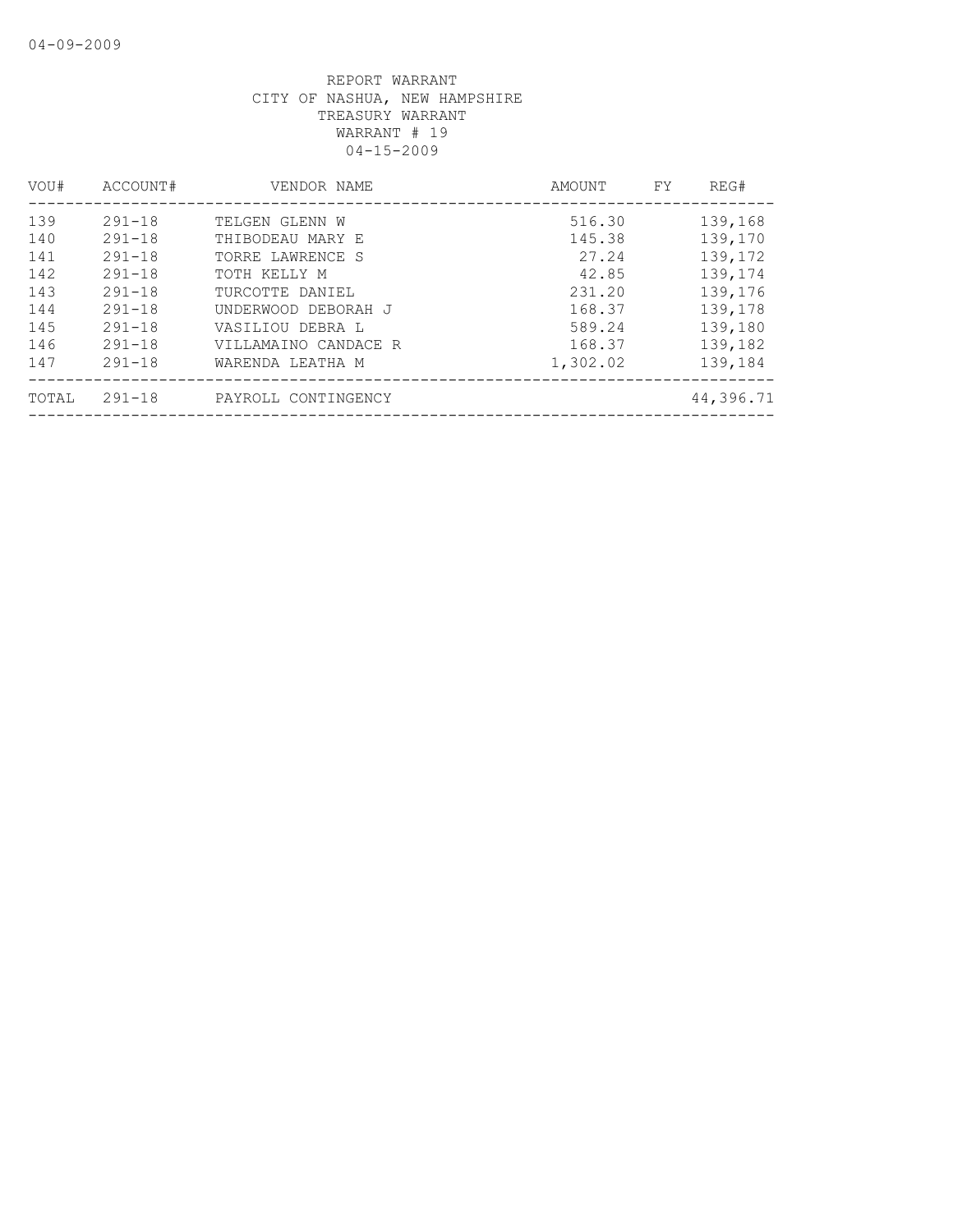|           | VOU# ACCOUNT# | VENDOR NAME                                                                                                                                                                    | AMOUNT FY              | REG#                      |
|-----------|---------------|--------------------------------------------------------------------------------------------------------------------------------------------------------------------------------|------------------------|---------------------------|
|           |               | 148 305-31045 NEXTEL COMMUNICATIONS                                                                                                                                            | $31.47$ $139,255$      |                           |
| 149       |               | 305-49075 COMPUTER HUT OF N E INC 142.95 139,091                                                                                                                               |                        |                           |
| 150       | 305-49075     | STAPLES BUSINESS ADVANTAGE 197.06 138,751                                                                                                                                      |                        |                           |
|           |               |                                                                                                                                                                                | 200.00                 | 138,779                   |
|           |               |                                                                                                                                                                                | 175.00                 | 138,610                   |
|           |               |                                                                                                                                                                                | 50.00                  | 138,614                   |
|           |               |                                                                                                                                                                                | 200.00                 | 138,472                   |
|           |               | 305-59100 JEYNES MIKE 200.00<br>152 305-59100 MCLEAN JIM 175.00<br>153 305-59100 O'NEIL TIM 50.00<br>154 305-59100 WALLENT FRANK J 200.00<br>155 305-74092 ACCESS A/V 2,837.49 |                        | 138,596                   |
| TOTAL 305 |               | SRF - CIVIC & COMM ACTIVITIES                                                                                                                                                  |                        | 3,833.97                  |
|           |               |                                                                                                                                                                                |                        |                           |
| 156       |               | 308-83012 ANTHEM BLUE CROSS BLUE SHIELD 148,051.12                                                                                                                             |                        | 515                       |
| 157       |               | 308-83012 ANTHEM BLUE CROSS BLUE SHIELD 38,619.56 533                                                                                                                          |                        |                           |
| 158       |               | 308-83013 ANTHEM BLUE CROSS BLUE SHIELD                                                                                                                                        | 103, 233.05            | 515<br>533<br>516         |
| 159       | 308-83013     | ANTHEM BLUE CROSS BLUE SHIELD                                                                                                                                                  | 16,846.70<br>37,955.95 |                           |
| 160       | 308-83016     | HARVARD PILGRIM HEALTH CARE                                                                                                                                                    |                        |                           |
| 161       | 308-83016     | HARVARD PILGRIM HEALTH CARE                                                                                                                                                    | $55,680.02$ 535        |                           |
| 162       | 308-83017     | HARVARD PILGRIM HEALTH CARE                                                                                                                                                    | 35,889.81 516          |                           |
| 163       | 308-83017     | HARVARD PILGRIM HEALTH CARE 29,679.79 535                                                                                                                                      |                        |                           |
| 164       | 308-83018     | ANTHEM BLUE CROSS BLUE SHIELD 3,654.24 515                                                                                                                                     |                        |                           |
| 165       | 308-83018     | ANTHEM BLUE CROSS BLUE SHIELD 18, 712.24 533                                                                                                                                   |                        |                           |
| 166       | 308-83019     | ANTHEM BLUE CROSS BLUE SHIELD 23,791.23                                                                                                                                        |                        | 515                       |
| 167       | 308-83020     | NORTHEAST DELTA                                                                                                                                                                | 16,318.63              | 518                       |
| 168       | 308-83020     | NORTHEAST DELTA                                                                                                                                                                |                        |                           |
| 169       | 308-83021     | NORTHEAST DELTA                                                                                                                                                                | 11,032.90<br>4,338.35  | 534<br>518                |
| 170       | 308-83021     | NORTHEAST DELTA                                                                                                                                                                | 2,801.94 534           |                           |
| 170       | 308-83022     | NORTHEAST DELTA                                                                                                                                                                | 130, 547. 15 534       |                           |
| 171       | 308-83026     | NORTHERN NEW ENGLAND BENEFIT T 28, 217.00 537                                                                                                                                  |                        |                           |
| 172       | 308-83028     | BENEFIT STRATEGIES INC<br>BENEFIT STRATEGIES INC $4,020.00$ 521<br>TTT HARTEGIES INC 684.00 541                                                                                |                        |                           |
| 173       | 308-83028     |                                                                                                                                                                                |                        |                           |
| 174       | 308-83030     | ITT HARTFORD                                                                                                                                                                   | 1,023.67               | 536                       |
| 174       | 308-83031     | ITT HARTFORD                                                                                                                                                                   | 4,027.61               | 536                       |
| 175       | 308-83041     | CONNELLY REPORTING & VIDEO SER                                                                                                                                                 | 761.00                 | 536<br>138,720<br>138,598 |
| 176       | 308-83051     | WINGATES PHARMACY INC                                                                                                                                                          | 1,425.90               |                           |
| 177       | 308-83053     | APPLE SERVICES NASHUA                                                                                                                                                          | 9,050.00               | 138,460                   |
| 178       | 308-83053     | ASSOCIATED RADIOLOGISTS PA W/                                                                                                                                                  |                        | 49.00 138,643             |
| 179       |               | 308-83053 BRIGHAM & WOMENS PHYSICIANS OR                                                                                                                                       | 133.00                 | 138,639                   |
| 180       | 308-83053     | CONCORD HOSPITAL<br>W/C                                                                                                                                                        | 312.00                 | 138,669                   |
| 181       | 308-83053     | DARTMOUTH-HITCHCOCK CLINIC                                                                                                                                                     | 121.00                 | 138,700                   |
| 182       | 308-83053     | DH FAMILY MEDICINE NASHUA INC                                                                                                                                                  | 135.00                 | 138,641                   |
| 183       | 308-83053     | DIAZ LAURA                                                                                                                                                                     | 15.99                  | 138,837                   |
| 184       | 308-83053     | FOUNDATION MEDICAL PARTNERS                                                                                                                                                    | 104.00                 | 138,671                   |
| 185       | 308-83053     | FOUR SEASONS ORTHOPAEDIC CTR                                                                                                                                                   | 8,777.00               | 138,677                   |
| 186       | 308-83053     | GREATER NASHUA EMERGENCY PHYS                                                                                                                                                  | 1,055.00               | 138,662                   |
| 187       | 308-83053     | MORIARTY KEVIN S DC                                                                                                                                                            | 89.00                  | 138,657                   |
| 188       | 308-83053     | NASHUA RADIOLOGY PA                                                                                                                                                            | 103.00                 | 138,644                   |
| 189       | 308-83053     | O'DEA OCCUPATIONAL CARE PLLC                                                                                                                                                   | 600.00                 | 138,584                   |
|           |               |                                                                                                                                                                                |                        |                           |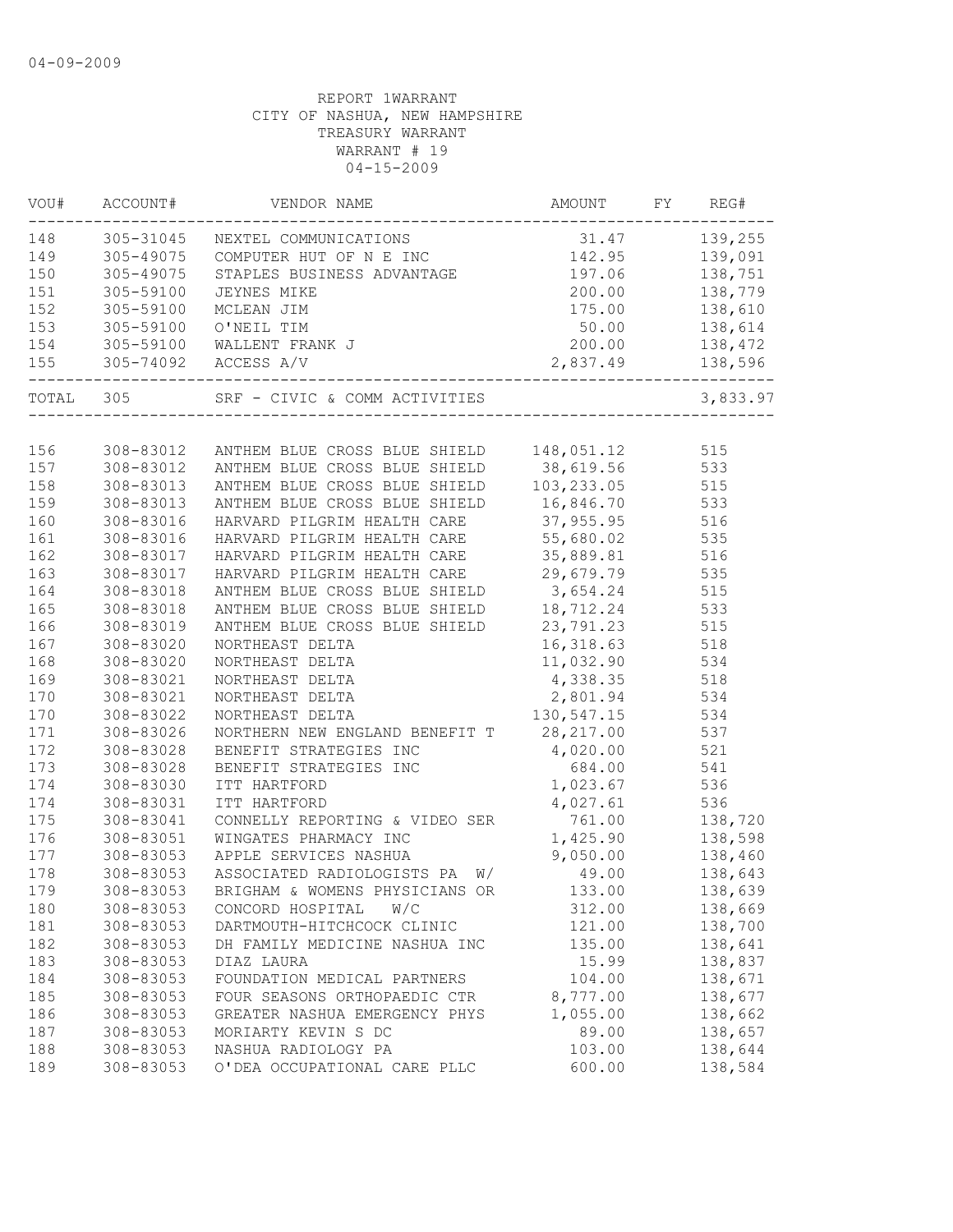| WOU#       | ACCOUNT#               | VENDOR NAME                                     | AMOUNT   | FY | REG#    |
|------------|------------------------|-------------------------------------------------|----------|----|---------|
| 190        | 308-83053              | RS MEDICAL                                      | 80.00    |    | 138,410 |
| 191        | 308-83053              | SJ PHYSICIAN SERVICES                           | 365.00   |    | 138,402 |
| 192        | 308-83053              | SJH SURGICENTER LLCD                            | 4,524.05 |    | 138,594 |
| 193        | 308-83053              | SO NH REGIONAL MEDICAL CENTER                   | 3,563.69 |    | 138,645 |
| 194        | 308-83053              | SOUTHERN NH INTERNAL MEDICINE                   | 92.00    |    | 138,828 |
| 195        | 308-83053              | SOUTHERN NH RADIOLOGY CONSULTA                  | 414.00   |    | 138,526 |
| 196        | 308-83053              | ST JOSEPH BUSINESS & HEALTH                     | 407.15   |    | 138,534 |
| 197        | 308-83053              | ST JOSEPH'S HOSPITAL                            | 4,132.40 |    | 138,457 |
| 198        | 308-83054              | ADVANCED HEALTH SERVICES W/C                    | 307.80   |    | 138,692 |
| 199        | 308-83054              | APPLE SERVICES NASHUA                           | 1,746.00 |    | 138,460 |
| 200        | 308-83054              | ASSOCIATED RADIOLOGISTS PA<br>W/                | 52.00    |    | 138,643 |
| 201        | 308-83054              | BEDFORD AMBULATORY SURG CTR                     | 2,823.73 |    | 138,650 |
| 202        | 308-83054              | BONENBERGER HOWARD J DPM PLLC                   | 112.84   |    | 138,618 |
| 203        | 308-83054              | BROWN STEVEN L MD                               | 2,175.00 |    | 138,949 |
| 204        | 308-83054              | DARTMOUTH-HITCHCOCK CLINIC                      | 639.00   |    | 138,700 |
| 205        | 308-83054              | DH FAMILY MEDICINE NASHUA INC                   | 220.00   |    | 138,641 |
| 206        | 308-83054              | FOUNDATION MEDICAL PARTNERS                     | 213.00   |    | 138,671 |
| 207        | 308-83054              | FOUR SEASONS ORTHOPAEDIC CTR                    | 2,128.00 |    | 138,677 |
| 208        | 308-83054              | GREATER NASHUA EMERGENCY PHYS                   | 540.00   |    | 138,662 |
| 209        | 308-83054              | HAMILTON DENNIS L                               | 10.00    |    | 138,933 |
| 210        | 308-83054              | KOIS WILLIAM EDWARD MD                          | 250.00   |    | 138,485 |
| 211        | 308-83054              | LAHEY CLINIC HOSPITAL                           | 90.00    |    | 138,654 |
| 212        | 308-83054              | LAHEY CLINIC INC                                | 120.00   |    | 138,491 |
| 213        | 308-83054              | LEWIS PHYSICAL MEDICINE ASSOC                   | 90.00    |    | 138,399 |
| 214        | 308-83054              | MERRIMACK VALLEY PT LLC                         | 136.00   |    | 138,488 |
| 215        | 308-83054              | MORIARTY KEVIN S DC                             | 115.00   |    | 138,657 |
| 216        | 308-83054              | NASHUA RADIOLOGY PA                             | 551.00   |    | 138,644 |
| 217        | 308-83054              | OCCUPATIONAL HEALTH CTRS SOUTH                  | 1,101.88 |    | 138,542 |
| 218        | 308-83054              | SJ PHYSICIAN SERVICES                           | 100.00   |    | 138,402 |
| 219        | 308-83054              | SO NH REGIONAL MEDICAL CENTER                   | 1,242.07 |    | 138,645 |
| 220        | 308-83054              | THIRD PARTY SOLUTIONS INC                       | 1,481.67 |    | 138,667 |
| 221        | 308-83054              | TORTORELLO NARISA                               | 328.34   |    | 138,634 |
| 222        | 308-83054              | WALDMAN LEONARD A DMD PA                        | 150.00   |    | 138,565 |
| 223        | 308-83055              | ACCURATE TRANSCRIPTION MATTERS                  | 476.25   |    | 138,640 |
| 224        | 308-83055              | BERNARD & MERRILL PLLC                          | 26.00    |    | 138,697 |
| 225        | 308-83055              | POLIVY KENNETH DR                               | 735.00   |    | 138,652 |
| 226        | 308-83055              | TREASURER STATE OF NH                           | 250.00   |    | 139,258 |
| 227        | 308-83056              | STANLEY CONVERGENT SECURITY SO                  | 210.00   |    | 139,294 |
| 228        | 308-83063              | J LAWRENCE HALL INC                             | 486.48   |    | 139,097 |
| 229        | 308-83063              | RB ALLEN CO INC                                 | 752.66   |    | 138,736 |
| 230        | 308-83063              | SALIE KYLE                                      | 4,000.00 |    | 138,391 |
| 231        | 308-83064              | DOWNTOWN COLLISION CENTERS OF                   | 8,505.34 |    | 138,620 |
| 232        | 308-83064              | ENTERPRISE RENT A CAR-NASHUA-M                  | 962.64   |    | 138,422 |
| 233        |                        | MAC MULKIN CHEVROLET INC                        | 2,134.41 |    |         |
|            | 308-83064              | MEHCO INC                                       |          |    | 139,069 |
| 234<br>235 | 308-83064<br>308-83064 |                                                 | 1,443.85 |    | 138,844 |
|            | 308-83064              | NASHUA OUTDOOR POWER EQUIPMENT<br>SAUNDERS JANE | 500.00   |    | 139,016 |
| 236        |                        |                                                 | 305.00   |    | 139,017 |
| 237        | 308-83070              | TREASURER STATE OF NH                           | 450.00   |    | 139,311 |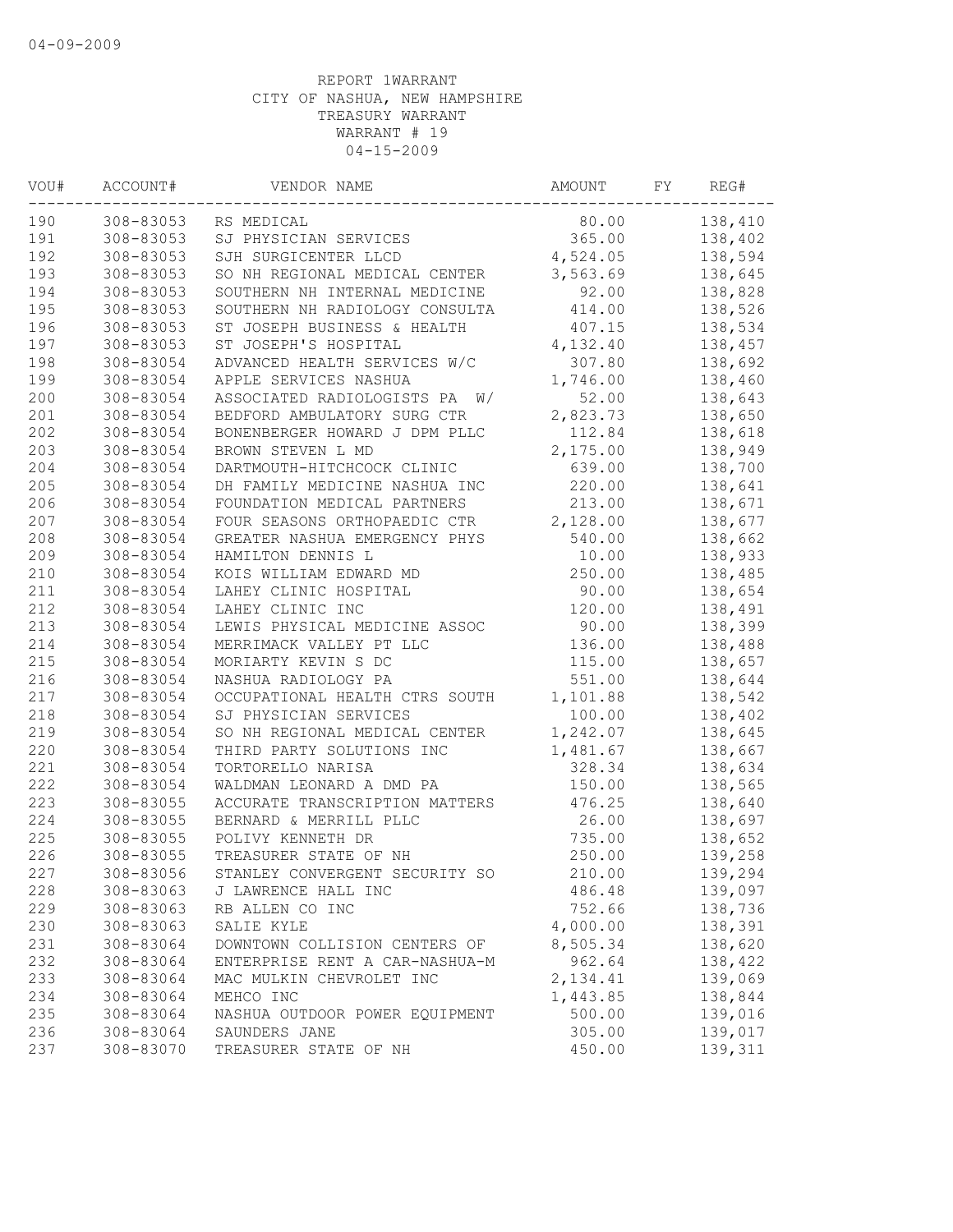|           | VOU# ACCOUNT#       | VENDOR NAME                                                                                                        | AMOUNT FY REG# |               |
|-----------|---------------------|--------------------------------------------------------------------------------------------------------------------|----------------|---------------|
|           |                     | 238 308-83160 OCCUPATIONAL HEALTH CENTERS 302.00 138,827<br>239 308-83199 STANLEY ELEVATOR CO INC 3,565.26 138,612 |                |               |
| TOTAL 308 |                     | SRF - INSURANCE                                                                                                    |                | 793, 262.36   |
|           |                     | 210, 223 3086-53100 CALLAHAN CAROLYN                                                                               | 7,750.00       | 138,974       |
|           | 210, 224 3086-83004 | VISION SERVICE PLAN - NH<br>ANTHEM BLUE CROSS BLUE SHIELD                                                          | 16.29          | 139,187       |
|           | 3086-83006          |                                                                                                                    | 1,471.68       | 533           |
|           | 3086-83009          | NORTHEAST DELTA                                                                                                    | 143.65 534     |               |
|           | 3086-83031          | ITT HARTFORD                                                                                                       | 24.36 536      |               |
|           |                     | 210, 225 3086-83102 UNUM LIFE INSURANCE                                                                            | 34.47 139,186  |               |
|           |                     | 210,226 3086-91040 COTE RICHARD<br>____________                                                                    |                | 92.95 138,791 |
| TOTAL 308 |                     | JAVITS GRANT PROGRAM                                                                                               |                | 9,533.40      |
|           |                     |                                                                                                                    |                |               |
|           |                     | 210, 227 3097-41015 STAPLES BUSINESS ADVANTAGE 247.64                                                              |                | 138,711       |
|           | 210, 228 3097-44005 | ACE PRINTING COMPANY                                                                                               | 445.00         | 138,672       |
|           | 210, 229 3097-49075 | CENTRAL PAPER                                                                                                      | 9,316.63       | 138,862       |
|           | 210,230 3097-49075  | CLEAN SOURCE                                                                                                       | 584.45         | 138,990       |
|           | 210, 231 3097-49085 | ALL RIGHT PROVISIONS, INC.                                                                                         | 1,880.86       | 138,983       |
|           | 210, 232 3097-49085 | COCA COLA                                                                                                          | 5,746.25       | 138,812       |
|           | 210, 233 3097-49085 | COSTA FRUIT & PRODUCE CO INC                                                                                       | 45,861.55      | 139,099       |
|           | 210, 233 3097-49085 | COSTA FRUIT & PRODUCE CO INC                                                                                       | 5,565.31       | 139,100       |
|           | 210, 234 3097-49085 | FANTINI BAKING CO., INC.                                                                                           | 3,371.51       | 138,953       |
|           | 210, 234 3097-49085 | FANTINI BAKING CO., INC.                                                                                           | 2,017.60       | 138,954       |
|           | 210, 235 3097-49085 | GARELICK FARMS-LYNN                                                                                                | 30, 576.61     | 138,629       |
|           | 210,236 3097-49085  | GILL'S PIZZA CO.                                                                                                   | 7,479.00       | 138,911       |
|           | 210, 237 3097-49085 | M SAUNDERS INC                                                                                                     | 6, 217.50      | 138,894       |
|           | 210, 237 3097-49085 | M SAUNDERS INC                                                                                                     | 2,020.85       | 138,895       |
|           | 210, 238 3097-49085 | MCKEE FOODS CORP                                                                                                   | 481.60         | 138,547       |
|           | 210,239 3097-49085  |                                                                                                                    | 3,096.35       | 138,944       |
|           | 210,240 3097-49085  | NEW ENGLAND ICE CREAM<br>OTIS SPUNKMEYER INC<br>YU OICHENG                                                         | 1,433.60       | 138,805       |
|           | 210, 241 3097-707   | YU QICHENG                                                                                                         | 5.00           | 139,049       |
|           | 210, 242 3097-74092 | VEND-UCATION                                                                                                       | 207.70         | 138,986       |
|           | 210, 243 3097-83004 | VISION SERVICE PLAN - NH                                                                                           | 130.32         | 139,189       |
|           | 3097-83006          | ANTHEM BLUE CROSS BLUE SHIELD 21,671.86                                                                            |                | 533           |
|           | 3097-83006          | HARVARD PILGRIM HEALTH CARE                                                                                        | 6,237.69       | 535           |
|           | 3097-83009          | NORTHEAST DELTA                                                                                                    | 1,452.54       | 534           |
|           | 3097-83031          | ITT HARTFORD                                                                                                       | 109.20         | 536           |
|           | 210, 244 3097-83102 | UNUM LIFE INSURANCE                                                                                                | 207.80         | 139,188       |
|           | 210, 245 3097-91005 | BURGESS DOREEN                                                                                                     | 22.55          | 138,891       |
|           | 210,246 3097-91005  | <b>GUSTIN KAREN</b>                                                                                                | 106.56         | 138,880       |
|           | 210, 247 3097-91005 | KIMBELL JEANETTE                                                                                                   | 107.80         | 138,819       |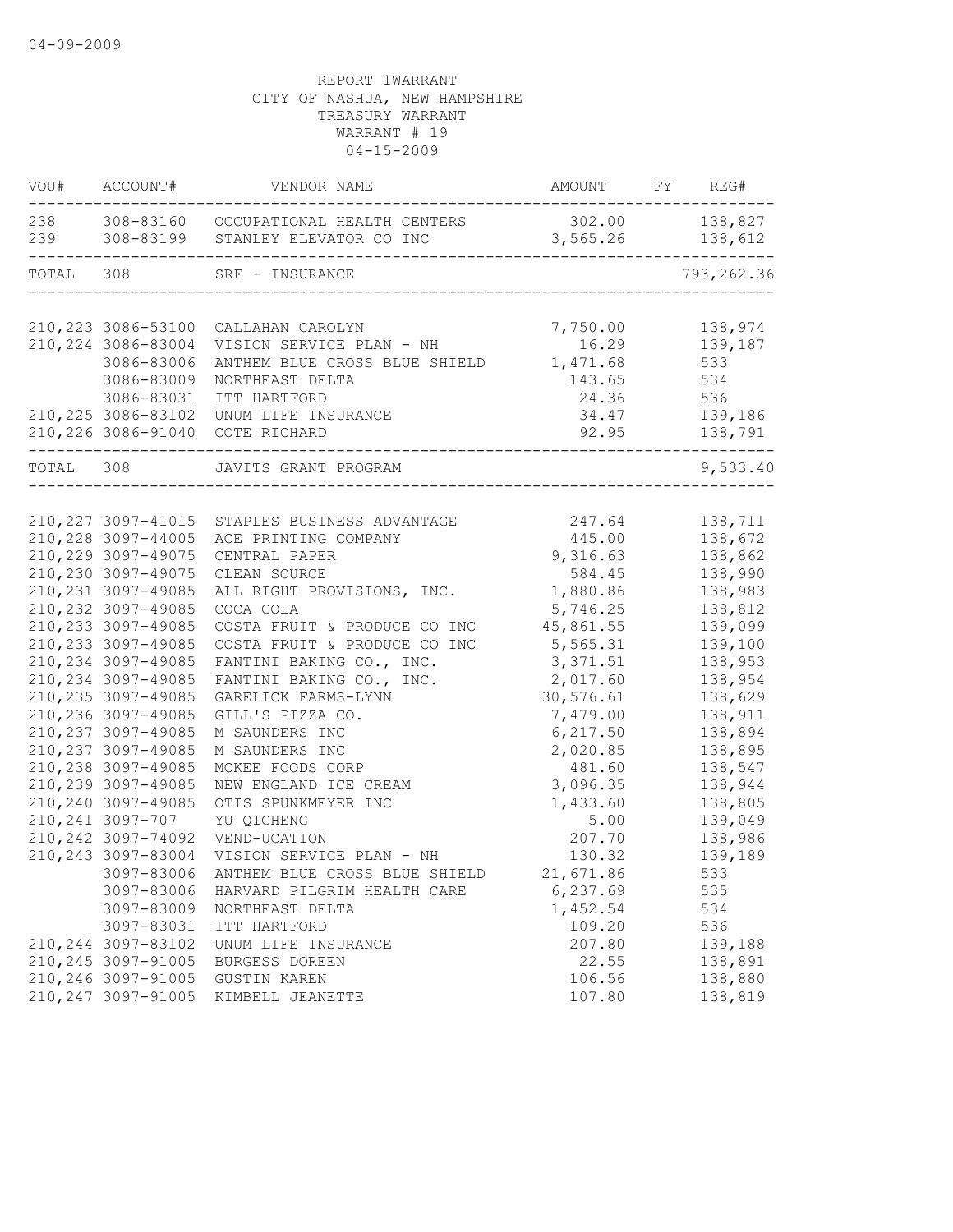|                                                                    | VOU# ACCOUNT#                                                                                                                            | VENDOR NAME                                                                                                                                                                                                                                                              | AMOUNT                                                                                             | FY | REG#                                                                                                       |
|--------------------------------------------------------------------|------------------------------------------------------------------------------------------------------------------------------------------|--------------------------------------------------------------------------------------------------------------------------------------------------------------------------------------------------------------------------------------------------------------------------|----------------------------------------------------------------------------------------------------|----|------------------------------------------------------------------------------------------------------------|
|                                                                    |                                                                                                                                          | TOTAL 309 SRF - FOOD SERVICES                                                                                                                                                                                                                                            |                                                                                                    |    | 156,601.33                                                                                                 |
|                                                                    | 210, 249 3098-49075                                                                                                                      | 210,248 3098-49075 CENTRAL PAPER<br>COSTA FRUIT & PRODUCE CO INC                                                                                                                                                                                                         | 129.15<br>68.56                                                                                    |    | 138,862<br>139,100                                                                                         |
|                                                                    | 210,250 3098-49085                                                                                                                       | M SAUNDERS INC                                                                                                                                                                                                                                                           | 6,779.02                                                                                           |    | 138,895                                                                                                    |
| TOTAL                                                              | 309                                                                                                                                      | FRESH FRUIT & VEGETABLE GRANT                                                                                                                                                                                                                                            |                                                                                                    |    | 6,976.73                                                                                                   |
|                                                                    | 210, 251 3117-66005<br>210, 252 3117-78007<br>210, 253 3117-78007<br>210, 254 3117-91040                                                 | LVR INC<br>DFA INC<br>MAC MULKIN CHEVROLET INC<br>NHDETA MEMBERSHIP                                                                                                                                                                                                      | 95.20<br>260.95<br>118.60<br>390.00                                                                |    | 138,810<br>138,809<br>139,069<br>139,190                                                                   |
| TOTAL 311                                                          |                                                                                                                                          | DRIVER'S EDUCATION                                                                                                                                                                                                                                                       |                                                                                                    |    | 864.75                                                                                                     |
|                                                                    | 210,255 3118-44005 COPY SHOP                                                                                                             |                                                                                                                                                                                                                                                                          | 592.00                                                                                             |    | 138,522                                                                                                    |
| TOTAL 311                                                          |                                                                                                                                          | SUMMER SCHOOL                                                                                                                                                                                                                                                            |                                                                                                    |    | 592.00                                                                                                     |
| 247<br>248<br>249<br>250<br>251<br>252<br>253<br>254<br>255<br>256 | 312-41010<br>312-41010<br>312-41010<br>312-43005<br>$312 - 705$<br>$312 - 705$<br>$312 - 705$<br>$312 - 705$<br>$312 - 705$<br>312-78007 | CITY OF NASHUA/PETTY CASH<br>COMPUTER HUT OF N E INC<br>DELL MARKETING LP<br>PRINTGRAPHICS OF MAINE<br>D & R TOWING INC<br>DECELLES AUTO CLINIC INC<br>LEAHY JOHN AND/OR MARTHA<br>LITTLEJOHN JAMES C JR<br>TILDEN AUTOMOTIVE & TRUCK CTRS<br>NSP GRAPHIC COMMUNICATIONS | 7.98<br>1,099.00<br>208.72<br>1,445.35<br>490.00<br>300.00<br>210.00<br>200.00<br>265.00<br>517.80 |    | 138,390<br>139,091<br>138,496<br>138,477<br>139,067<br>138,690<br>138,931<br>138,930<br>138,623<br>138,525 |
| TOTAL                                                              | 312                                                                                                                                      | SRF - FINANCIAL SERVICES                                                                                                                                                                                                                                                 |                                                                                                    |    | 4,743.85                                                                                                   |
|                                                                    | 210,256 3122-49050<br>210, 257 3122-49050                                                                                                | DESCHENES SARAH<br>KLAWES KEITH<br>210, 258 3122-49050 PAPANICOLAU MICHELLE<br>210,259 3122-49050 STAPLES BUSINESS ADVANTAGE 3,090.69 138,665<br>210, 260 3122-91040 PAPANICOLAU MICHELLE                                                                                | 267.86<br>37.71<br>115.52                                                                          |    | 138,984<br>138,852<br>80.51 138,965<br>138,965                                                             |
| TOTAL                                                              | 312                                                                                                                                      | ADULT ED/CONTINUING ED                                                                                                                                                                                                                                                   |                                                                                                    |    | $- - - - - -$<br>3,592.29                                                                                  |
|                                                                    |                                                                                                                                          | 3245-83006 ANTHEM BLUE CROSS BLUE SHIELD                                                                                                                                                                                                                                 | 1,396.80                                                                                           |    | 533                                                                                                        |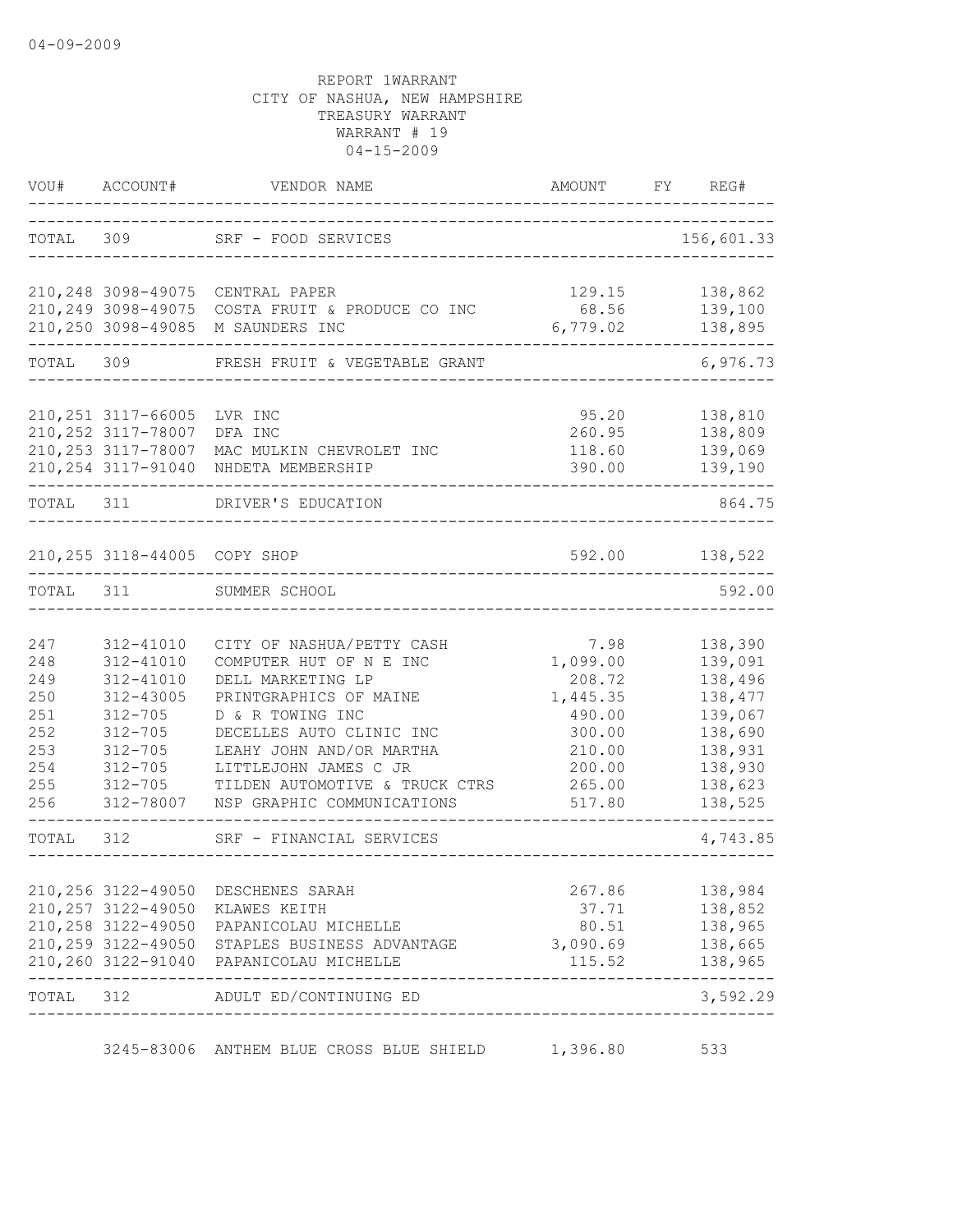|                                                                                    | VOU# ACCOUNT#                                                                                                                                          | VENDOR NAME<br>____________.                                                                                                                                                                                                                                                                                 | AMOUNT FY REG#<br>____________________                                                                                      |                                                                                                                                              |
|------------------------------------------------------------------------------------|--------------------------------------------------------------------------------------------------------------------------------------------------------|--------------------------------------------------------------------------------------------------------------------------------------------------------------------------------------------------------------------------------------------------------------------------------------------------------------|-----------------------------------------------------------------------------------------------------------------------------|----------------------------------------------------------------------------------------------------------------------------------------------|
|                                                                                    |                                                                                                                                                        | TOTAL 324 YOUTH SAFE HAVEN-PAL<br>___________________________                                                                                                                                                                                                                                                |                                                                                                                             | 1,396.80                                                                                                                                     |
|                                                                                    | 210,261 3247-46040 PREP GEAR                                                                                                                           |                                                                                                                                                                                                                                                                                                              |                                                                                                                             | 358.00 139,035                                                                                                                               |
|                                                                                    |                                                                                                                                                        | TOTAL 324 ATHLETICS-ENTERPRISE FUND                                                                                                                                                                                                                                                                          |                                                                                                                             | 358.00                                                                                                                                       |
|                                                                                    |                                                                                                                                                        | 210,262 3269-91040 COTE MARIE                                                                                                                                                                                                                                                                                |                                                                                                                             | 278.12 138,854                                                                                                                               |
| TOTAL 326                                                                          |                                                                                                                                                        | NH ALTERNATE ASSESSMENT COACH                                                                                                                                                                                                                                                                                |                                                                                                                             | 278.12                                                                                                                                       |
| 258<br>259<br>260<br>261<br>262<br>263<br>264<br>265<br>266<br>267<br>268<br>TOTAL | 331-01500<br>331-01500<br>331-01662<br>331-31050<br>$331 - 64105$<br>331-94005<br>331-94005<br>331-94005<br>331-94005<br>331-94005<br>331-94005<br>331 | LAW REALTY CO INC<br>RAPID REAL ESTATE LLC<br>THE YOUTH COUNCIL<br>VERIZON WIRELESS<br>DILLON PRECISION PRODUCTS, INC<br>BERGERON THOMAS<br>MASSACHUSETTS ASSOC OF CRIME A<br>NEW ENGLAND NEOA<br>REEBY DAWN<br>ROURKE KEVIN<br>SULLIVAN FRANCIS<br>SRF - POLICE DEPARTMENT<br>269 332-64030 W S DARLEY & CO | 416.67<br>1,500.00<br>3,300.00<br>368.35<br>75.99<br>345.57<br>335.00<br>1,800.00<br>750.95<br>345.57<br>345.57<br>3,858.96 | 139,309<br>139,271<br>138,433<br>139,292<br>138,924<br>139,191<br>139,288<br>139,315<br>139,193<br>139,192<br>139,194<br>9,583.67<br>138,685 |
| 270                                                                                |                                                                                                                                                        | 332-64192 ARAMSCO INC                                                                                                                                                                                                                                                                                        | 520.00                                                                                                                      | 138,551                                                                                                                                      |
|                                                                                    | TOTAL 332                                                                                                                                              | SRF - FIRE DEPARTMENT                                                                                                                                                                                                                                                                                        |                                                                                                                             | 4,378.96                                                                                                                                     |
|                                                                                    |                                                                                                                                                        | 210,263 3329-49075 SCHOLASTIC INC                                                                                                                                                                                                                                                                            |                                                                                                                             | 848.37 139,195                                                                                                                               |
| TOTAL                                                                              | 332                                                                                                                                                    | TITLE I SCHL IMPRV LEDGE ST                                                                                                                                                                                                                                                                                  |                                                                                                                             | 848.37                                                                                                                                       |
|                                                                                    | 210, 264 3359-49050<br>210,265 3359-49050<br>210,266 3359-83004<br>3359-83006<br>3359-83009<br>3359-83031<br>210, 267 3359-83102<br>3359-91040         | TOADSTOOL BOOKSHOP<br>WILSON LANGUAGE TRAINING CORP<br>VISION SERVICE PLAN - NH<br>ANTHEM BLUE CROSS BLUE SHIELD<br>NORTHEAST DELTA<br>ITT HARTFORD<br>UNUM LIFE INSURANCE<br>CITIZENS BANK                                                                                                                  | 441.49<br>1,649.55<br>16.29<br>523.25<br>45.67<br>17.36<br>24.59<br>896.80                                                  | 138,517<br>138,909<br>139,197<br>533<br>534<br>536<br>139,196<br>520                                                                         |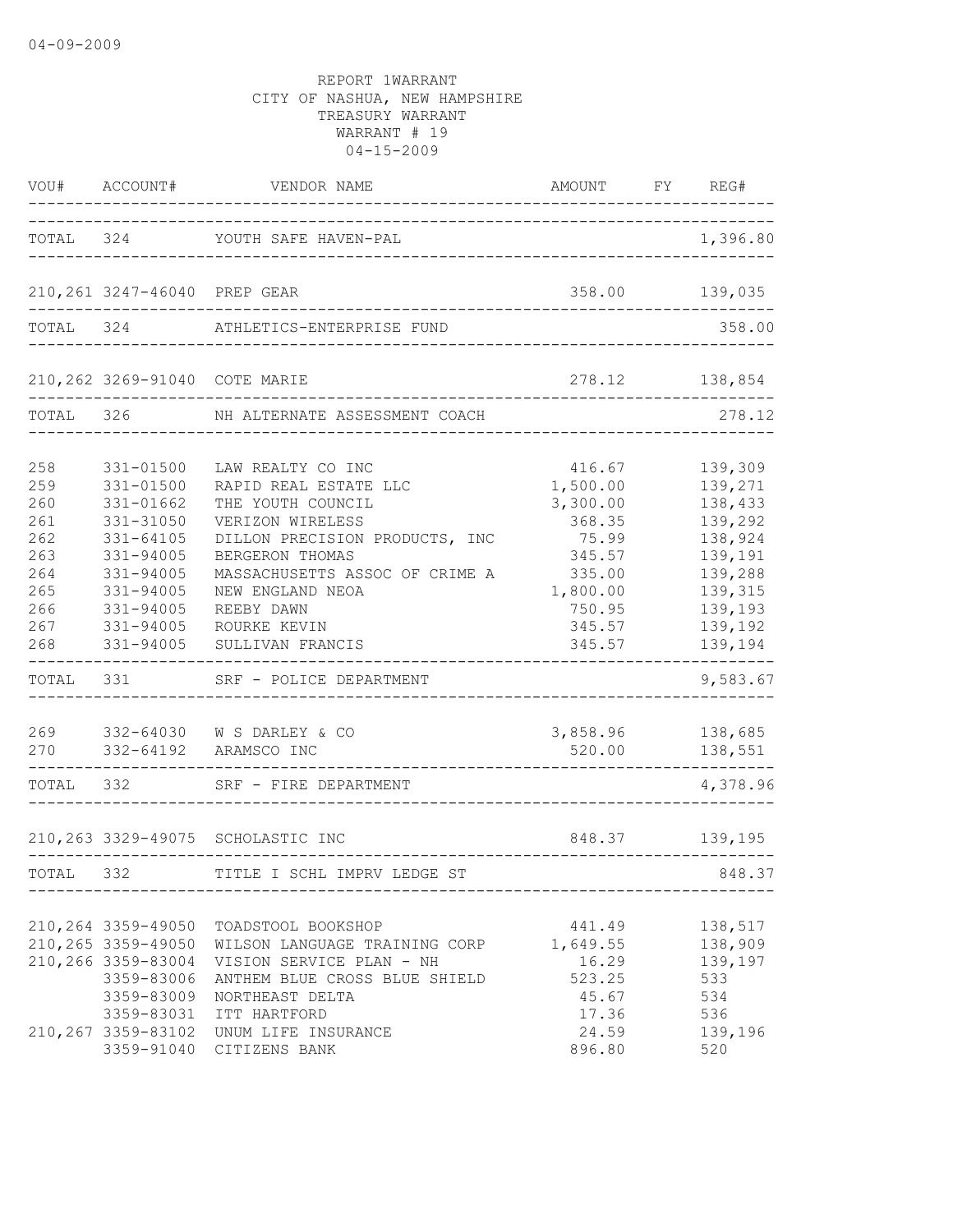| VOU#      | ACCOUNT#            | VENDOR NAME                             | AMOUNT                                 | FY REG#          |
|-----------|---------------------|-----------------------------------------|----------------------------------------|------------------|
|           |                     | 210,268 3359-91040 MOREHOUSE LINDA      |                                        | 16.00    138,801 |
|           | 210,269 3359-91040  | PIKE STEPHANIE                          |                                        | 580.13 138,993   |
|           | 210,270 3359-91040  | TINTLE MARY-FRANCES                     | 12.00                                  | 139,014          |
|           | 210, 271 3359-91040 | WILLIAMS DOROTHEA                       | 6.00<br>------------------------------ | 139,038          |
| TOTAL     | 335                 | TITLE IB READ 1ST MT PLEASANT           |                                        | 4,229.13         |
|           |                     | 210, 272 3389-53103 YOUTH COUNCIL (THE) | 8,603.30 138,878<br>----------------   |                  |
| TOTAL 338 |                     | TITLE IV SDF YOUTH COUNCIL              |                                        | 8,603.30         |
|           |                     |                                         |                                        |                  |
| 275       | 341-01943           | MULCAHY SANDY                           | 5.49                                   | 138,748          |
| 276       | 341-01954           | JACK'S PIZZA                            | 42.50                                  | 138,701          |
| 277       | 341-01966           | COMMUNITY COUNCIL OF NASHUA NH          | 20,062.25                              | 138,725          |
| 278       | 341-31045           | NEXTEL COMMUNICATIONS                   | 371.56                                 | 139,255          |
| 279       | 341-41015           | STAPLES BUSINESS ADVANTAGE              | 1,071.25                               | 138,751          |
| 280       | 341-53018           | MULCAHY SANDY                           | 30.00                                  | 138,748          |
| 281       | 341-53025           | DAVENPORT LOIS C                        | 120.00                                 | 138,595          |
| 282       | 341-91025           | CITIZENS BANK                           | 1,344.00                               | 520              |
| 283       | 341-91025           | CONLEY ASHLEY                           | 79.20                                  | 138,760          |
| 284       | 341-91025           | CROOKER PATRICIA                        | 352.03                                 | 138,737          |
| 285       | 341-91025           | KENYON CHRISTINE                        | 6.47                                   | 138,638          |
| 286       | 341-91025           | MACK ROBERT                             | 201.30                                 | 138,478          |
| 287       | 341-94014           | CARON CHRISTINE                         | 232.28                                 | 138,538          |
| 288       | 341-94014           | CROOKER PATRICIA                        | 70.38                                  | 138,737          |
| 289       | 341-94014           | RIVIER COLLEGE                          | 705.00                                 | 138,572          |
| 290       | 341-94014           | VIGROUX KERRAN                          | 52.02                                  | 138,733          |
|           | TOTAL 341           | SRF - COMMUNITY SERVICES                |                                        | 24,745.73        |
|           |                     |                                         |                                        |                  |
| 291       | 342-01340           | TREASURER STATE OF NH (PHL)             | 250.00                                 | 139,296          |
| 292       | 342-01346           | STAPLES BUSINESS ADVANTAGE              | 68.55                                  | 138,751          |
| 293       | 342-01940           | IJAZ FOQIA                              | 117.07                                 | 138,755          |
| 294       | 342-01940           | JACK'S PIZZA                            | 11.00                                  | 138,701          |
| 295       | 342-01945           | ACCURATE PRINTING INCORPORATED          | 275.00                                 | 139,081          |
| 296       | 342-31045           | NEXTEL COMMUNICATIONS                   | 31.67                                  | 139,255          |
| 297       | $342 - 49050$       | STAPLES BUSINESS ADVANTAGE              | 143.46                                 | 138,751          |
| 297       | 342-49075           | STAPLES BUSINESS ADVANTAGE              | 65.41                                  | 138,751          |
| 297       | 342-54035           | STAPLES BUSINESS ADVANTAGE              | 108.36                                 | 138,751          |
| TOTAL     | 342                 | SRF - COMMUNITY HEALTH                  | ------------------------------------   | 1,070.52         |
|           |                     | 210, 273 3440-49075 AC MOORE INC        | 312.40                                 | 138,861          |
|           |                     | 210, 274 3440-49075 BAKER ALEXIS        | 7.33                                   | 138,960          |
|           |                     |                                         |                                        |                  |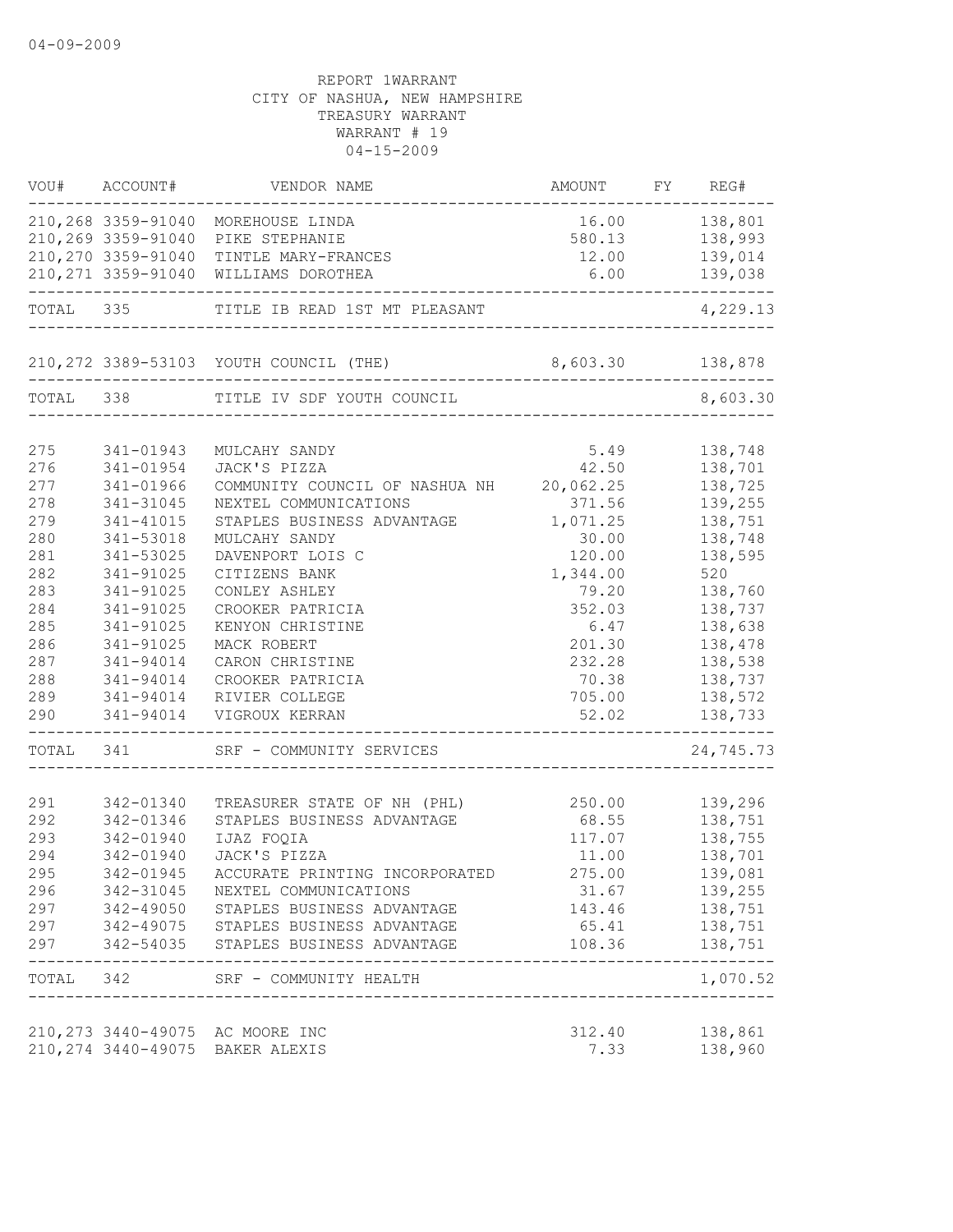|           | VOU# ACCOUNT#       | VENDOR NAME                                               | AMOUNT FY      | REG#           |
|-----------|---------------------|-----------------------------------------------------------|----------------|----------------|
|           |                     | 3440-49075 CITIZENS BANK                                  | 823.13 520     |                |
|           |                     | 210, 275 3440-49075 COGSWELL CATHERINE                    |                | 267.56 138,856 |
|           | 210, 276 3440-49075 | COSTCO WHOLESALE #307                                     |                | 108.25 139,328 |
|           | 210, 277 3440-49075 | GARELICK FARMS-LYNN                                       | 131.68         | 138,629        |
|           | 210, 277 3440-49075 | GARELICK FARMS-LYNN                                       | 75.29          | 138,630        |
|           | 210, 278 3440-49075 | HAMM LINDA                                                | 7.19           | 138,857        |
|           | 210, 279 3440-49075 | JACK'S PIZZA                                              | 13.00          | 138,701        |
|           | 210,280 3440-49075  | JORDAN'S FURNITURE                                        | 1,285.00       | 139,198        |
|           | 210, 281 3440-49075 | MARKET BASKET                                             | 281.85         | 138,573        |
|           | 210, 282 3440-49075 | SAKELARIS JENNIFER                                        | 40.08          | 138,902        |
|           |                     | 210,283 3440-49075 SAM'S CLUB                             | 448.80 139,327 |                |
|           |                     | 210,284 3440-49075 TOWNSEND SHELBY                        | 11.76 139,051  |                |
|           |                     | 210, 285 3440-91040 SPOTTISWOOD LAURA                     | 50.05 139,033  |                |
| TOTAL 344 |                     | AFTER SCHOOL PROGRAM                                      |                | 3,863.37       |
|           |                     |                                                           |                |                |
|           |                     | 210,286 3449-83004 VISION SERVICE PLAN - NH 16.29 139,200 |                |                |
|           |                     | 3449-83006 ANTHEM BLUE CROSS BLUE SHIELD 3,828.60 533     |                |                |
|           |                     | 3449-83009 NORTHEAST DELTA                                | 91.34 534      |                |
|           |                     | 3449-83031 ITT HARTFORD                                   | 2.80 536       |                |
|           |                     | 210, 287 3449-83102 UNUM LIFE INSURANCE                   | 29.65 139,199  |                |
|           |                     | TOTAL 344 TITLE IV SDF 21ST CENTURY                       |                | 3,968.68       |
|           |                     |                                                           |                |                |
|           |                     | 3468-49075 CITIZENS BANK                                  | 19.99 520      |                |
|           |                     | 210, 288 3468-49075 REYNOLDS MARGARET                     | 51.56 138,803  |                |
|           | 210,289 3468-83004  | VISION SERVICE PLAN - NH                                  | 16.29 139,200  |                |
|           | 3468-83006          | ANTHEM BLUE CROSS BLUE SHIELD 1,580.16                    |                | 533            |
|           | 3468-83009          | NORTHEAST DELTA                                           | 91.34          | 534            |
|           | 3468-83031          | ITT HARTFORD                                              | 30.80          | 536            |
|           | 210,290 3468-91040  | ASCD                                                      | 234.00         | 138,979        |
|           | 210, 291 3468-91040 | BENT SANDRA                                               | 282.40         | 138,982        |
|           | 210, 292 3468-91040 | BERGANG ANDREW                                            | 88.20          | 139,036        |
|           | 210, 293 3468-91040 | BOSCH TIM                                                 | 70.60          | 138,901        |
|           | 210, 294 3468-91040 | BUSTEED MARIANNE                                          | 192.60         | 138,947        |
|           | 3468-91040          | CITIZENS BANK                                             | 913.52         | 520            |
|           | 3468-91040          | CITIZENS BANK                                             | 4,256.51       | 540            |
|           | 210, 295 3468-91040 | CLAFFEY NEIL                                              | 157.95         | 139,024        |
|           | 210,296 3468-91040  | COLLEGE BOARD THE                                         | 1,120.00       | 139,047        |
|           | 210,297 3468-91040  | COREY CHARLES                                             | 69.60          | 139,008        |
|           | 210,298 3468-91040  | DEMETER KAREN                                             | 248.50         | 138,848        |
|           | 210,299 3468-91040  | FENLON MARK                                               | 216.12         | 139,001        |
|           | 210,300 3468-91040  | MCSS, 40TH NERC                                           | 600.00         | 139,041        |
|           | 210,301 3468-91040  | MEAD DAWN                                                 | 285.57         | 139,025        |
|           | 210,302 3468-91040  | NASN                                                      | 100.00         | 139,340        |
|           | 210,303 3468-91040  | NAYLOR JAMIE                                              | 188.77         | 139,042        |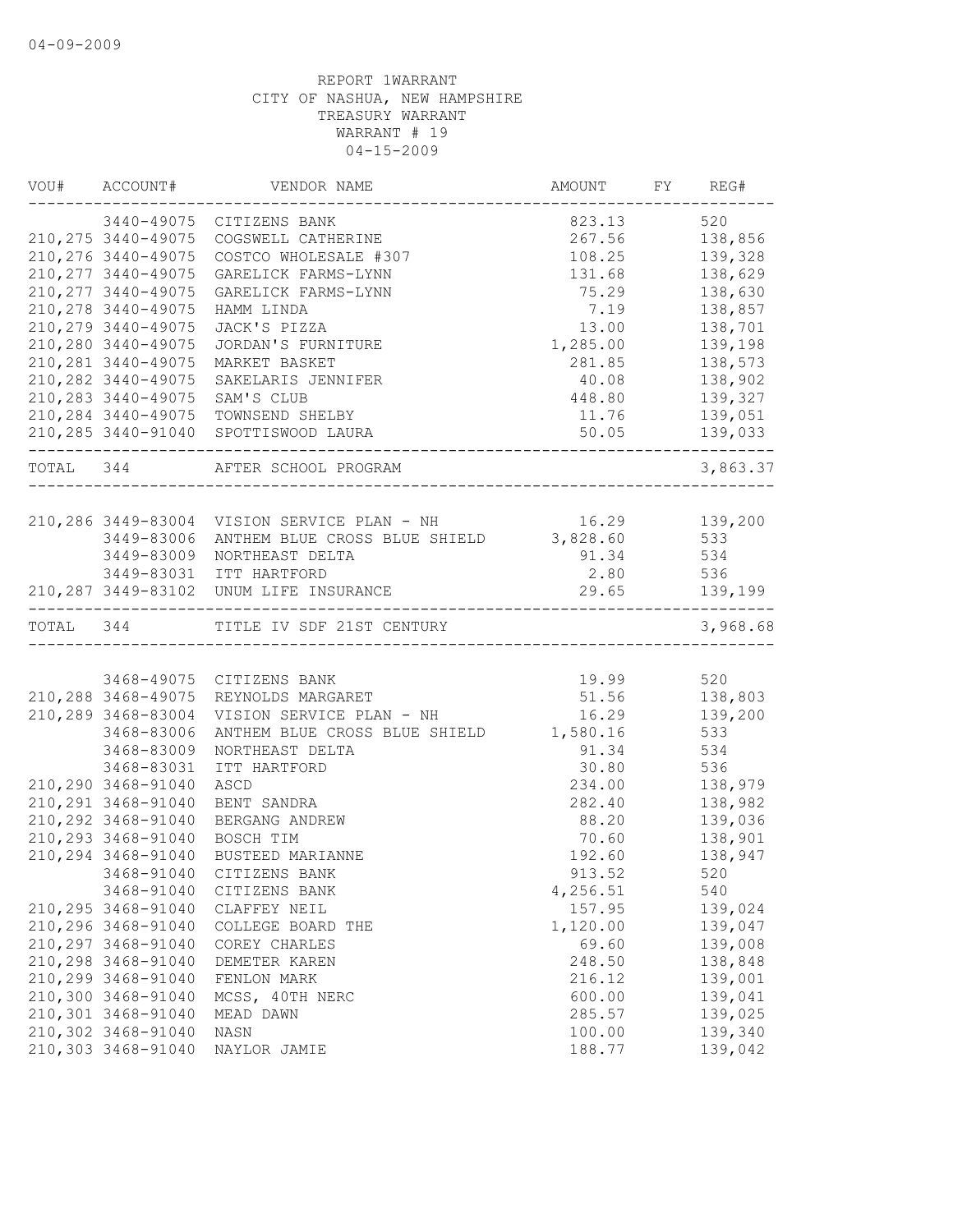| VOU# ACCOUNT#                              | VENDOR NAME                                                                                                                                             | AMOUNT FY REG#                         |                          |
|--------------------------------------------|---------------------------------------------------------------------------------------------------------------------------------------------------------|----------------------------------------|--------------------------|
|                                            | 210,304 3468-91040 PALING-CARDOSO SARAH                                                                                                                 | 227.76 138,890                         |                          |
|                                            | 210,305 3468-91040 PERINGER-LEVESQUE ROBIN                                                                                                              | 256.27 138,796                         |                          |
|                                            | 210,306 3468-91040 POLEWARCZYK LINDA                                                                                                                    |                                        | 195.77 139,059           |
|                                            | 210,307 3468-91040 SYLVAIN PAMELA                                                                                                                       | ----------------------------------     | 72.60 139,037            |
|                                            | TOTAL 346 SMALLER LEARNING COMMUNITY                                                                                                                    |                                        | 11,566.88                |
|                                            | 210,308 3508-91040 BELANGER CATHERINE                                                                                                                   | $60.00$ 138,822                        |                          |
|                                            | 210,309 3508-91040 BRAGG KIMBERLY                                                                                                                       |                                        |                          |
|                                            | TOTAL 350 TITLE 11A TEACHER QUALITY                                                                                                                     |                                        | 135.00                   |
|                                            |                                                                                                                                                         |                                        |                          |
|                                            |                                                                                                                                                         |                                        |                          |
|                                            | 3509-83006 ANTHEM BLUE CROSS BLUE SHIELD 5,799.57 533<br>3509-83006 HARVARD PILGRIM HEALTH CARE 1,070.16 535<br>3509-83009 NORTHEAST DELTA 1,003.13 534 |                                        |                          |
|                                            | 3509-83031 ITT HARTFORD                                                                                                                                 | 181.72 536                             |                          |
| ---------------------                      | TOTAL 350 TITLE 11A TEACHER QUALITY                                                                                                                     | -------------------                    | ------------<br>8,054.58 |
|                                            | 312 352-705 FIGUERA CAROL                                                                                                                               | 90.00 138,782                          |                          |
|                                            | TOTAL 352 SRF - PARKS AND RECREATION                                                                                                                    | -------------------------------------- | 90.00                    |
|                                            |                                                                                                                                                         |                                        |                          |
| 210,310 3559-49035                         | CAMBIUM LEARNING INC                                                                                                                                    | 174.83                                 | 138,939                  |
| 210, 311 3559-49075                        | TURNER PAMELA                                                                                                                                           | 23.95                                  | 138,799                  |
| 210, 312 3559-53102<br>210, 313 3559-83004 | WILSON LANGUAGE TRAINING CORP 2,800.00                                                                                                                  |                                        | 138,909                  |
| 3559-83009                                 | VISION SERVICE PLAN - NH<br>NORTHEAST DELTA                                                                                                             | 32.58<br>131.90                        | 139,200<br>534           |
| 3559-83031                                 | ITT HARTFORD                                                                                                                                            | 18.48                                  | 536                      |
| 3559-91040                                 | CITIZENS BANK                                                                                                                                           | 796.80                                 | 520                      |
| 210,314 3559-91040                         | GAGNON SHARON                                                                                                                                           | 165.29                                 | 138,959                  |
| 210, 315 3559-91040                        | KEANE THERESA                                                                                                                                           | 243.02                                 | 138,839                  |
| 210,316 3559-91040                         | MAFFATTONE ELIZABETH                                                                                                                                    | 48.88                                  | 138,935                  |
| 210,317 3559-91040                         | MANDEL ELIZABETH                                                                                                                                        | 84.94                                  | 138,887                  |
|                                            | 210,318 3559-91040 PARADIS KELLEY I                                                                                                                     | 183.63                                 | 138,486                  |
|                                            | 210,319 3559-91040 STAFF DEVELOPMENT RESOURCES                                                                                                          |                                        | 398.00 138,813           |
|                                            | 210,320 3559-91040 TURNER PAMELA                                                                                                                        |                                        | 40.50 138,799            |
|                                            | TOTAL 355 TITLE IB READING 1ST FES                                                                                                                      |                                        | 5,142.80                 |
|                                            |                                                                                                                                                         |                                        |                          |
|                                            | 3609-83006 ANTHEM BLUE CROSS BLUE SHIELD<br>3609-83009 NORTHEAST DELTA                                                                                  | 2,458.82<br>232.41                     | 533<br>534               |
|                                            | 3609-83031 ITT HARTFORD                                                                                                                                 | 32.76                                  | 536                      |
|                                            |                                                                                                                                                         |                                        |                          |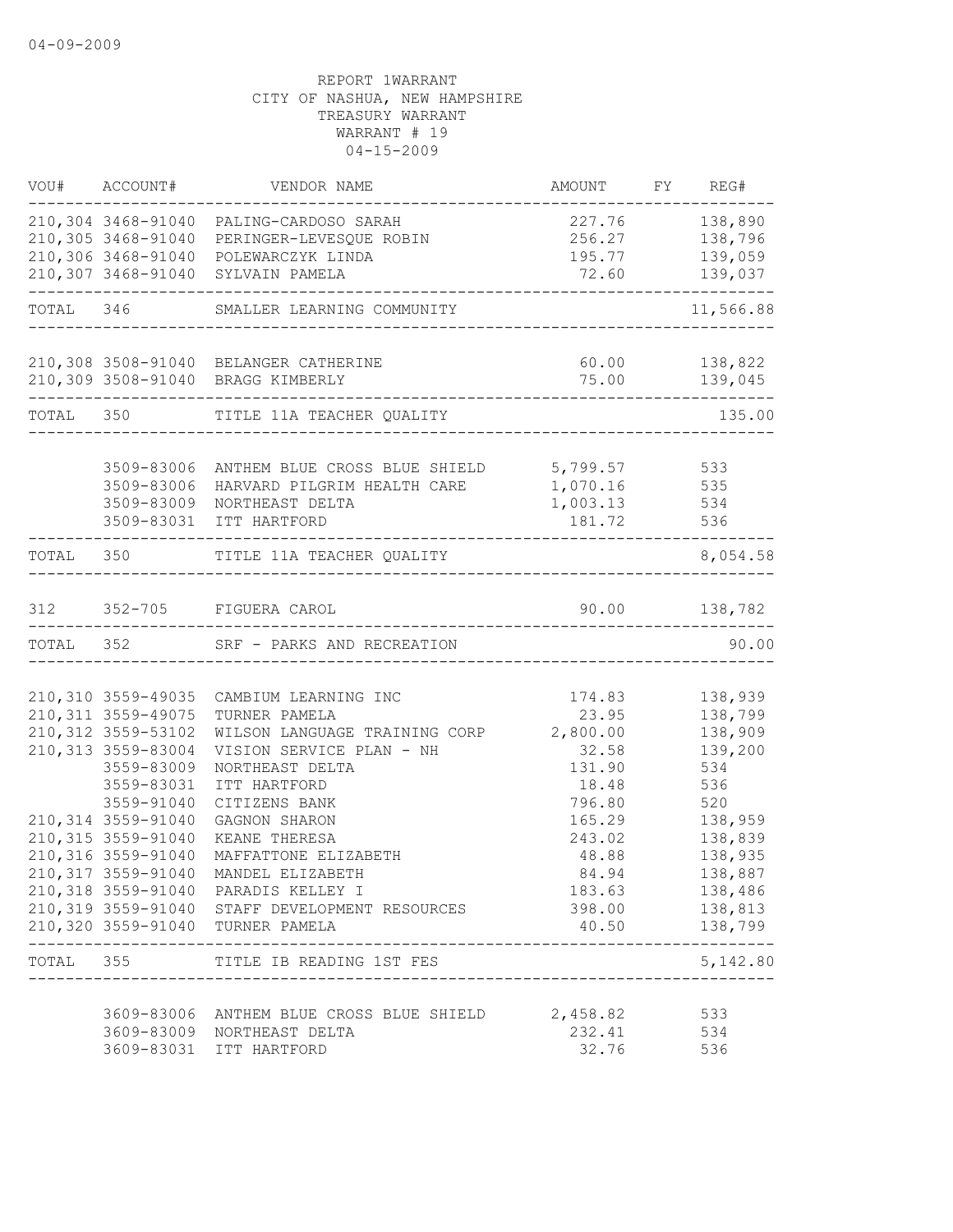|                                 |                                                                   | VOU# ACCOUNT# VENDOR NAME AND AMOUNT FY RE                                                                                                                    | AMOUNT FY REG#                                   |                                                     |
|---------------------------------|-------------------------------------------------------------------|---------------------------------------------------------------------------------------------------------------------------------------------------------------|--------------------------------------------------|-----------------------------------------------------|
|                                 |                                                                   |                                                                                                                                                               |                                                  |                                                     |
|                                 |                                                                   | 210,321 3658-49050 M & N SPORTS LLC                                                                                                                           | 1,033.25 138,562                                 |                                                     |
|                                 |                                                                   | TOTAL 365 SOUTH STUDENT SHOP                                                                                                                                  |                                                  | 1,033.25                                            |
|                                 | ---------------------                                             | 319 373-53025 LOAN PACKAGING LLC                                                                                                                              |                                                  |                                                     |
|                                 |                                                                   | TOTAL 373 SRF - ECONOMIC DEVELOPMENT                                                                                                                          |                                                  | 600.00                                              |
| 320<br>321<br>322<br>323        | 374-01966<br>374-07090<br>374-07120<br>374-07220                  | NEIGHBORHOOD HOUSING SERVICES 250.00 138,589<br>NASHUA SOUP KITCHEN & SHELTER 6,014.36 138,528<br>NASHUA AREA HEALTH CENTER<br>GREATER NASHUA COUNCIL ON ALCO | 1,218.18<br>5,454.54                             | 138,721<br>138,490                                  |
| 324<br>325<br>326<br>327<br>328 | 374-07340<br>374-07340<br>374-07506<br>$374 - 07563$<br>374-07600 | HILLSBOROUGH COUNTY TREASURER<br>STAPLES BUSINESS ADVANTAGE<br>TEE SHIRT BODEGA<br>DIFAVAFIRE PROTECTION INC<br>ASAP ENVIRONMENTAL INC                        | 54.00<br>87.98<br>1,000.00<br>3,250.00<br>400.00 | 139,083<br>138,751<br>139,205<br>139,203<br>138,744 |
| 329<br>330<br>331<br>332        | 374-07600<br>374-07600<br>374-09031<br>374-09031                  | DOLAN TIM & ABAP LLC<br>THE CROWN STREET REALTY TRUST<br>OCCUPATIONAL DRUG TESTING LLC<br>TRANSIT MANAGEMENT OF NASHUA                                        | 930.00<br>950.00<br>439.00<br>174.32             | 139,204<br>139,201<br>138,635<br>511                |
| 333<br>334<br>335<br>336        | 374-09031<br>374-09031<br>374-09061<br>374-09061                  | TRANSIT MANAGEMENT OF NASHUA<br>TRANSIT MANAGEMENT OF NASHUA<br>ARAMARK UNIFORM SERVICES<br>NEXTEL COMMUNICATIONS                                             | 177.01<br>163.03                                 | 526<br>544<br>545.78 139,255                        |
| 337<br>338<br>338<br>339        | 374-09102<br>374-09112<br>374-09114<br>374-09114                  | PUBLIC SERVICE OF NH<br>METROMEDIA ENERGY INC<br>METROMEDIA ENERGY INC<br>NATIONAL GRID                                                                       | 854.83<br>545.11<br>94.88                        | 139,310<br>139,291<br>387.67 139,291<br>139,285     |
| 340<br>341<br>341<br>342        | 374-09115<br>374-09120<br>374-09125<br>374-09133                  | METROMEDIA ENERGY INC<br>PENNICHUCK WATER<br>PENNICHUCK WATER<br>FAIRPOINT COMMUNICATIONS                                                                     | 1,824.77<br>117.43<br>67.31<br>50.00             | 139,291<br>139,263<br>139,263<br>139,297            |
| 343<br>344<br>345<br>346        | 374-09133<br>374-09201<br>374-09201<br>374-09201                  | NEXTEL COMMUNICATIONS<br>TRANSIT MANAGEMENT OF NASHUA<br>TRANSIT MANAGEMENT OF NASHUA<br>TRANSIT MANAGEMENT OF NASHUA                                         | 103.66<br>17,504.50<br>17,781.12<br>18,736.48    | 139,255<br>511<br>526<br>544                        |
| 347<br>348<br>349<br>350        | 374-09209<br>374-09209<br>374-09209<br>374-09261                  | TRANSIT MANAGEMENT OF NASHUA<br>TRANSIT MANAGEMENT OF NASHUA<br>TRANSIT MANAGEMENT OF NASHUA<br>ARAMARK UNIFORM SERVICES                                      | 844.99<br>843.13<br>841.54<br>58.82              | 511<br>526<br>544<br>138,510                        |
| 351                             | $374 - 45230$                                                     | NEXTEL COMMUNICATIONS                                                                                                                                         | 49.99                                            | 139,255                                             |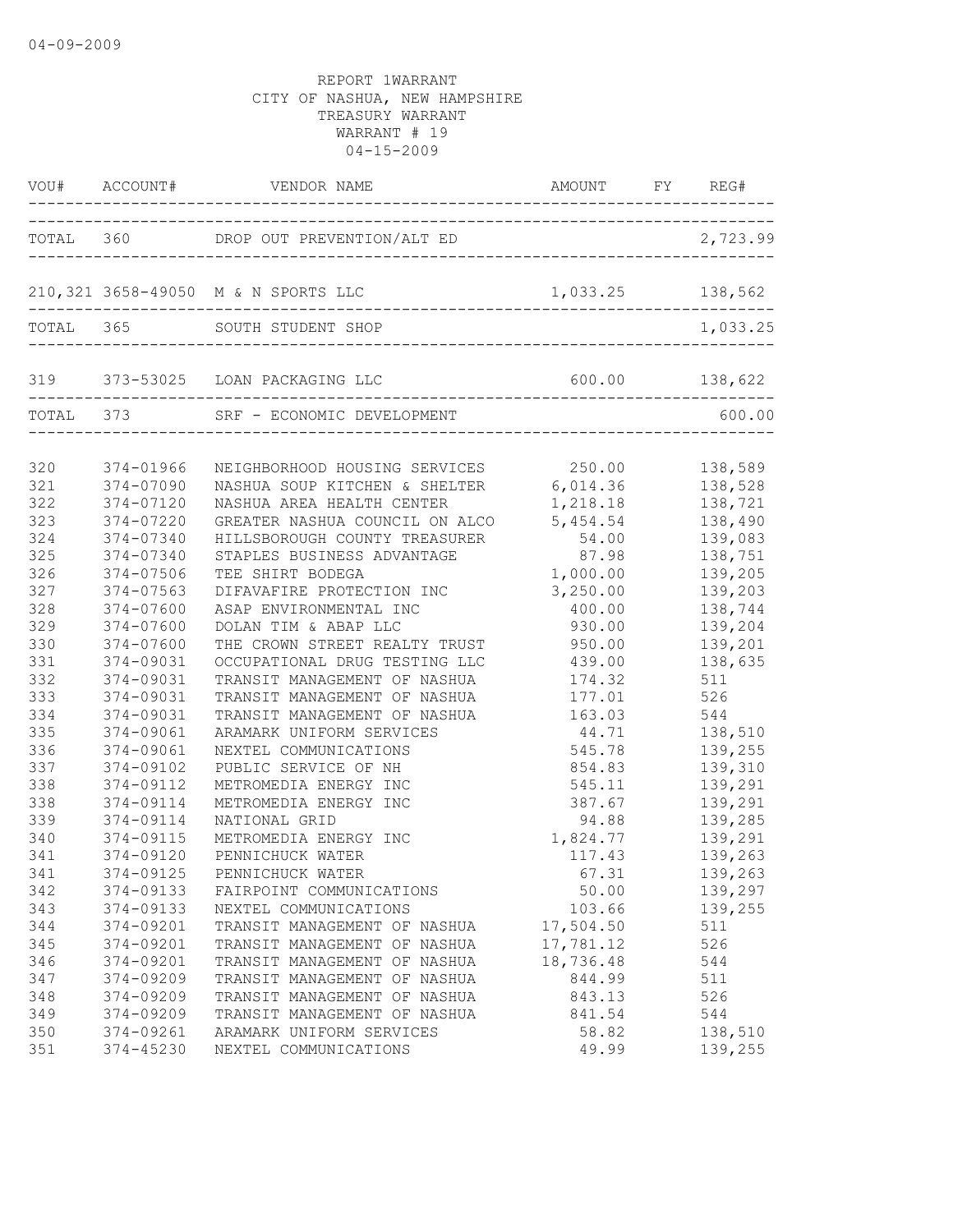| VOU#              | ACCOUNT#               | VENDOR NAME                                                                                          | AMOUNT                     | FY REG#            |
|-------------------|------------------------|------------------------------------------------------------------------------------------------------|----------------------------|--------------------|
| 352<br>353<br>354 | 374-59188<br>374-91030 | 374-59188 ASAP ENVIRONMENTAL INC<br>INSTITUTE FOR ENVIRONMENTAL ED 1,050.00<br>SCHENA CARRIE JOHNSON | 2,070.00 138,744<br>269.90 | 138,727<br>139,202 |
| 355               | 374-91030              | SULLIVAN DAVID                                                                                       | 149.60                     | 138,731            |
| TOTAL 374         |                        | SRF - URBAN PROGRAMS                                                                                 |                            | 85,398.64          |
| 356               | 375-57010              | DEAR READER.COM                                                                                      | 975.00                     | 139,262            |
| 357               |                        | 375-57010 TUTOR.COM INC                                                                              | 20,000.00                  | 139,318            |
| 358               | 375-64045              | STAPLES BUSINESS ADVANTAGE                                                                           | 97.80                      | 138,751            |
|                   | TOTAL 375              | SRF - PUBLIC LIBRARIES                                                                               |                            | 21,072.80          |
|                   |                        |                                                                                                      |                            |                    |
|                   | 210,322 3769-42010     | THOMPSON BROOKS                                                                                      | 28.98                      | 138,868            |
|                   | 210, 323 3769-49035    | BARNES & NOBLE INC                                                                                   | 570.65                     | 138,397            |
|                   | 210,324 3769-49035     | PEARSON EDUCATION                                                                                    | 678.19                     | 138,903            |
|                   | 210,325 3769-49035     | SAGE PUBLICATIONS                                                                                    | 6,647.35                   | 138,972            |
|                   | 210,326 3769-49035     | SCHOLASTIC BOOK CLUBS INC                                                                            | 282.00                     | 139,325            |
|                   | 210, 327 3769-49035    | SCHOLASTIC INCORPORATED                                                                              | 78.45                      | 139,090            |
|                   | 210,328 3769-49050     | CHILDCRAFT                                                                                           | 30.23                      | 138,786            |
|                   | 210,329 3769-49050     | CHISHOLM JUNE                                                                                        | 163.40                     | 138,789            |
|                   | 210,330 3769-49050     | CRYSTAL SPRINGS BOOKS                                                                                | 1,196.43                   | 138,843            |
|                   | 210,331 3769-49050     | LAKESHORE LEARNING MATERIALS                                                                         | 894.55                     | 138,512            |
|                   | 210,332 3769-49050     | MICHAUD CYNTHIA                                                                                      | 161.66                     | 138,794            |
|                   | 210,333 3769-49050     | NCS PEARSON INC                                                                                      | 445.20                     | 138,847            |
|                   | 210,334 3769-49050     | PEARSON EDUCATION                                                                                    | 3,742.01                   | 138,903            |
|                   | 210,335 3769-49050     | PELLETIER VIVIAN                                                                                     | 112.89                     | 138,790            |
|                   | 210,336 3769-49050     | SCHOLASTIC BOOK CLUBS INC                                                                            | 59.00                      | 139,325            |
|                   | 210,337 3769-49050     | SCHOLASTIC INCORPORATED                                                                              | 178.75                     | 139,090            |
|                   | 210,338 3769-49050     | STAPLES BUSINESS ADVANTAGE                                                                           | 313.66                     | 138,665            |
|                   | 210,339 3769-49050     | THOMPSON BROOKS                                                                                      | 24.88                      | 138,868            |
|                   | 210,340 3769-49075     | LAUGHTERS JACQUELYN                                                                                  | 76.89                      | 139,052            |
|                   | 210, 341 3769-49075    | PC MALL GOV INC                                                                                      | 64.71                      | 138,821            |
|                   | 210,342 3769-49075     | STAPLES BUSINESS ADVANTAGE                                                                           | 60.68                      | 138,665            |
|                   | 210, 343 3769-53101    | ATS PROJECT SUCCESS                                                                                  | 311.00                     | 139,031            |
|                   | 210,344 3769-53101     | CROWDER LUCIE L                                                                                      | 461.04                     | 138,772            |
|                   | 210,345 3769-53101     | DAILEY EDUCATIONAL CONSULTANTS                                                                       | 880.00                     | 139,000            |
|                   | 210,346 3769-53101     | FOWLER LORI                                                                                          | 525.50                     | 139,046            |
|                   | 210, 347 3769-53101    | GOETHEL ELLEN D                                                                                      | 332.00                     | 138,406            |
|                   | 210,348 3769-53101     | LAUGHTERS JACQUELYN                                                                                  | 1,500.00                   | 139,028            |
|                   | 210,349 3769-53101     | RENO JENNIFER                                                                                        | 750.00                     | 139,026            |
|                   | 210,350 3769-83004     | VISION SERVICE PLAN - NH                                                                             | 16.29                      | 139,207            |
|                   | 3769-83006             | ANTHEM BLUE CROSS BLUE SHIELD                                                                        | 5, 118.89                  | 533                |
|                   | 3769-83009             | NORTHEAST DELTA                                                                                      | 2,485.17                   | 534                |
|                   | 3769-83031             | ITT HARTFORD                                                                                         | 77.28                      | 536                |
|                   | 210,351 3769-83102     | UNUM LIFE INSURANCE                                                                                  | 30.40                      | 139,206            |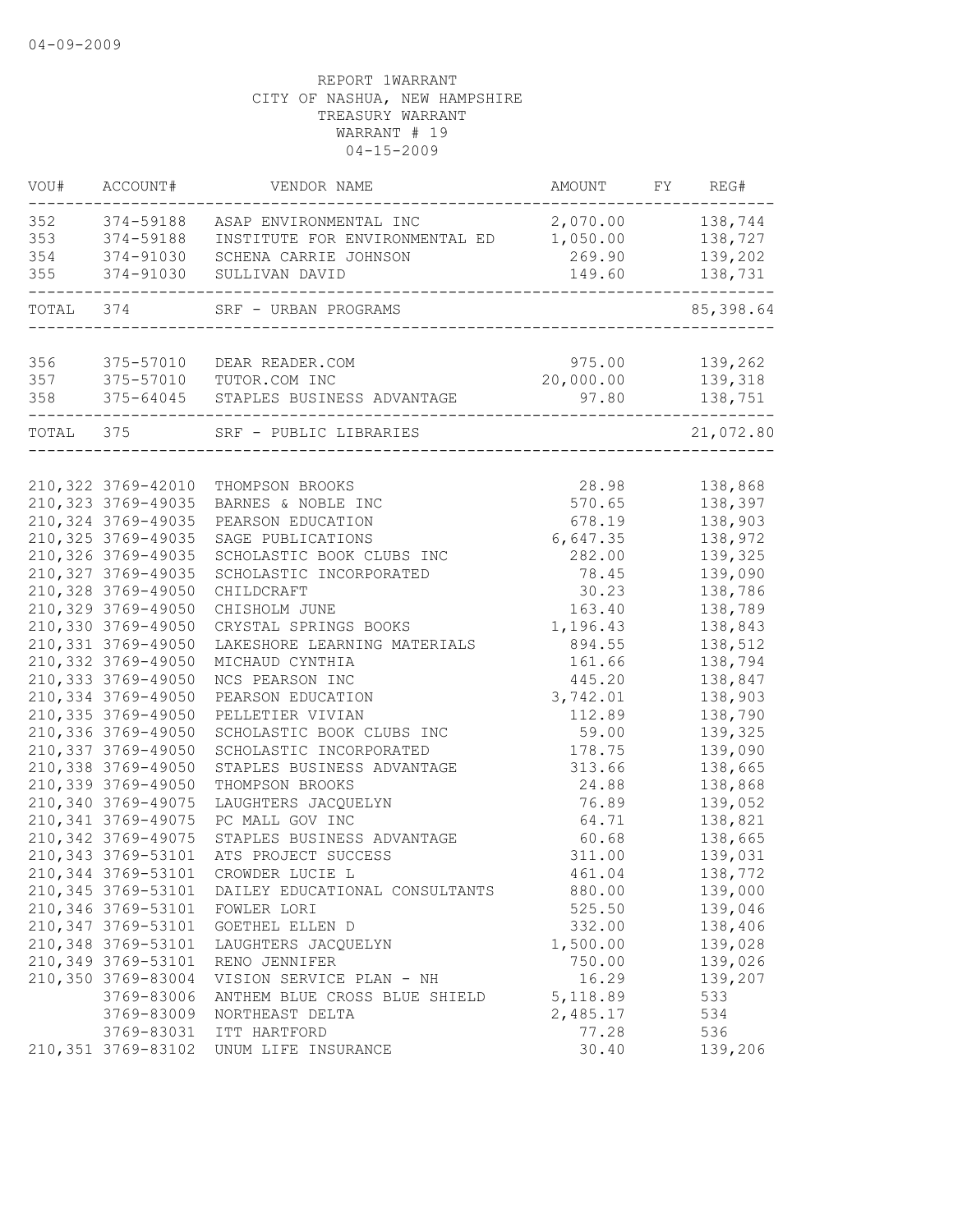| VOU#      | ACCOUNT#           | VENDOR NAME                                                                  | AMOUNT              | FY | REG#                     |
|-----------|--------------------|------------------------------------------------------------------------------|---------------------|----|--------------------------|
|           |                    | 210,352 3769-94030 BURNS PATRICIA<br>210,353 3769-94030 ROCCA SUSAN          | 59.40               |    | 15.40 138,785<br>138,795 |
| TOTAL     | 376                | TITLE I ESEA                                                                 |                     |    | 28, 372.93               |
|           | 210,354 3909-53102 | HASBROUCK TARA L                                                             | 437.50              |    | 139,022                  |
|           | 210,355 3909-53102 | MANHEIM ZIMMERMAN AMY B                                                      | 437.50              |    | 138,981                  |
|           | 210,356 3909-53102 | WOOD WILLIAM                                                                 | 1,250.00            |    | 139,023                  |
|           | 210,357 3909-54025 | RESERVE ACCOUNT                                                              | 678.00              |    | 139,329                  |
|           | 210,358 3909-54025 | SKYLINE NORTH                                                                | 52.00               |    | 139,339                  |
| TOTAL 390 |                    | VOC ED SECONDARY PERKINS                                                     |                     |    | 2,855.00                 |
|           |                    | 210,359 3927-49050 NORTHCENTER FOODSERVICE                                   | 3, 166. 33 138, 849 |    |                          |
| TOTAL 392 |                    | CULINARY ARTS                                                                |                     |    | 3,166.33                 |
|           |                    |                                                                              |                     |    |                          |
|           | 210,359 3937-49050 | NORTHCENTER FOODSERVICE                                                      | 503.66              |    | 138,849                  |
|           | 210,360 3937-83004 | VISION SERVICE PLAN - NH                                                     | 16.29               |    | 139,209                  |
|           | 3937-83006         | ANTHEM BLUE CROSS BLUE SHIELD                                                | 1,412.32            |    | 533                      |
|           | 3937-83009         | NORTHEAST DELTA                                                              | 143.65              |    | 534                      |
|           | 3937-83031         | ITT HARTFORD                                                                 | 5.88                |    | 536                      |
|           | 210,361 3937-83102 | UNUM LIFE INSURANCE                                                          | 12.47               |    | 139,208                  |
| TOTAL 393 |                    | DAY CARE                                                                     |                     |    | 2,094.27                 |
|           | 210,362 3959-53109 | BOLICK TERESA DBA BOLICK TERES                                               | 1,500.00            |    | 138,784                  |
|           | 3959-83006         | ANTHEM BLUE CROSS BLUE SHIELD                                                | 28,896.77           |    | 533                      |
|           | 3959-83006         | HARVARD PILGRIM HEALTH CARE                                                  | 5,944.12            |    | 535                      |
|           | 3959-83009         | NORTHEAST DELTA                                                              | 3,445.07            |    | 534                      |
|           | 3959-83031         | ITT HARTFORD                                                                 | 512.96              |    | 536                      |
| TOTAL     | 395                | IDEA BASIC SPEC ED                                                           |                     |    | 40,298.92                |
|           |                    |                                                                              |                     |    |                          |
|           |                    | 3969-83006 ANTHEM BLUE CROSS BLUE SHIELD 1,046.50<br>3969-83031 ITT HARTFORD |                     |    | 533                      |
|           |                    | 3969-83031 NORTHEAST DELTA                                                   | 18.20<br>149.64     |    | 536<br>534               |
|           |                    |                                                                              |                     |    |                          |
| TOTAL 396 |                    | IDEA PRESCHOOL SPEC ED                                                       |                     |    | 1,214.34                 |
|           |                    | 210,363 3977-64192 BURKE SPECIAL PRODUCTS                                    | 1,388.00            |    | 138,943                  |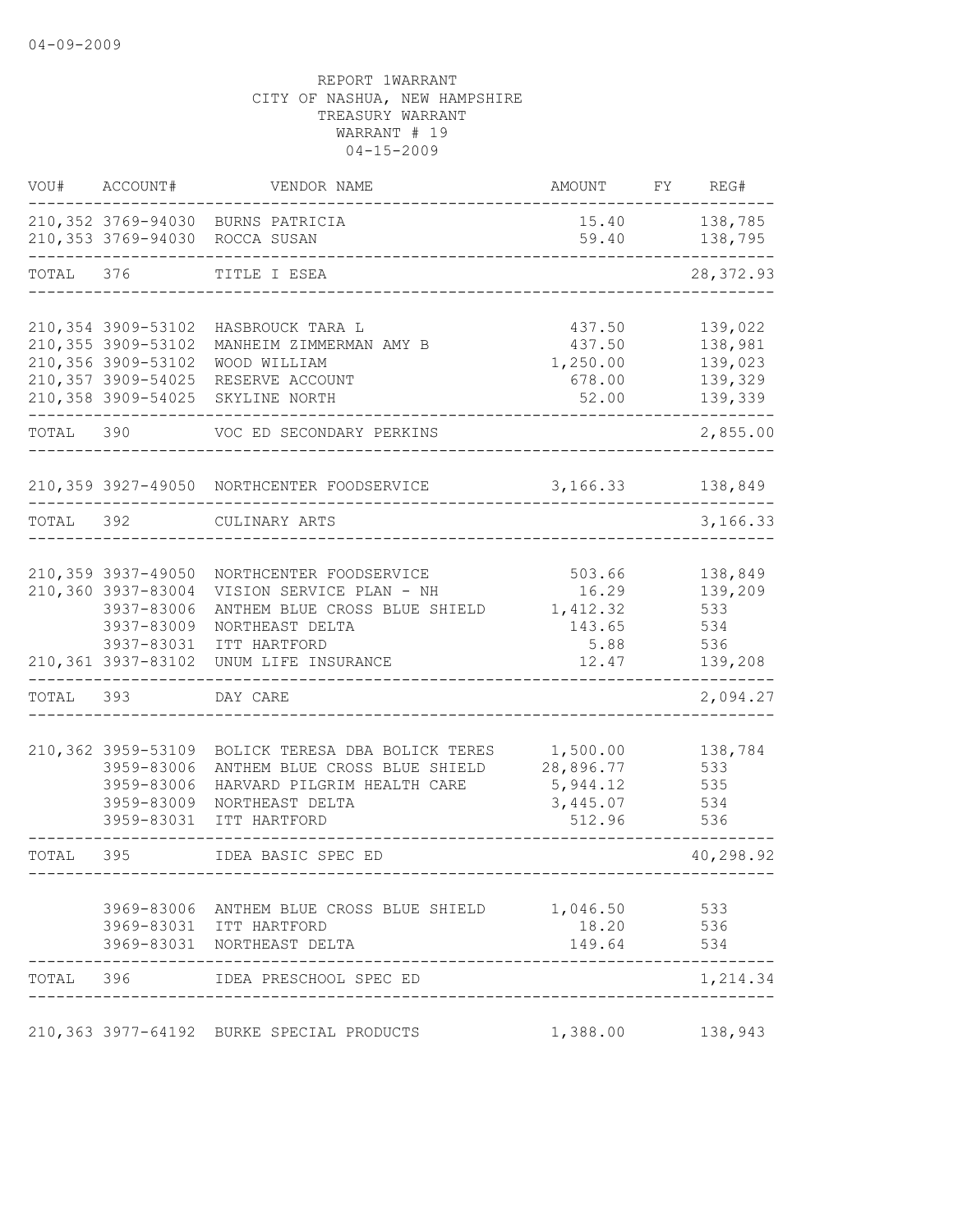| VOU#       | ACCOUNT# |                  | VENDOR NAME | AMOUNT | <b>FY</b> | REG#     |
|------------|----------|------------------|-------------|--------|-----------|----------|
|            |          |                  |             |        |           |          |
| ТОТАІ. 397 |          | SPECIAL ED LOCAL |             |        |           | 1,388.00 |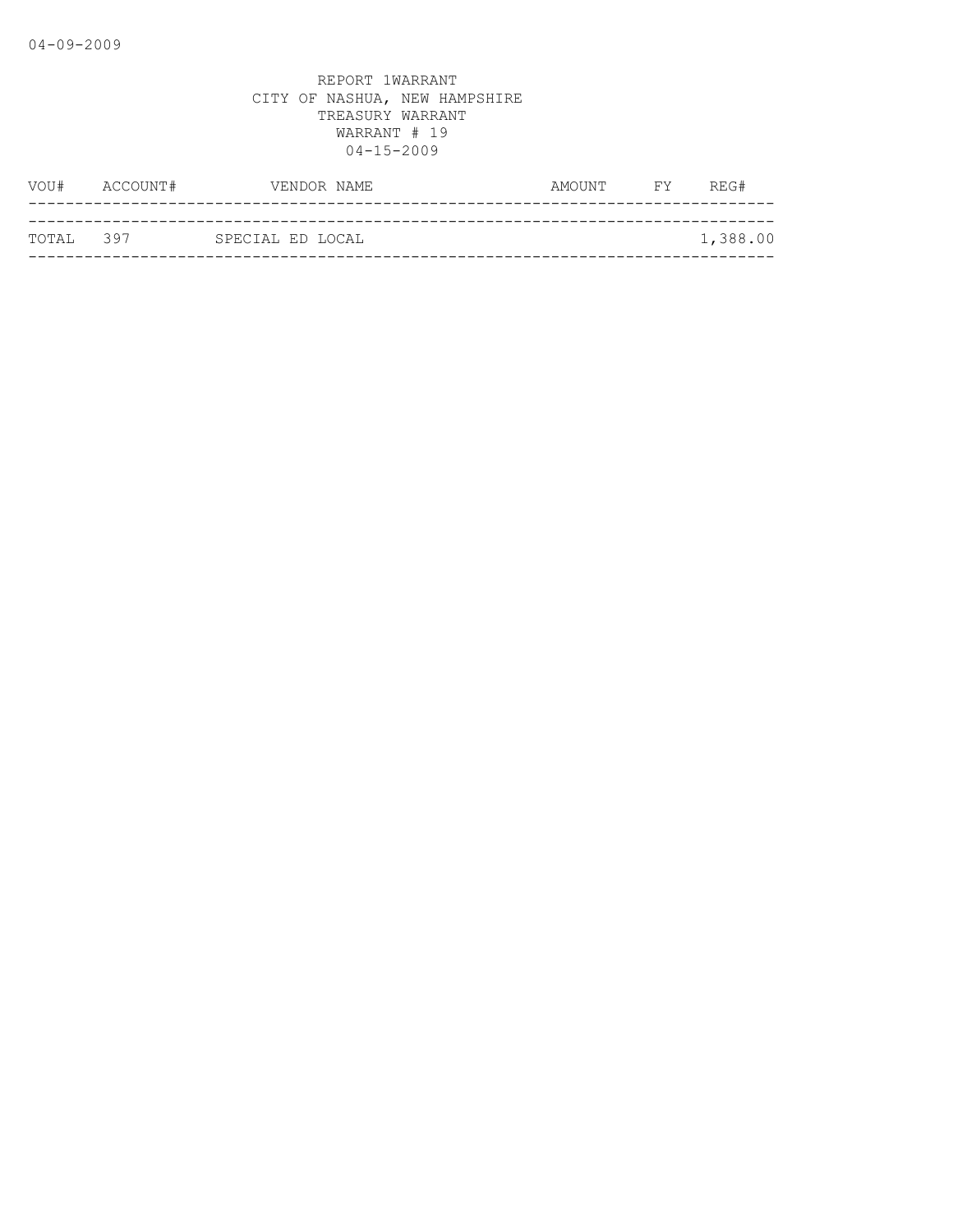| WOU#       | ACCOUNT#                   | VENDOR NAME                                                                                          | AMOUNT FY REG#   |                                                     |
|------------|----------------------------|------------------------------------------------------------------------------------------------------|------------------|-----------------------------------------------------|
| 373<br>374 | $412 - 180$<br>$412 - 180$ | 372   412-180   DORSEY ARBRA<br>LOWELL PAPER BOX CO<br>THOMAN KAREN<br>. _ _ _ _ _ _ _ _ _ _ _ _ _ _ | 390.00<br>40.00  | 29.00 138,888<br>138,892<br>138,889<br>------------ |
|            |                            | TOTAL 412-18 FINANCIAL SERVICES<br>AUTO PERMITS                                                      |                  | 459.00                                              |
|            |                            | 375 413-203 TREASURER STATE OF NH                                                                    | 1,976.00         | 139,272                                             |
| TOTAL      |                            | 413-20 CITY CLERK'S OFFICE<br>MARRIAGE LICENSES                                                      |                  | 1,976.00                                            |
|            |                            | 375 413-293 TREASURER STATE OF NH                                                                    |                  | 76.00 139,272                                       |
|            |                            | TOTAL 413-29 CITY CLERK'S OFFICE<br>CIVIL UNIONS                                                     |                  | 76.00                                               |
|            | 375 413-303                | TREASURER STATE OF NH                                                                                | 8,345.00 139,272 |                                                     |
|            |                            | TOTAL 413-30 CITY CLERK'S OFFICE<br>CERTIFIED COPIES                                                 |                  | 8,345.00                                            |
|            |                            |                                                                                                      |                  |                                                     |
|            |                            | TOTAL 444-56 WELFARE DEPARTMENT<br>CASH - OVER & SHORT                                               |                  | 50.00                                               |
|            |                            | 377 452-329 KELLY JULIE                                                                              |                  | 20.00 138,536                                       |
|            |                            | TOTAL 452-32 PARKS AND RECREATION<br>BASKETBALL                                                      |                  | 20.00                                               |
|            |                            |                                                                                                      |                  |                                                     |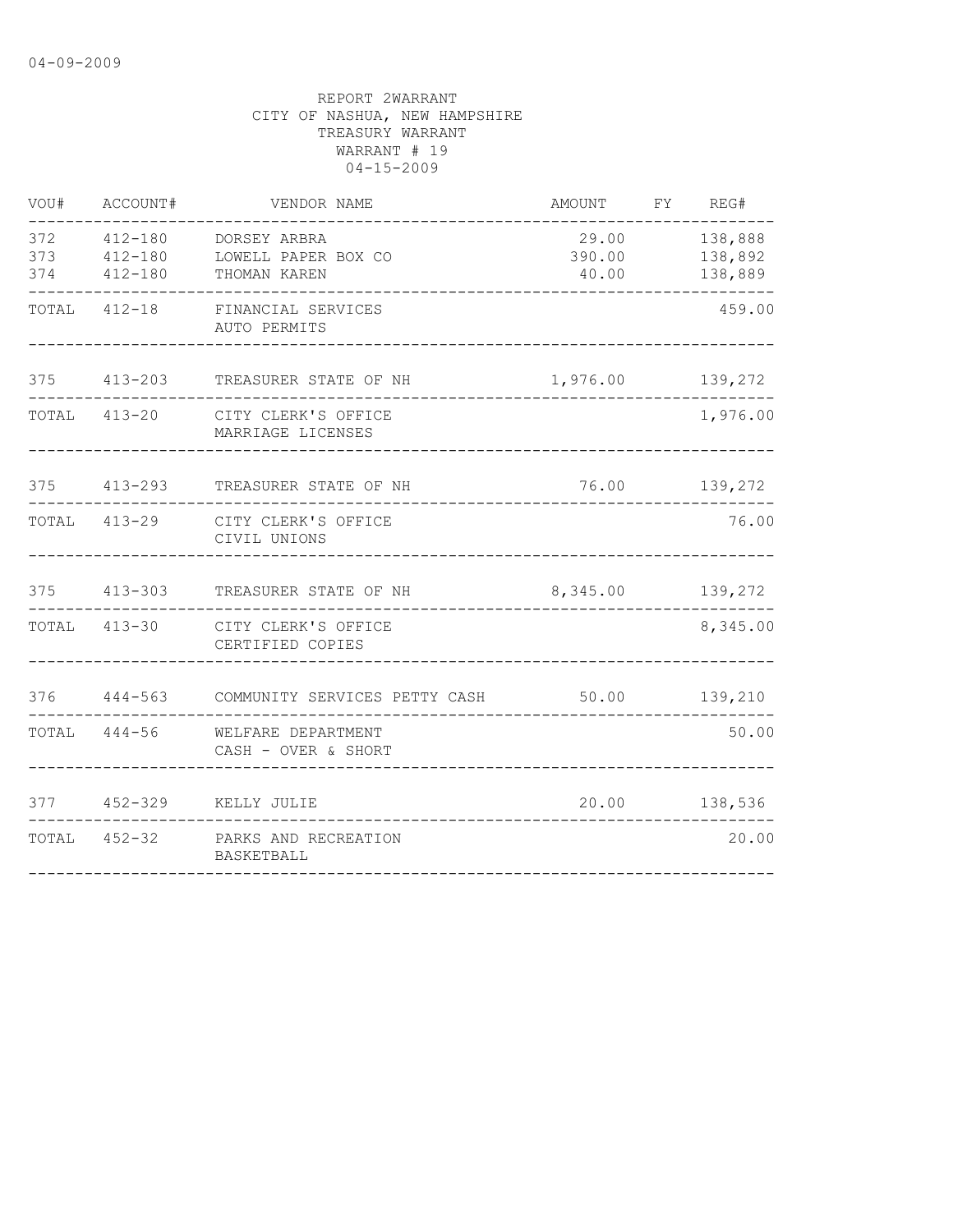| VOU#       | ACCOUNT#               | VENDOR NAME                                             | AMOUNT                       | FY | REG#                |
|------------|------------------------|---------------------------------------------------------|------------------------------|----|---------------------|
| 378        | 501-98029              | CITY OF NASHUA/PETTY CASH                               | 20.52                        |    | 138,390             |
| 379        | 501-98029              | CLOUTIER BRENDA                                         | 88.00                        |    | 139,211             |
| 380        | $501 - 41015$          | STAPLES BUSINESS ADVANTAGE                              | 59.94                        |    | 138,751             |
| TOTAL      | 501                    | MAYOR'S OFFICE                                          |                              |    | 168.46              |
| 381        | $502 - 49025$          | BNA BOOKS/DIV OF BNA                                    | 212.64                       |    | 139,287             |
| 382        | 502-51010              | CITY OF NASHUA/PETTY CASH                               | 250.00                       |    | 138,387             |
| 382        | 502-51015              | CITY OF NASHUA/PETTY CASH                               | 225.00                       |    | 138,387             |
| 383        | 502-91015              | CITY OF NASHUA/PETTY CASH                               | 48.00                        |    | 138,390             |
| 383        | 502-94020              | CITY OF NASHUA/PETTY CASH                               | 32.45                        |    | 138,390             |
| 384        | $502 - 49025$          | MATTHEW BENDER & CO INC                                 | 305.40                       |    | 139,319             |
| 385        | 502-51030              | SHEEHAN PHINNEY BASS & GREEN                            | 4,810.34                     |    | 138,616             |
| 386        | $502 - 41015$          | STAPLES BUSINESS ADVANTAGE                              | 104.26                       |    | 138,751             |
| TOTAL      | 502                    | LEGAL DEPARTMENT                                        |                              |    | 5,988.09            |
|            |                        |                                                         |                              |    |                     |
| 387        | $505 - 81013$          | BIG BROTHERS BIG SISTERS                                | 3,875.00                     |    | 138,544             |
| 388        | 505-81024              | HOME HEALTH & HOSPICE CARE                              | 9,625.00                     |    | 138,513             |
| 389<br>390 | 505-81039              | HUMANE SOCIETY OF NEW ENGLAND<br>MARGUERITE'S PLACE INC | 7,756.75<br>3,750.00         |    | 138,521             |
| 391        | 505-81115<br>505-81121 | NASHUA POLICE ATHLETIC LEAGUE                           | 9,500.00                     |    | 138,649<br>138,592  |
| 392        | 505-81061              | NASHUA REGIONAL PLANNING COMMI                          | 15,608.50                    |    | 139,094             |
| 393        | 505-81041              | NASHUA RIVER HOLDING CO                                 | 13,701.05                    |    | 139,289             |
| 394        | 505-81068              | NASHUA YOUTH COUNCIL INC                                | 7,250.00                     |    | 138,419             |
| 395        | 505-81124              | YMCA OF GREATER NASHUA                                  | 1,000.00                     |    | 138,670             |
| TOTAL      | 505                    | CIVIC & COMM. ACTIVITIES                                |                              |    | 72,066.30           |
|            |                        |                                                         |                              |    |                     |
| 396        | 506-31005              | AMERICAN TELECOM SERVICES LLC                           | 11,214.96                    |    | 138,611             |
| 397<br>398 | 506-31005<br>506-31005 | ANAPTYX<br>FAIRPOINT COMMUNICATIONS                     | 611.00<br>416.87             |    | 138,846<br>139,297  |
| 399        | 506-31005              | LOVERING SUE                                            | 33.00                        |    | 139,212             |
| 400        | 506-31005              | NETVERSANT                                              | 960.00                       |    | 138,774             |
| 401        | 506-31005              | PAETEC COMMUNICATIONS INC                               | 600.00                       |    | 139,250             |
|            | TOTAL 506              | TELECOMMUNICATIONS                                      |                              |    | 13,835.83           |
|            |                        |                                                         |                              |    |                     |
| 402        |                        | 508-83100 STATE OF NH - UC                              | 7,264.93                     |    | 138,646             |
| 402        |                        | 508-83101 STATE OF NH - UC                              | 3,376.72                     |    | 138,646<br>-------- |
| TOTAL 508  |                        | INSURANCE - POLICY COSTS                                |                              |    | 10,641.65           |
|            |                        |                                                         | ---------------------------- |    |                     |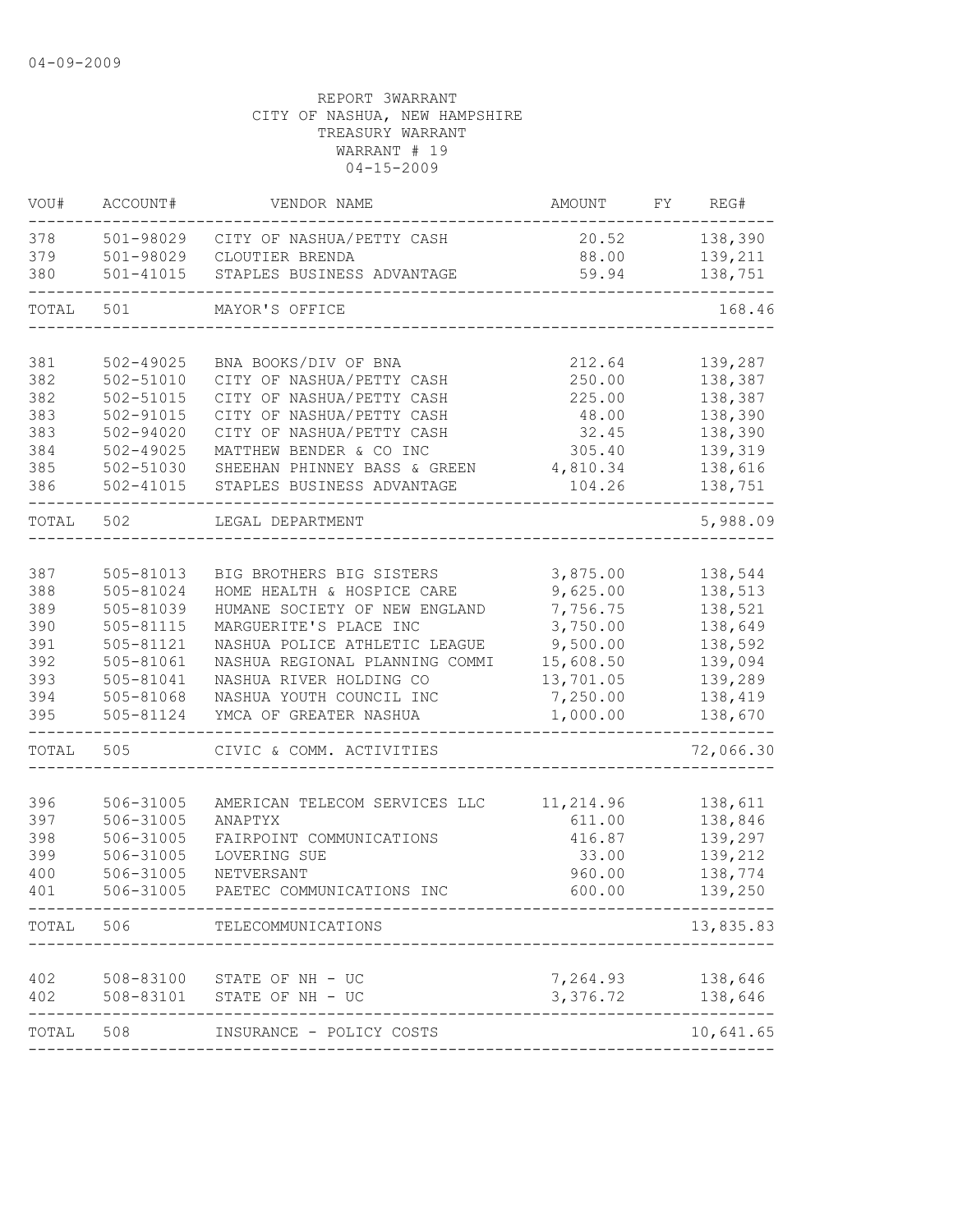| VOU#       | ACCOUNT#                   | VENDOR NAME                                              | AMOUNT             | FY | REG#               |
|------------|----------------------------|----------------------------------------------------------|--------------------|----|--------------------|
| 403        | 511-41015                  | STAPLES BUSINESS ADVANTAGE                               | 62.30              |    | 138,751            |
| TOTAL      | 511                        | CITI-STAT (FORMERLY ADMIN SVS)                           |                    |    | 62.30              |
| 404        | 512-41055                  | ADVANTAGE OFFICE SOLUTIONS INC                           | 94.50              |    | 138,714            |
| 405        | 512-95010                  | CITIZENS BANK                                            | 690.00             |    | 520                |
| 406        | $512 - 41015$              | CITY OF NASHUA/PETTY CASH                                | 5.96               |    | 138,390            |
| 407        | 512-43005                  | PRINTGRAPHICS OF MAINE                                   | 1,445.35           |    | 138,477            |
| 408        | 512-41010                  | STAPLES BUSINESS ADVANTAGE                               | 116.32             |    | 138,751            |
| 408<br>408 | 512-41015<br>$512 - 41055$ | STAPLES BUSINESS ADVANTAGE<br>STAPLES BUSINESS ADVANTAGE | 83.92<br>318.33    |    | 138,751<br>138,751 |
| TOTAL      | 512                        | FINANCIAL SERVICES                                       |                    |    | 2,754.38           |
|            |                            |                                                          |                    |    |                    |
| 409<br>409 | 513-59026<br>513-59095     | BROWN'S RIVER BINDERY INC<br>BROWN'S RIVER BINDERY INC   | 1,155.00<br>125.00 |    | 139,082<br>139,082 |
| 410        | 513-95005                  | IIMC                                                     | 165.00             |    | 139,282            |
| 411        | 513-49075                  | J P COOKE CO                                             | 75.15              |    | 138,444            |
| 412        | 513-41005                  | STAPLES BUSINESS ADVANTAGE                               | 183.16             |    | 138,751            |
| 412        | 513-41015                  | STAPLES BUSINESS ADVANTAGE                               | 158.71             |    | 138,751            |
| TOTAL      | 513                        | CITY CLERK'S OFFICE                                      |                    |    | 1,862.02           |
| 413        | 514-94005                  | <b>NHAA</b>                                              | 100.00             |    | 139,276            |
| 414        | $514 - 95005$              | NHAA                                                     | 60.00              |    | 139,283            |
| 415        | 514-95010                  | THE TELEGRAPH                                            | 156.00             |    | 139,281            |
| TOTAL      | 514                        | INSURANCE-PROPERTY & CASUALTY                            |                    |    | 316.00             |
| 416        | 515-41005                  | STAPLES BUSINESS ADVANTAGE                               | 77.47              |    | 138,751            |
| 416        | 515-41015                  | STAPLES BUSINESS ADVANTAGE                               | 66.65              |    | 138,751            |
| TOTAL      | 515                        | HUMAN RESOURCES                                          |                    |    | 144.12             |
|            |                            | 417 516-74125 NESMITH RICHARD                            | 226.32             |    | 138,757            |
| TOTAL      | 516                        | PURCHASING DEPARTMENT                                    |                    |    | 226.32             |
|            |                            |                                                          |                    |    |                    |
| 418        | 517-64192                  | BATTERIES PLUS                                           | 19.99              |    | 138,723            |
| 418        | 517-75023                  | BATTERIES PLUS                                           | 145.98             |    | 138,723            |
| 419        | 517-42005                  | CITY OF NASHUA/PETTY CASH                                | 8.97               |    | 138,390            |
| 419        | 517-75903                  | CITY OF NASHUA/PETTY CASH                                | 23.98              |    | 138,390            |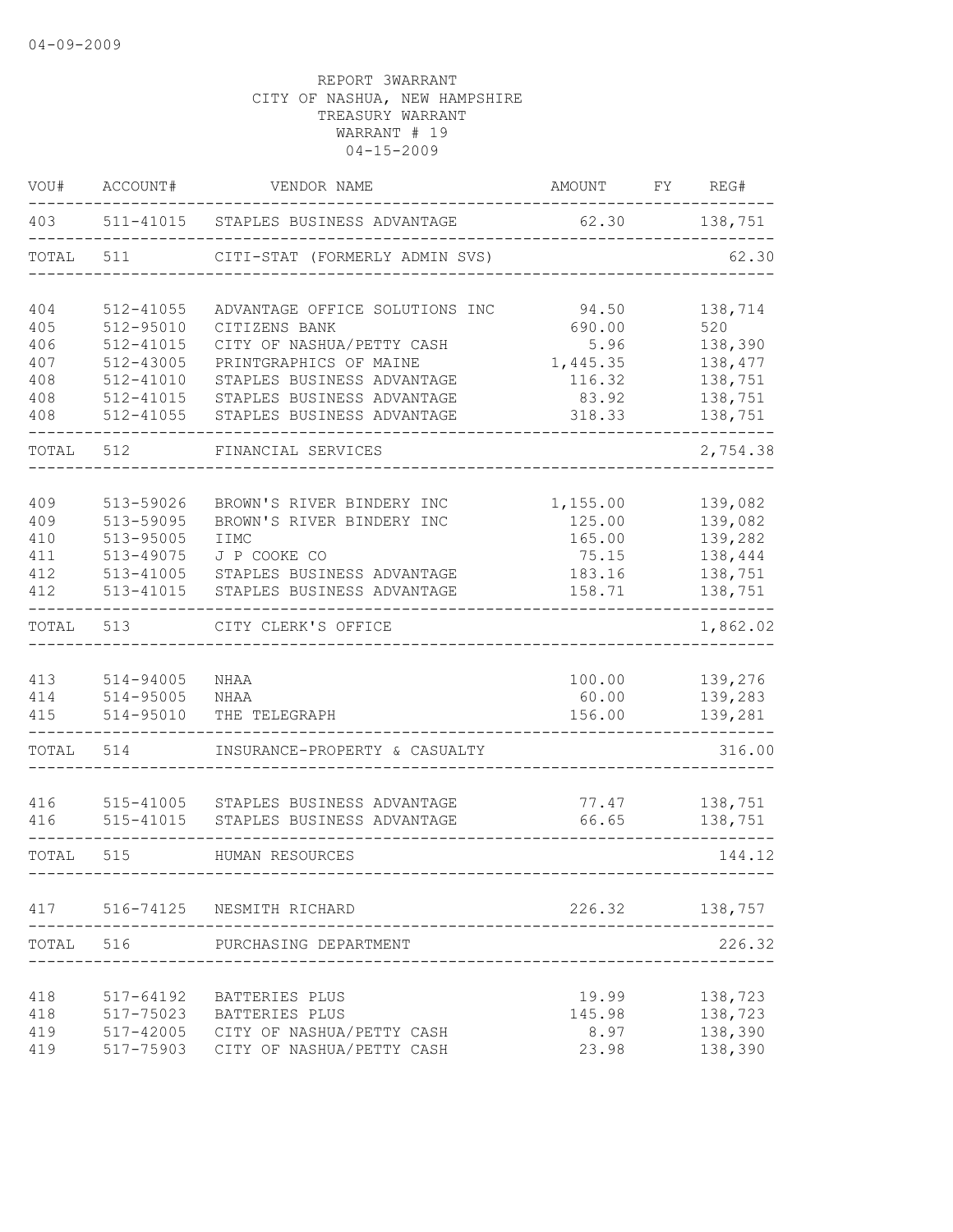| VOU#      | ACCOUNT#      | VENDOR NAME                                                 | AMOUNT FY REG#     |                           |
|-----------|---------------|-------------------------------------------------------------|--------------------|---------------------------|
| 419       |               | 517-78100 CITY OF NASHUA/PETTY CASH                         | 30.00 138,390      |                           |
| 420       | 517-34015     | METROMEDIA ENERGY INC                                       | 11,574.54 139,291  |                           |
| 421       | 517-31050     | NEXTEL COMMUNICATIONS                                       | 66.01 139,255      |                           |
| 422       | 517-32005     | PSNH                                                        | 2, 242.63 139, 305 |                           |
| TOTAL     | 517           | BUILDING MAINT - CITY ADMIN                                 |                    | 14, 112. 10               |
| 423       | 519-91005     |                                                             | 84.15              |                           |
| 424       | 519-91005     | DAME DOUGLAS<br>GAGNE ROBERT                                | 70.70              | 138,461<br>138,726        |
| 425       | 519-45070     | LEXIS-NEXIS                                                 | 1,560.00           | 139,314                   |
| 426       | 519-95010     | MATTHEW BENDER & CO INC                                     | 90.50              | 138,715                   |
| 427       | 519-41015     | STAPLES BUSINESS ADVANTAGE                                  | 37.56              | 138,751                   |
| 428       | 519-95010     | THE TELEGRAPH                                               | 117.00             | 139,281                   |
| 429       | 519-91005     | TURGISS GARY                                                | 148.50             | 138,502                   |
| TOTAL 519 |               | ASSESSORS                                                   |                    | $\frac{1}{2}$<br>2,108.41 |
|           |               |                                                             |                    |                           |
|           |               | 430 520-59100 ERICKSON CLEANING SERVICES LLC 162.00 138,533 |                    |                           |
|           | 431 520-34015 | METROMEDIA ENERGY INC                                       | 1,373.29 139,291   | $- - - - - - -$           |
| TOTAL     | 520           | HUNT BUILDING                                               |                    | 1,535.29                  |
|           |               |                                                             |                    |                           |
| 432       | 522-49025     | CITIZENS BANK                                               | 98.32              | 520                       |
| 432       | 522-64004     | CITIZENS BANK                                               | 49.75              | 520                       |
| 432       | $522 - 94040$ | CITIZENS BANK                                               | 99.95              | 520                       |
| 433       | 522-78007     | CITY OF NASHUA/PETTY CASH                                   | 10.99              | 138,390                   |
| 434       | 522-74030     | COMPUTER HUT OF N E INC                                     | 47.88              | 139,091                   |
| 435       | $522 - 45120$ | GOVCONNECTION INC                                           | 14.50              | 138,409                   |
| 436       | 522-78007     | MAC MULKIN CHEVROLET INC                                    | 45.60              | 139,069                   |
| 437       | 522-31040     | MCMULLEN DAN                                                | 56.40              | 139,213                   |
| 438       | 522-78007     | NAPA AUTO PARTS                                             | 40.82              | 138,680                   |
| 439       | 522-31050     | NEXTEL COMMUNICATIONS                                       | 312.01             | 139,255                   |
| 440       | 522-78007     | SANEL AUTO PARTS CO                                         |                    | 138,563                   |
| 441       | $522 - 41015$ | STAPLES BUSINESS ADVANTAGE                                  | 162.26             | 138,751                   |
| 442       | 522-31040     | TYRRELL KEN                                                 | 45.95              | 138,674                   |
| TOTAL     | 522           | INFORMATION TECHNOLOGY                                      |                    | 984.43                    |
| 443       | 523-74035     | ESRI                                                        | 15,600.00          | 139,264                   |
| 444       | 523-53025     | PICTOMETRY                                                  | 2,804.37           | 138,499                   |
| TOTAL     | 523           | GIS                                                         |                    | 18,404.37                 |
|           |               |                                                             |                    |                           |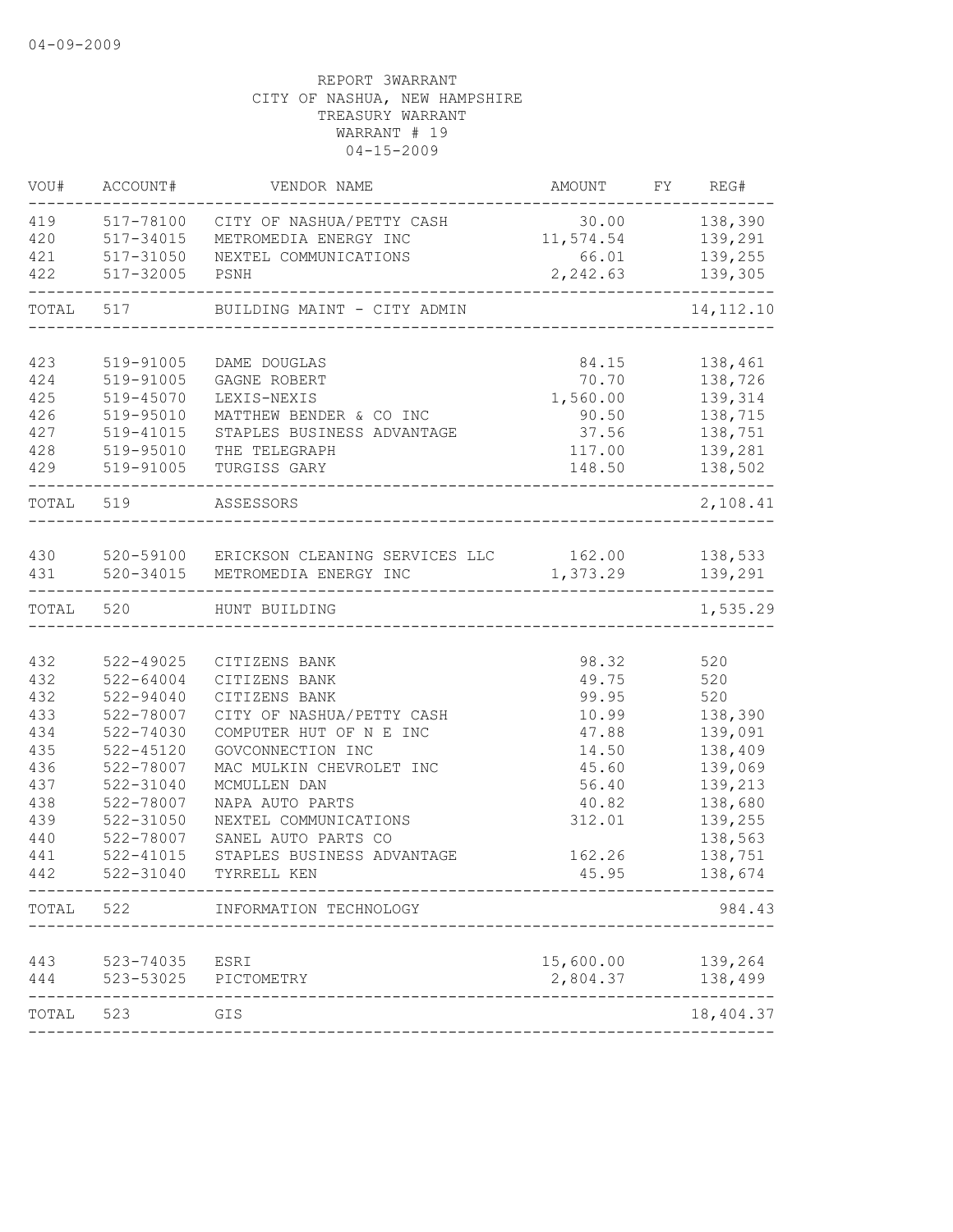| 445 524-64040 CITIZENS BANK<br>826.21<br>520<br>446 524-64045 TIGER DIRECT<br>138,530<br>163.26<br>447 524-64045 WOOD RICHARD<br>85.90<br>138,653<br>TOTAL 524<br>COMPUTERS - CITYWIDE<br>1,075.37<br>280.35<br>138,603<br>448<br>531-78007 ADAMSON INDUSTRIES CORP<br>203.27<br>449<br>531-45920<br>ADVANTAGE BUNDLING SP LLC<br>138,607<br>138,482<br>1,157.23<br>450<br>531-75130<br>AIREX FILTER CORPORATION<br>450.57 139,219<br>451<br>531-94005<br>ALBERT JOSHUA<br>2, 162.19 138, 543<br>452<br>$531 - 46040$<br>ALEC'S SHOE STORE INC<br>453<br>531-53070<br>ANIMAL HOSPITAL OF NASHUA INC<br>167.25 138,664<br>454<br>$531 - 46040$<br>230.00<br>ARCHAMBAULT DANIEL<br>139,217<br>455<br>531-91025<br>AUTHIER LINNEA<br>44.00<br>139,220<br>456<br>531-78007<br>87.30<br>138,617<br>B & S LOCKSMITH INC<br>138,578<br>457<br>531-59100<br>438.33<br>BAER ALEXANDRA<br>458<br>$531 - 46040$<br>BAXTER KERRY<br>20.00<br>139,214<br>138,554<br>459<br>531-75023<br>BELLETETES INC<br>43.17<br>459<br>531-78007<br>BELLETETES INC<br>9.17<br>138,554<br>460<br>531-46030<br>703.00<br>139,093<br>BEN'S UNIFORMS<br>460<br>531-46040<br>BEN'S UNIFORMS<br>139,093<br>1,944.99<br>460<br>$531 - 46045$<br>BEN'S UNIFORMS<br>139,093<br>30.00<br>461<br>531-78007<br>BEST FORD/BEST CYCLE<br>250.86<br>138,426<br>462<br>531-59045<br>CAMERALAND<br>1.00<br>138,729<br>463<br>$531 - 46040$<br>167.14<br>139,226<br>CARIGNAN MICHAEL<br>464<br>531-78007<br>CARPARTS OF NASHUA<br>703.47<br>138,425<br>732.87<br>465<br>$531 - 42000$<br>138,739<br>CENTRAL PAPER PRODUCTS CO<br>466<br>531-53125<br>CINELLI JOHN<br>200.00<br>139,221<br>467<br>531-31025<br>45.96<br>139,215<br>CINFO PETER<br>468<br>531-53065<br>432.80<br>520<br>CITIZENS BANK<br>469<br>531-53125<br>CONSTANT JANE<br>200.00<br>139,228<br>470<br>531-91070<br>800.00<br>DAHLBERG ERIC<br>138,393<br>471<br>531-59100<br>DECELLES AUTO CLINIC INC<br>105.00<br>138,690<br>472<br>531-31025<br>FAIRPOINT COMMUNICATIONS<br>28.47<br>139,297<br>473<br>$531 - 45920$<br>FORENSICS SOURCE<br>33.00<br>138,730<br>138,400<br>474<br>GOODYEAR AUTO SERVICE CENTER<br>100.00<br>531-78075<br>138,400<br>474<br>531-78100 GOODYEAR AUTO SERVICE CENTER<br>36.00<br>138,705<br>475<br>531-41015<br>GRANITE STATE STAMPS INC<br>22.71<br>476<br>531-98035<br>60.00<br>139,259<br>GREATER NASHUA CHAMBER OF COMM<br>477<br>531-78007<br>HOME DEPOT CREDIT SERVICES<br>1.97<br>139,279<br>478<br>531-45220<br>INTERSTATE ARMS CORP<br>2,473.50<br>138,455<br>479<br>216.47<br>139,097<br>531-75130<br>J LAWRENCE HALL INC<br>138,927<br>480<br>531-75023<br>JM'S TRAYS UNLIMITED<br>250.00<br>64.95<br>139,227<br>481<br>$531 - 46040$<br>KENNEDY JAMES J<br>482<br>531-53125<br>200.00<br>139,229<br>LAMARCHE JEFFREY<br>483<br>531-53065<br>100.00<br>139,225<br>LAVOIE ANDREW | VOU# ACCOUNT# |  |  |
|-------------------------------------------------------------------------------------------------------------------------------------------------------------------------------------------------------------------------------------------------------------------------------------------------------------------------------------------------------------------------------------------------------------------------------------------------------------------------------------------------------------------------------------------------------------------------------------------------------------------------------------------------------------------------------------------------------------------------------------------------------------------------------------------------------------------------------------------------------------------------------------------------------------------------------------------------------------------------------------------------------------------------------------------------------------------------------------------------------------------------------------------------------------------------------------------------------------------------------------------------------------------------------------------------------------------------------------------------------------------------------------------------------------------------------------------------------------------------------------------------------------------------------------------------------------------------------------------------------------------------------------------------------------------------------------------------------------------------------------------------------------------------------------------------------------------------------------------------------------------------------------------------------------------------------------------------------------------------------------------------------------------------------------------------------------------------------------------------------------------------------------------------------------------------------------------------------------------------------------------------------------------------------------------------------------------------------------------------------------------------------------------------------------------------------------------------------------------------------------------------------------------------------------------------------------------------------------------------------------------------------------------------------------------------------------------------------------------------------------------------------------------------------------------------------------------------------------------------|---------------|--|--|
|                                                                                                                                                                                                                                                                                                                                                                                                                                                                                                                                                                                                                                                                                                                                                                                                                                                                                                                                                                                                                                                                                                                                                                                                                                                                                                                                                                                                                                                                                                                                                                                                                                                                                                                                                                                                                                                                                                                                                                                                                                                                                                                                                                                                                                                                                                                                                                                                                                                                                                                                                                                                                                                                                                                                                                                                                                                 |               |  |  |
|                                                                                                                                                                                                                                                                                                                                                                                                                                                                                                                                                                                                                                                                                                                                                                                                                                                                                                                                                                                                                                                                                                                                                                                                                                                                                                                                                                                                                                                                                                                                                                                                                                                                                                                                                                                                                                                                                                                                                                                                                                                                                                                                                                                                                                                                                                                                                                                                                                                                                                                                                                                                                                                                                                                                                                                                                                                 |               |  |  |
|                                                                                                                                                                                                                                                                                                                                                                                                                                                                                                                                                                                                                                                                                                                                                                                                                                                                                                                                                                                                                                                                                                                                                                                                                                                                                                                                                                                                                                                                                                                                                                                                                                                                                                                                                                                                                                                                                                                                                                                                                                                                                                                                                                                                                                                                                                                                                                                                                                                                                                                                                                                                                                                                                                                                                                                                                                                 |               |  |  |
|                                                                                                                                                                                                                                                                                                                                                                                                                                                                                                                                                                                                                                                                                                                                                                                                                                                                                                                                                                                                                                                                                                                                                                                                                                                                                                                                                                                                                                                                                                                                                                                                                                                                                                                                                                                                                                                                                                                                                                                                                                                                                                                                                                                                                                                                                                                                                                                                                                                                                                                                                                                                                                                                                                                                                                                                                                                 |               |  |  |
|                                                                                                                                                                                                                                                                                                                                                                                                                                                                                                                                                                                                                                                                                                                                                                                                                                                                                                                                                                                                                                                                                                                                                                                                                                                                                                                                                                                                                                                                                                                                                                                                                                                                                                                                                                                                                                                                                                                                                                                                                                                                                                                                                                                                                                                                                                                                                                                                                                                                                                                                                                                                                                                                                                                                                                                                                                                 |               |  |  |
|                                                                                                                                                                                                                                                                                                                                                                                                                                                                                                                                                                                                                                                                                                                                                                                                                                                                                                                                                                                                                                                                                                                                                                                                                                                                                                                                                                                                                                                                                                                                                                                                                                                                                                                                                                                                                                                                                                                                                                                                                                                                                                                                                                                                                                                                                                                                                                                                                                                                                                                                                                                                                                                                                                                                                                                                                                                 |               |  |  |
|                                                                                                                                                                                                                                                                                                                                                                                                                                                                                                                                                                                                                                                                                                                                                                                                                                                                                                                                                                                                                                                                                                                                                                                                                                                                                                                                                                                                                                                                                                                                                                                                                                                                                                                                                                                                                                                                                                                                                                                                                                                                                                                                                                                                                                                                                                                                                                                                                                                                                                                                                                                                                                                                                                                                                                                                                                                 |               |  |  |
|                                                                                                                                                                                                                                                                                                                                                                                                                                                                                                                                                                                                                                                                                                                                                                                                                                                                                                                                                                                                                                                                                                                                                                                                                                                                                                                                                                                                                                                                                                                                                                                                                                                                                                                                                                                                                                                                                                                                                                                                                                                                                                                                                                                                                                                                                                                                                                                                                                                                                                                                                                                                                                                                                                                                                                                                                                                 |               |  |  |
|                                                                                                                                                                                                                                                                                                                                                                                                                                                                                                                                                                                                                                                                                                                                                                                                                                                                                                                                                                                                                                                                                                                                                                                                                                                                                                                                                                                                                                                                                                                                                                                                                                                                                                                                                                                                                                                                                                                                                                                                                                                                                                                                                                                                                                                                                                                                                                                                                                                                                                                                                                                                                                                                                                                                                                                                                                                 |               |  |  |
|                                                                                                                                                                                                                                                                                                                                                                                                                                                                                                                                                                                                                                                                                                                                                                                                                                                                                                                                                                                                                                                                                                                                                                                                                                                                                                                                                                                                                                                                                                                                                                                                                                                                                                                                                                                                                                                                                                                                                                                                                                                                                                                                                                                                                                                                                                                                                                                                                                                                                                                                                                                                                                                                                                                                                                                                                                                 |               |  |  |
|                                                                                                                                                                                                                                                                                                                                                                                                                                                                                                                                                                                                                                                                                                                                                                                                                                                                                                                                                                                                                                                                                                                                                                                                                                                                                                                                                                                                                                                                                                                                                                                                                                                                                                                                                                                                                                                                                                                                                                                                                                                                                                                                                                                                                                                                                                                                                                                                                                                                                                                                                                                                                                                                                                                                                                                                                                                 |               |  |  |
|                                                                                                                                                                                                                                                                                                                                                                                                                                                                                                                                                                                                                                                                                                                                                                                                                                                                                                                                                                                                                                                                                                                                                                                                                                                                                                                                                                                                                                                                                                                                                                                                                                                                                                                                                                                                                                                                                                                                                                                                                                                                                                                                                                                                                                                                                                                                                                                                                                                                                                                                                                                                                                                                                                                                                                                                                                                 |               |  |  |
|                                                                                                                                                                                                                                                                                                                                                                                                                                                                                                                                                                                                                                                                                                                                                                                                                                                                                                                                                                                                                                                                                                                                                                                                                                                                                                                                                                                                                                                                                                                                                                                                                                                                                                                                                                                                                                                                                                                                                                                                                                                                                                                                                                                                                                                                                                                                                                                                                                                                                                                                                                                                                                                                                                                                                                                                                                                 |               |  |  |
|                                                                                                                                                                                                                                                                                                                                                                                                                                                                                                                                                                                                                                                                                                                                                                                                                                                                                                                                                                                                                                                                                                                                                                                                                                                                                                                                                                                                                                                                                                                                                                                                                                                                                                                                                                                                                                                                                                                                                                                                                                                                                                                                                                                                                                                                                                                                                                                                                                                                                                                                                                                                                                                                                                                                                                                                                                                 |               |  |  |
|                                                                                                                                                                                                                                                                                                                                                                                                                                                                                                                                                                                                                                                                                                                                                                                                                                                                                                                                                                                                                                                                                                                                                                                                                                                                                                                                                                                                                                                                                                                                                                                                                                                                                                                                                                                                                                                                                                                                                                                                                                                                                                                                                                                                                                                                                                                                                                                                                                                                                                                                                                                                                                                                                                                                                                                                                                                 |               |  |  |
|                                                                                                                                                                                                                                                                                                                                                                                                                                                                                                                                                                                                                                                                                                                                                                                                                                                                                                                                                                                                                                                                                                                                                                                                                                                                                                                                                                                                                                                                                                                                                                                                                                                                                                                                                                                                                                                                                                                                                                                                                                                                                                                                                                                                                                                                                                                                                                                                                                                                                                                                                                                                                                                                                                                                                                                                                                                 |               |  |  |
|                                                                                                                                                                                                                                                                                                                                                                                                                                                                                                                                                                                                                                                                                                                                                                                                                                                                                                                                                                                                                                                                                                                                                                                                                                                                                                                                                                                                                                                                                                                                                                                                                                                                                                                                                                                                                                                                                                                                                                                                                                                                                                                                                                                                                                                                                                                                                                                                                                                                                                                                                                                                                                                                                                                                                                                                                                                 |               |  |  |
|                                                                                                                                                                                                                                                                                                                                                                                                                                                                                                                                                                                                                                                                                                                                                                                                                                                                                                                                                                                                                                                                                                                                                                                                                                                                                                                                                                                                                                                                                                                                                                                                                                                                                                                                                                                                                                                                                                                                                                                                                                                                                                                                                                                                                                                                                                                                                                                                                                                                                                                                                                                                                                                                                                                                                                                                                                                 |               |  |  |
|                                                                                                                                                                                                                                                                                                                                                                                                                                                                                                                                                                                                                                                                                                                                                                                                                                                                                                                                                                                                                                                                                                                                                                                                                                                                                                                                                                                                                                                                                                                                                                                                                                                                                                                                                                                                                                                                                                                                                                                                                                                                                                                                                                                                                                                                                                                                                                                                                                                                                                                                                                                                                                                                                                                                                                                                                                                 |               |  |  |
|                                                                                                                                                                                                                                                                                                                                                                                                                                                                                                                                                                                                                                                                                                                                                                                                                                                                                                                                                                                                                                                                                                                                                                                                                                                                                                                                                                                                                                                                                                                                                                                                                                                                                                                                                                                                                                                                                                                                                                                                                                                                                                                                                                                                                                                                                                                                                                                                                                                                                                                                                                                                                                                                                                                                                                                                                                                 |               |  |  |
|                                                                                                                                                                                                                                                                                                                                                                                                                                                                                                                                                                                                                                                                                                                                                                                                                                                                                                                                                                                                                                                                                                                                                                                                                                                                                                                                                                                                                                                                                                                                                                                                                                                                                                                                                                                                                                                                                                                                                                                                                                                                                                                                                                                                                                                                                                                                                                                                                                                                                                                                                                                                                                                                                                                                                                                                                                                 |               |  |  |
|                                                                                                                                                                                                                                                                                                                                                                                                                                                                                                                                                                                                                                                                                                                                                                                                                                                                                                                                                                                                                                                                                                                                                                                                                                                                                                                                                                                                                                                                                                                                                                                                                                                                                                                                                                                                                                                                                                                                                                                                                                                                                                                                                                                                                                                                                                                                                                                                                                                                                                                                                                                                                                                                                                                                                                                                                                                 |               |  |  |
|                                                                                                                                                                                                                                                                                                                                                                                                                                                                                                                                                                                                                                                                                                                                                                                                                                                                                                                                                                                                                                                                                                                                                                                                                                                                                                                                                                                                                                                                                                                                                                                                                                                                                                                                                                                                                                                                                                                                                                                                                                                                                                                                                                                                                                                                                                                                                                                                                                                                                                                                                                                                                                                                                                                                                                                                                                                 |               |  |  |
|                                                                                                                                                                                                                                                                                                                                                                                                                                                                                                                                                                                                                                                                                                                                                                                                                                                                                                                                                                                                                                                                                                                                                                                                                                                                                                                                                                                                                                                                                                                                                                                                                                                                                                                                                                                                                                                                                                                                                                                                                                                                                                                                                                                                                                                                                                                                                                                                                                                                                                                                                                                                                                                                                                                                                                                                                                                 |               |  |  |
|                                                                                                                                                                                                                                                                                                                                                                                                                                                                                                                                                                                                                                                                                                                                                                                                                                                                                                                                                                                                                                                                                                                                                                                                                                                                                                                                                                                                                                                                                                                                                                                                                                                                                                                                                                                                                                                                                                                                                                                                                                                                                                                                                                                                                                                                                                                                                                                                                                                                                                                                                                                                                                                                                                                                                                                                                                                 |               |  |  |
|                                                                                                                                                                                                                                                                                                                                                                                                                                                                                                                                                                                                                                                                                                                                                                                                                                                                                                                                                                                                                                                                                                                                                                                                                                                                                                                                                                                                                                                                                                                                                                                                                                                                                                                                                                                                                                                                                                                                                                                                                                                                                                                                                                                                                                                                                                                                                                                                                                                                                                                                                                                                                                                                                                                                                                                                                                                 |               |  |  |
|                                                                                                                                                                                                                                                                                                                                                                                                                                                                                                                                                                                                                                                                                                                                                                                                                                                                                                                                                                                                                                                                                                                                                                                                                                                                                                                                                                                                                                                                                                                                                                                                                                                                                                                                                                                                                                                                                                                                                                                                                                                                                                                                                                                                                                                                                                                                                                                                                                                                                                                                                                                                                                                                                                                                                                                                                                                 |               |  |  |
|                                                                                                                                                                                                                                                                                                                                                                                                                                                                                                                                                                                                                                                                                                                                                                                                                                                                                                                                                                                                                                                                                                                                                                                                                                                                                                                                                                                                                                                                                                                                                                                                                                                                                                                                                                                                                                                                                                                                                                                                                                                                                                                                                                                                                                                                                                                                                                                                                                                                                                                                                                                                                                                                                                                                                                                                                                                 |               |  |  |
|                                                                                                                                                                                                                                                                                                                                                                                                                                                                                                                                                                                                                                                                                                                                                                                                                                                                                                                                                                                                                                                                                                                                                                                                                                                                                                                                                                                                                                                                                                                                                                                                                                                                                                                                                                                                                                                                                                                                                                                                                                                                                                                                                                                                                                                                                                                                                                                                                                                                                                                                                                                                                                                                                                                                                                                                                                                 |               |  |  |
|                                                                                                                                                                                                                                                                                                                                                                                                                                                                                                                                                                                                                                                                                                                                                                                                                                                                                                                                                                                                                                                                                                                                                                                                                                                                                                                                                                                                                                                                                                                                                                                                                                                                                                                                                                                                                                                                                                                                                                                                                                                                                                                                                                                                                                                                                                                                                                                                                                                                                                                                                                                                                                                                                                                                                                                                                                                 |               |  |  |
|                                                                                                                                                                                                                                                                                                                                                                                                                                                                                                                                                                                                                                                                                                                                                                                                                                                                                                                                                                                                                                                                                                                                                                                                                                                                                                                                                                                                                                                                                                                                                                                                                                                                                                                                                                                                                                                                                                                                                                                                                                                                                                                                                                                                                                                                                                                                                                                                                                                                                                                                                                                                                                                                                                                                                                                                                                                 |               |  |  |
|                                                                                                                                                                                                                                                                                                                                                                                                                                                                                                                                                                                                                                                                                                                                                                                                                                                                                                                                                                                                                                                                                                                                                                                                                                                                                                                                                                                                                                                                                                                                                                                                                                                                                                                                                                                                                                                                                                                                                                                                                                                                                                                                                                                                                                                                                                                                                                                                                                                                                                                                                                                                                                                                                                                                                                                                                                                 |               |  |  |
|                                                                                                                                                                                                                                                                                                                                                                                                                                                                                                                                                                                                                                                                                                                                                                                                                                                                                                                                                                                                                                                                                                                                                                                                                                                                                                                                                                                                                                                                                                                                                                                                                                                                                                                                                                                                                                                                                                                                                                                                                                                                                                                                                                                                                                                                                                                                                                                                                                                                                                                                                                                                                                                                                                                                                                                                                                                 |               |  |  |
|                                                                                                                                                                                                                                                                                                                                                                                                                                                                                                                                                                                                                                                                                                                                                                                                                                                                                                                                                                                                                                                                                                                                                                                                                                                                                                                                                                                                                                                                                                                                                                                                                                                                                                                                                                                                                                                                                                                                                                                                                                                                                                                                                                                                                                                                                                                                                                                                                                                                                                                                                                                                                                                                                                                                                                                                                                                 |               |  |  |
|                                                                                                                                                                                                                                                                                                                                                                                                                                                                                                                                                                                                                                                                                                                                                                                                                                                                                                                                                                                                                                                                                                                                                                                                                                                                                                                                                                                                                                                                                                                                                                                                                                                                                                                                                                                                                                                                                                                                                                                                                                                                                                                                                                                                                                                                                                                                                                                                                                                                                                                                                                                                                                                                                                                                                                                                                                                 |               |  |  |
|                                                                                                                                                                                                                                                                                                                                                                                                                                                                                                                                                                                                                                                                                                                                                                                                                                                                                                                                                                                                                                                                                                                                                                                                                                                                                                                                                                                                                                                                                                                                                                                                                                                                                                                                                                                                                                                                                                                                                                                                                                                                                                                                                                                                                                                                                                                                                                                                                                                                                                                                                                                                                                                                                                                                                                                                                                                 |               |  |  |
|                                                                                                                                                                                                                                                                                                                                                                                                                                                                                                                                                                                                                                                                                                                                                                                                                                                                                                                                                                                                                                                                                                                                                                                                                                                                                                                                                                                                                                                                                                                                                                                                                                                                                                                                                                                                                                                                                                                                                                                                                                                                                                                                                                                                                                                                                                                                                                                                                                                                                                                                                                                                                                                                                                                                                                                                                                                 |               |  |  |
|                                                                                                                                                                                                                                                                                                                                                                                                                                                                                                                                                                                                                                                                                                                                                                                                                                                                                                                                                                                                                                                                                                                                                                                                                                                                                                                                                                                                                                                                                                                                                                                                                                                                                                                                                                                                                                                                                                                                                                                                                                                                                                                                                                                                                                                                                                                                                                                                                                                                                                                                                                                                                                                                                                                                                                                                                                                 |               |  |  |
|                                                                                                                                                                                                                                                                                                                                                                                                                                                                                                                                                                                                                                                                                                                                                                                                                                                                                                                                                                                                                                                                                                                                                                                                                                                                                                                                                                                                                                                                                                                                                                                                                                                                                                                                                                                                                                                                                                                                                                                                                                                                                                                                                                                                                                                                                                                                                                                                                                                                                                                                                                                                                                                                                                                                                                                                                                                 |               |  |  |
|                                                                                                                                                                                                                                                                                                                                                                                                                                                                                                                                                                                                                                                                                                                                                                                                                                                                                                                                                                                                                                                                                                                                                                                                                                                                                                                                                                                                                                                                                                                                                                                                                                                                                                                                                                                                                                                                                                                                                                                                                                                                                                                                                                                                                                                                                                                                                                                                                                                                                                                                                                                                                                                                                                                                                                                                                                                 |               |  |  |
|                                                                                                                                                                                                                                                                                                                                                                                                                                                                                                                                                                                                                                                                                                                                                                                                                                                                                                                                                                                                                                                                                                                                                                                                                                                                                                                                                                                                                                                                                                                                                                                                                                                                                                                                                                                                                                                                                                                                                                                                                                                                                                                                                                                                                                                                                                                                                                                                                                                                                                                                                                                                                                                                                                                                                                                                                                                 |               |  |  |
|                                                                                                                                                                                                                                                                                                                                                                                                                                                                                                                                                                                                                                                                                                                                                                                                                                                                                                                                                                                                                                                                                                                                                                                                                                                                                                                                                                                                                                                                                                                                                                                                                                                                                                                                                                                                                                                                                                                                                                                                                                                                                                                                                                                                                                                                                                                                                                                                                                                                                                                                                                                                                                                                                                                                                                                                                                                 |               |  |  |
|                                                                                                                                                                                                                                                                                                                                                                                                                                                                                                                                                                                                                                                                                                                                                                                                                                                                                                                                                                                                                                                                                                                                                                                                                                                                                                                                                                                                                                                                                                                                                                                                                                                                                                                                                                                                                                                                                                                                                                                                                                                                                                                                                                                                                                                                                                                                                                                                                                                                                                                                                                                                                                                                                                                                                                                                                                                 |               |  |  |
|                                                                                                                                                                                                                                                                                                                                                                                                                                                                                                                                                                                                                                                                                                                                                                                                                                                                                                                                                                                                                                                                                                                                                                                                                                                                                                                                                                                                                                                                                                                                                                                                                                                                                                                                                                                                                                                                                                                                                                                                                                                                                                                                                                                                                                                                                                                                                                                                                                                                                                                                                                                                                                                                                                                                                                                                                                                 |               |  |  |
|                                                                                                                                                                                                                                                                                                                                                                                                                                                                                                                                                                                                                                                                                                                                                                                                                                                                                                                                                                                                                                                                                                                                                                                                                                                                                                                                                                                                                                                                                                                                                                                                                                                                                                                                                                                                                                                                                                                                                                                                                                                                                                                                                                                                                                                                                                                                                                                                                                                                                                                                                                                                                                                                                                                                                                                                                                                 |               |  |  |
| 484<br>531-45920<br>LYNN PEAVEY CO<br>124.70<br>138,418                                                                                                                                                                                                                                                                                                                                                                                                                                                                                                                                                                                                                                                                                                                                                                                                                                                                                                                                                                                                                                                                                                                                                                                                                                                                                                                                                                                                                                                                                                                                                                                                                                                                                                                                                                                                                                                                                                                                                                                                                                                                                                                                                                                                                                                                                                                                                                                                                                                                                                                                                                                                                                                                                                                                                                                         |               |  |  |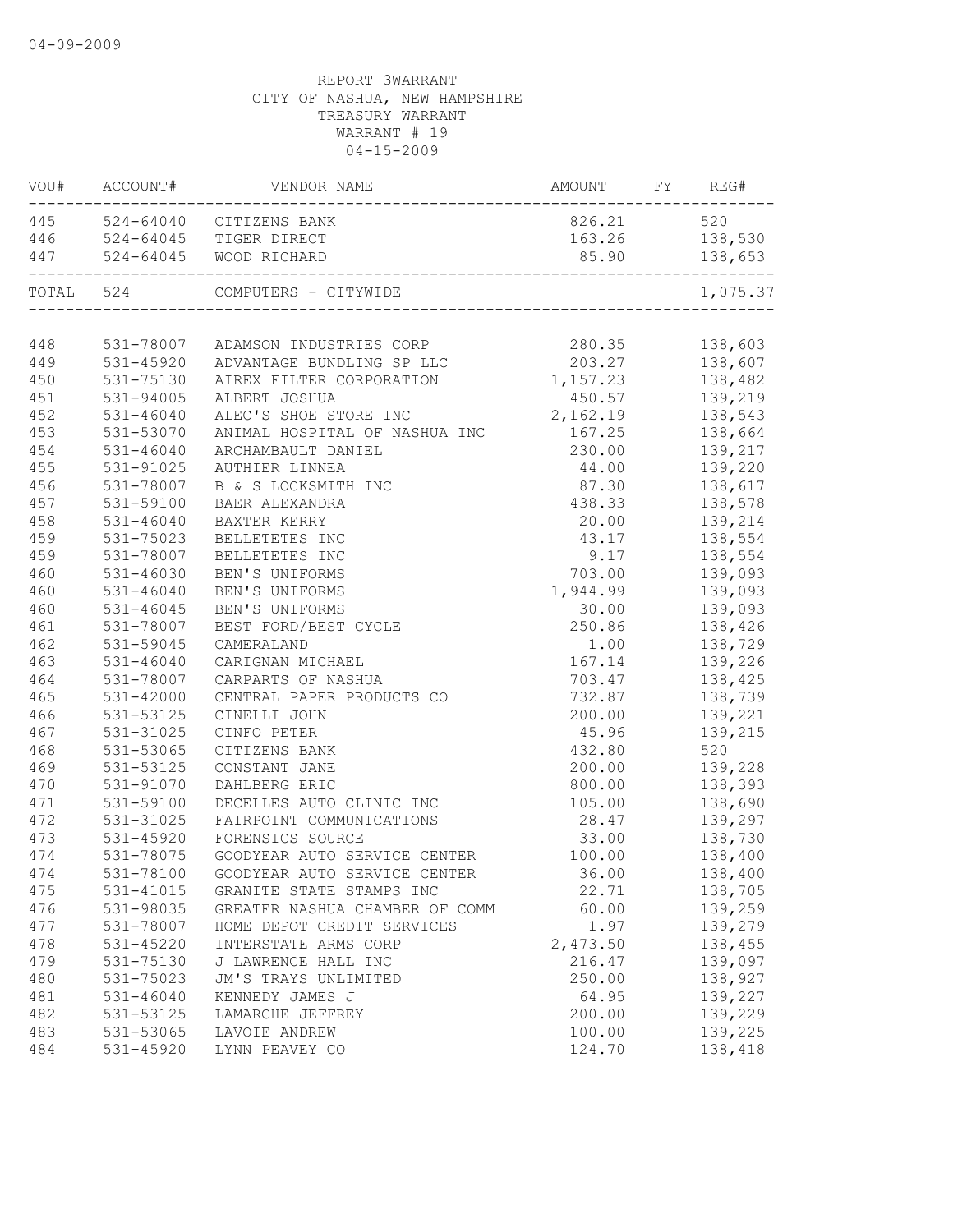| VOU#  | ACCOUNT#      | VENDOR NAME                        | AMOUNT    | FY | REG#      |
|-------|---------------|------------------------------------|-----------|----|-----------|
| 485   |               | 531-78007 MAC MULKIN CHEVROLET INC | 460.02    |    | 139,069   |
| 486   | 531-34015     | METROMEDIA ENERGY INC              | 9,387.84  |    | 139,291   |
| 487   | 531-78007     | MHQ MUNICIPAL VEHICLES             | 1,240.00  |    | 138,615   |
| 488   | 531-78007     | NASHUA HYUNDAI                     | 8.00      |    | 138,940   |
| 489   | 531-94005     | NESPIN                             | 250.00    |    | 139,313   |
| 490   | $531 - 46040$ | NICHOLS FRED                       | 167.93    |    | 139,223   |
| 491   | 531-94005     | NORTHEAST WISCONSIN                | 250.00    |    | 138,926   |
| 492   | 531-78007     | NORTHERN FOREIGN CAR PARTS INC     | 763.75    |    | 139,101   |
| 493   | 531-78007     | NYTECH SUPPLY CO                   | 77.38     |    | 138,441   |
| 494   | 531-45125     | OFFICE ENVIRONMENTS OF NEW ENG     | 102.00    |    | 138,713   |
| 495   | 531-94005     | OSTLER DANIEL C                    | 105.00    |    | 139,216   |
| 496   | 531-53065     | PEASE WILLIAM                      | 60.00     |    | 139,218   |
| 497   | 531-33005     | PENNICHUCK WATER                   | 439.34    |    | 139,263   |
| 498   | 531-32035     | PSNH                               | 24.47     |    | 139,305   |
| 499   | 531-32005     | PUBLIC SERVICE OF NH               | 14,555.31 |    | 139,310   |
| 499   | 531-32035     | PUBLIC SERVICE OF NH               | 392.76    |    | 139,310   |
| 500   | 531-78007     | QUIRK GM PARTS DEPOT               | 208.05    |    | 138,628   |
| 501   | 531-59100     | RB ALLEN CO INC                    | 700.00    |    | 138,736   |
| 502   | 531-41015     | RIS PAPER COMPANY INC              | 178.50    |    | 138,498   |
| 503   | 531-78007     | ROBBINS AUTO PARTS INC             | 1,135.29  |    | 138,588   |
| 504   | 531-94005     | SAFE KIDS WORLDWIDE                | 120.00    |    | 139,269   |
| 505   | 531-78075     | SAFELITE FULLFILLMENT, INC         | 233.95    |    | 138,775   |
| 506   | 531-34015     | SHATTUCK MALONE OIL CO             | 320.18    |    | 139,249   |
| 507   | $531 - 45220$ | SIRCHIE FINGER PRINT LABORATOR     | 110.74    |    | 138,642   |
| 507   | 531-45920     | SIRCHIE FINGER PRINT LABORATOR     | 42.57     |    | 138,642   |
| 508   | 531-41005     | STAPLES BUSINESS ADVANTAGE         | 838.52    |    | 138,751   |
| 508   | 531-41015     | STAPLES BUSINESS ADVANTAGE         | 3, 264.51 |    | 138,751   |
| 508   | $531 - 45125$ |                                    | 33.47     |    |           |
|       |               | STAPLES BUSINESS ADVANTAGE         |           |    | 138,751   |
| 509   | 531-46030     | STAR PACKER BADGES                 | 1,822.95  |    | 138,479   |
| 510   | 531-41015     | STATIONERS INC                     | 132.18    |    | 138,673   |
| 511   | $531 - 46040$ | SULLIVAN FRANCIS                   | 26.00     |    | 139,224   |
| 512   | 531-42000     | THE DURKIN CO INC                  | 506.66    |    | 138,591   |
| 513   | 531-75130     | THE METRO GROUP INC                | 132.00    |    | 138,625   |
| 514   | $531 - 46040$ | THERIAULT PETER J                  | 15.00     |    | 139,222   |
| 515   | 531-78007     | TOWERS MOTOR PARTS CORP            | 205.28    |    | 138,686   |
| 516   | 531-43005     | UNITED PARCEL SERVICE              | 10.90     |    | 139,320   |
| 517   | 531-31050     | USA MOBILITY WIRELESS INC          | 78.00     |    | 139,284   |
| 518   | 531-31025     | VERIZON WIRELESS                   | 86.02     |    | 139,290   |
| 518   | 531-31040     | VERIZON WIRELESS                   | 876.61    |    | 139,290   |
| TOTAL | 531           | POLICE DEPARTMENT                  |           |    | 54,682.87 |
|       |               |                                    |           |    |           |
| 519   | 532-75023     | AIR CLEANING SPECIALISTS OF NE     | 221.02    |    | 138,696   |
| 520   | 532-79040     | BATTERIES PLUS                     | 167.97    |    | 138,723   |
| 521   | 532-78100     | BELLETETES INC                     | 12.00     |    | 138,554   |
| 522   | 532-78100     | C & M DISTRIBUTING CO              | 118.00    |    | 138,859   |
| 523   | 532-78100     | <b>DUNN BATTERY</b>                | 165.90    |    | 138,505   |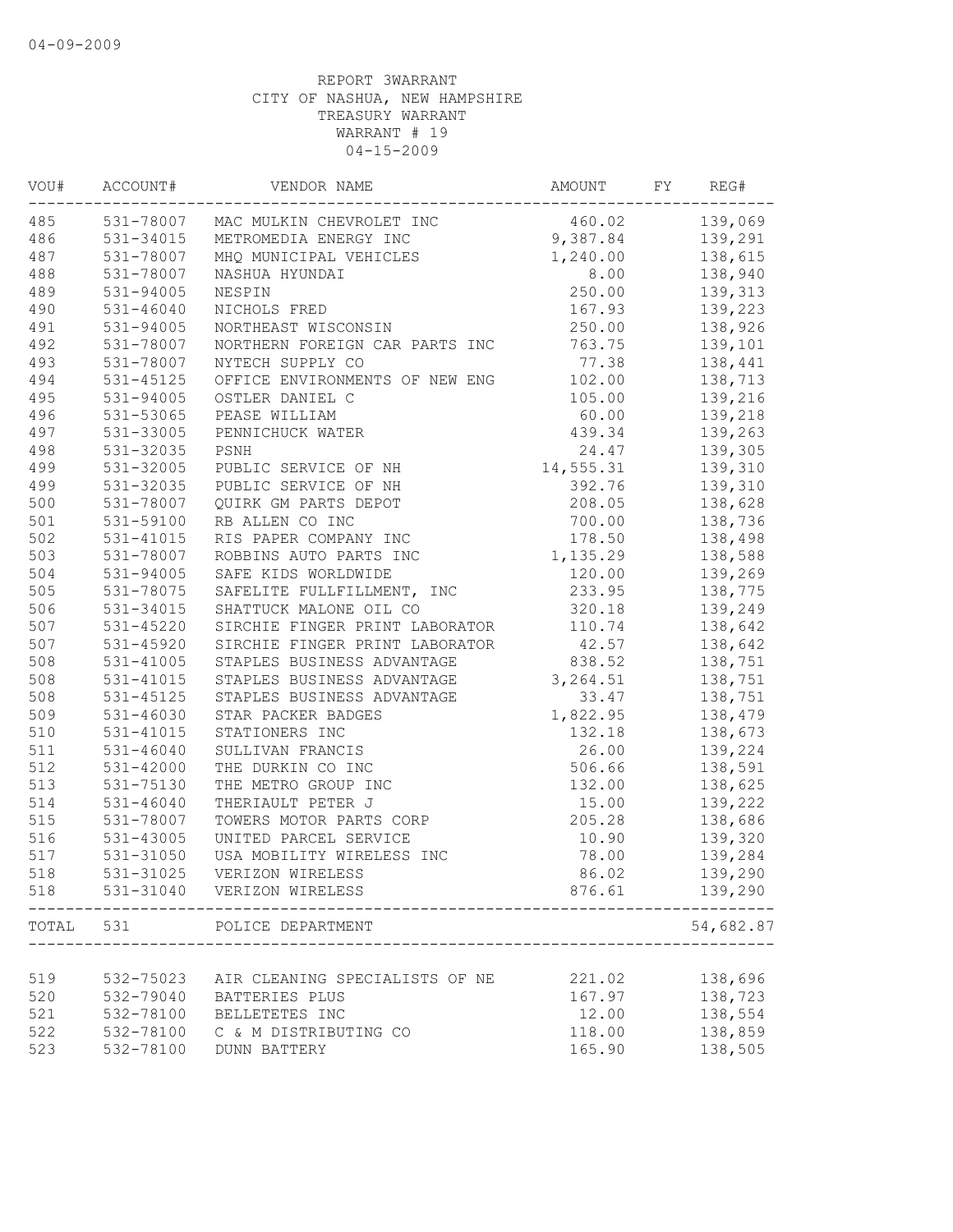| VOU#  | ACCOUNT#      | VENDOR NAME                              | AMOUNT      | FY | REG#      |
|-------|---------------|------------------------------------------|-------------|----|-----------|
| 524   | 532-75100     | FIMBEL PAUNET CORP                       | 758.80      |    | 138,703   |
| 525   | 532-49025     | FIRE PROTECTION PUBLICATIONS             | 132.08      |    | 138,553   |
| 526   | $532 - 45160$ | FIRE TECH & SAFETY OF NEW ENGL           | 4,000.00    |    | 138,695   |
| 526   | 532-64080     | FIRE TECH & SAFETY OF NEW ENGL 9,421.00  |             |    | 138,695   |
| 526   | 532-64094     | FIRE TECH & SAFETY OF NEW ENGL 11,197.00 |             |    | 138,695   |
| 527   | 532-94010     | FREIRE JOSEPH JR                         | 60.00       |    | 139,230   |
| 528   | 532-73005     | GERARD ROBERGE                           | 75.00       |    | 138,934   |
| 529   | 532-69025     | HOME DEPOT CREDIT SERVICES               | 33.38       |    | 139,261   |
| 529   | 532-75023     | HOME DEPOT CREDIT SERVICES               | 69.46       |    | 139,261   |
| 530   | 532-46030     | INDUSTRIAL PROTECTION SERVICES           | 297.73      |    | 138,462   |
| 531   | 532-78007     | JACK YOUNG COMPANY, INC                  | 310.19      |    | 138,732   |
| 532   | 532-95005     | MA IAAI                                  | 25.00       |    | 139,304   |
| 533   | 532-62025     | MAGNATAG                                 | 167.60      |    | 138,468   |
| 533   | 532-72025     | MAGNATAG                                 | 106.11      |    | 138,468   |
| 534   | 532-78065     | MAYNARD & LESIEUR INCORPORATED           | 572.32      |    | 139,077   |
| 535   | 532-34015     | METROMEDIA ENERGY INC                    | 14,665.68   |    | 139,291   |
| 536   | 532-78100     | MINUTEMAN TRUCKS INC                     | 1,489.79    |    | 138,606   |
| 537   | 532-47010     | MOORE MEDICAL LLC                        | 959.75      |    | 138,694   |
| 538   | 532-34015     | NATIONAL GRID                            | 968.98      |    | 139,285   |
| 539   | 532-42005     | NEW ENGLAND PAPER & SUPPLY               | 211.40      |    | 138,582   |
| 539   | 532-42010     | NEW ENGLAND PAPER & SUPPLY               | 166.77      |    | 138,582   |
| 539   | 532-42020     | NEW ENGLAND PAPER & SUPPLY               | 86.60       |    | 138,582   |
| 540   | 532-31040     | NEXTEL COMMUNICATIONS                    | 365.71      |    | 139,255   |
| 541   | 532-95005     | NH FIRE PREVENTION SOCIETY/IAA           | 36.00       |    | 139,254   |
| 542   | 532-33005     | PENNICHUCK WATER                         | 188.87      |    | 139,263   |
| 543   | 532-64094     | PHYSIO-CONTROL INC                       | 310.41      |    | 138,678   |
| 544   | 532-32005     | PSNH                                     | 2,826.58    |    | 139,305   |
| 545   | 532-75023     | REEDS FERRY LUMBER CORP                  | 2,765.00    |    | 138,456   |
| 546   | 532-78015     | REIDLER DECAL CORP                       | 578.57      |    | 138,699   |
| 547   | 532-69035     | SANEL AUTO PARTS CO                      | 109.99      |    | 138,563   |
| 547   | 532-78007     | SANEL AUTO PARTS CO                      | 185.68      |    | 138,563   |
| 547   | 532-78100     | SANEL AUTO PARTS CO                      | 80.29       |    | 138,563   |
| 548   | 532-41005     | STAPLES BUSINESS ADVANTAGE               | 91.58       |    | 138,752   |
| 548   | 532-41015     | STAPLES BUSINESS ADVANTAGE               | 224.91      |    | 138,751   |
| 548   | 532-41015     | STAPLES BUSINESS ADVANTAGE               | 137.51      |    | 138,752   |
| 548   | 532-62025     | STAPLES BUSINESS ADVANTAGE               | 393.81      |    | 138,752   |
| 548   | 532-64192     | STAPLES BUSINESS ADVANTAGE               | 218.31      |    | 138,752   |
| 548   | 532-98030     | STAPLES BUSINESS ADVANTAGE               | 289.80      |    | 138,752   |
| 549   | 532-59100     | TRUE BLUE CLEANERS                       | 156.80      |    | 138,605   |
| 550   | 532-78095     | TST EQUIPMENT INC                        | 16.50       |    | 138,531   |
| 551   | 532-63065     | ULTIMATE OFFICE                          | 872.00      |    | 138,841   |
| 552   | 532-78020     | YANKEE TRUCKS                            | 78.80       |    | 138,438   |
| TOTAL | 532           | FIRE DEPARTMENT                          |             |    | 56,386.65 |
| 553   |               | 533-33010 PENNICHUCK WATER               | 187, 274.71 |    | 139,263   |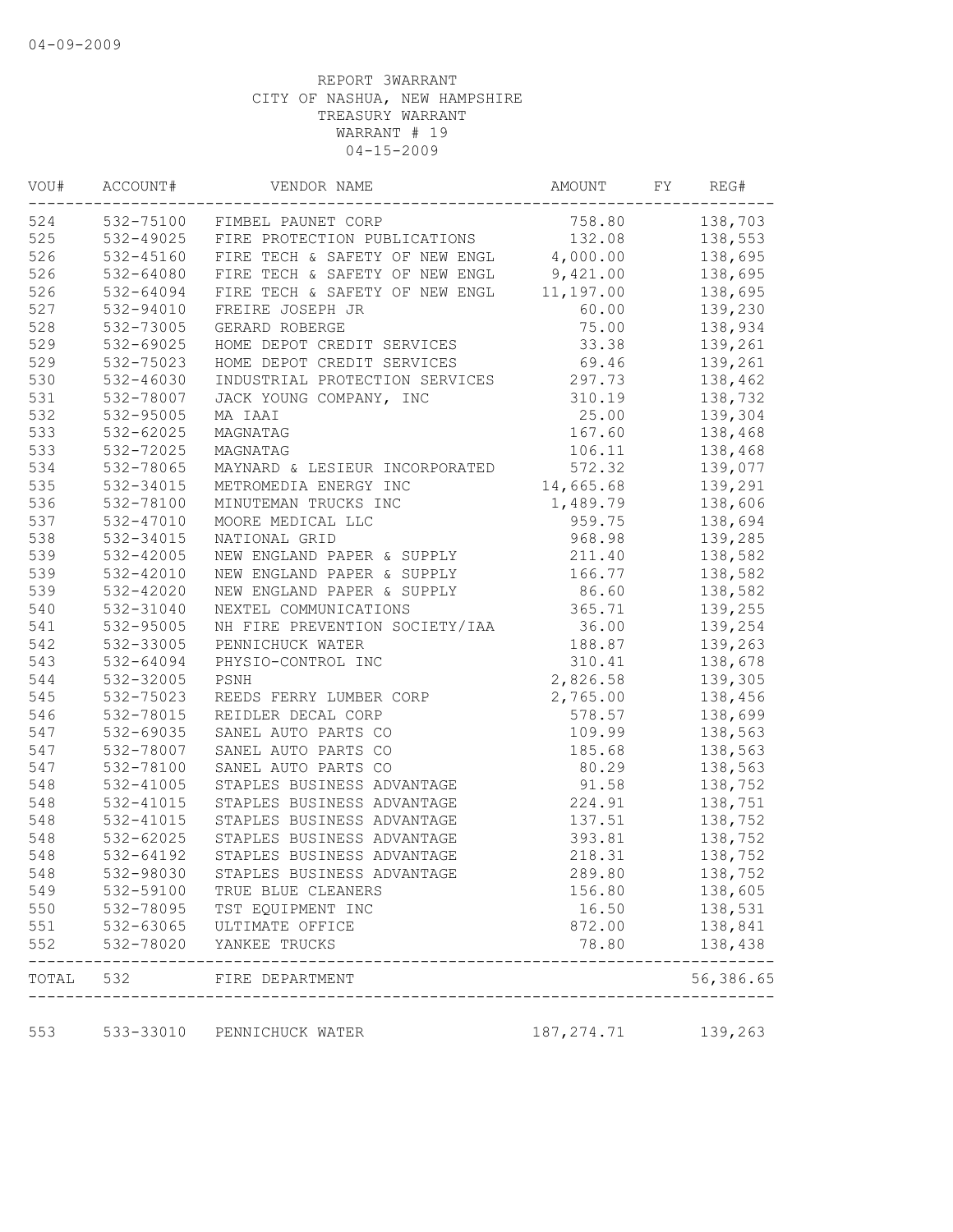| VOU#                                          | ACCOUNT#                                                                                | VENDOR NAME                                                                                                       | AMOUNT                                                             | FY | REG#                                                                  |
|-----------------------------------------------|-----------------------------------------------------------------------------------------|-------------------------------------------------------------------------------------------------------------------|--------------------------------------------------------------------|----|-----------------------------------------------------------------------|
| TOTAL                                         | 533                                                                                     | WATER SUPPLY (PUBLIC HYDRANTS)                                                                                    |                                                                    |    | 187, 274.71                                                           |
| 554<br>555                                    | 534-32020<br>534-32020                                                                  | PSNH<br>PUBLIC SERVICE OF NH                                                                                      | 103.10<br>56,827.87                                                |    | 139,305<br>139,310                                                    |
| TOTAL                                         | 534                                                                                     | STREET LIGHTING                                                                                                   |                                                                    |    | 56,930.97                                                             |
| 556<br>557                                    | 535-94025<br>535-81023                                                                  | HOLIDAY INN<br>NEXTEL COMMUNICATIONS                                                                              | 596.16<br>191.42                                                   |    | 139,231<br>139,255                                                    |
| TOTAL                                         | 535                                                                                     | EMERGENCY MANAGEMENT                                                                                              |                                                                    |    | 787.58                                                                |
| 558<br>559<br>560<br>561<br>562<br>563<br>564 | 536-94005<br>536-53065<br>536-74150<br>536-94005<br>536-64255<br>536-32035<br>536-31050 | CINFO PETER<br>CITIZENS BANK<br>CYBER COMMUNICATIONS<br>MANSFIELD WILLIAM<br>MOTOROLA<br>PSNH<br>VERIZON WIRELESS | 56.85<br>2,213.00<br>40.00<br>234.61<br>776.40<br>385.15<br>125.60 |    | 139,232<br>520<br>138,750<br>139,233<br>138,497<br>139,305<br>139,290 |
| TOTAL                                         | 536                                                                                     | CITYWIDE COMMUNICATIONS                                                                                           |                                                                    |    | 3,831.61                                                              |
| 565<br>566                                    | 541-34005<br>541-41015                                                                  | SHATTUCK MALONE OIL CO<br>STAPLES BUSINESS ADVANTAGE                                                              | 834.51<br>53.02                                                    |    | 139,249<br>138,752                                                    |
| TOTAL                                         | 541                                                                                     | COMMUNITY SERVICES DIVISION                                                                                       |                                                                    |    | 887.53                                                                |
| 567<br>568                                    | 542-31050<br>542-47010                                                                  | NEXTEL COMMUNICATIONS<br>STERICYCLE INC                                                                           | 102.33<br>97.03                                                    |    | 139,255<br>138,401                                                    |
| TOTAL                                         | 542                                                                                     | COMMUNITY HEALTH                                                                                                  |                                                                    |    | 199.36                                                                |
| 569<br>570<br>571<br>572<br>573               | 543-91005<br>543-94005<br>543-31050<br>543-91005<br>543-49070                           | DELUDE KEIRA<br>NEFDOA<br>NEXTEL COMMUNICATIONS<br>PRICE HOWARD<br>VWR INTERNATIONAL INC                          | 38.65<br>10.00<br>43.13<br>63.25<br>761.43                         |    | 138,423<br>139,300<br>139,255<br>138,580<br>138,753                   |
| TOTAL 543                                     |                                                                                         | ENVIRONMENTAL HEALTH DEPT.                                                                                        |                                                                    |    | 916.46                                                                |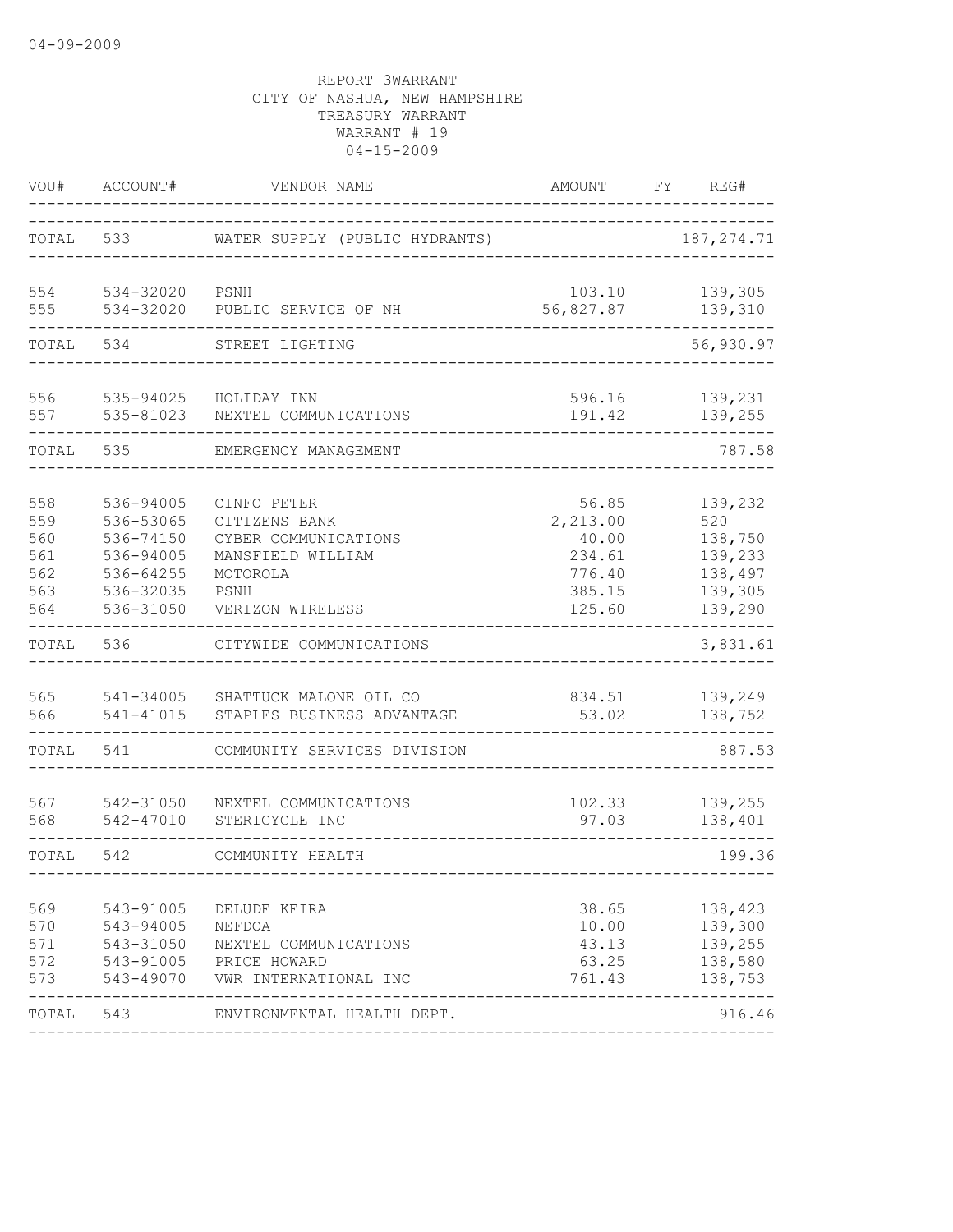|     |           | VOU# ACCOUNT# VENDOR NAME                               |           |         |
|-----|-----------|---------------------------------------------------------|-----------|---------|
|     |           | 574 544-41015 STAPLES BUSINESS ADVANTAGE 890.35 138,752 |           |         |
|     |           | TOTAL 544 WELFARE ADMINISTRATION                        |           | 890.35  |
| 575 | 545-97020 | 188 CONCORD ST LLC DBA LILLIAN 1,017.00                 |           | 138,637 |
| 576 | 545-97020 | 23-25 TEMPLE ST REALTY LLC                              | 1,273.00  | 138,648 |
| 577 | 545-97020 | ANCTIL JOSEPH                                           | 1,000.00  | 139,234 |
| 578 | 545-97020 | BELANGER ROBERT H                                       | 809.00    | 138,749 |
| 579 | 545-97020 | BISHOP PROPERTY MANAGEMENT INC                          | 267.21    | 138,656 |
| 580 | 545-97020 | BLANCHARD BLDG INVESTS/KENNETH 850.00                   |           | 138,480 |
| 581 | 545-97020 | BUJA DONALD                                             | 165.00    | 138,541 |
| 582 | 545-97020 | CENTRAL REALTY                                          | 2,464.00  | 138,579 |
| 583 | 545-97020 | CHASSEUR JULIE F                                        | 680.32    | 138,492 |
| 584 | 545-97020 | CLARK E G                                               | 432.43    | 138,519 |
| 585 | 545-97020 | COUNTRY BARN MOTEL                                      | 1,819.00  | 138,556 |
| 586 | 545-97020 | DAVIS CLAIR                                             | 685.86    | 138,741 |
| 587 | 545-97020 | DAVIS FUNERAL HOME                                      | 750.00    | 138,439 |
| 588 | 545-97020 | DOWNTOWNER NELSON/DAVID A GREG                          | 1,344.09  | 138,436 |
| 589 | 545-97020 | DROUIN ROBERT G                                         | 1,004.76  | 138,651 |
| 590 | 545-97015 | FRED FULLER OIL CO                                      | 199.90    | 139,266 |
| 591 | 545-97020 | FREEDOM APARTMENTS LLC                                  | 550.00    | 138,550 |
| 592 | 545-97020 | GAUTHIER REALTY/CONNIE GAUTHIE 898.00                   |           | 138,735 |
| 593 | 545-97020 | HALL PAMELA                                             | 893.00    | 138,758 |
| 594 | 545-97020 | LAMERAND ENTERPRISES/KYLE LAME                          | 240.00    | 138,682 |
| 595 | 545-97020 | LAVOIE NORMAN                                           | 893.00    | 138,747 |
| 596 | 545-97020 | LEITH ROBERT W                                          | 194.14    | 138,668 |
| 597 | 545-97020 | LIGHT PARTNERS                                          | 737.00    | 138,636 |
| 598 | 545-97020 | MARANDOS CROTEAU                                        | 328.07    | 138,676 |
| 599 | 545-97020 | MICHAUD CARL                                            | 737.00    | 138,507 |
| 600 | 545-97020 | MOTEL 6                                                 | 2, 113.55 | 138,684 |
| 601 | 545-97020 | NASHUA HOUSING AUTHORITY                                | 1,026.22  | 138,691 |
| 602 | 545-97020 | NASHUA PASTORAL CARE                                    | 370.00    | 138,558 |
| 603 | 545-97020 | NASHUA SOUP KITCHEN & SHELTER                           | 425.00    | 138,434 |
| 604 | 545-97020 | NUNEZ RAFAEL                                            | 500.00    | 138,417 |
| 605 | 545-97020 | PAQUIN EDWARD                                           | 853.07    | 138,424 |
| 606 | 545-97020 | POMBEIRO MIGUEL                                         | 424.43    | 138,759 |
| 607 | 545-97015 | PSNH                                                    | 1,162.54  | 139,308 |
| 608 | 545-97020 | RATZEL GRACE                                            | 737.00    | 138,756 |
| 609 | 545-97020 | REGENT PARK ASSOCIATES                                  | 990.50    | 138,508 |
| 610 | 545-97015 | ST JOSEPH PHARMACY                                      | 204.85    | 138,446 |
| 611 | 545-97020 | TLD PROPERTIES LLC                                      | 280.00    | 138,599 |
| 612 | 545-97020 | TSOUKARIS PETER M                                       | 592.60    | 138,762 |
| 613 | 545-97020 | WIELGOSZINSKI FRANCIS                                   | 566.25    | 138,560 |
| 614 | 545-97020 | WRN REAL ESTATE LLC                                     | 335.41    | 138,661 |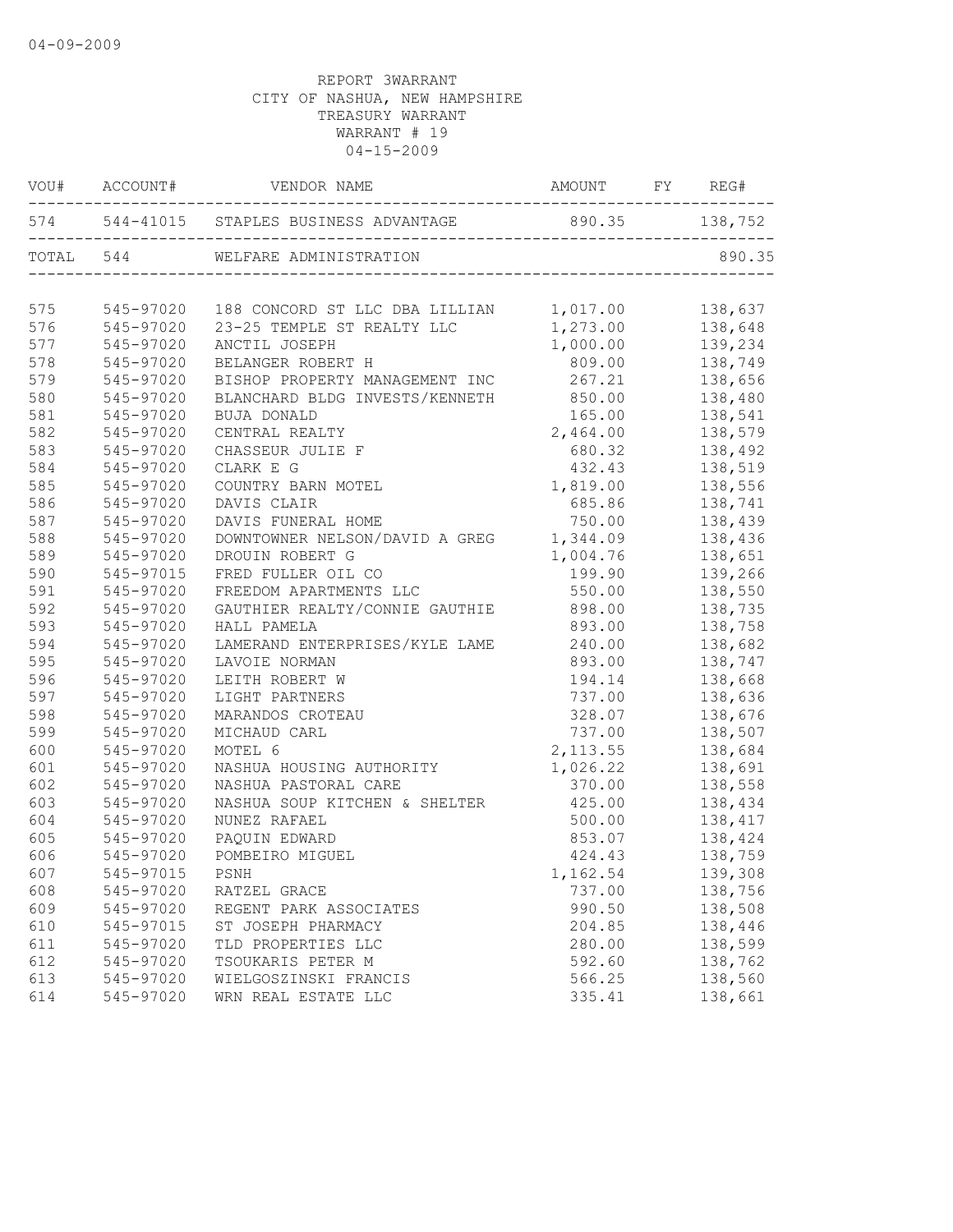|     | VOU# ACCOUNT# |                                                                         |                  |                |
|-----|---------------|-------------------------------------------------------------------------|------------------|----------------|
|     | TOTAL 545     | WELFARE COSTS                                                           |                  | 30,813.20      |
|     |               |                                                                         |                  |                |
| 615 |               | 551-41015 CITY OF NASHUA/PETTY CASH                                     | 26.98            | 138,390        |
| 615 | 551-91005     |                                                                         | 2.00             | 138,390        |
| 616 | 551-59100     | CITY OF NASHUA/PETTY CASH 2.00<br>CORBETT CLEANING CO/STEPHEN CO 400.00 |                  | 138,575        |
| 617 | $551 - 64300$ | DELL MARKETING LP                                                       | 569.62           | 138,496        |
| 618 | 551-91005     | DOOKRAN STEPHEN                                                         |                  | 199.65 138,683 |
| 619 | $551 - 64040$ | ESRI                                                                    | 1,500.00 139,264 |                |
| 620 | 551-34015     | METROMEDIA ENERGY INC                                                   |                  | 677.70 139,291 |
| 621 | 551-78140     | NAPA AUTO PARTS                                                         |                  | 378.69 138,680 |
| 622 | $551 - 41015$ | NEW ENGLAND PAPER & SUPPLY                                              | 26.75            | 138,582        |
| 623 | $551 - 31050$ | NEXTEL COMMUNICATIONS                                                   | 366.34           | 139,255        |
| 624 | 551-33005     | PENNICHUCK WATER                                                        | 67.30            | 139,263        |
| 625 | 551-32005     | PUBLIC SERVICE OF NH                                                    | 1,062.77         | 139,310        |
| 626 |               | 551-78140 SANEL AUTO PARTS CO                                           | 104.76           | 138,563        |
|     |               | 627 551-41015 STAPLES BUSINESS ADVANTAGE                                |                  | 453.28 138,752 |
|     |               | TOTAL 551 PUBLIC WORKS DIV & ENGINEERING                                |                  | 5,835.84       |
|     |               |                                                                         |                  |                |
| 628 |               | 552-78007 ALLEN MELLO DODGE INC                                         | 989.58           | 139,072        |
| 629 | 552-78100     | B & S LOCKSMITH INC                                                     | 8.55             | 138,617        |
| 630 | 552-31050     | BARRY JOHN J                                                            | 26.99            | 139,237        |
| 631 | 552-31050     | BATTERIES PLUS                                                          | 29.99            | 138,723        |
| 632 | 552-75022     | BELLETETES INC                                                          | 116.12           | 138,554        |
| 633 | 552-78007     | BEST FORD/BEST CYCLE                                                    | 642.58           | 138,426        |
| 634 | 552-75021     | BOT-L-GAS INCORPORATED                                                  | 167.88           | 139,079        |
| 635 | $552 - 94005$ | CAGGIANO NICHOLAS                                                       | 267.37           | 139,236        |
| 636 | 552-78007     | CASEY EQUIPMENT & RENTAL CORP                                           | 73.26            | 138,693        |
| 637 | 552-75022     | CORBETT CLEANING CO/STEPHEN CO                                          | 300.00           | 138,575        |
| 638 | 552-78007     | DONOVAN SPRING COMPANY INC                                              | 326.17           | 138,451        |
| 639 | 552-75021     | EDWARD C WHITNEY & SON INC                                              | 1,285.00         | 138,754        |
| 640 | 552-75021     | FASTENAL COMPANY                                                        | 21.25            | 138,626        |
| 641 | 552-75021     | FRANKLIN PAINT CO INC                                                   | 143.50           | 138,842        |
| 641 | 552-75040     | FRANKLIN PAINT CO INC                                                   | 119.85           | 138,842        |
| 642 | 552-59050     | GADBOIS GERALD                                                          | 1,234.00         | 138,396        |
| 643 | 552-75021     | GATE CITY FENCE CO INC                                                  | 175.00           | 138,532        |
| 644 | 552-68045     | GRAPPONE AUTOMOTIVE GROUP                                               | 38,504.00        | 138,621        |
| 645 | 552-78100     | GRAPPONE AUTOMOTIVE GROUP                                               | 116.00           | 138,740        |
| 646 | 552-66000     | HANDY HOUSE INC                                                         | 55.00            | 139,273        |
| 647 | $552 - 45200$ | HARRIS                                                                  | 3,607.25         | 138,865        |
| 648 | $552 - 45250$ | HOME DEPOT CREDIT SERVICES                                              | 527.44           | 139,261        |
| 648 | $552 - 46030$ | HOME DEPOT CREDIT SERVICES                                              | 7.96             | 139,261        |
| 648 | 552-69035     | HOME DEPOT CREDIT SERVICES                                              | 394.12           | 139,261        |
| 648 | 552-75021     | HOME DEPOT CREDIT SERVICES                                              | 642.36           | 139,261        |
| 648 | 552-75022     | HOME DEPOT CREDIT SERVICES                                              | 171.22           | 139,261        |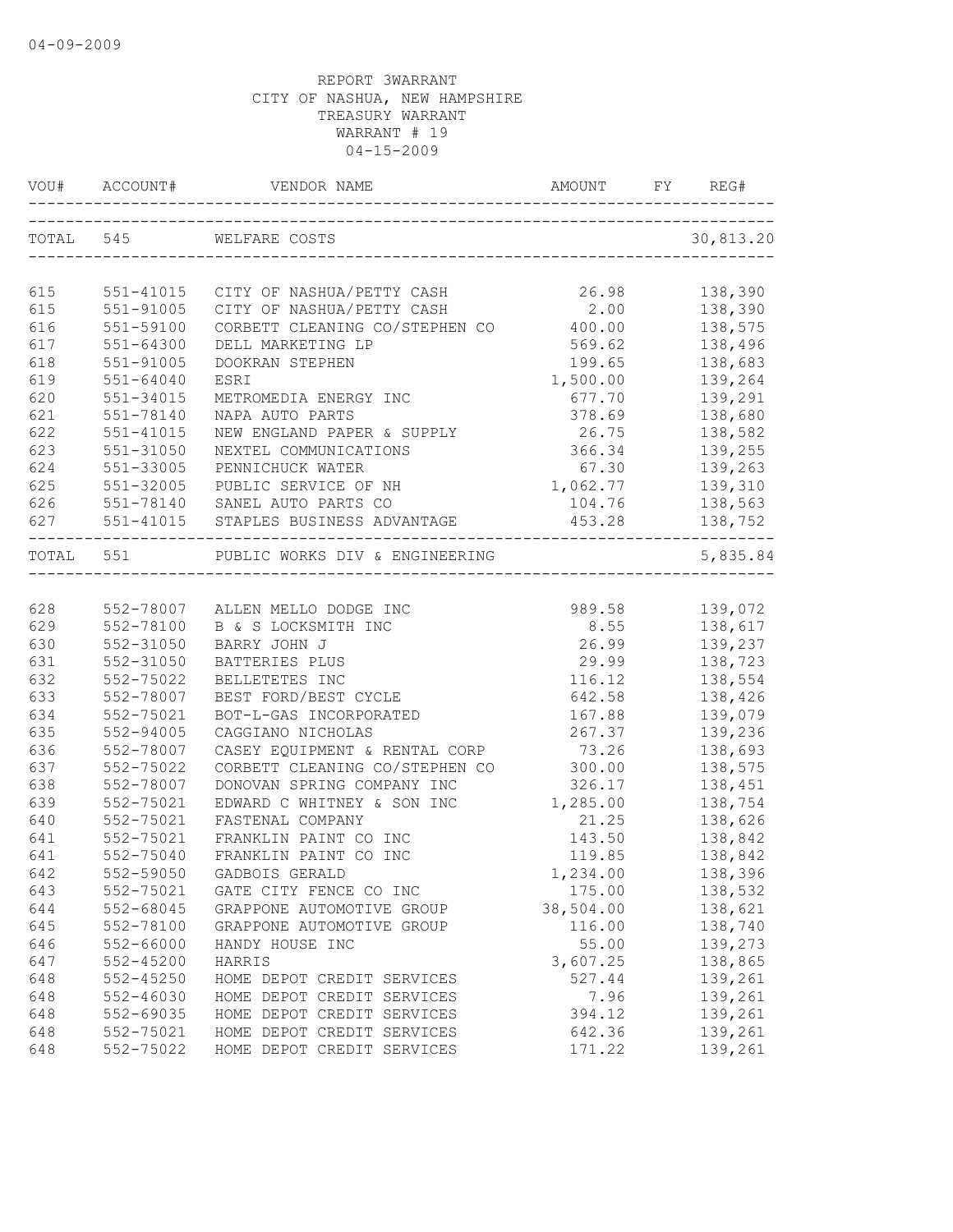| VOU# | ACCOUNT#               | VENDOR NAME                          | AMOUNT          | FY | REG#               |
|------|------------------------|--------------------------------------|-----------------|----|--------------------|
| 648  | 552-75135              | HOME DEPOT CREDIT SERVICES           | 163.64          |    | 139,261            |
| 649  | 552-74092              | HUDSON SMALL ENGINE                  | 166.00          |    | 138,545            |
| 650  | $552 - 45200$          | HUDSON TROPHY COMPANY                | 1,296.00        |    | 138,568            |
| 651  | 552-75021              | JOHN DEERE LANDSCAPES                | 3.43            |    | 138,834            |
| 652  | 552-75040              | JOHNSON'S ELECTRIC INC               | 66.45           |    | 138,489            |
| 653  | 552-59050              | KENNERSON BILL                       | 460.00          |    | 138,459            |
| 654  | 552-45235              | KIEFER                               | 118.80          |    | 138,850            |
| 654  | 552-46005              | KIEFER                               | 985.28          |    | 138,850            |
| 655  | 552-78100              | LIBERTY INTN'L TRUCKS OF NH LL       | 293.77          |    | 139,074            |
| 656  | 552-75021              | LOWE'S                               | 3.98            |    | 139,280            |
| 657  | $552 - 46045$          | LYONS JOHN                           | 82.00           |    | 139,235            |
| 658  | 552-75021              | M & M ELECTRICAL SUPPLY CO INC       | 93.84           |    | 139,062            |
| 658  | 552-75022              | M & M ELECTRICAL SUPPLY CO INC       | 53.18           |    | 139,062            |
| 658  | 552-75135              | M & M ELECTRICAL SUPPLY CO INC       | 39.28           |    | 139,062            |
| 659  | 552-78007              | MAC MULKIN CHEVROLET INC             | 4.12            |    | 139,069            |
| 660  | 552-45285              | MARSHALL SIGNS INC                   | 445.00          |    | 138,886            |
| 661  | 552-78065              | MAYNARD & LESIEUR INCORPORATED       | 651.60          |    | 139,077            |
| 662  | 552-75021              | MEMPHIS NET & TWINE CO INC           | 25.70           |    | 138,464            |
| 662  | 552-75040              | MEMPHIS NET & TWINE CO INC           | 16.20           |    | 138,464            |
| 662  | 552-75135              | MEMPHIS NET & TWINE CO INC           | 16.20           |    | 138,464            |
| 663  | 552-34015              | METROMEDIA ENERGY INC                | 1,770.21        |    | 139,291            |
| 663  | 552-34045              | METROMEDIA ENERGY INC                | 1,455.25        |    | 139,291            |
| 664  | 552-75021              | NAPA AUTO PARTS                      | 32.39           |    | 138,680            |
| 664  | 552-78007              | NAPA AUTO PARTS                      | 2,733.73        |    | 138,680            |
| 665  | 552-75022              | NASHUA WALLPAPER & PAINT CO          | 59.97           |    | 138,571            |
| 666  | 552-94005              | NEPA                                 | 60.00           |    | 139,303            |
| 667  | 552-31050              | NEXTEL COMMUNICATIONS                | 247.53          |    | 139,255            |
| 667  | 552-59178              | NEXTEL COMMUNICATIONS                | 2,012.76        |    | 139,255            |
| 668  | $552 - 46005$          | OPTIMUM SPORTSWEAR INC               | 2,296.30        |    | 138,679            |
| 669  | 552-33005              | PENNICHUCK WATER                     | 149.54          |    | 139,263            |
| 669  | 552-33040              | PENNICHUCK WATER                     | 122.42          |    | 139,263            |
| 670  | 552-78007              | PINE MOTOR PARTS                     | 62.85           |    | 139,078            |
| 671  | 552-75021              | PIONEER REVERE                       | 410.40          |    | 138,514            |
| 672  | 552-32005              | PSNH                                 | 2,479.72        |    | 139,305            |
| 672  | 552-32005              | PSNH                                 | 369.96          |    | 139,306            |
| 672  | 552-32030              | PSNH                                 | 1,830.02        |    | 139,305            |
| 672  | 552-32030              | PSNH                                 | 37.23           |    | 139,306            |
| 673  | 552-32040              | PUBLIC SERVICE OF NH                 | 3,646.34        |    | 139,310            |
| 674  | 552-59050              | ROBICHAUD ROGER                      | 504.00          |    | 138,688            |
| 675  | 552-78007              | SANEL AUTO PARTS CO                  | 372.41          |    | 138,563            |
| 676  | 552-59050              | SEVIGNY RONALD                       | 380.00          |    | 138,561            |
| 677  | 552-75135              | SPORT SUPPLY GROUP, INC              | 84.00           |    | 138,864            |
| 678  | 552-41015              | STAPLES BUSINESS ADVANTAGE           | 232.33          |    | 138,752            |
| 679  | 552-75021              | STATELINE                            | 33.68           |    | 138,581            |
| 680  | $552 - 46030$          | STAY SAFE TRAFFIC PRODUCTS INC       | 159.00          |    | 138,452            |
| 681  |                        |                                      |                 |    |                    |
| 682  | 552-59050<br>552-75021 | STUART ALISTAIR<br>TAYLOR RENTAL INC | 50.00<br>558.00 |    | 138,523<br>138,529 |
| 683  |                        | UNITED SUPPLY COMPANY INC            |                 |    |                    |
|      | 552-75022              |                                      | 42.64           |    | 139,085            |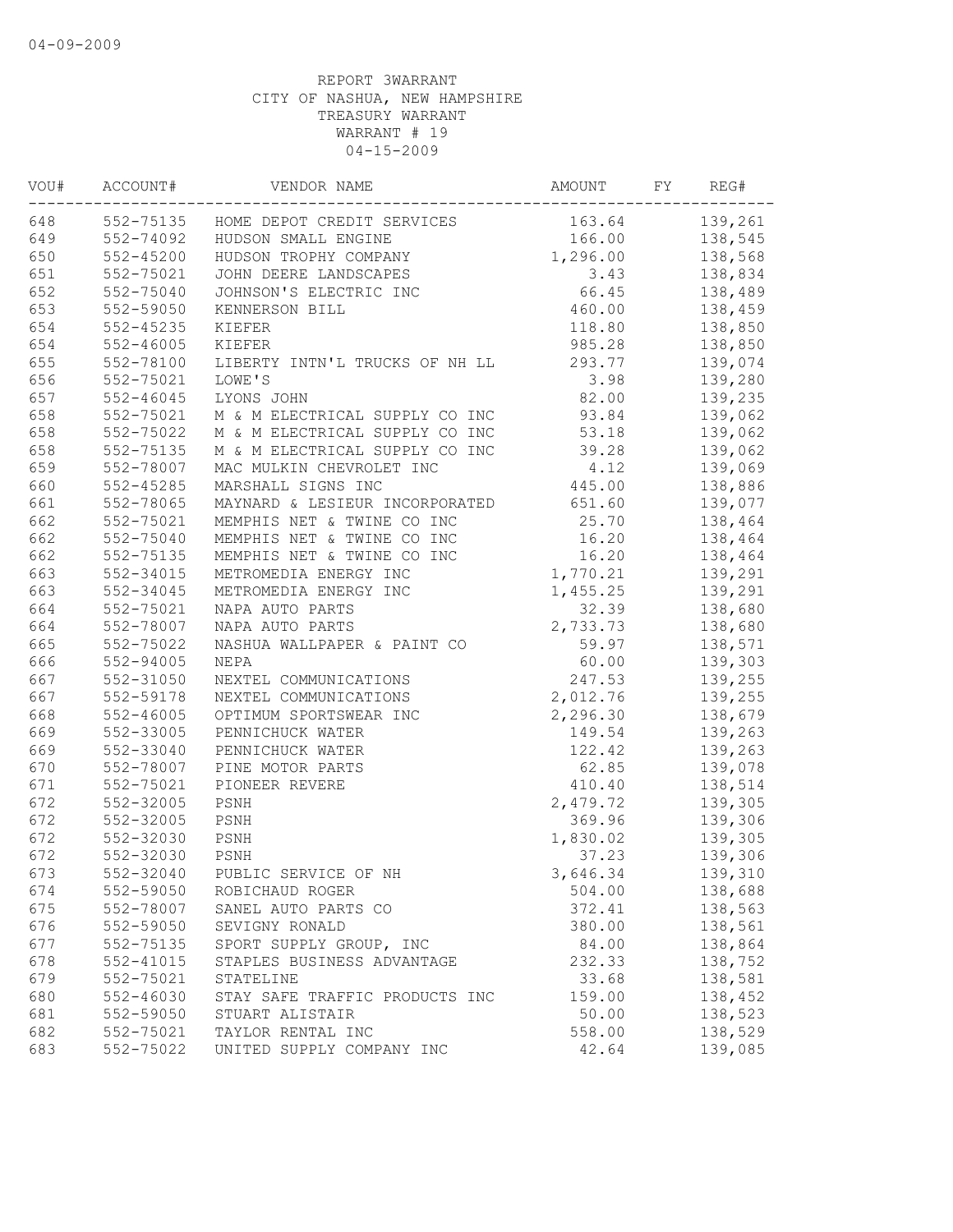| VOU#      |                        |                                      | AMOUNT          | REG#      |
|-----------|------------------------|--------------------------------------|-----------------|-----------|
| TOTAL 552 |                        | PARKS AND RECREATION                 |                 | 77,129.59 |
| 684       | 553-75023              |                                      |                 |           |
|           |                        | AFFILIATED HVAC SERVICES LLC         | 201.00<br>25.00 | 138,539   |
| 685       | 553-78100              | AUTO ELECTRIC WAREHOUSE INC          |                 | 138,395   |
| 686       | 553-78060<br>553-59150 | B-B CHAIN                            | 225.00          | 138,445   |
| 687       |                        | BCM CONTROLS CORPORATION             | 1,213.58        | 138,608   |
| 688       | 553-78100              | BEARINGS SPECIALTY CO INC            | 67.50           | 138,717   |
| 689       | 553-45060              | BELLETETES INC                       | 69.55           | 138,554   |
| 689       | 553-46045              | BELLETETES INC                       | 7.98<br>8.58    | 138,554   |
| 689       | 553-49075              | BELLETETES INC                       |                 | 138,554   |
| 689       | 553-69025              | BELLETETES INC                       | 150.00          | 138,554   |
| 690       | 553-45175              | BOT-L-GAS INCORPORATED               | 105.17          | 139,079   |
| 691       | 553-78100              | CASEY & DUPUIS EQUIPMENT CORP        | 510.66          | 138,698   |
| 692       | 553-91005              | CITY OF NASHUA/PETTY CASH            | 45.21           | 138,390   |
| 693       | 553-59105              | CORBETT CLEANING CO/STEPHEN CO       | 500.00          | 138,575   |
| 694       | 553-45060              | CORRIVEAU ROUTHIER INC               | 10.40           | 139,066   |
| 694       | 553-69025              | CORRIVEAU ROUTHIER INC               | 83.80           | 139,066   |
| 695       | 553-48015              | DENNIS K BURKE INC                   | 35,038.55       | 139,321   |
| 696       | 553-49075              | EAST COAST TERMINALS                 | 174.00          | 138,624   |
| 697       | 553-45260              | EASTERN MINERALS INC                 | 2,261.82        | 138,719   |
| 698       | $553 - 45265$          | FL MERRILL CONSTRUCTION INC 1,298.18 |                 | 138,647   |
| 699       | 553-78100              | FREIGHTLINER OF NH INC               | 63.64           | 138,706   |
| 700       | 553-59100              | GMS HYDRAULICS INC                   | 187.70          | 139,096   |
| 701       | 553-49075              | GRAINGER                             | 158.04          | 138,500   |
| 701       | 553-75023              | GRAINGER                             | 13.96           | 138,500   |
| 702       | 553-69025              | HOME DEPOT CREDIT SERVICES           | 29.97           | 139,261   |
| 703       | 553-68060              | HOWARD P FAIRFIELD, LLC              | 9,081.00        | 138,964   |
| 704       | 553-59135              | J P PEST SERVICES                    | 65.00           | 138,609   |
| 705       | 553-78100              | LIBERTY INTN'L TRUCKS OF NH LL       | 5,527.40        | 139,074   |
| 706       | 553-78100              | MAC MULKIN CHEVROLET INC             | 71.34           | 139,069   |
| 707       | 553-69025              | MATCO TOOLS                          | 18.90           | 138,408   |
| 708       | 553-78065              | MAYNARD & LESIEUR INCORPORATED       | 548.40          | 139,077   |
| 709       | 553-34015              | METROMEDIA ENERGY INC                | 9,560.88        | 139,291   |
| 710       | 553-49075              | NAPA AUTO PARTS                      | 132.32          | 138,680   |
| 710       | 553-49075              | NAPA AUTO PARTS                      | 9.58            | 138,681   |
| 710       | 553-69025              | NAPA AUTO PARTS                      | 149.00          | 138,680   |
| 710       | 553-69025              | NAPA AUTO PARTS                      | 10.77           | 138,681   |
| 710       | 553-69030              | NAPA AUTO PARTS                      | 333.48          | 138,680   |
| 710       | 553-78035              | NAPA AUTO PARTS                      | 109.96          | 138,680   |
| 710       | 553-78100              | NAPA AUTO PARTS                      | 1,974.97        | 138,680   |
| 710       | 553-78100              | NAPA AUTO PARTS                      | 54.23           | 138,681   |
| 711       | 553-69025              | NEW G.H. BERLIN OIL COMPANY          | 36.00           | 138,597   |
| 711       | 553-78035              | NEW G.H. BERLIN OIL COMPANY          | 1,684.81        | 138,597   |
| 712       | 553-31050              | NEXTEL COMMUNICATIONS                | 161.99          | 139,255   |
| 712       | 553-59178              | NEXTEL COMMUNICATIONS                | 2,517.36        | 139,255   |
| 713       | 553-49075              | OMEGA INDUSTRIAL SUPPLY INC          | 689.38          | 138,627   |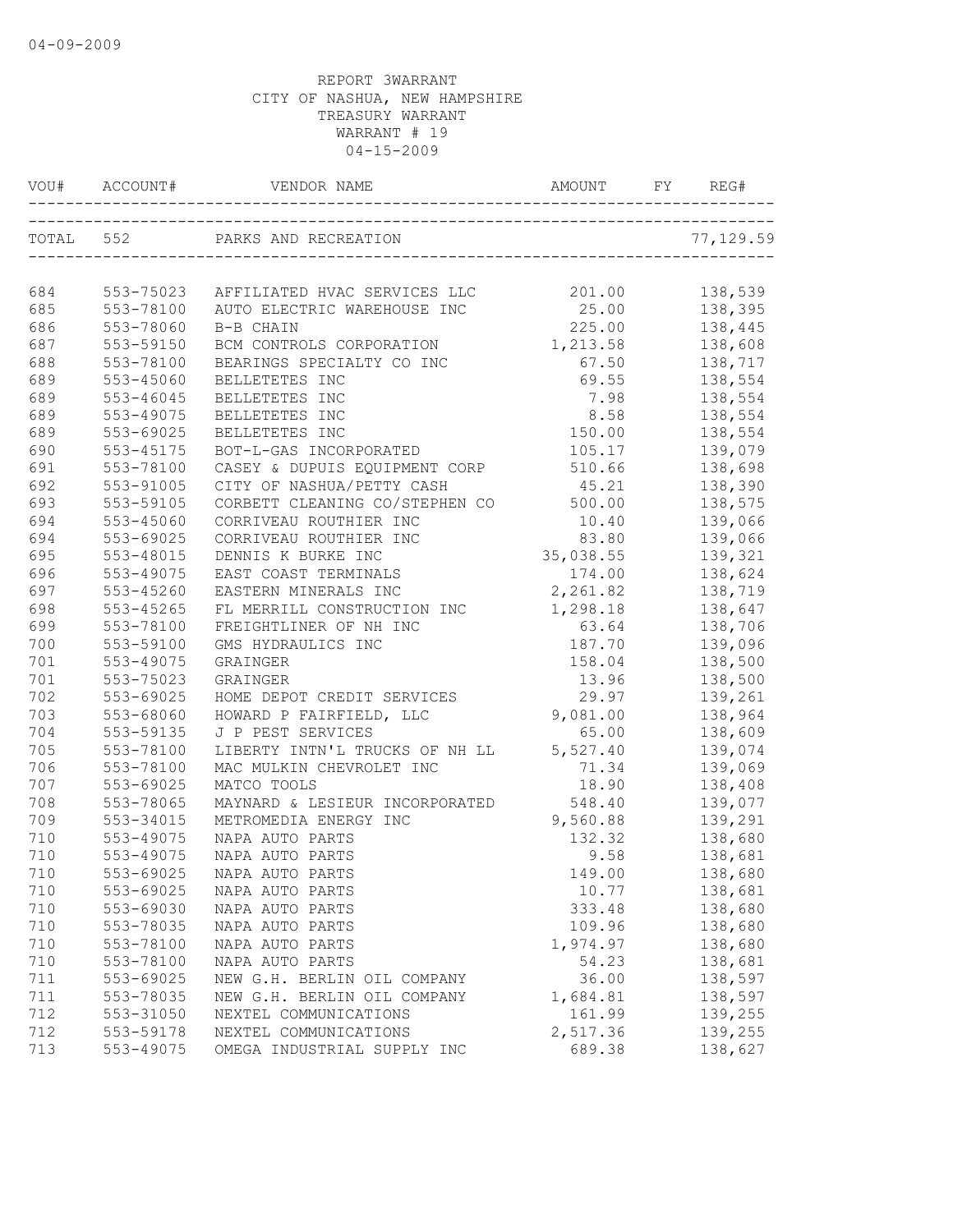| VOU#      | ACCOUNT#  | VENDOR NAME                            | AMOUNT    | FY | REG#       |
|-----------|-----------|----------------------------------------|-----------|----|------------|
| 714       | 553-33005 | PENNICHUCK WATER                       | 453.62    |    | 139,263    |
| 715       | 553-32005 | PUBLIC SERVICE OF NH                   | 3,473.86  |    | 139,310    |
| 716       | 553-59100 | SAFETY-KLEEN SYSTEMS INC               | 200.22    |    | 138,449    |
| 717       | 553-49075 | SANEL AUTO PARTS CO                    | 382.01    |    | 138,563    |
| 717       | 553-49075 | SANEL AUTO PARTS CO                    | 91.68     |    | 138,564    |
| 717       | 553-69025 | SANEL AUTO PARTS CO                    | 209.52    |    | 138,563    |
| 717       | 553-69030 | SANEL AUTO PARTS CO                    | 299.95    |    | 138,563    |
| 717       | 553-78100 | SANEL AUTO PARTS CO                    | 234.12    |    | 138,563    |
| 717       | 553-78100 | SANEL AUTO PARTS CO                    | 68.76     |    | 138,564    |
| 718       | 553-48005 | SHATTUCK MALONE OIL CO                 | 9,413.70  |    | 139,249    |
| 719       | 553-41015 | STAPLES BUSINESS ADVANTAGE             | 143.98    |    | 138,752    |
| 720       | 553-45060 | SWENSON GRANITE WORKS                  | 348.00    |    | 138,804    |
| 721       | 553-68060 | TENCO NEW ENGLAND, INC                 | 11,572.00 |    | 138,928    |
| 722       | 553-78100 | TENNANT SALES & SERVICE COMPAN         | 591.90    |    | 138,463    |
| 723       | 553-46045 | UNIFIRST CORPORATION                   | 530.82    |    | 138,707    |
| TOTAL 553 |           | STREET DEPARTMENT                      |           |    | 103,200.20 |
|           |           |                                        |           |    |            |
| 724       | 555-49075 | BELLETETES INC                         | 31.61     |    | 138,554    |
| 724       | 555-69025 | BELLETETES INC                         | 27.62     |    | 138,554    |
| 725       | 555-59105 | CORBETT CLEANING CO/STEPHEN CO         | 400.00    |    | 138,575    |
| 726       | 555-45285 | FASTENAL COMPANY                       | 460.94    |    | 138,626    |
| 727       | 555-78140 | LIONEL'S WHEEL ALIGNMENT INC           | 95.95     |    | 138,535    |
| 728       | 555-78140 | MAYNARD & LESIEUR INCORPORATED         | 121.30    |    | 139,077    |
| 729       | 555-78140 | NAPA AUTO PARTS                        | 2.49      |    | 138,681    |
| 730       | 555-31050 | NEXTEL COMMUNICATIONS                  | 250.45    |    | 139,255    |
| 731       | 555-45285 | PERMA-LINE CORP OF NEW ENGLAND         | 4,155.96  |    | 138,437    |
| 732       | 555-32025 | PSNH                                   | 2,489.45  |    | 139,306    |
| 732       | 555-32025 | PSNH                                   | 141.16    |    | 139,307    |
| 733       | 555-78140 | SANEL AUTO PARTS CO                    | 55.67     |    | 138,564    |
| 734       | 555-43005 | UNITED PARCEL SERVICE                  | 71.98     |    | 139,320    |
| 735       | 555-69025 | W E AUBUCHON COMPANY INC               | 58.02     |    | 138,431    |
| TOTAL     | 555       | TRAFFIC DEPARTMENT                     |           |    | 8,362.60   |
|           |           |                                        |           |    |            |
| 736       | 557-59100 | CORBETT CLEANING CO/STEPHEN CO         | 360.00    |    | 138,575    |
| 737       |           | 557-75023 POWERS GENERATOR SERVICE LLC | 285.00    |    | 138,912    |
| 738       | 557-32005 | PSNH                                   | 258.91    |    | 139,307    |
| TOTAL     | 557       | PARKING LOTS                           |           |    | 903.91     |
|           |           |                                        |           |    |            |
| 739       |           | 561-42020 CCP INDUSTRIES INC           | 189.65    |    | 138,567    |
| 739       | 561-46045 | CCP INDUSTRIES INC                     | 298.90    |    | 138,567    |
| 740       |           | 561-45195 CITY OF NASHUA/PETTY CASH    | 82.98     |    | 138,390    |
| 740       | 561-74085 | CITY OF NASHUA/PETTY CASH              | 49.14     |    | 138,390    |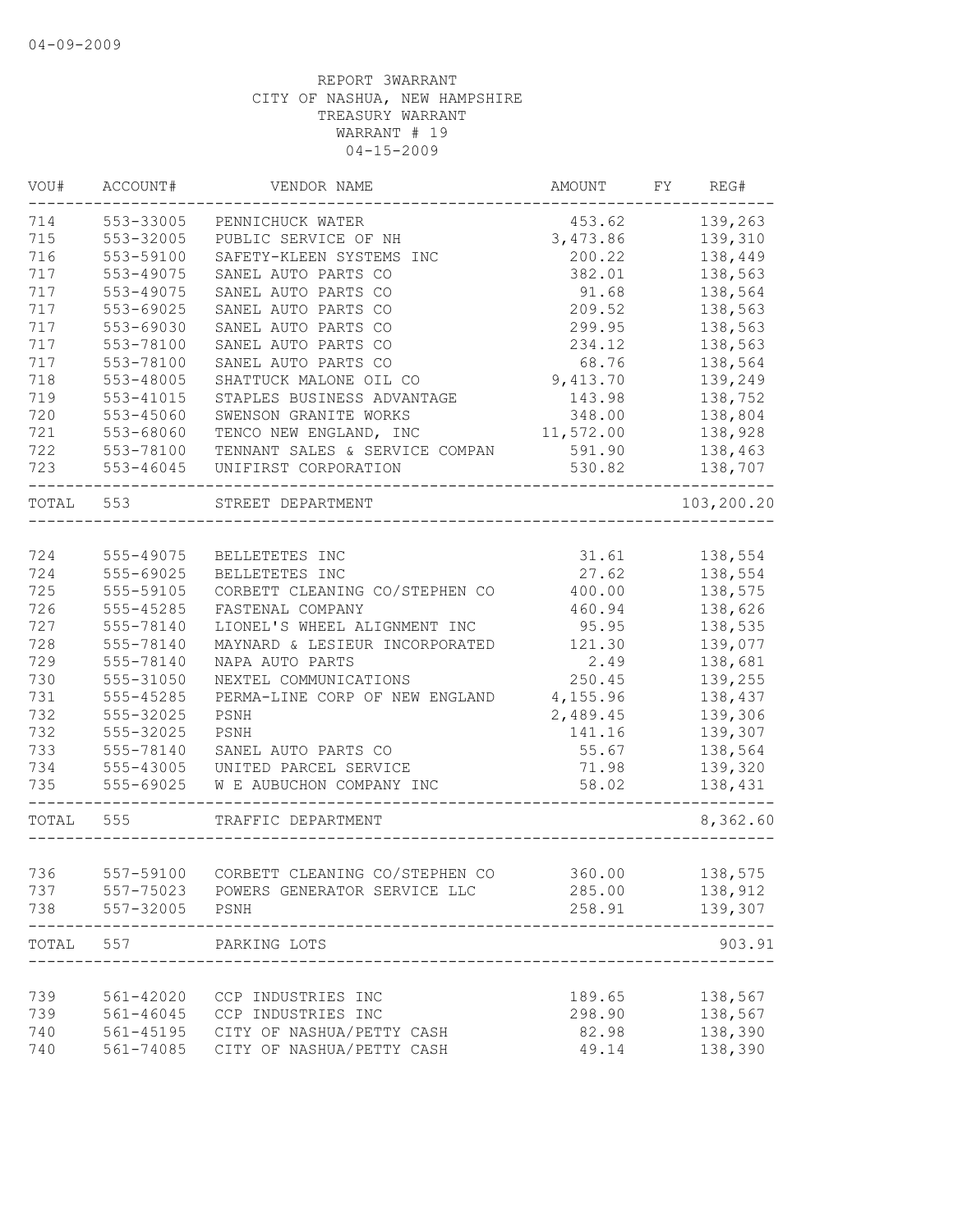| VOU#  | ACCOUNT#      | VENDOR NAME                    | AMOUNT   | FY | REG#     |
|-------|---------------|--------------------------------|----------|----|----------|
| 741   | $561 - 45195$ | GRIFFIN GREENHOUSE SUPPLIES IN | 92.16    |    | 138,421  |
| 742   | 561-75023     | HOME DEPOT CREDIT SERVICES     | 160.51   |    | 139,261  |
| 743   | 561-78100     | MAFFEE'S GARAGE INC            | 45.90    |    | 139,063  |
| 744   | 561-78065     | MAYNARD & LESIEUR INCORPORATED | 175.00   |    | 139,077  |
| 745   | $561 - 64165$ | NEVERETT'S SEW & VAC           | 239.00   |    | 139,256  |
| 746   | 561-32005     | PSNH                           | 136.17   |    | 139,307  |
| 747   | 561-48005     | SHATTUCK MALONE OIL CO         | 144.38   |    | 139,249  |
| TOTAL | 561           | EDGEWOOD CEMETERY              |          |    | 1,613.79 |
| 748   | 563-48015     | CITY OF NASHUA/PETTY CASH      | 47.99    |    | 138,390  |
| 749   | 563-34005     | MCLAUGHLIN OIL COMPANY         | 276.51   |    | 138,494  |
|       |               |                                |          |    |          |
| TOTAL | 563           | WOODLAWN CEMETERY              |          |    | 324.50   |
| 750   | 571-41015     | STAPLES BUSINESS ADVANTAGE     | 569.13   |    | 138,752  |
|       |               |                                |          |    |          |
| TOTAL | 571           | COMMUNITY DEVELOPMENT          |          |    | 569.13   |
| 751   | 572-95005     | AMERICAN PLANNING ASSOC        | 268.75   |    | 139,278  |
| 752   | 572-91005     | CITY OF NASHUA/PETTY CASH      | 74.25    |    | 138,390  |
| 752   | 572-98029     | CITY OF NASHUA/PETTY CASH      | 28.93    |    | 138,390  |
| 753   | 572-51010     | HILLSBOROUGH COUNTY TREASURER  | 41.01    |    | 139,083  |
| 754   | 572-31050     | NEXTEL COMMUNICATIONS          | 12.14    |    | 139,255  |
| TOTAL | 572           | PLANNING DEPARTMENT            |          |    | 425.08   |
| 755   | 573-98029     | CITY OF NASHUA/PETTY CASH      | 42.79    |    | 138,390  |
| 756   | 573-31050     | NEXTEL COMMUNICATIONS          | 126.46   |    | 139,255  |
| TOTAL | 573           | ECONOMIC DEVELOPMENT           |          |    | 169.25   |
|       |               |                                |          |    |          |
| 757   |               | 575-41015 ALPHAGRAPHICS        | 10.80    |    | 138,566  |
| 758   | 575-45050     | AMAZON                         | 99.92    |    | 139,317  |
| 758   | 575-45315     | AMAZON                         | 93.88    |    | 139,317  |
| 759   | 575-45220     | AMERICAN LIBRARY ASSOCIATION   | 163.00   |    | 138,619  |
| 760   | 575-75023     | B & S LOCKSMITH INC            | 382.34   |    | 138,617  |
| 761   | 575-45050     | BAKER & TAYLOR                 | 2,325.87 |    | 138,473  |
| 761   | $575 - 45050$ | BAKER & TAYLOR                 | 141.38   |    | 138,474  |
| 762   | 575-45085     | BAKER & TAYLOR ENTERTAINMENT   | 47.32    |    | 138,466  |
| 763   | 575-45220     | BIRD SUPPLY OF NH              | 180.00   |    | 139,302  |
| 764   | 575-45150     | BLUNT STEPHEN                  | 20.00    |    | 139,239  |
| 765   | 575-45220     | BRODART COMPANY                | 290.32   |    | 139,073  |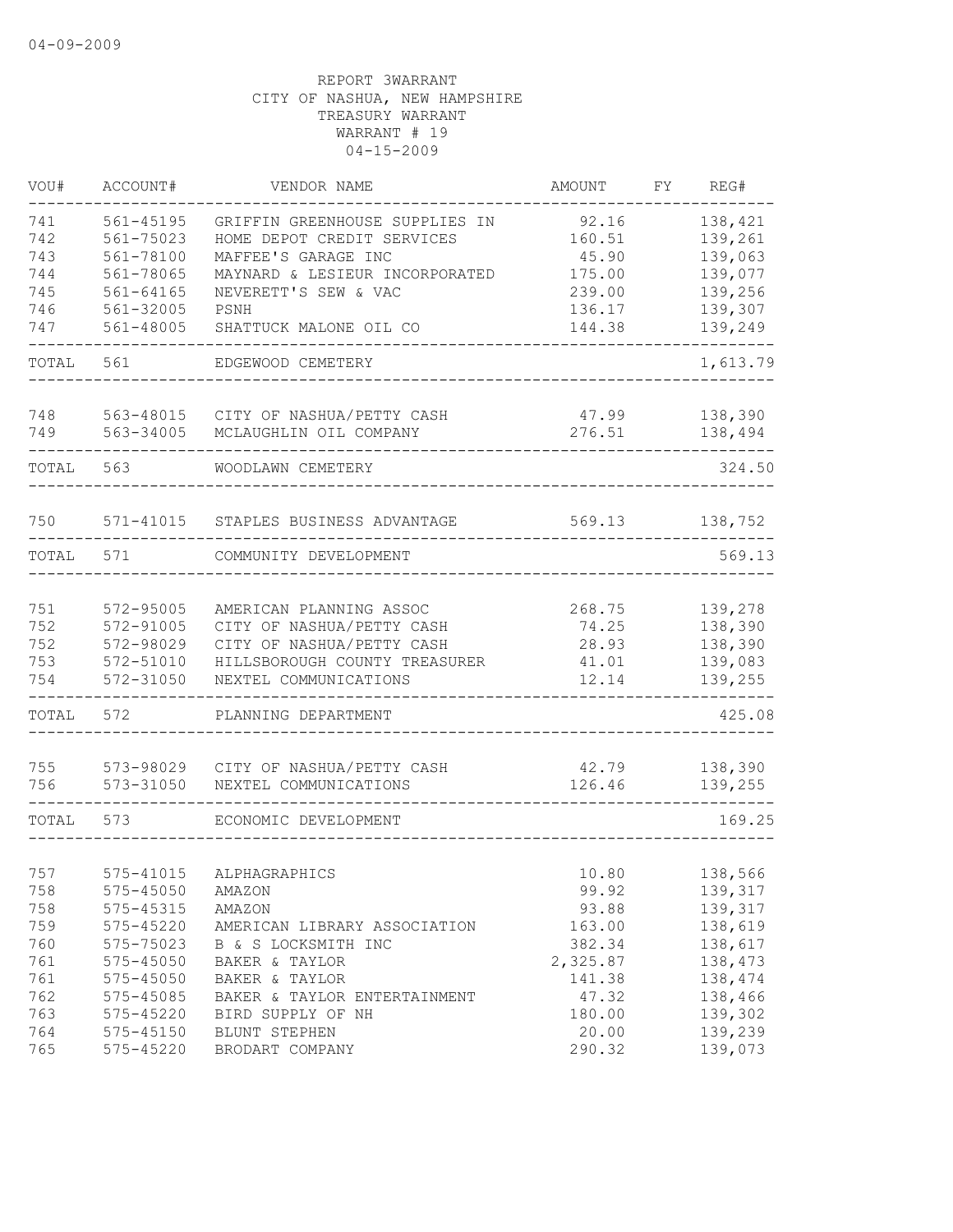| VOU#  | ACCOUNT#      | VENDOR NAME                    | AMOUNT    | FY | REG#       |
|-------|---------------|--------------------------------|-----------|----|------------|
| 766   | 575-45050     | CHARLESTOWN HISTORICAL SOCIETY | 25.00     |    | 139,301    |
| 767   | 575-75105     | CONNECTIVITY                   | 292.00    |    | 138,742    |
| 768   | 575-45220     | DEMCO INC                      | 272.05    |    | 138,471    |
| 769   | $575 - 45050$ | <b>GALE</b>                    | 270.38    |    | 138,687    |
| 770   | 575-45220     | GAYLORD BROS INC               | 39.70     |    | 139,087    |
| 771   | 575-45220     | GENERAL BOOK COVERS            | 196.49    |    | 138,430    |
| 772   | $575 - 45050$ | GREY HOUSE PUBLISHING          | 448.95    |    | 138,724    |
| 773   | $575 - 45050$ | IDEARC MEDIA CORP              | 64.80     |    | 139,316    |
| 774   | 575-45050     | INFOBASE PUBLISHING            | 109.14    |    | 139,274    |
| 775   | $575 - 45050$ | INGRAM LIBRARY SERVICES        | 391.35    |    | 138,738    |
| 776   | 575-45904     | KEENE SENTINEL                 | 220.50    |    | 139,253    |
| 777   | 575-34015     | METROMEDIA ENERGY INC          | 5,854.15  |    | 139,291    |
| 778   | 575-45315     | MULTI-CULTURAL BOOKS & VIDEOS  | 161.60    |    | 138,577    |
| 779   | 575-45090     | NASHUA PUBLIC LIBRARY          | 1.80      |    | 139,238    |
| 779   | $575 - 45150$ | NASHUA PUBLIC LIBRARY          | 42.92     |    | 139,238    |
| 779   | $575 - 45220$ | NASHUA PUBLIC LIBRARY          | 69.40     |    | 139,238    |
| 779   | 575-59100     | NASHUA PUBLIC LIBRARY          | 42.37     |    | 139,238    |
| 779   | 575-91005     | NASHUA PUBLIC LIBRARY          | 23.85     |    | 139,238    |
| 780   | 575-34015     | NATIONAL GRID                  | 630.88    |    | 139,285    |
| 781   | $575 - 45050$ | NATIONAL REGISTER PUBLISHING   | 306.10    |    | 138,518    |
| 782   | 575-94005     | NELA                           | 125.00    |    | 139,240    |
| 783   | 575-95005     | NEW ENGLAND LIBRARY ASSN       | 60.00     |    | 139,322    |
| 784   | $575 - 42020$ | NEW ENGLAND PAPER & SUPPLY     | 289.86    |    | 138,582    |
| 785   | 575-31040     | NEXTEL COMMUNICATIONS          | 100.28    |    | 139,255    |
| 786   | 575-95005     | NHLA                           | 50.00     |    | 139,267    |
| 787   | 575-94005     | NHLA                           | 50.00     |    | 139,324    |
| 788   | $575 - 45050$ | NOVELAS POPULAR                | 40.00     |    | 138,557    |
| 789   | $575 - 45150$ | ORIENTAL TRADING CO INC        | 88.89     |    | 138,814    |
| 790   | 575-32005     | PUBLIC SERVICE OF NH           | 6, 289.11 |    | 139,310    |
| 791   | 575-45085     | RECORDED BOOKS LLC             | 505.75    |    | 138,712    |
| 792   | $575 - 45220$ | REED BUSINESS INFORMATION      | 387.00    |    | 138,453    |
| 793   | 575-45315     | SAM'S CLUB DIRECT              | 256.02    |    | 139,268    |
| 794   | 575-45050     | SIMON & SCHUSTER               | 30.14     |    | 138,467    |
| 795   | 575-73015     | SMITH BRADLEY J                | 127.00    |    | 138,660    |
| 796   | 575-41015     | SSI TECHNOLOGIES               | 1,498.48  |    | 138,450    |
| 796   | 575-45220     | SSI TECHNOLOGIES               | 1,498.48  |    | 138,450    |
| 797   | 575-41005     | STAPLES BUSINESS ADVANTAGE     | 305.27    |    | 138,752    |
| 797   | $575 - 41015$ | STAPLES BUSINESS ADVANTAGE     | $-35.31$  |    | 138,752    |
| 798   | 575-45050     | TOWER PUBLISHING               | 92.00     |    | 138,412    |
| 799   | 575-59100     | WILBY LYNNE                    | 400.00    |    | 139,299    |
| TOTAL | 575           | PUBLIC LIBRARIES               |           |    | 25, 376.23 |
|       |               |                                |           |    |            |
| 800   | 576-91005     | FINDLEY MICHAEL                | 185.70    |    | 138,952    |
| 801   | 576-94005     | MARCUM RUSS                    | 150.00    |    | 138,574    |
| 802   | 576-31065     | NEXTEL COMMUNICATIONS          | 71.50     |    | 139,255    |
| 803   | 576-94005     | PEARSON VUE                    | 470.00    |    | 139,295    |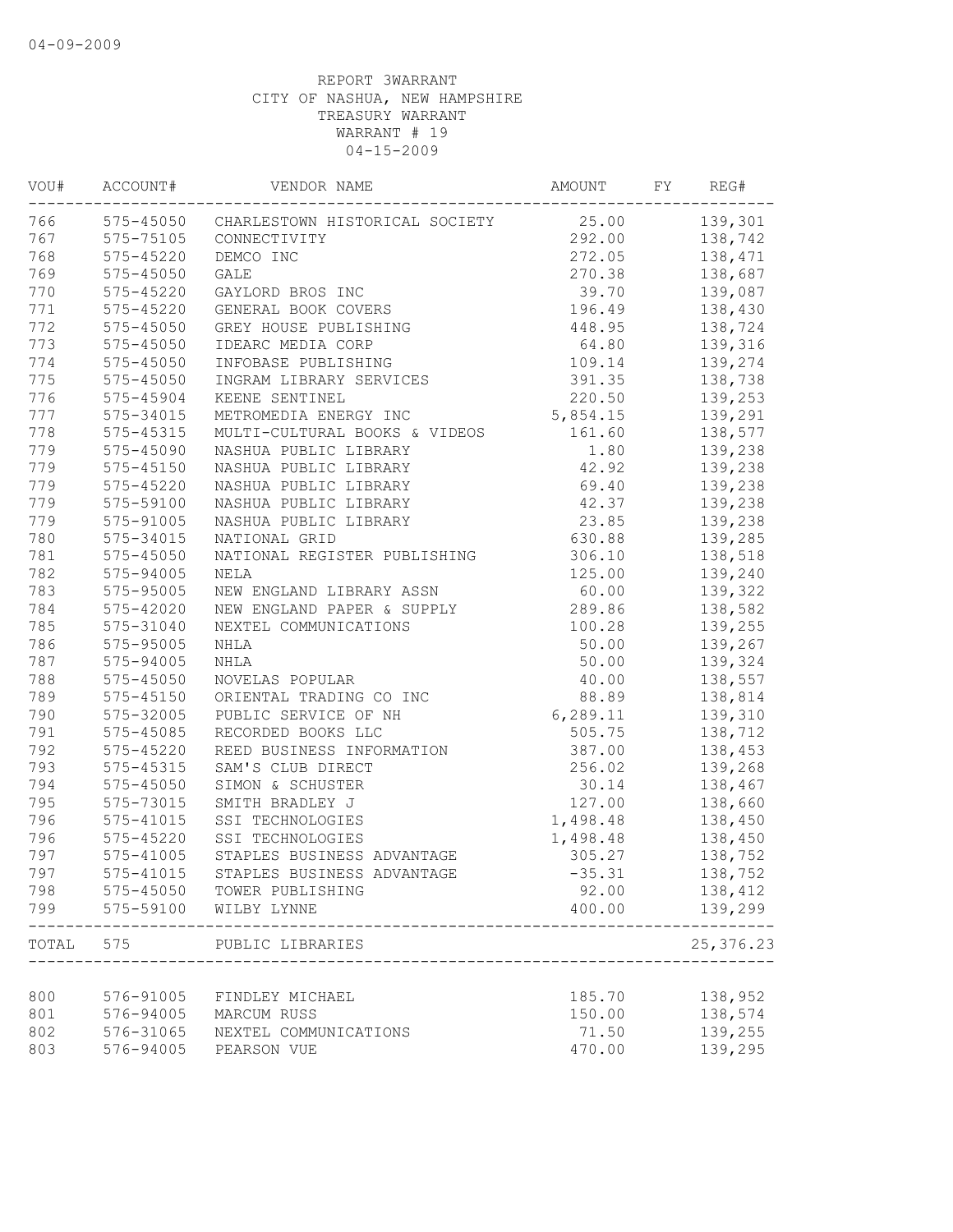|                    | VOU# ACCOUNT# VENDOR NAME                                  | AMOUNT FY REG#      | ------ |               |
|--------------------|------------------------------------------------------------|---------------------|--------|---------------|
|                    | 804 576-94005 SIMARD MARK                                  |                     |        | 59.00 138,925 |
|                    | TOTAL 576 BUILDING DEPARTMENT                              |                     |        | 1,158.32      |
|                    |                                                            |                     |        |               |
|                    | TOTAL 577 CODE ENFORCEMENT                                 |                     |        | 75.16         |
|                    |                                                            |                     |        |               |
|                    | 210,364 581-49050 AC MOORE INC                             |                     |        | 60.30 138,511 |
| 210,365 581-53101  | ADULT LEARNING CENTER 25,000.00 138,710                    |                     |        |               |
| 210,365 581-84030  | ADULT LEARNING CENTER                                      | 25, 312.50 138, 710 |        |               |
| 210,366 581-42110  | ALARMAX DISTRIBUTORS INC                                   | 220.19              |        | 138,781       |
| 210,367 581-46040  | ALL SEASONS PROMOTIONS                                     | 726.00              |        | 138,443       |
| 210,368 581-91005  | ALMEIDA SARAH                                              | 47.16               |        | 138,829       |
| 210,369 581-91005  | ALVES ARELINDA                                             | 53.21               |        | 138,978       |
| 210,370 581-42110  | AMERICAN SECURITY & FIRE PROTE                             | 860.00              |        | 138,404       |
| 210, 371 581-75023 | B & S LOCKSMITH INC                                        | 828.98              |        | 138,617       |
| 210,372 581-91005  | BAGLEY MARCIA                                              | 158.13              |        | 138,987       |
| 210, 373 581-49050 | BARNES & NOBLE INC                                         | 29.95               |        | 138,397       |
| 210,374 581-91005  | BATES DIANE                                                | 131.45              |        | 138,866       |
| 210, 375 581-42110 | BATTERY SPECIALISTS OF NH LLC                              | 240.95              |        | 138,997       |
| 210,376 581-42130  | BEARINGS SPECIALTY CO INC                                  | 113.43              |        | 138,717       |
| 210, 377 581-49050 | BELLETETES INC                                             | 26.81               |        | 138,554       |
| 210, 377 581-49050 | BELLETETES INC                                             | 998.14              |        | 138,555       |
| 210, 377 581-75023 | BELLETETES INC                                             | 571.44              |        | 138,554       |
| 210, 377 581-75023 | BELLETETES INC                                             | 62.10               |        | 138,555       |
| 210,378 581-91005  | BERROCALES ROSALYN                                         | 57.21               |        | 138,996       |
| 210,379 581-49050  | BLICK ART MATERIALS                                        | 42.95               |        | 138,968       |
| 210,380 581-49050  | BRODART COMPANY                                            | 481.72              |        | 139,073       |
| 210,381 581-94030  | BURKE CHRISTINE                                            | 100.00              |        | 138,989       |
| 210,382 581-91005  | CALLAN KIMBERLY                                            | 91.58               |        | 139,012       |
| 210,383 581-55015  | CANFIELD BRAD                                              | 1,210.00            |        | 138,884       |
| 210,384 581-55015  | CANTARA DEBORAH                                            | 297.00              |        | 138,503       |
| 210,385 581-42130  | CAPP INC                                                   | 4,818.00            |        | 138,765       |
|                    | 210,386 581-55015 CARING HANDS TRANSPORTATION LL 46,740.00 |                     |        | 138,973       |
|                    |                                                            |                     |        |               |
| 210,387 581-74092  | CARPARTS OF NASHUA                                         | 127.52              |        | 139,064       |
| 210,388 581-49050  | CARTRIDGE WORLD                                            | 1,204.91            |        | 138,957       |
| 210,388 581-64192  | CARTRIDGE WORLD                                            | 35.98               |        | 138,957       |
| 210,389 581-49050  | CASEY'S WOOD PRODUCTS INC                                  | 119.00              |        | 139,021       |
| 210,390 581-42110  | CED                                                        | 45.46               |        | 138,469       |
| 210,391 581-84030  | CEDARCREST INC                                             | 4,415.74            |        | 138,415       |
| 210,392 581-42010  | CENTRAL PAPER PRODUCTS CO                                  | 14,036.39           |        | 139,088       |
| 210,393 581-53100  | CHG MEDICAL STAFFING                                       | 9,037.50            |        | 139,015       |
| 210,394 581-49050  | CHILDCRAFT                                                 | 101.95              |        | 138,786       |
| 210,395 581-78007  | CHUCK'S AUTO REPAIR INC                                    | 1,021.45            |        | 138,881       |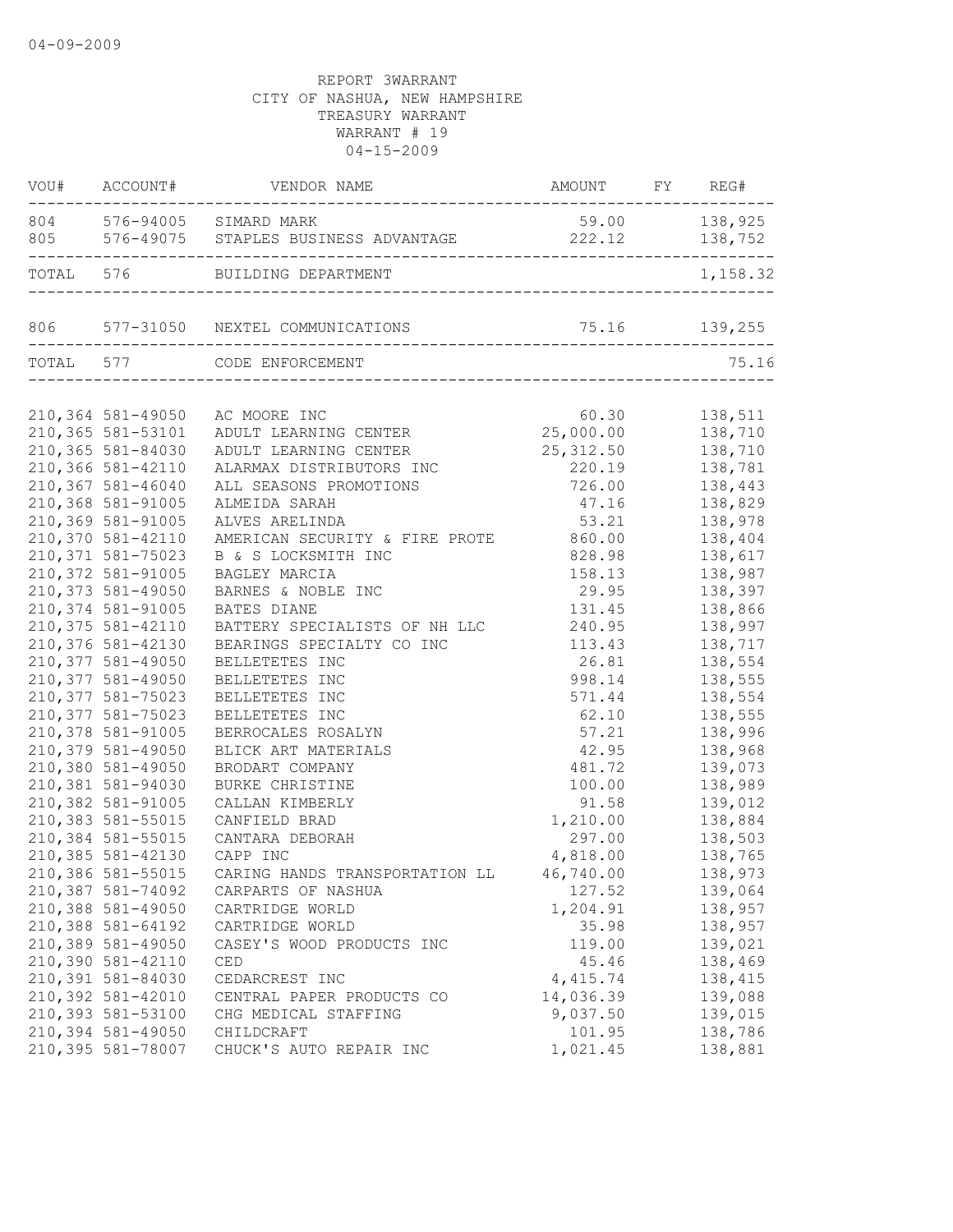| VOU# | ACCOUNT#           | VENDOR NAME                    | AMOUNT     | FY | REG#    |
|------|--------------------|--------------------------------|------------|----|---------|
|      | 210,396 581-91005  | CIELINSKI AMY                  | 44.00      |    | 139,005 |
| 807  | 581-91040          | CITIZENS BANK                  | 562.45     |    | 520     |
|      | 210,397 581-53103  | CLARK ASSOCIATES/DEBBIE CLARK  | 26,302.50  |    | 138,458 |
|      | 210,398 581-43005  | CMRS-POC                       | 4,000.00   |    | 139,330 |
|      | 210,399 581-98030  | COLBURN PHYLLIS                | 124.09     |    | 138,945 |
|      | 210,400 581-94030  | COLE DEBORAH                   | 95.00      |    | 138,877 |
|      | 210,401 581-45910  | COLUMBIA UNIVERSITY PRESS      | 475.00     |    | 139,098 |
|      | 210,402 581-49050  | COMPUTER HUT OF N E INC        | 59.98      |    | 139,091 |
|      | 210,402 581-64045  | COMPUTER HUT OF N E INC        | 461.30     |    | 139,091 |
|      | 210,403 581-42130  | CONTROL TECHNOLOGIES INC       | 610.22     |    | 138,769 |
|      | 210,403 581-77005  | CONTROL TECHNOLOGIES INC       | 5,400.00   |    | 138,769 |
|      | 210,404 581-41015  | CONWAY OFFICE PRODUCTS LLC     | 75.20      |    | 138,524 |
|      | 210,405 581-91005  | COVART VIRGINIA L              | 11.50      |    | 139,018 |
|      | 210,406 581-49095  | CRISIS PREVENTION INSTITUTE IN | 12.97      |    | 138,770 |
|      | 210,407 581-84030  | CROTCHED MOUNTAIN REHAB CTR    | 5,676.82   |    | 138,788 |
|      | 210,408 581-53100  | CRT PROCESSING LLC             | 417.82     |    | 139,043 |
|      | 210,409 581-78007  | CUES INC                       | 627.89     |    | 139,260 |
|      | 210,410 581-49050  | CURTIN BRENDA                  | 59.98      |    | 138,900 |
|      | 210, 411 581-95005 | CUSTER GARY                    | 90.00      |    | 139,004 |
|      | 210, 412 581-74092 | D A BUCCI & SONS INC           | 281.50     |    | 138,442 |
|      | 210, 413 581-49050 | DELTA EDUCATION                | 38.02      |    | 138,838 |
|      | 210, 414 581-49050 | DEMCO INC                      | 274.14     |    | 138,471 |
|      | 210, 415 581-55015 | DICKS SONYA                    | 308.00     |    | 139,007 |
|      | 210, 416 581-91005 | DIMARIA JENNIFER               | 108.35     |    | 138,963 |
|      | 210, 417 581-91040 | DIMITROS MARIA                 | 140.00     |    | 138,527 |
|      | 210, 418 581-91005 | DUFFY CAROL                    | 63.28      |    | 138,793 |
|      | 210, 419 581-91005 | DUSTIN MARIANNE                | 194.16     |    | 138,802 |
|      | 210,420 581-84030  | EASTER SEALS NEW HAMPSHIRE     | 2,807.58   |    | 138,716 |
|      |                    |                                |            |    |         |
|      | 210,420 581-84055  | EASTER SEALS NEW HAMPSHIRE     | 9,506.98   |    | 138,716 |
|      | 210, 421 581-53101 | EDUCATION INC                  | 192.85     |    | 138,879 |
|      | 210, 422 581-49050 | EDUCATIONAL RESEARCH SERVICE   | 220.00     |    | 139,251 |
|      | 210, 423 581-42130 | EMERSON SWAN INC               | 4,594.00   |    | 138,913 |
|      | 210, 424 581-34015 | ENERGYNORTH PROPANE            | 227.07     |    | 139,080 |
|      | 210,425 581-49050  | EQUIPMENT ENVIRONMENTS INC     | 140.02     |    | 139,086 |
|      | 210, 426 581-42130 | F W WEBB COMPANY               | 1,329.46   |    | 138,484 |
|      | 210, 427 581-53100 | FAGAN MELISSA MA CCCC-SLP      | 2,493.75   |    | 139,020 |
|      | 210, 428 581-31005 | FAIRPOINT COMMUNICATIONS INC   | 66.65      |    | 139,332 |
|      | 210, 429 581-31005 | FAIRPOINT COMMUNICATIONS INC   | 114.85     |    | 139,333 |
|      | 210,430 581-34015  | FAIRPOINT COMMUNICATIONS INC   | 31.07      |    | 139,335 |
|      | 210, 431 581-34015 | FAIRPOINT COMMUNICATIONS INC   | 12.96      |    | 139,336 |
|      | 210, 432 581-34015 | FAIRPOINT COMMUNICATIONS INC   | 30.77      |    | 139,337 |
|      | 210, 433 581-31005 | FAIRPOINT COMMUNICATIONS INC   | 28.35      |    | 139,338 |
|      | 210,434 581-94010  | FALABELLA ERIN                 | 1,197.60   |    | 139,027 |
|      | 210, 435 581-49075 | FARRENKOPF RICHARD             | 56.38      |    | 138,908 |
|      | 210,436 581-75023  | FASTENAL COMPANY               | 341.84     |    | 138,626 |
|      | 210,437 581-55010  | FIRST STUDENT INC              | 520.14     |    | 138,840 |
|      | 210,438 581-55005  | FIRST STUDENT INC              | 273.99     |    | 138,853 |
|      | 210,438 581-55015  | FIRST STUDENT INC              | 173,789.15 |    | 138,853 |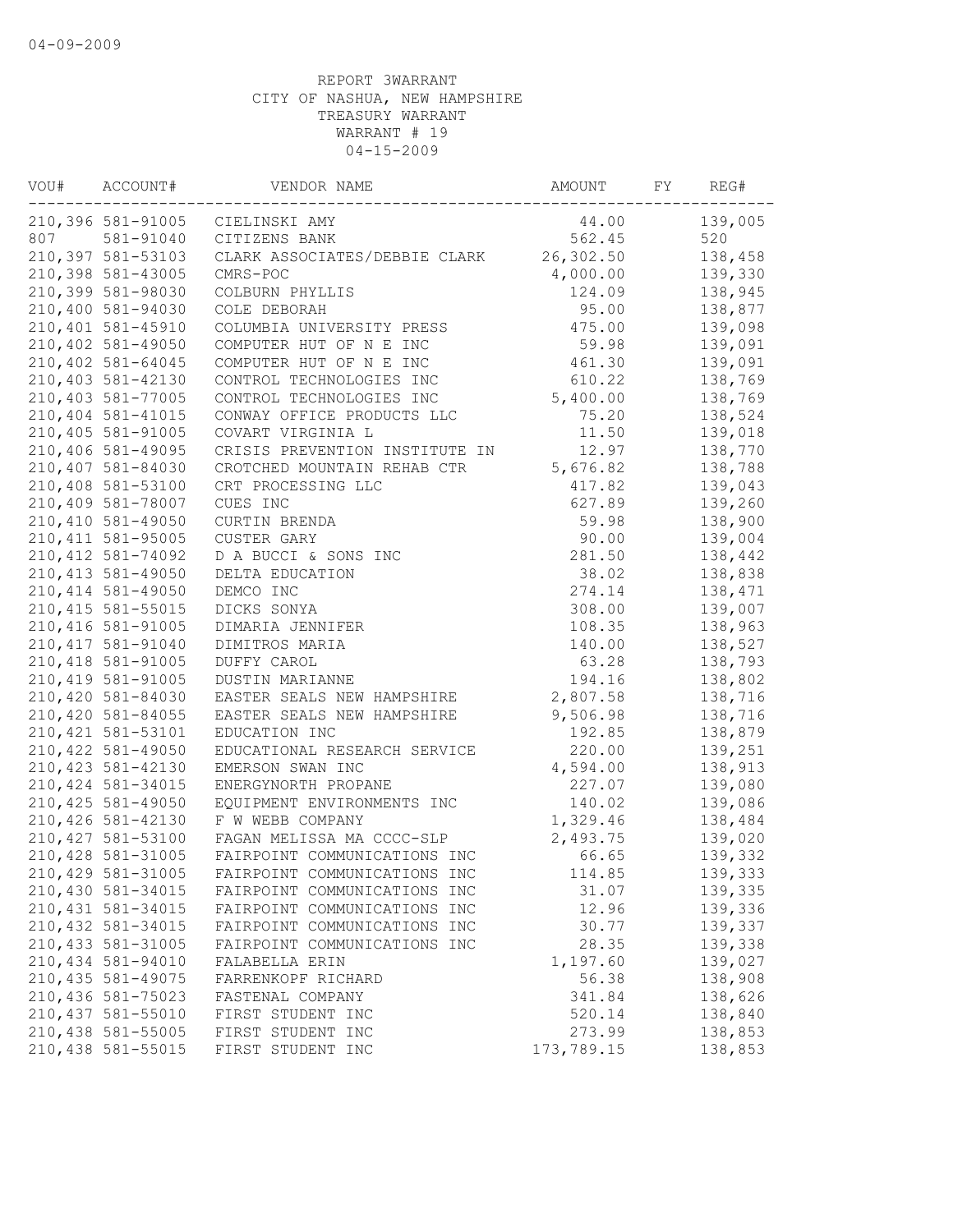| VOU# | ACCOUNT#           | VENDOR NAME                    | AMOUNT     | FY | REG#    |
|------|--------------------|--------------------------------|------------|----|---------|
|      | 210,438 581-55025  | FIRST STUDENT INC              | 224,668.25 |    | 138,853 |
|      | 210,438 581-55035  | FIRST STUDENT INC              | 2,524.91   |    | 138,853 |
|      | 210,438 581-98030  | FIRST STUDENT INC              | 351.07     |    | 138,853 |
|      | 210,439 581-49030  | FOLLETT LIBRARY RESOURCES      | 535.76     |    | 138,435 |
|      | 210,440 581-49910  | FRANKLIN PAINT CO INC          | 2,827.25   |    | 138,842 |
|      | 210, 441 581-42130 | GRAINGER                       | 1,839.24   |    | 138,500 |
|      | 210, 442 581-42120 | GRANITE GROUP (THE)            | 714.49     |    | 138,702 |
|      | 210,443 581-84030  | GREATER LAWRENCE ED COLLABORAT | 14,062.50  |    | 138,863 |
|      | 210,444 581-91005  | GREENBERG ELLEN                | 481.72     |    | 138,977 |
|      | 210, 445 581-42130 | GREENFIELD INDUSTRIES INC      | 156.00     |    | 138,454 |
|      | 210,446 581-59130  | GREENWOOD STEVE                | 116.00     |    | 138,961 |
|      | 210, 447 581-49050 | GUIDANCE GROUP INC (THE)       | 97.90      |    | 139,010 |
|      | 210,448 581-49910  | HAMPDEN ENGINEERING CORP       | 518.11     |    | 138,858 |
|      | 210,449 581-94010  | HARRINGTON MICHAEL             | 2,560.00   |    | 138,708 |
|      | 210,450 581-74092  | HARRIS EQUIPMENT REPAIR SERVIC | 104.95     |    | 139,076 |
|      | 210, 451 581-42130 | HEATING SPECIALTIES OF NH INC  | 10.00      |    | 139,068 |
|      | 210,452 581-78007  | HEAVY DUTY TRUCK & DIESEL SERV | 2,175.46   |    | 139,070 |
|      | 210, 453 581-75023 | HOME DEPOT CREDIT SERVICES     | 234.74     |    | 138,824 |
|      | 210,454 581-49050  | HOME DEPOT CREDIT SERVICES     | 759.82     |    | 138,869 |
|      | 210, 455 581-42130 | HONEYWELL INTERNATIONAL INC    | 345.50     |    | 138,956 |
|      | 210,456 581-91005  | HOTTEL CHRISTOPHER             | 37.40      |    | 138,969 |
|      | 210, 457 581-91005 | HYNES STACY                    | 18.15      |    | 138,798 |
|      | 210,458 581-84030  | INSTITUTE OF PROFESSIONAL PRAC | 2,009.98   |    | 138,962 |
|      | 210,459 581-41040  | INTEGRATED OFFICE SOLUTIONS    | 3,450.00   |    | 138,992 |
|      | 210,459 581-49050  | INTEGRATED OFFICE SOLUTIONS    | 430.00     |    | 138,992 |
|      | 210,460 581-49050  | J W PEPPER & SON INC           |            |    | 138,504 |
|      |                    |                                | 443.98     |    |         |
|      | 210,461 581-49910  | JOHN DEERE LANDSCAPES INC      | 142.20     |    | 138,481 |
|      | 210,462 581-44005  | JOSTENS INC                    | 60.00      |    | 138,808 |
|      | 210,463 581-94010  | KALTSAS CHARLES                | 661.92     |    | 139,009 |
|      | 210,464 581-49035  | KEATING BAYRD STEPHANIE        | 107.87     |    | 138,946 |
|      | 210,465 581-91005  | KOSOW CARMEN                   | 73.15      |    | 138,823 |
|      | 210,466 581-94030  | LA FLAMME NATALIE              | 60.00      |    | 139,055 |
|      | 210,467 581-49050  | LAKES REGION LINEN INC         | 357.60     |    | 138,896 |
|      | 210,468 581-95005  | LANCER TIMING SERVICES         | 200.00     |    | 138,950 |
|      | 210,469 581-91005  | LATINA DONNA                   | 39.19      |    | 138,867 |
|      | 210,470 581-84030  | LEARNING CENTER FOR THE DEAF   | 5,412.90   |    | 138,975 |
|      | 210, 471 581-49050 | LEARNING FOR ALL AGES          | 39.85      |    | 139,048 |
|      | 210, 472 581-78007 | LIBERTY INTN'L TRUCKS OF NH LL | 89.38      |    | 139,074 |
|      | 210, 473 581-49050 | LIBRARY VIDEO COMPANY          | 36.90      |    | 138,783 |
|      | 210, 474 581-84030 | LIGHTHOUSE SCHOOL INC          | 94,344.96  |    | 138,792 |
|      | 210, 475 581-49050 | LINDENMEYR MUNROE              | 161.02     |    | 139,095 |
|      | 210,476 581-49050  | LINGUISYSTEMS INC              | 51.95      |    | 138,807 |
|      | 210, 477 581-91005 | LUCAS MARK                     | 71.03      |    | 139,060 |
|      | 210,478 581-49050  | LYDON RICHARD                  | 72.00      |    | 138,897 |
|      | 210,478 581-91005  | LYDON RICHARD                  | 146.85     |    | 138,897 |
|      | 210, 479 581-42110 | M & M ELECTRICAL SUPPLY CO INC | 3,446.89   |    | 139,062 |
|      | 210,480 581-94030  | MACDONALD CORTNEY              | 100.00     |    | 138,407 |
|      | 210,481 581-53100  | MAINE OXY/SPEC AIR SPECIALTY G | 209.33     |    | 138,398 |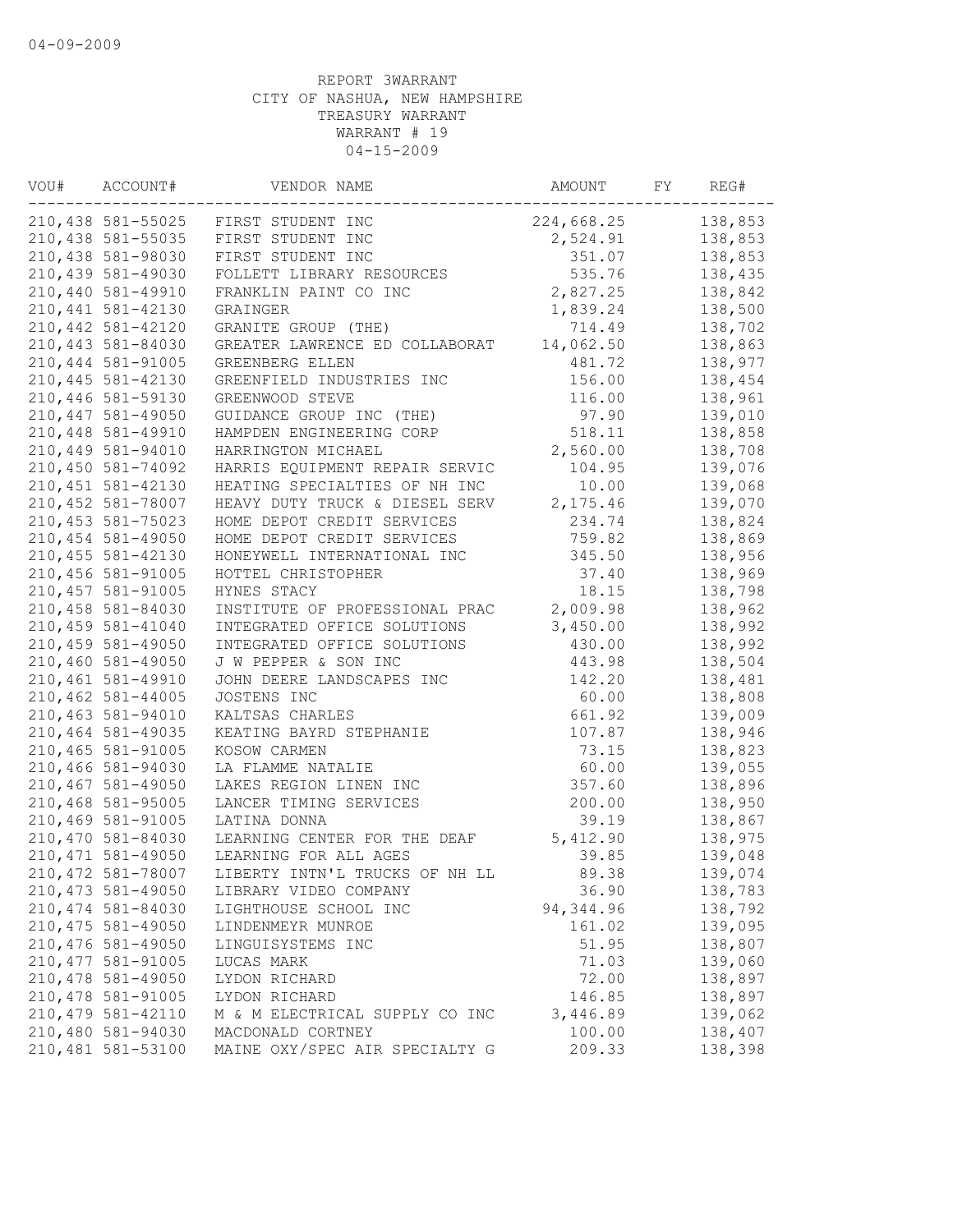| VOU# | ACCOUNT#           | VENDOR NAME                    | AMOUNT      | FY | REG#    |
|------|--------------------|--------------------------------|-------------|----|---------|
|      | 210,482 581-55015  | MANCHESTER SCHOOL DISTRICT     | 255.00      |    | 138,966 |
|      | 210,483 581-55015  | MARDEN SUSAN                   | 158.40      |    | 139,029 |
|      | 210,484 581-49050  | MARKET BASKET                  | 309.77      |    | 138,573 |
|      | 210,485 581-75090  | MARVELL PLATE GLASS INC        | 163.00      |    | 138,428 |
|      | 210,486 581-49050  | MASTER TEACHER INC             | 32.40       |    | 138,546 |
|      | 210,487 581-78007  | MAYNARD & LESIEUR INCORPORATED | 903.55      |    | 139,077 |
|      | 210,488 581-53103  | MCCARTNEY AMY                  | 6,320.00    |    | 138,980 |
|      | 210,489 581-49095  | MCGRAW HILL COMPANIES          | 197.99      |    | 138,537 |
|      | 210,490 581-59130  | MCLAUGHLIN MATTHEW             | 116.00      |    | 139,003 |
|      | 210,491 581-49050  | MCMAHON PATRICIA               | 93.45       |    | 138,885 |
|      | 210,492 581-49050  | MCMASTER CHRISTOPHER           | 74.25       |    | 138,787 |
|      | 210,493 581-47010  | MEDCO SUPPLY INC               | 1,743.34    |    | 138,833 |
|      | 210,494 581-53100  | METRO GROUP INC (THE)          | 1,081.00    |    | 139,013 |
|      | 210, 495 581-34015 | METROMEDIA ENERGY INC          | 205, 731.57 |    | 139,331 |
|      | 210,496 581-59130  | MICHAEL BARBARA                | 116.00      |    | 138,955 |
|      | 210,497 581-49030  | MIDAMERICA BOOKS               | 312.14      |    | 138,835 |
|      | 210,498 581-55015  | MILFORD SCHOOL DISTRICT        | 102.00      |    | 138,991 |
|      | 210,499 581-84055  | MOUNT PROSPECT ACADEMY INC     | 1,563.38    |    | 138,899 |
|      | 210,500 581-53100  | MULTI-STATE BILLING SERVICES L | 995.69      |    | 138,985 |
|      | 210,501 581-49050  | MUSIC & ART CENTERS            | 159.84      |    | 139,061 |
|      | 210,501 581-64192  | MUSIC & ART CENTERS            | 865.89      |    | 139,061 |
|      | 210,501 581-74092  | MUSIC & ART CENTERS            | 234.00      |    | 139,061 |
|      | 210,502 581-84030  | NASHOBA LEARNING GROUP         | 9,081.87    |    | 138,937 |
|      | 210,503 581-84030  | NASHUA CHILDREN'S HOME         | 20,721.62   |    | 138,817 |
|      | 210,504 581-49050  | NASHUA FARMERS EXCHANGE INC    | 147.10      |    | 139,089 |
|      | 210,505 581-75090  | NASHUA GLASS                   | 343.00      |    | 139,065 |
|      | 210,506 581-49050  | NASHUA OUTDOOR POWER EQUIP     | 172.43      |    | 138,569 |
|      | 210,506 581-49910  | NASHUA OUTDOOR POWER EQUIP     | 2,710.06    |    | 138,569 |
|      | 210,507 581-53102  | NASHUA SYMPHONY ASSOCIATION    | 1,750.00    |    | 138,659 |
|      | 210,508 581-34015  | NATIONAL GRID                  | 8,722.81    |    | 139,341 |
|      | 210,509 581-42010  | NATIONWIDE SALES & SERVICE     | 1,275.34    |    | 138,806 |
|      | 210,510 581-49095  | NCS PEARSON INC                | 16,985.73   |    | 138,847 |
|      | 210,511 581-74092  | NELSON PIANO SERVICE/FRANK J N | 240.00      |    | 138,540 |
|      | 210,512 581-84055  | NFI NORTH INC                  | 1,042.44    |    | 138,771 |
|      | 210,513 581-91040  | NHSAA                          | 120.00      |    | 138,910 |
|      | 210,514 581-49050  | NORTHCENTER FOODSERVICE        | 2,845.14    |    | 138,849 |
|      | 210,515 581-94030  | NOVAK ALLISON                  | 100.00      |    | 138,951 |
|      | 210,516 581-41015  | NSPRA                          | 33.95       |    | 138,958 |
|      | 210,517 581-91040  | O'DONNELL DANIEL               | 107.87      |    | 138,815 |
|      | 210,518 581-84055  | ODYSSEY HOUSE INC              | 6,445.08    |    | 138,394 |
|      | 210,519 581-49030  | OLLIS BOOK CORP                | 31.95       |    | 139,044 |
|      | 210,520 581-49050  | ORIENTAL TRADING CO INC        | 67.94       |    | 138,814 |
|      | 210,521 581-91005  | OUELLETTE MARCIE               | 165.48      |    | 139,030 |
|      | 210,522 581-49050  | P J CURRIER LUMBER CO          | 2,267.13    |    | 138,830 |
|      | 210,523 581-49050  | PAPANICOLAOU PAULA             | 21.67       |    | 138,820 |
|      | 210,523 581-91005  | PAPANICOLAOU PAULA             | 51.01       |    | 138,820 |
|      | 210,523 581-91040  | PAPANICOLAOU PAULA             | 42.50       |    | 138,820 |
|      | 210,524 581-75023  | PASEK CORP                     | 390.44      |    | 138,773 |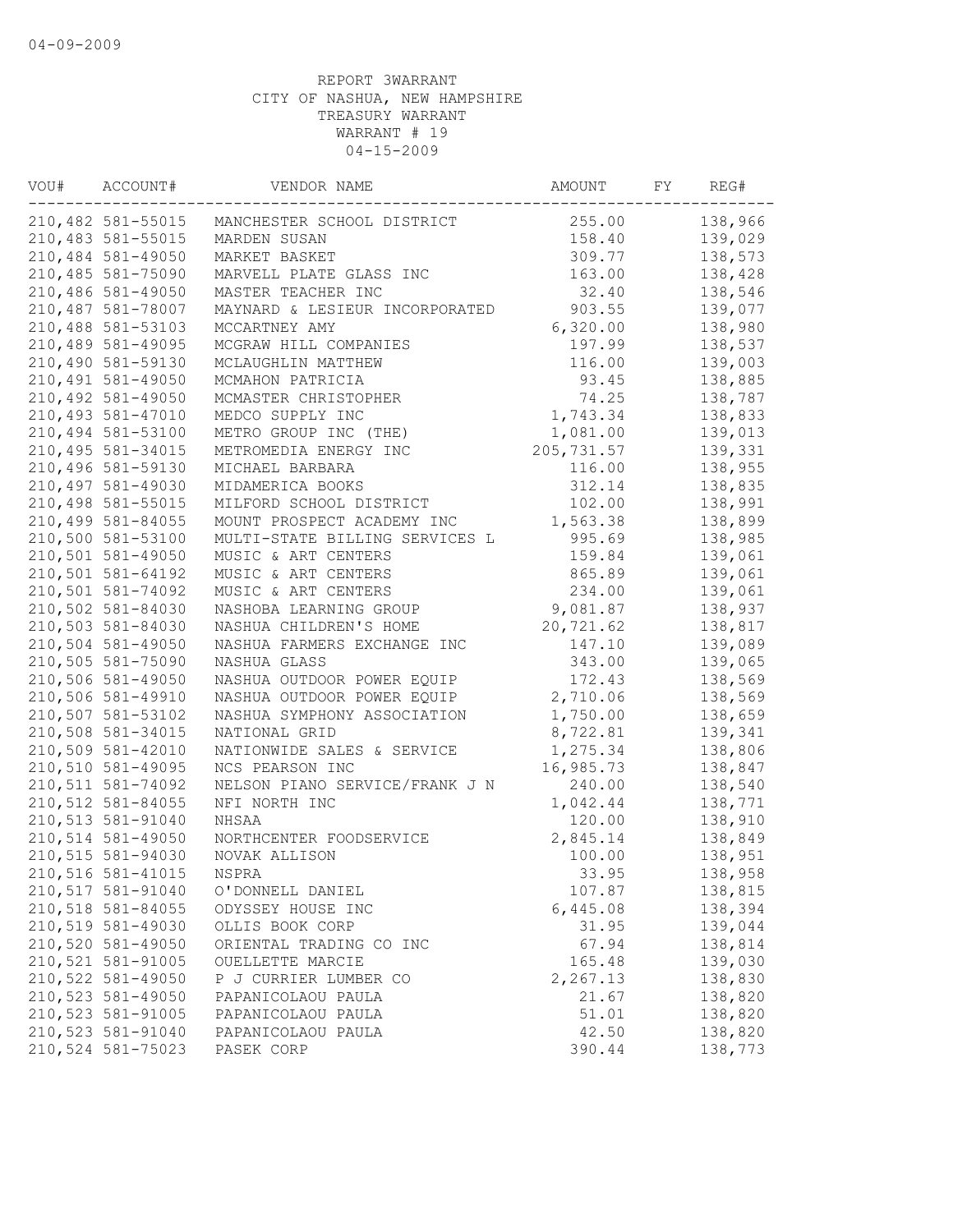| VOU# | ACCOUNT#<br>VENDOR NAME |                                | AMOUNT     | FY | REG#    |
|------|-------------------------|--------------------------------|------------|----|---------|
|      | 210,525 581-49030       | PEARSON EDUCATION              | 469.94     |    | 138,903 |
|      | 210,526 581-91005       | PELOVITZ LISA                  | 296.18     |    | 139,057 |
|      | 210,527 581-33005       | PENNICHUCK WATER WORKS INC     | 4,326.32   |    | 139,252 |
|      | 210,528 581-53100       | PERFORMANCE REHAB INC.         | 5,012.76   |    | 138,898 |
|      | 210,529 581-49055       | PERMA-BOUND                    | 245.47     |    | 139,084 |
|      | 210,530 581-41015       | PETTY CASH                     | 21.00      |    | 139,243 |
|      | 210,530 581-49050       | PETTY CASH                     | 57.87      |    | 139,243 |
|      | 210,531 581-98030       | PETTY CASH                     | 532.00     |    | 139,247 |
|      | 210,532 581-49050       | PHI DELTA KAPPAN               | 65.00      |    | 139,326 |
|      | 210,533 581-91005       | PILLSBURY KERRY                | 53.08      |    | 138,938 |
|      | 210,534 581-84055       | PINE HAVEN BOYS CENTER         | 2,286.00   |    | 138,778 |
|      | 210,535 581-91005       | PLACE PATRICIA                 | 68.14      |    | 138,797 |
|      | 210,536 581-84030       | PLUS CO INC (THE)              | 755.25     |    | 138,675 |
|      | 210,537 581-94030       | PRICE ANNE                     | 225.00     |    | 139,002 |
|      | 210,538 581-49050       | PRINCE SPORTS INC              | 41.49      |    | 139,039 |
|      | 210,539 581-49050       | PRO ED                         | 138.60     |    | 138,907 |
|      | 210,540 581-53100       | PROGRESSUS THERAPY LLC         | 8,172.00   |    | 139,032 |
|      | 210,541 581-55015       | PROVIDER ENTERPRISES INC (THE) | 34,913.00  |    | 138,825 |
|      | 210,542 581-32005       | PSNH                           | 1,243.45   |    | 139,312 |
|      | 210,543 581-32005       | PUBLIC SERVICE OF NH           | 29,090.28  |    | 139,310 |
|      | 210,544 581-42110       | RALPH PILL ELECTRIC SUPPLY COM | 7.43       |    | 139,071 |
|      | 210,545 581-78007       | RAYMOND J LEVESQUE & SONS      | 1,633.65   |    | 138,800 |
|      | 210,546 581-84030       | READING FOUNDATION (THE)       | 4,774.00   |    | 138,855 |
|      | 210,547 581-53103       | READYNURSE STAFFING SERVICES   | 337.05     |    | 138,495 |
|      | 210,548 581-84030       | REGIONAL SERVICES & EDUCATION  | 38, 347.15 |    | 138,420 |
|      | 210,549 581-43005       | RESERVE ACCOUNT                | 1,500.00   |    | 139,329 |
|      | 210,550 581-42110       | REXEL CLS                      | 109.01     |    | 138,971 |
|      | 210,551 581-94030       | REZNICHENKO EKATERINA          | 100.00     |    | 138,988 |
|      | 210,552 581-72010       | RICOH AMERICAS CORPORATION     | 24,790.00  |    | 138,816 |
|      | 210,553 581-84055       | ROCHESTER SCHOOL DEPARTMENT    | 9,381.00   |    | 138,836 |
|      | 210,554 581-94010       | ROY SARA                       | 998.40     |    | 138,704 |
|      | 210,555 581-49050       | SAGE PUBLICATIONS INC          | 35.05      |    | 138,414 |
|      | 210,556 581-78007       | SANEL AUTO PARTS CO            | 448.12     |    | 138,564 |
|      | 210,557 581-49050       |                                | 37.14      |    | 138,465 |
|      | 210,558 581-75180       | SARGENT-WELCH                  | 540.00     |    |         |
|      |                         | SARNAFIL SERVICES INC          |            |    | 138,780 |
|      | 210,559 581-49050       | SCHOLASTIC INCORPORATED        | 154.52     |    | 139,090 |
|      | 210,560 581-47010       | SCHOOL HEALTH CORP             | 204.68     |    | 138,432 |
|      | 210,561 581-41015       | SCHOOL SPECIALTY               | 113.68     |    | 138,811 |
|      | 210,561 581-49050       | SCHOOL SPECIALTY               | 3,954.40   |    | 138,811 |
|      | 210,562 581-91005       | SCHROEDER ERIC                 | 152.08     |    | 138,967 |
|      | 210,563 581-91040       | <b>SERESC</b>                  | 1,330.00   |    | 138,416 |
|      | 210,564 581-42010       | SHIFFLER EQUIPMENT SALES INC   | 675.38     |    | 138,777 |
|      | 210,565 581-91005       | SICILIA KATHRYN                | 26.54      |    | 138,976 |
|      | 210,566 581-91005       | SILVA AMANDA                   | 28.60      |    | 138,998 |
|      | 210,567 581-42110       | SIMPLEXGRINNELL                | 300.00     |    | 138,413 |
|      | 210,568 581-94030       | SKOGSHOLM BONNIE               | 199.00     |    | 139,011 |
|      | 210,569 581-91005       | SMITH BETH                     | 65.13      |    | 138,995 |
|      | 210,570 581-84030       | SPAULDING YOUTH CENTER         | 8,601.56   |    | 138,405 |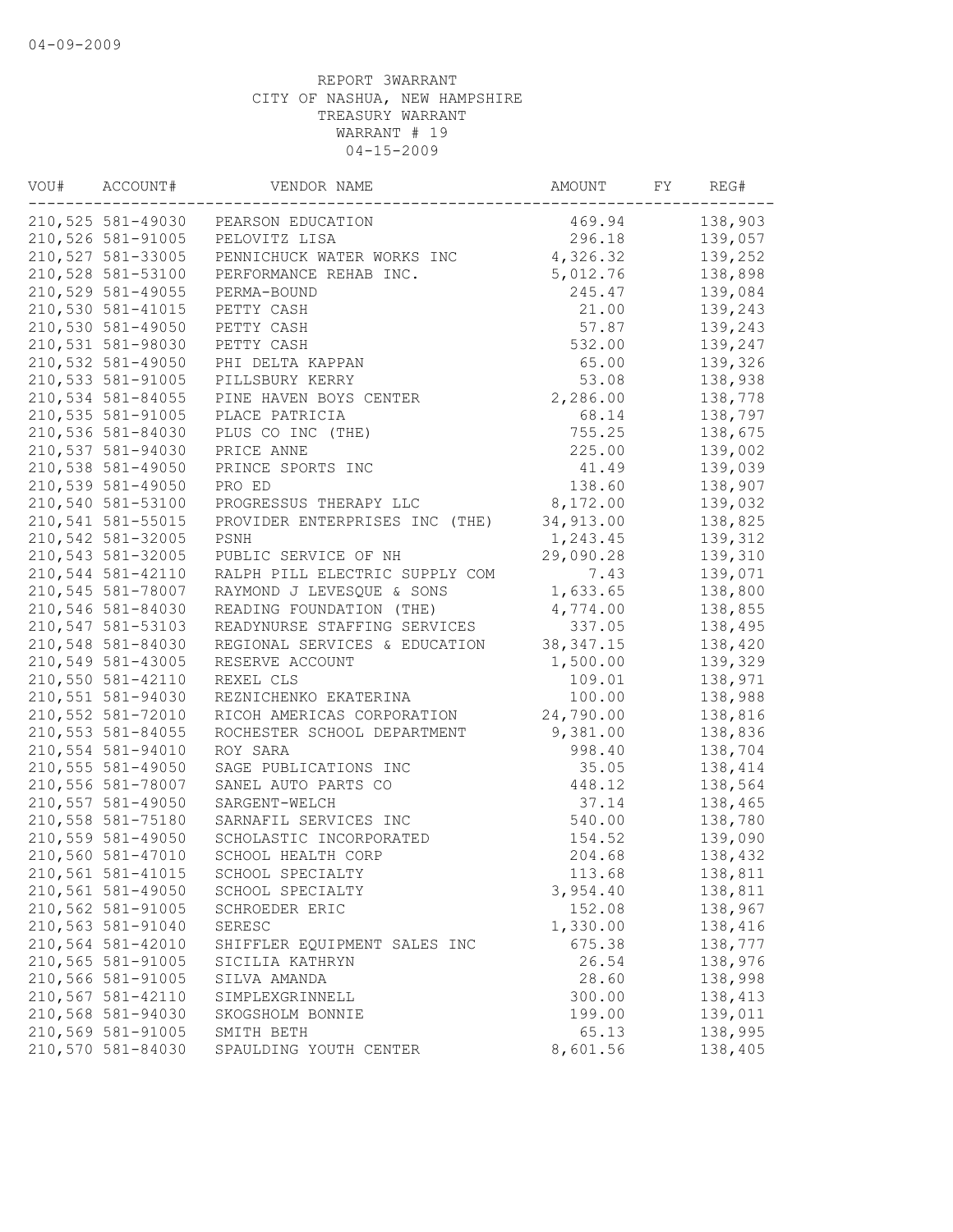|       | 210,571 581-31005 | SPRINT                        | 166.53    | 139,334      |
|-------|-------------------|-------------------------------|-----------|--------------|
|       | 210,572 581-75023 | STANLEY ACCESS TECH           | 234.00    | 138,936      |
|       | 210,573 581-53100 | STANLEY ELEVATOR COMPANY INC  | 212.00    | 139,092      |
|       | 210,574 581-41015 | STAPLES BUSINESS ADVANTAGE    | 2,245.12  | 138,665      |
|       | 210,574 581-41045 | STAPLES BUSINESS ADVANTAGE    | 6,605.68  | 138,665      |
|       | 210,574 581-49050 | STAPLES BUSINESS ADVANTAGE    | 2,949.42  | 138,665      |
|       | 210,574 581-49050 | STAPLES BUSINESS ADVANTAGE    | 87.99     | 138,666      |
|       | 210,574 581-49110 | STAPLES BUSINESS ADVANTAGE    | 1,022.63  | 138,665      |
|       | 210,574 581-64045 | STAPLES BUSINESS ADVANTAGE    | 29.99     | 138,665      |
|       | 210,575 581-53100 | STATE OF NH CRIMINAL RECORDS  | 985.00    | 139,246      |
|       | 210,576 581-91005 | STONE HALLIE                  | 23.85     | 139,019      |
|       | 210,577 581-53100 | SUNBERG ROBERT                | 983.89    | 138,893      |
|       | 210,578 581-49050 | SUPER DUPER PUBLICATIONS      | 141.95    | 138,440      |
|       | 210,579 581-91005 | SWINDELL LORNE                | 362.41    | 138,845      |
|       | 210,580 581-49050 | TEACHER'S DISCOUNT            | 32.25     | 138,948      |
|       | 210,581 581-53100 | TERMINIX                      | 218.00    | 138,942      |
|       | 210,582 581-49030 | TOADSTOOL BOOKSHOP            | 135.02    | 138,517      |
|       | 210,582 581-49050 | TOADSTOOL BOOKSHOP            | 284.85    | 138,517      |
|       | 210,583 581-94030 | TORPEY H ROBERT               | 35.00     | 138,860      |
|       | 210,584 581-42120 | TOTAL AIR SUPPLY INC          | 43.12     | 138,658      |
|       | 210,585 581-49050 | TOWERS MOTOR PARTS CORP       | 74.56     | 138,686      |
|       | 210,585 581-78007 | TOWERS MOTOR PARTS CORP       | 150.07    | 138,686      |
|       | 210,586 581-41015 | TOY CONNECTION INC            | 26.70     | 139,034      |
|       | 210,587 581-84055 | TREASURER STATE OF NH         | 4,860.80  | 139,257      |
|       | 210,588 581-43005 | U S POSTAL SERVICES           | 252.00    | 139,244      |
|       | 210,589 581-43005 | U S POSTAL SERVICES           | 142.00    | 139,245      |
|       | 210,590 581-43005 | UNITED PARCEL SERVICE         | 13.50     | 138,776      |
|       | 210,591 581-42120 | UNITED SUPPLY INC             | 1,922.65  | 138,882      |
|       | 210,592 581-83102 | UNUM LIFE INSURANCE           | 3,234.41  | 139,241      |
|       | 210,593 581-84030 | VERMONT CTR FOR THE DEAF &    | 14,900.21 | 138,994      |
|       | 210,594 581-75180 | VIKING ROOFING, INC.          | 234.00    | 138,941      |
|       | 210,595 581-83004 | VISION SERVICE PLAN - NH      | 2,021.21  | 139,242      |
|       | 210,596 581-94030 | WAGNER ANN                    | 184.00    | 139,058      |
|       | 210,597 581-49050 | WALMART COMMUNITY             | 508.51    | 138,761      |
|       | 210,598 581-42120 | WATER SPECIALTIES COMPANY     | 166.10    | 138,549      |
|       | 210,599 581-47010 | WILLIAM V. MACGILL & COMPANY  | 391.59    | 138,520      |
|       | 210,600 581-49095 | WILSON LANGUAGE TRAINING CORP | 64.90     | 138,909      |
|       | 210,601 581-46040 | WORK'N GEAR LLC               | 75.00     | 138,483      |
|       | 210,602 581-53100 | YORK MS CCC/SLP TRICIA        | 743.75    | 138,999      |
|       | 210,603 581-53101 | YOUTH COUNCIL (THE)           | 8,373.90  | 138,878      |
| TOTAL | 581               | SCHOOL DEPARTMENT             |           | 1,290,679.08 |
| 808   | 590-24535         | LIFEGUARD SYSTEMS INC         | 3,297.00  | 138,593      |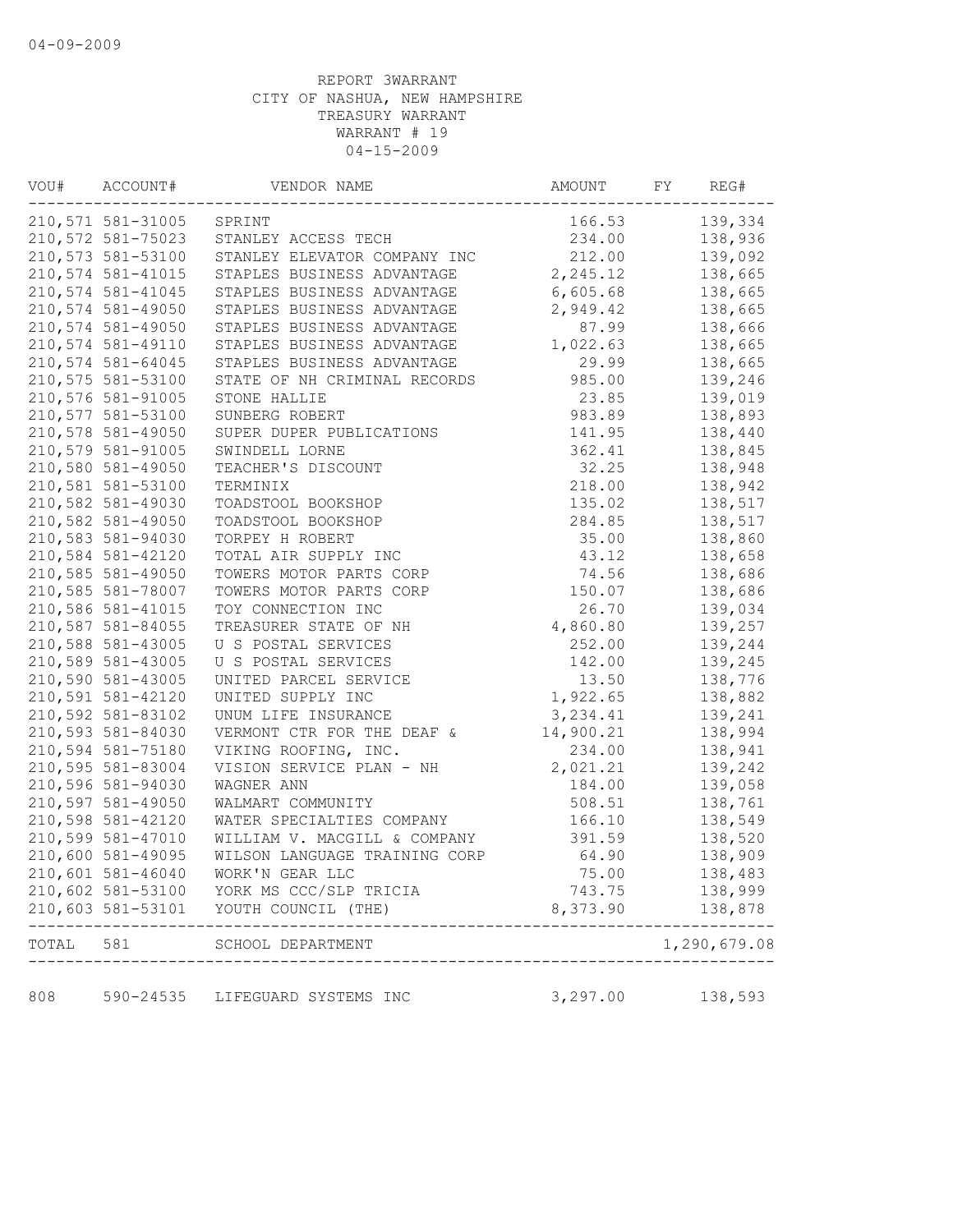|                          | VOU# ACCOUNT#                                    | VENDOR NAME                                                                                          | AMOUNT FY REG#                                    |                               |
|--------------------------|--------------------------------------------------|------------------------------------------------------------------------------------------------------|---------------------------------------------------|-------------------------------|
| TOTAL                    | 590                                              | P/Y OBLIGATIONS                                                                                      | 3,297.00                                          |                               |
| 809<br>810<br>811<br>812 | 592-85010<br>592-85010<br>592-85015<br>592-85015 | US BANK NA (091000022)<br>US BANK NA (091000022)<br>US BANK NA (091000022)<br>US BANK NA (091000022) | 4,500.00<br>36, 315.00<br>14,625.00<br>118,042.50 | 525<br>525<br>525<br>525      |
|                          |                                                  | TOTAL 592 BONDED DEBT SERVICE                                                                        |                                                   | 173, 482.50                   |
| 813<br>814<br>814        | 595-22015<br>595-22015<br>595-22020              | DONOVAN KATHERINE<br>FISHER RONALD & JENNIFER<br>FISHER RONALD & JENNIFER                            | 6.10<br>95.95<br>781.62                           | 138,826<br>138,818<br>138,818 |
| TOTAL 595                |                                                  | <b>OVERLAY</b>                                                                                       |                                                   | 883.67                        |
| 815<br>816               | 599-68045<br>599-68045                           | HOWARD P FAIRFIELD, LLC<br>TENCO NEW ENGLAND, INC                                                    | 9,081.00<br>11,572.00                             | 138,964<br>138,928            |
| TOTAL                    | 599                                              | "CERF" - EQUIPMENT PURCHASES                                                                         |                                                   | 20,653.00                     |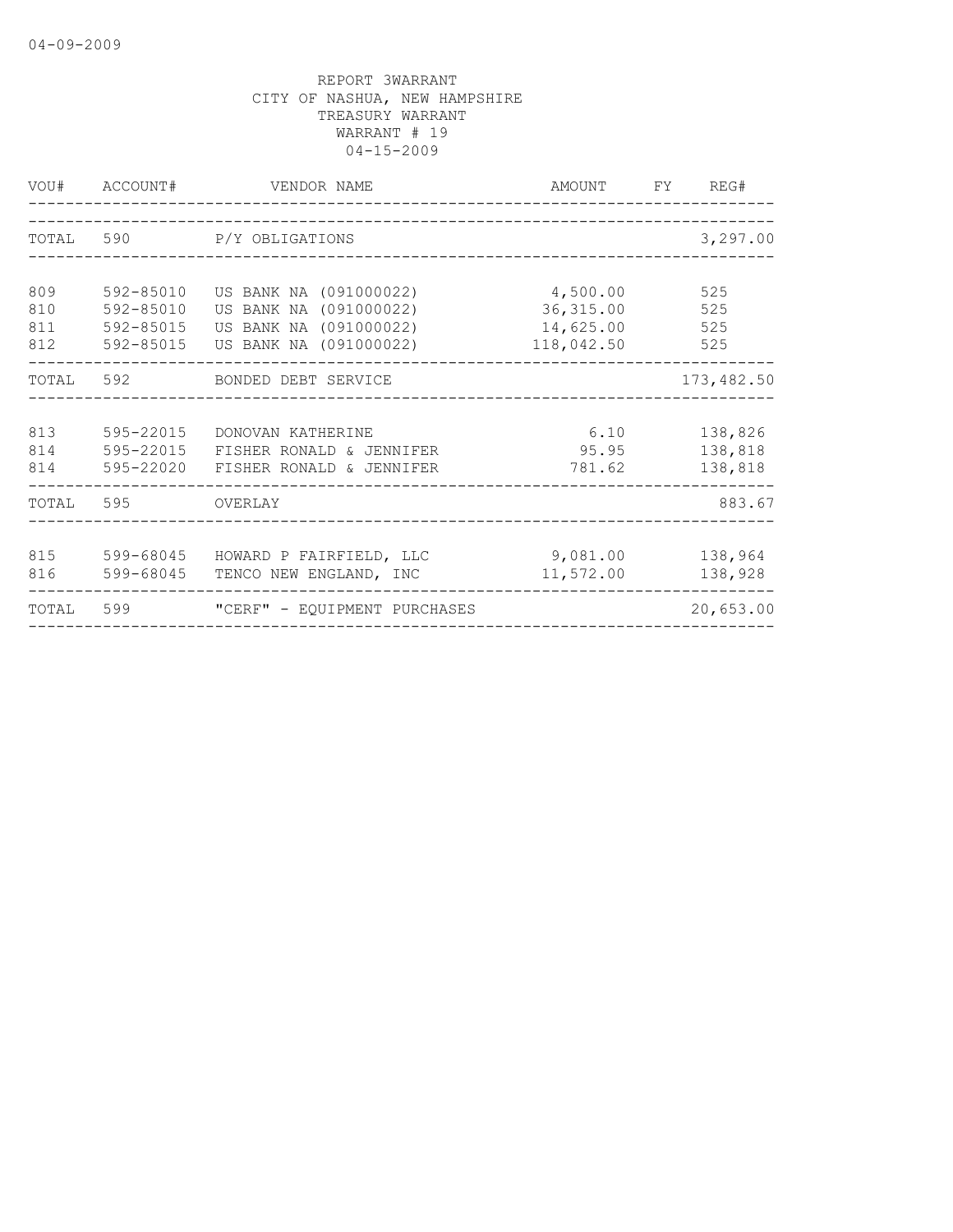| VOU#                                 | ACCOUNT# | VENDOR NAME<br>AMOUNT<br>FY                                                                 |                                  | REG#                          |
|--------------------------------------|----------|---------------------------------------------------------------------------------------------|----------------------------------|-------------------------------|
|                                      |          | 817 652-58 JOHNSON'S ELECTRIC INC                                                           | 2,050.00                         | 138,489                       |
| TOTAL                                |          | 652-58 CAP IMP - PARK & REC<br>ROTARY & CROWN HILL POOL                                     |                                  | 2,050.00                      |
| $210,605$ 681-12<br>$210,606$ 681-12 |          | 210,604 681-12 ENRIGHT & ASSOCIATES INC<br>NOBLIN & ASSOCIATES LC<br>STATE OF NEW HAMPSHIRE | 4,370.10<br>1,050.00<br>1,250.00 | 139,040<br>138,832<br>139,270 |
|                                      |          | TOTAL 681-12 CAP IMP - SCHOOL<br>DEFERRED MAINTENANCE FY09                                  |                                  | 6,670.10                      |
| 818<br>819                           | 699-07   | 699-07 R W BECK INC<br>RATH YOUNG & PIGNATELLI PC                                           | 7,247.69<br>2,128.62             | 138,604<br>138,743            |
| TOTAL                                | 699-07   | OTHER EXPENSES<br>WATER SUPPLY ACQUISITION                                                  |                                  | 9,376.31                      |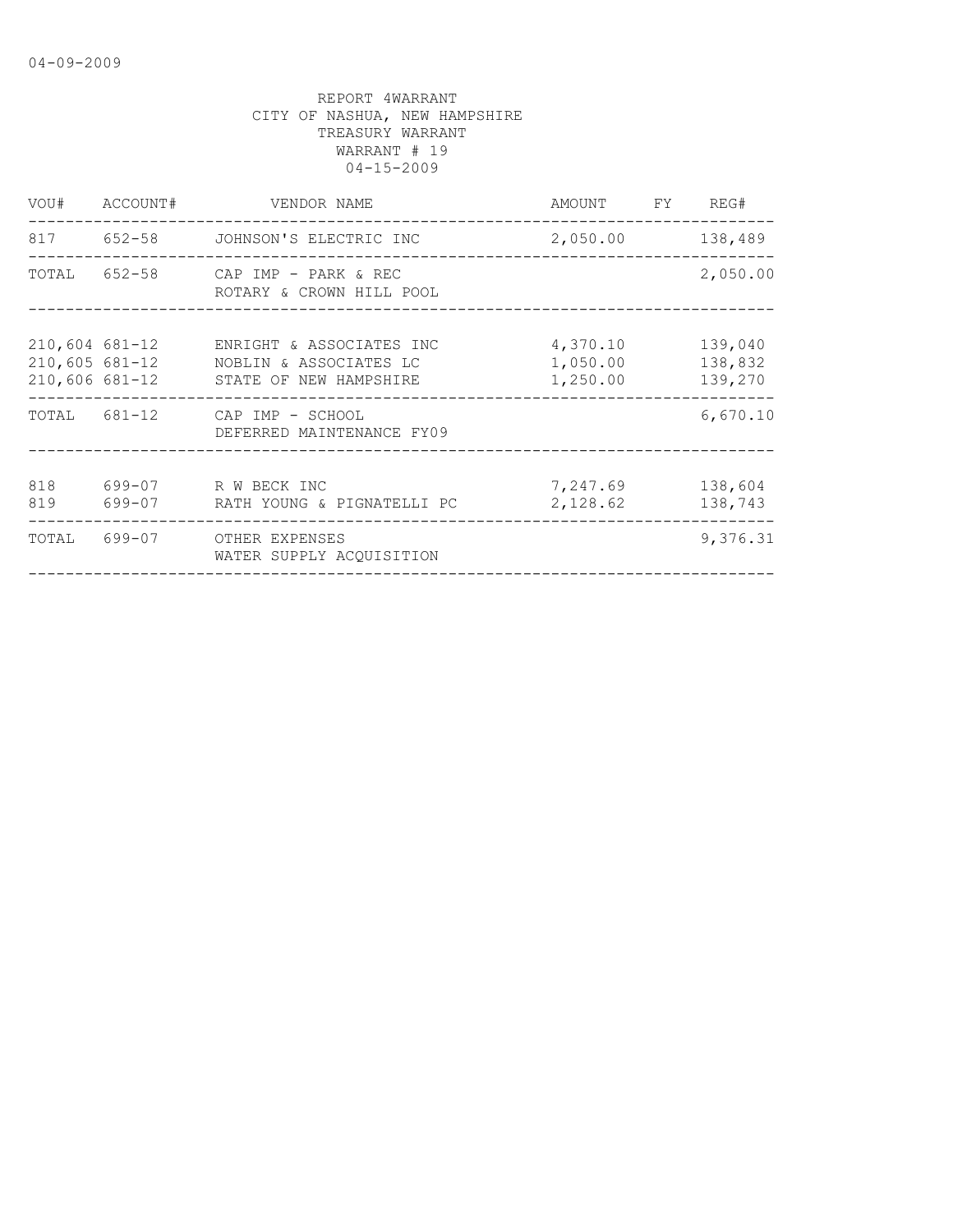| VOU#                     | ACCOUNT#                            | PROGRAM<br>VENDOR NAME                                                                                                             |                                                 | AMOUNT FY REG#                           |
|--------------------------|-------------------------------------|------------------------------------------------------------------------------------------------------------------------------------|-------------------------------------------------|------------------------------------------|
|                          |                                     | 820 771-53025 3734 VANASSE HANGEN BRUSTLIN INC 2,313.69 138,403                                                                    |                                                 |                                          |
| TOTAL                    |                                     | 771 CPF - COMM DEVLPMNT DIV                                                                                                        | 2,313.69                                        |                                          |
| 821<br>821               |                                     | 791-56 3788 RD EDMUNDS & SONS INC<br>791-57 3788 RD EDMUNDS & SONS INC                                                             | 168,420.99<br>705.03                            | 512<br>512                               |
|                          |                                     | TOTAL 791 CPF-SOLID WASTE DISPOSAL                                                                                                 | 169,126.02                                      |                                          |
| 822<br>822<br>823<br>824 | 792-53030<br>792-53030<br>792-53030 | 3798 AECOM TECHNOLOGY CORPORATION<br>3799 AECOM TECHNOLOGY CORPORATION<br>3799 MALCOLM PIRNIE INC<br>792-53075 3793 HAZEN & SAWYER | 12,442.97<br>86,791.18<br>4,147.50<br>14,642.14 | 138,929<br>138,929<br>138,583<br>138,746 |
| TOTAL                    |                                     | 792 CPF-WASTEWATER USER FUND                                                                                                       | 118,023.79                                      |                                          |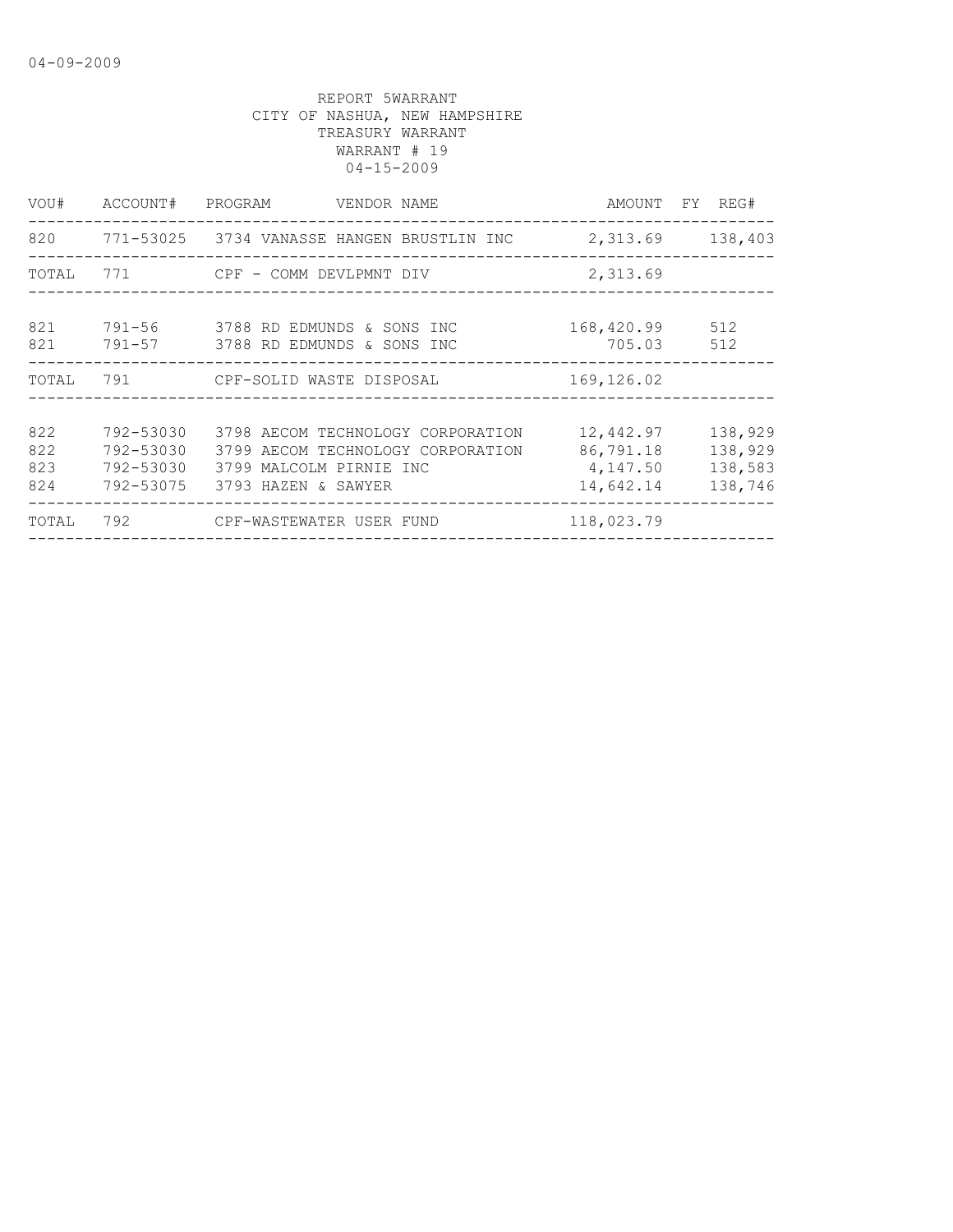| VOU# | ACCOUNT#  | VENDOR NAME                    | AMOUNT    | FY | REG#    |
|------|-----------|--------------------------------|-----------|----|---------|
| 825  | 801-31050 | NEXTEL COMMUNICATIONS          | 151.82    |    | 139,255 |
| 826  | 801-32005 | PSNH                           | 409.70    |    | 139,307 |
| 827  | 801-32005 | PUBLIC SERVICE OF NH           | 819.20    |    | 139,310 |
| 828  | 801-33005 | PENNICHUCK WATER               | 164.42    |    | 139,263 |
| 829  | 801-41015 | CITY OF NASHUA/PETTY CASH      | 3.79      |    | 138,390 |
| 830  | 801-41015 | STAPLES BUSINESS ADVANTAGE     | 112.29    |    | 138,752 |
| 831  | 801-46030 | ROCKY BRANDS RETAIL LLC        | 155.00    |    | 138,734 |
| 832  | 801-46045 | CCP INDUSTRIES INC             | 99.16     |    | 138,567 |
| 833  | 801-48005 | SHATTUCK MALONE OIL CO         | 5, 124.75 |    | 139,249 |
| 833  | 801-48005 | SHATTUCK MALONE OIL CO         | 5,893.47  |    | 139,249 |
| 833  | 801-48005 | SHATTUCK MALONE OIL CO         | 1,793.64  |    | 139,249 |
| 834  | 801-48015 | CITY OF NASHUA/PETTY CASH      | 10.00     |    | 138,390 |
| 835  | 801-49040 | BCM CONTROLS CORPORATION       | 2,370.42  |    | 138,608 |
| 836  | 801-49040 | LAB SAFETY SUPPLY INC          | 67.54     |    | 138,585 |
| 836  | 801-49040 | LAB SAFETY SUPPLY INC          | 77.65     |    | 138,585 |
| 836  | 801-49040 | LAB SAFETY SUPPLY INC          | 23.64     |    | 138,585 |
| 837  | 801-49075 | CITY OF NASHUA/PETTY CASH      | 24.00     |    | 138,390 |
| 838  | 801-53030 | NORMANDEAU ASSOCIATES INC      | 90.23     |    | 138,576 |
| 839  | 801-53075 | USDA APHIS                     | 5,308.34  |    | 139,265 |
| 840  | 801-53130 | COLUMBIA ANALYTICAL SERVICES I | 742.50    |    | 138,600 |
| 841  | 801-53130 | GZA GEOENVIRONMENTAL INC       | 2,252.74  |    | 138,831 |
| 842  | 801-54020 | BOXWOOD TECHNOLOGY INC         | 300.00    |    | 138,745 |
| 843  | 801-59100 | AMHERST APPLIANCE REPAIR/STEVE | 707.00    |    | 139,275 |
| 844  | 801-59100 | CITY OF NASHUA/PETTY CASH      | 25.00     |    | 138,390 |
| 844  | 801-59100 | CITY OF NASHUA/PETTY CASH      | 18.78     |    | 138,390 |
| 845  | 801-59100 | RMG ENTERPRISE INC             | 5,518.63  |    | 138,883 |
| 846  | 801-59105 | LISAY STEVEN E                 | 720.00    |    | 138,552 |
| 847  | 801-59178 | NEXTEL COMMUNICATIONS          | 2,555.47  |    | 139,255 |
| 848  | 801-59239 | STAPLES BUSINESS ADVANTAGE     | 47.38     |    | 138,752 |
| 849  | 801-59245 | D & R TOWING INC               | 375.00    |    | 139,067 |
| 850  | 801-64045 | COMCAST                        | 68.48     |    | 139,277 |
| 851  | 801-64192 | COMPUMATIC TIME RECORDERS INC  | 539.90    |    | 138,932 |
| 852  | 801-64192 | TOTER INC                      | 825.42    |    | 138,476 |
| 853  | 801-75023 | LOWE'S                         | 333.48    |    | 139,280 |
| 854  | 801-77020 | CN WOOD CO INC                 | 526.85    |    | 138,722 |
| 855  | 801-77020 | LIBERTY INTN'L TRUCKS OF NH LL | 2,963.00  |    | 139,074 |
| 856  | 801-77020 | SOUTHWORTH-MILTON INC          | 336.60    |    | 138,427 |
| 857  | 801-78065 | MAYNARD & LESIEUR INCORPORATED | 1,931.58  |    | 139,077 |
| 858  | 801-78100 | DONOVAN EQUIPMENT CO INC       | 230.00    |    | 138,448 |
| 859  | 801-78100 | DONOVAN SPRING COMPANY INC     | 1, 111.12 |    | 138,451 |
| 859  | 801-78100 | DONOVAN SPRING COMPANY INC     | 690.34    |    | 138,451 |
| 860  | 801-78100 | FREIGHTLINER OF NH INC         | 1,046.04  |    | 138,706 |
| 861  | 801-78100 | LIBERTY INTN'L TRUCKS OF NH LL | 169.80    |    | 139,074 |
| 861  | 801-78100 | LIBERTY INTN'L TRUCKS OF NH LL | 2,240.83  |    | 139,074 |
| 861  | 801-78100 | LIBERTY INTN'L TRUCKS OF NH LL | 2,006.45  |    | 139,074 |
| 862  | 801-78100 | NAPA AUTO PARTS                | $-106.62$ |    | 138,681 |
| 862  | 801-78100 | NAPA AUTO PARTS                | 460.86    |    | 138,681 |
| 862  | 801-78100 | NAPA AUTO PARTS                | 53.76     |    | 138,681 |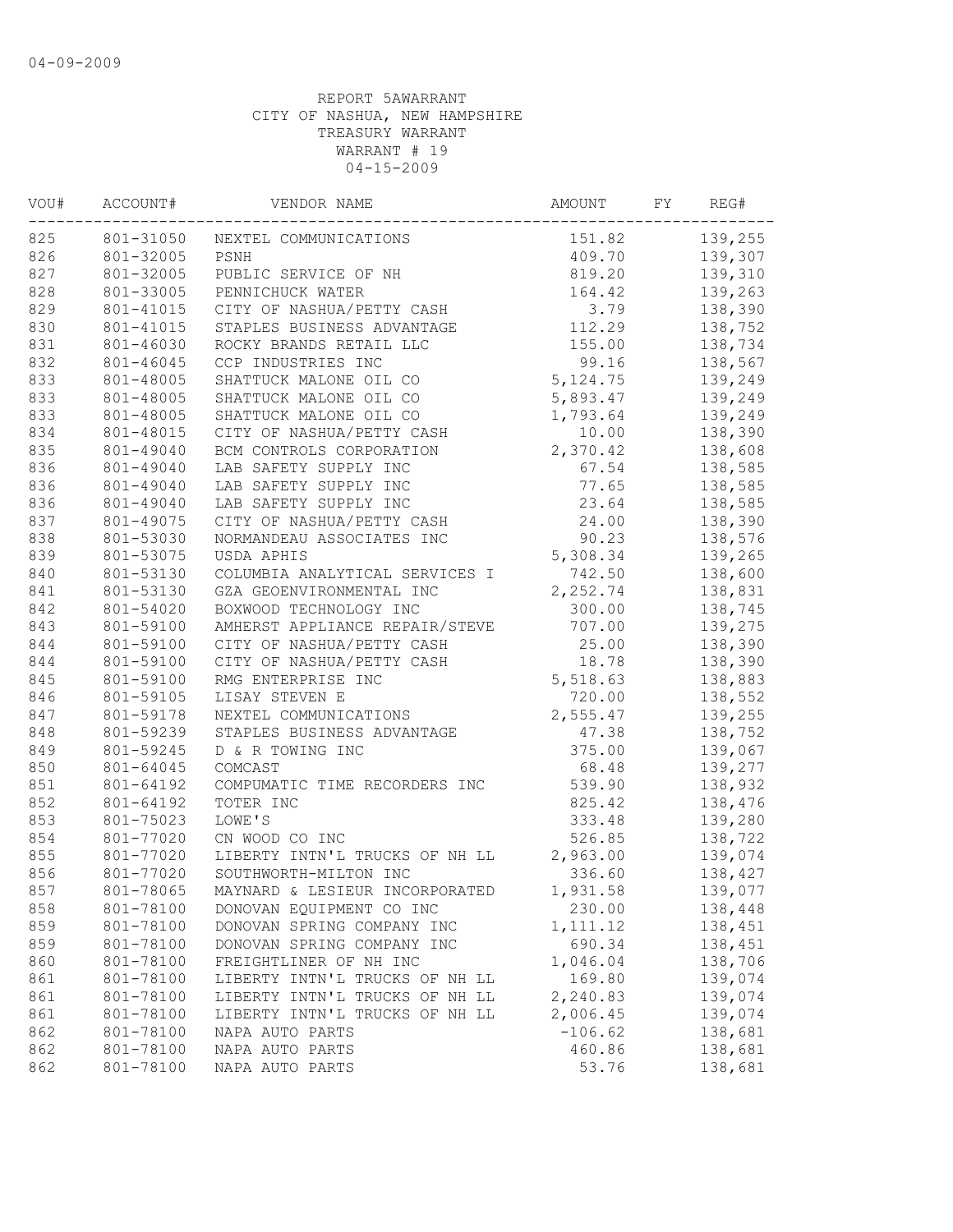|     | 863 801-78100 POWERPLAN |                                                                                                                                                                                                        | 280.00 138,728                                                                               |                |
|-----|-------------------------|--------------------------------------------------------------------------------------------------------------------------------------------------------------------------------------------------------|----------------------------------------------------------------------------------------------|----------------|
| 864 |                         | 801-78100 SANEL AUTO PARTS CO                                                                                                                                                                          | $28.62$ $138,564$                                                                            |                |
| 864 |                         | 801-78100 SANEL AUTO PARTS CO                                                                                                                                                                          | 15.80    138,564                                                                             |                |
| 865 | 801-83106               | ANTHEM BLUE CROSS BLUE SHIELD 9,968.15 533                                                                                                                                                             |                                                                                              |                |
| 866 | 801-83106               | NORTHEAST DELTA                                                                                                                                                                                        | 710.52 534                                                                                   |                |
| 867 | 801-83130               | 1TT HARTFORD 97.16 536<br>ANTHEM BLUE CROSS BLUE SHIELD 15,377.00 533<br>NORTHEAST DELTA 993.36 534                                                                                                    | 97.16                                                                                        |                |
| 868 | 801-83206               |                                                                                                                                                                                                        |                                                                                              |                |
| 869 | 801-83206               |                                                                                                                                                                                                        |                                                                                              |                |
| 870 | 801-83230               | ITT HARTFORD                                                                                                                                                                                           | 84.42 536                                                                                    |                |
| 871 | 801-83306               | ANTHEM BLUE CROSS BLUE SHIELD 1,958.72 533                                                                                                                                                             |                                                                                              |                |
| 872 | 801-83306               | HARVARD PILGRIM HEALTH CARE                                                                                                                                                                            | 143.01 535                                                                                   |                |
| 873 | 801-83306               | NORTHEAST DELTA                                                                                                                                                                                        | 263.70 534                                                                                   |                |
| 874 | 801-83330               | ITT HARTFORD                                                                                                                                                                                           | 74.10 536                                                                                    |                |
| 875 | 801-83406               | ANTHEM BLUE CROSS BLUE SHIELD 7, 111.15 533                                                                                                                                                            |                                                                                              |                |
| 876 | $801 - 83406$           |                                                                                                                                                                                                        |                                                                                              |                |
| 877 | 801-83430               |                                                                                                                                                                                                        |                                                                                              |                |
| 878 | $801 - 85060$           |                                                                                                                                                                                                        |                                                                                              |                |
| 878 | 801-85065               | NORTHEAST DELTA<br>ITT HARTFORD<br>TREASURER STATE OF NH<br>TREASURER STATE OF NH<br>TREASURER STATE OF NH<br>$\begin{array}{cccc}\n439,453.11 & 524 \\ 170,015.62 & 536\n\end{array}$                 |                                                                                              |                |
| 878 |                         | 801-85070 TREASURER STATE OF NH                                                                                                                                                                        | 57, 128.90 524                                                                               |                |
|     |                         | 879 801-91005 ZILIFIAN KATHRYN                                                                                                                                                                         | 46.55 138,655                                                                                |                |
|     | TOTAL 801               |                                                                                                                                                                                                        |                                                                                              | 755,614.80     |
|     |                         |                                                                                                                                                                                                        |                                                                                              |                |
| 880 |                         |                                                                                                                                                                                                        |                                                                                              |                |
| 881 |                         |                                                                                                                                                                                                        | $202.49$<br>$138,918$<br>$15.37$<br>$138,916$<br>$4.64$<br>$29.54$<br>$138,920$<br>$138,914$ |                |
| 882 | $802 - 215 - 00$        |                                                                                                                                                                                                        |                                                                                              |                |
| 883 | $802 - 215 - 00$        | FIRST NE MORTGAGE                                                                                                                                                                                      |                                                                                              |                |
| 884 | 802-215-00              | 29.54 138,914<br>LAZER INVESTMENT GROUP 18.51 138,922<br>LONG BEACH MTG 161.14 138,906<br>MARAGHY KATHLEEN 292.39 138,921<br>OLDE PATRIOT TITLE 53.94 138,904<br>SHIRLEY JOHN F<br>STEMARE THE 168.904 |                                                                                              |                |
| 885 | $802 - 215 - 00$        |                                                                                                                                                                                                        |                                                                                              |                |
| 886 | $802 - 215 - 00$        |                                                                                                                                                                                                        |                                                                                              |                |
| 887 | $802 - 215 - 00$        |                                                                                                                                                                                                        |                                                                                              |                |
| 888 | 802-215-00              | MARAGHY KATHLEEN<br>OLDE PATRIOT TITLE<br>SHIRLEY JOHN F 162.78 138,923<br>STEWART TITLE OF NORTHERN NE 84.44 138,915                                                                                  |                                                                                              |                |
| 889 | 802-215-00              |                                                                                                                                                                                                        |                                                                                              |                |
| 890 | $802 - 215 - 00$        |                                                                                                                                                                                                        |                                                                                              |                |
| 891 | $802 - 215 - 00$        |                                                                                                                                                                                                        |                                                                                              |                |
| 892 | $802 - 215 - 00$        | TOURIGNY PEI PEI                                                                                                                                                                                       |                                                                                              | 101.52 138,905 |
| 893 |                         | 802-31005 FAIRPOINT COMMUNICATIONS                                                                                                                                                                     |                                                                                              | 61.30 139,297  |
| 894 | 802-31005               | NEXTEL COMMUNICATIONS                                                                                                                                                                                  | 228.00                                                                                       | 139,255        |
| 894 | 802-31005               | NEXTEL COMMUNICATIONS                                                                                                                                                                                  | 453.11                                                                                       | 139,255        |
| 895 | 802-31005               | WIRELESS ZONE                                                                                                                                                                                          | 71.00                                                                                        | 138,718        |
| 896 | 802-32005               | PSNH                                                                                                                                                                                                   | 39.16                                                                                        | 139,307        |
| 896 | 802-32005               | PSNH                                                                                                                                                                                                   | 375.46                                                                                       | 139,307        |
| 897 | 802-33005               | PENNICHUCK WATER                                                                                                                                                                                       | 40.05                                                                                        | 139,263        |
| 898 | 802-33005               | PSNH                                                                                                                                                                                                   | 273.33                                                                                       | 139,307        |
| 899 | 802-34015               | METROMEDIA ENERGY INC                                                                                                                                                                                  | 14, 247.21                                                                                   | 139,291        |
| 900 | 802-41015               | STAPLES BUSINESS ADVANTAGE                                                                                                                                                                             | 419.49                                                                                       | 138,752        |
| 901 | 802-45103               | JCI JONES CHEMICALS INC                                                                                                                                                                                | 3,356.52                                                                                     | 138,586        |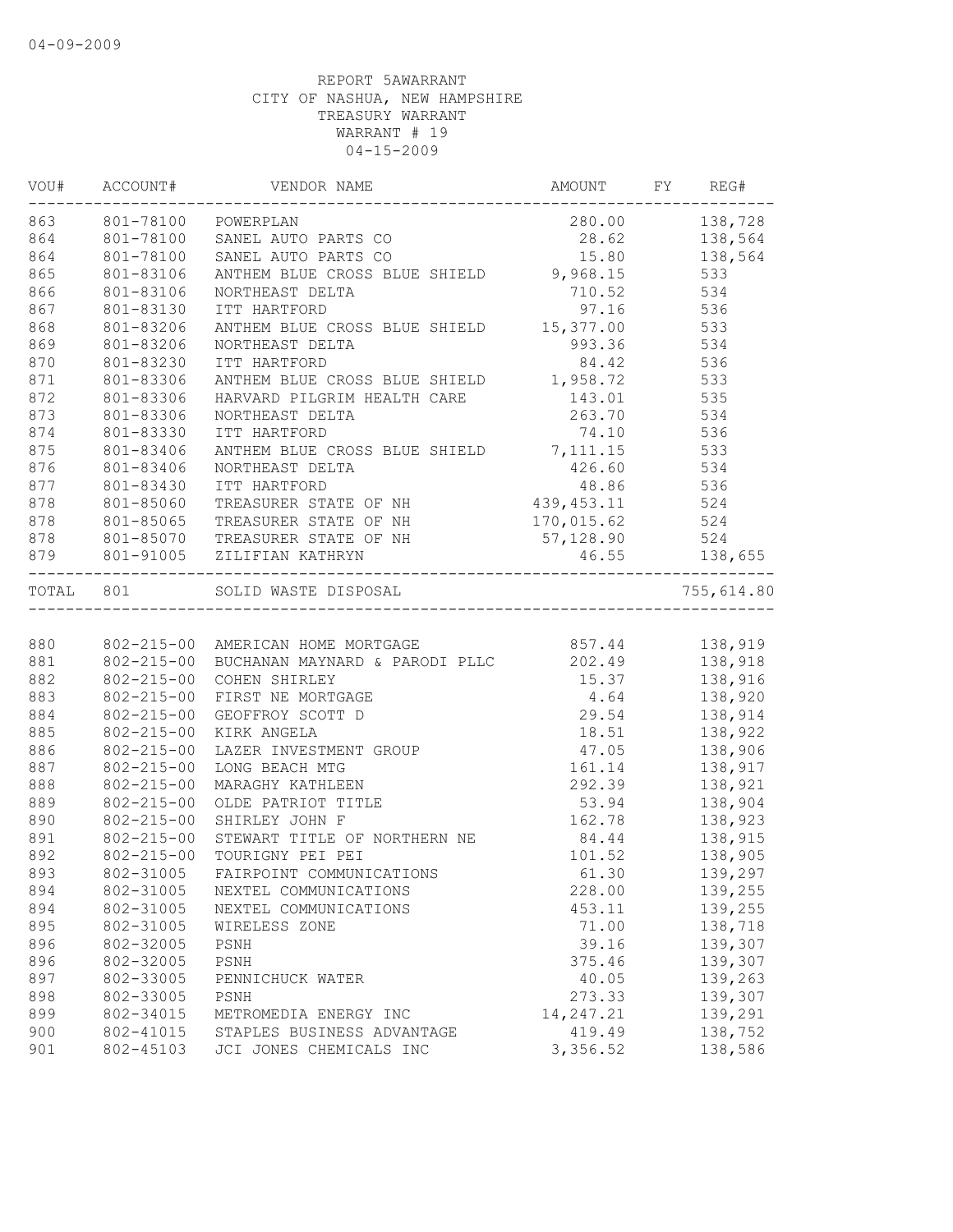| VOU# | ACCOUNT#  | VENDOR NAME                    | AMOUNT      | FY | REG#    |
|------|-----------|--------------------------------|-------------|----|---------|
| 902  | 802-45105 | HOLLAND COMPANY INC            | 5,171.04    |    | 138,506 |
| 903  | 802-45106 | KEMIRA WATER SOLUTIONS INC     | 30,508.68   |    | 138,590 |
| 904  | 802-46045 | UNIFIRST CORPORATION           | 45.01       |    | 138,707 |
| 904  | 802-46045 | UNIFIRST CORPORATION           | 285.52      |    | 138,707 |
| 905  | 802-48015 | DENNIS K BURKE INC             | 730.37      |    | 139,321 |
| 905  | 802-48015 | DENNIS K BURKE INC             | 730.37      |    | 139,321 |
| 906  | 802-49070 | HOME DEPOT CREDIT SERVICES     | 15.37       |    | 139,261 |
| 907  | 802-49070 | IDEXX DISTRIBUTION INC         | 2,409.76    |    | 138,613 |
| 908  | 802-53030 | EASTERN ANALYTICAL INC         | 65.00       |    | 138,559 |
| 909  | 802-59178 | NEXTEL COMMUNICATIONS          | 518.14      |    | 139,255 |
| 910  | 802-59225 | RESOURCE MANAGEMENT INC        | 25, 167. 16 |    | 138,411 |
| 911  | 802-59230 | NEW ENGLAND TRAFFIC CONTROL SV | 264.00      |    | 138,475 |
| 912  | 802-59230 | OHIO GRATINGS INC              | 3,525.00    |    | 138,970 |
| 913  | 802-59239 | STAPLES BUSINESS ADVANTAGE     | 71.07       |    | 138,752 |
| 914  | 802-59275 | PENNICHUCK WATER WORKS         | 7,960.18    |    | 138,509 |
| 915  | 802-59320 | DELL MARKETING LP              | 219.09      |    | 138,496 |
| 916  | 802-59320 | LIONEL'S WHEEL ALIGNMENT INC   | 191.90      |    | 138,535 |
| 917  | 802-59320 | MAYNARD & LESIEUR INCORPORATED | 261.20      |    | 139,077 |
| 918  | 802-59320 | NAPA AUTO PARTS                | 19.29       |    | 138,681 |
| 919  | 802-59320 | PINE MOTOR PARTS               | 59.04       |    | 139,078 |
| 920  | 802-59320 | UNITED SUPPLY COMPANY INC      | 18.20       |    | 139,085 |
| 921  | 802-64040 | DELL MARKETING LP              | 87.63       |    | 138,496 |
| 921  | 802-64045 | DELL MARKETING LP              | 876.34      |    | 138,496 |
| 922  | 802-64192 | DEPENDABLE LOCK SERVICE INC    | 8.00        |    | 138,709 |
| 923  | 802-64192 | F W WEBB COMPANY               | 35.95       |    | 138,484 |
| 924  | 802-64192 | GRAINGER                       | 146.70      |    | 138,500 |
| 924  | 802-64192 | GRAINGER                       | 868.64      |    | 138,500 |
| 925  | 802-64192 | GRAPHIC CONTROLS LLC           | 310.50      |    | 138,587 |
| 926  | 802-64192 | HOME DEPOT CREDIT SERVICES     | 339.13      |    | 139,261 |
| 927  | 802-64192 | M & M ELECTRICAL SUPPLY CO INC | 131.64      |    | 139,062 |
| 928  | 802-64192 | MCMASTER-CARR SUPPLY CO        | 269.24      |    | 138,548 |
| 929  | 802-64192 | PINE MOTOR PARTS               | 36.83       |    | 139,078 |
| 930  | 802-64192 | SAM'S CLUB DIRECT              | 99.18       |    | 139,268 |
| 931  | 802-77045 | M & B MACHINING AND WELDING    | 1,116.00    |    | 139,075 |
| 932  | 802-77050 | GRAINGER                       | 119.52      |    | 138,500 |
| 933  | 802-77050 | M & B MACHINING AND WELDING    | 2,070.00    |    | 139,075 |
| 934  | 802-77050 | M & M ELECTRICAL SUPPLY CO INC | 18.70       |    | 139,062 |
| 935  | 802-77050 | MCMASTER-CARR SUPPLY CO        | 170.09      |    | 138,548 |
| 936  | 802-77050 | PINE MOTOR PARTS               | 23.76       |    | 139,078 |
| 937  | 802-77050 | UNITED SUPPLY COMPANY INC      | 2,334.35    |    | 139,085 |
| 938  | 802-77065 | JOHNSON PACKING & IND PROD INC | 2,127.62    |    | 138,493 |
| 939  | 802-77067 | BEARINGS SPECIALTY CO INC      | 191.33      |    | 138,717 |
| 940  | 802-77067 | F W WEBB COMPANY               | 126.49      |    | 138,484 |
| 941  | 802-77067 | M & B MACHINING AND WELDING    | 726.00      |    | 139,075 |
| 942  | 802-77067 | M & M ELECTRICAL SUPPLY CO INC | 106.20      |    | 139,062 |
| 943  | 802-77069 | GRAINGER                       | 217.10      |    | 138,500 |
| 944  | 802-77069 | M & M ELECTRICAL SUPPLY CO INC | 13.76       |    | 139,062 |
| 945  | 802-77069 | MCMASTER-CARR SUPPLY CO        | 1,148.20    |    | 138,548 |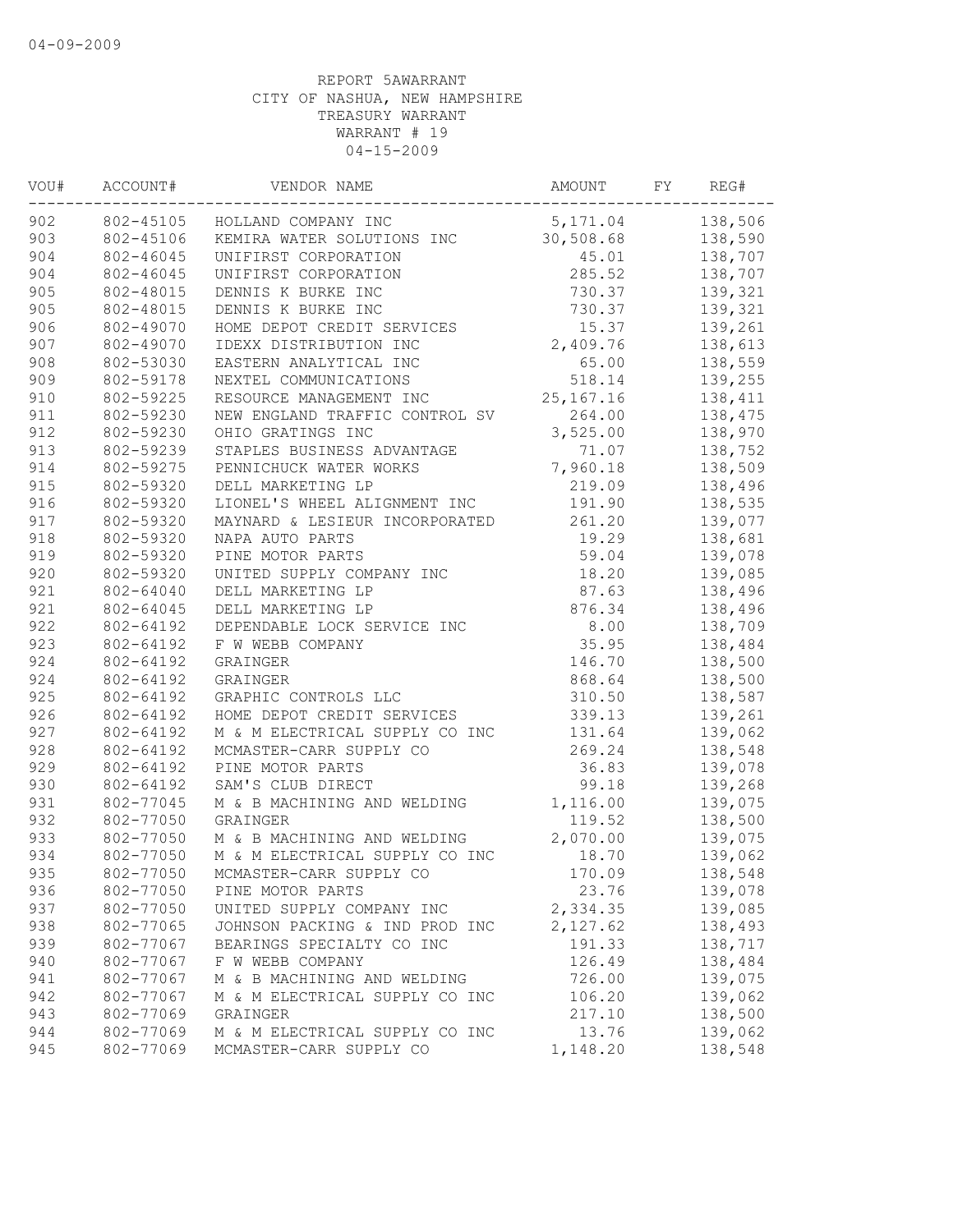| VOU#  | ACCOUNT#  | VENDOR NAME                   | AMOUNT      | FY. | REG#       |
|-------|-----------|-------------------------------|-------------|-----|------------|
| 946   | 802-77070 | WINDWARD PETROLEUM            | 1,207.16    |     | 138,470    |
| 947   | 802-77072 | MCMASTER-CARR SUPPLY CO       | 261.86      |     | 138,548    |
| 948   | 802-83006 | ANTHEM BLUE CROSS BLUE SHIELD | 29, 293. 75 |     | 533        |
| 949   | 802-83006 | HARVARD PILGRIM HEALTH CARE   | 16,050.56   |     | 535        |
| 950   | 802-83006 | NORTHEAST DELTA               | 3,092.81    |     | 534        |
| 951   | 802-83030 | ITT HARTFORD                  | 420.43      |     | 536        |
| 952   | 802-91010 | DOOKRAN STEPHEN               | 33.00       |     | 138,683    |
| 953   | 802-94005 | RPF ASSOCIATES INC            | 100.00      |     | 138,663    |
| 954   | 802-96004 | GOVCONNECTION INC             | 230.61      |     | 138,409    |
| 955   | 802-96004 | HEWLETT PACKARD COMPANY       | 3,871.00    |     | 138,501    |
| 956   | 802-96004 | LAROX FLOWSYS INC             | 3,757.66    |     | 139,006    |
| 957   | 802-96080 | KAESER COMPRESSORS            | 3,230.00    |     | 138,763    |
| 958   | 802-96090 | HACH COMPANY                  | 8,319.95    |     | 138,689    |
| TOTAL | 802       | SEWERAGE DISPOSAL SYSTEM      |             |     | 183,418.96 |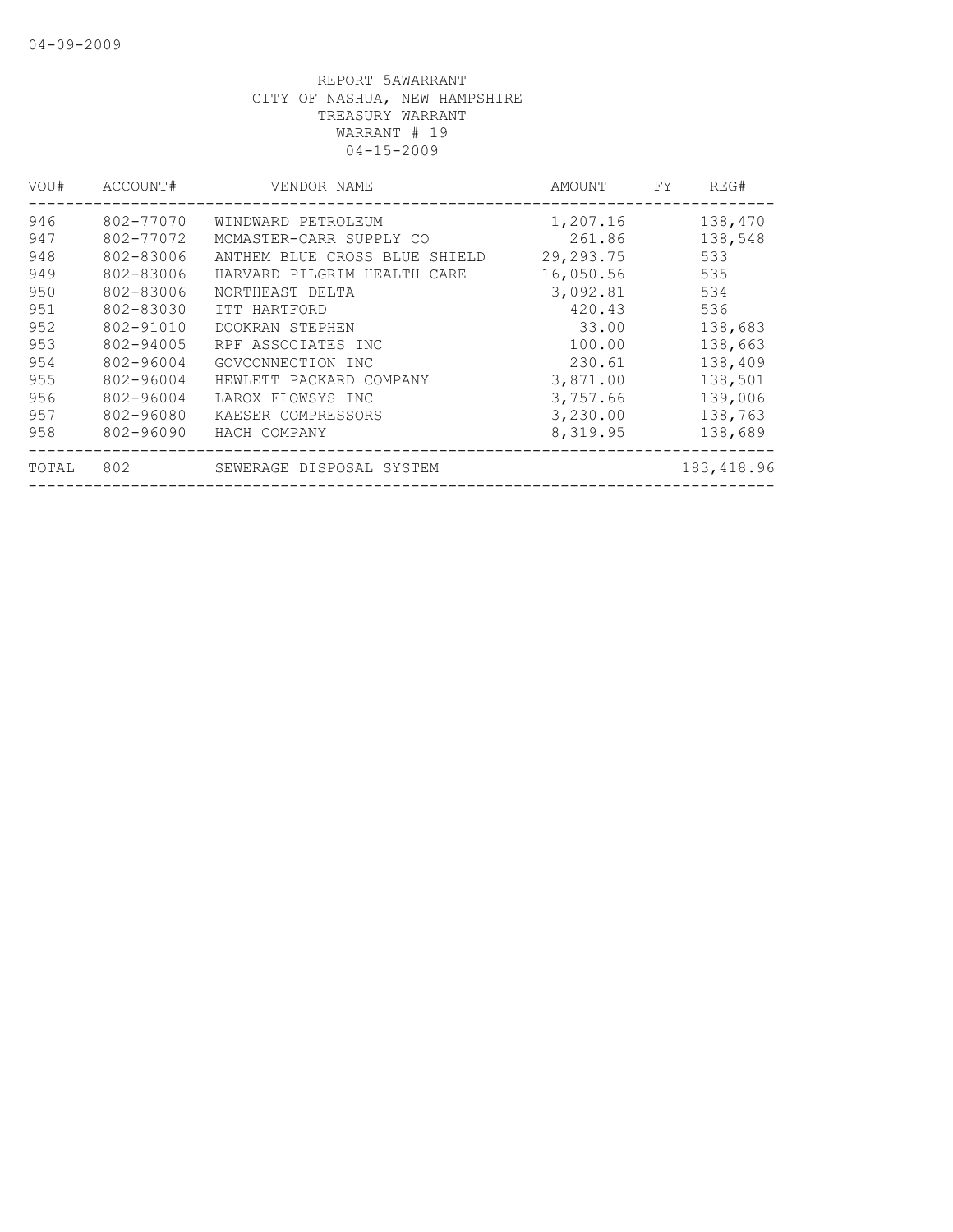| WOU#                                           | ACCOUNT#                                                                               | VENDOR NAME                                                                                                                | AMOUNT                                                  | FY       | REG#                                                           |
|------------------------------------------------|----------------------------------------------------------------------------------------|----------------------------------------------------------------------------------------------------------------------------|---------------------------------------------------------|----------|----------------------------------------------------------------|
| 959                                            |                                                                                        | 941-01340 STAPLES BUSINESS ADVANTAGE                                                                                       | 242.23                                                  |          | 138,752                                                        |
| TOTAL                                          | 941                                                                                    | HEALTH & COMM SVCS TRUST FUND                                                                                              |                                                         |          | 242.23                                                         |
| 960<br>961<br>962<br>963<br>963                | 952-05051<br>$952 - 05058$<br>$952 - 05058$<br>$952 - 75022$<br>952-75022              | NASHUA THEATER GUILD<br>BACKDROPSBEAUTIFUL<br>HANDY HOUSE INC<br>JOHNSON'S ELECTRIC INC<br>JOHNSON'S ELECTRIC INC          | 138,429<br>139,286<br>139,273<br>138,489<br>138,489     |          |                                                                |
| TOTAL                                          | 952                                                                                    | PARK & RECREATION TRUST FUND                                                                                               |                                                         | 4,071.00 |                                                                |
| 964                                            | 961-45185                                                                              | 1,560.00<br>HARDY DORIC INC                                                                                                |                                                         | 138,570  |                                                                |
| TOTAL                                          | 961                                                                                    | EDGEWOOD CEMETERY TRUST FUND                                                                                               |                                                         |          | 1,560.00                                                       |
| 965<br>966<br>966<br>966<br>967<br>968         | 975-05071<br>$975 - 45050$<br>$975 - 45050$<br>975-45050<br>$975 - 45050$<br>975-45315 | COOPER DOVILE<br>BAKER & TAYLOR<br>BAKER & TAYLOR<br>BAKER & TAYLOR<br>DRAUGAS<br>BAKER & TAYLOR ENTERTAINMENT             | 100.00<br>1,057.71<br>80.71<br>88.17<br>39.00<br>760.27 |          | 139,323<br>138,474<br>138,474<br>138,474<br>139,298<br>138,466 |
| TOTAL                                          | 975                                                                                    | LIBRARY TRUST FUND                                                                                                         |                                                         |          | 2,125.86                                                       |
| 210,60<br>210,60<br>210,60<br>210,61<br>210,61 | 981-49050<br>981-53101<br>981-53109<br>981-53109<br>$981 - 713$                        | NASHUA HIGH NORTH BIOTECHNOLOG<br>EXCHANGE CITY NEW HAMPSHIRE<br>BORDELEAU EMILY ROSE<br>GRANT JOSHUA<br>MARJOT FOUNDATION | 500.00<br>2,500.00<br>700.00<br>1,000.00<br>66.27       |          | 139,248<br>139,050<br>139,053<br>139,054<br>139,056            |
| TOTAL                                          | 981                                                                                    | <b>SCHOOL TRUST FUND</b>                                                                                                   |                                                         |          | 4,766.27                                                       |
|                                                |                                                                                        |                                                                                                                            |                                                         |          |                                                                |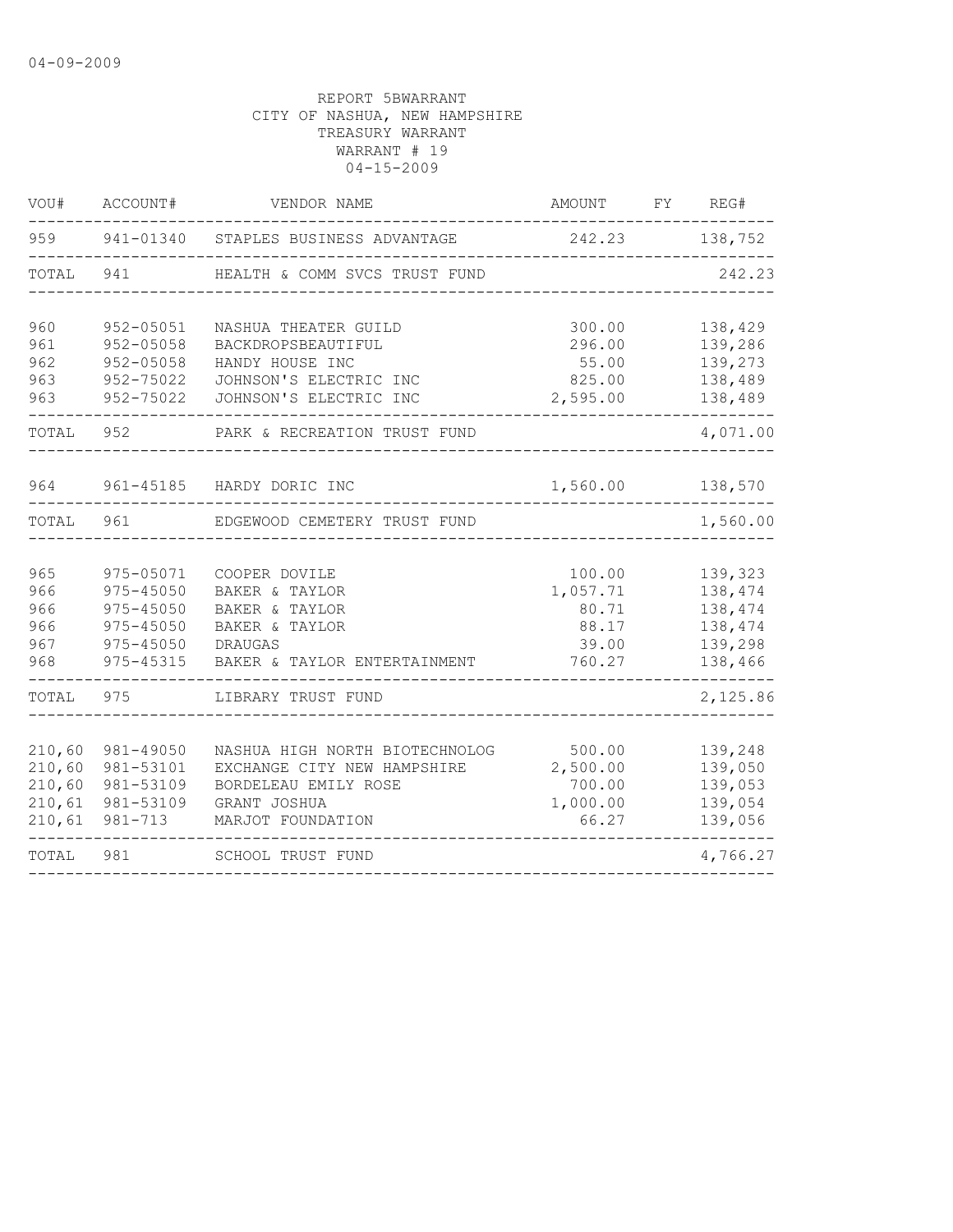|           | ACCOUNT# PAYROLL WEEK ENDING |  |  | AMOUNT |  |
|-----------|------------------------------|--|--|--------|--|
|           |                              |  |  |        |  |
| TOTAL 951 |                              |  |  |        |  |
|           |                              |  |  |        |  |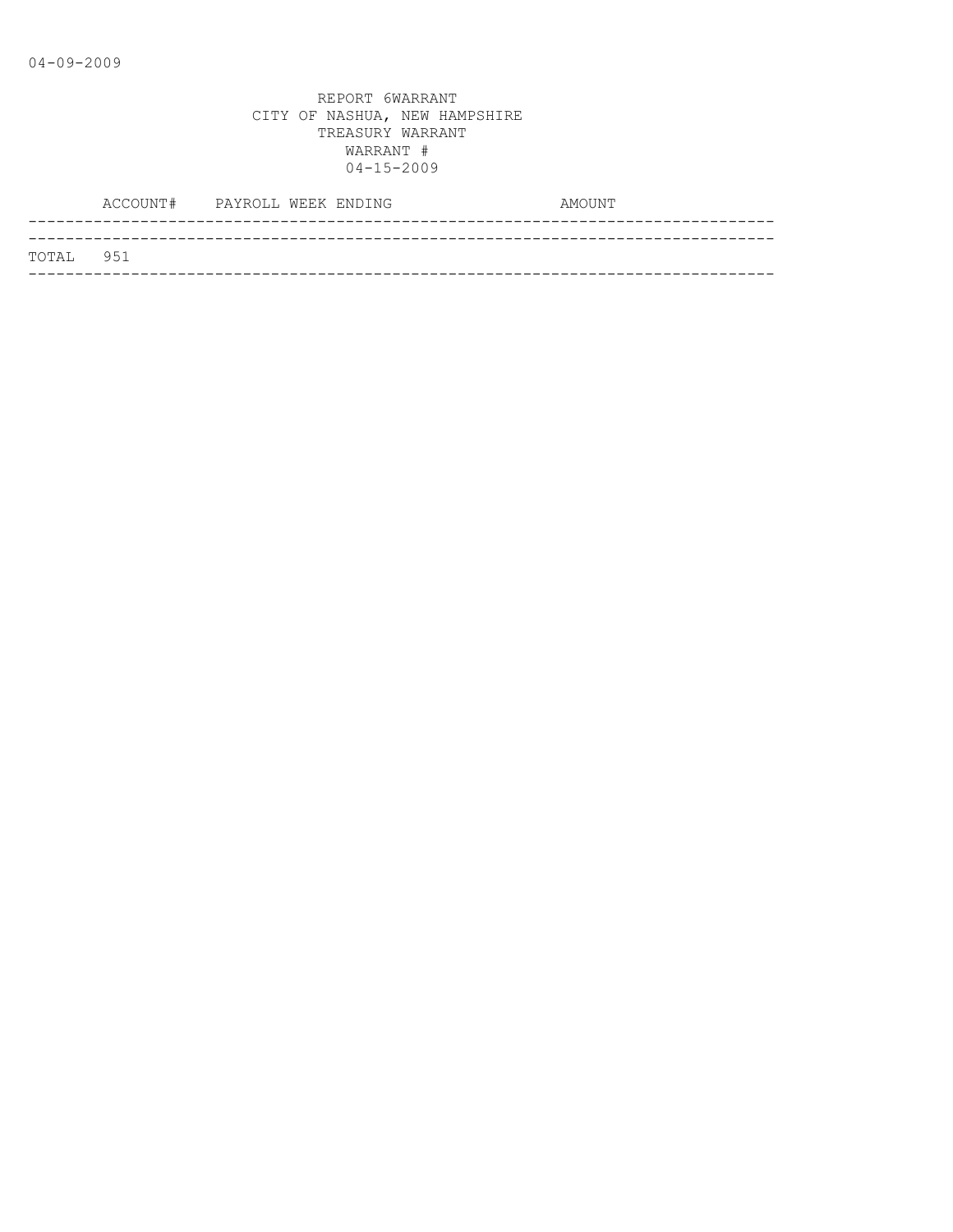|           | ACCOUNT#                 | PAYROLL WEEK ENDING                             | AMOUNT               |           |
|-----------|--------------------------|-------------------------------------------------|----------------------|-----------|
|           | 305-11125                | $04 - APR - 2009$<br>305-11125 28-MAR-2009      | 903.15<br>903.15     |           |
|           | 305-11239                | 04-APR-2009                                     | 1,014.26             |           |
|           | 305-11239                | 28-MAR-2009                                     | 1,014.26             |           |
|           |                          | 305-18061 28-MAR-2009                           | 93.75                |           |
|           |                          | 305-59100 28-MAR-2009                           | 112.50               |           |
| TOTAL 305 |                          | SRF - CIVIC & COMM ACTIVITIES                   |                      | 4,041.07  |
|           |                          |                                                 |                      |           |
|           | 308-83051                | 28-MAR-2009                                     | 311.66               |           |
|           |                          | 308-83052 04-APR-2009                           | 1,743.07             |           |
|           |                          | 308-83052 28-MAR-2009<br>308-83102  04-APR-2009 | 1,028.77<br>2,453.96 |           |
|           |                          | 308-83102 28-MAR-2009                           | 8,126.47             |           |
| TOTAL 308 |                          | SRF - INSURANCE                                 |                      | 13,663.93 |
|           |                          |                                                 |                      |           |
|           |                          | 3086-11870 04-APR-2009                          | 4,808.19             |           |
|           |                          | 3086-13032 04-APR-2009                          | 280.93               |           |
|           |                          | 3086-13032 28-MAR-2009                          | 256.05               |           |
|           |                          | 3086-13133 04-APR-2009                          | 50.00                |           |
|           |                          | 3086-13133 28-MAR-2009                          | 31.00                |           |
| TOTAL 308 |                          | JAVITS GRANT PROGRAM                            |                      | 5,426.17  |
|           |                          |                                                 |                      |           |
|           |                          | 3097-11162 04-APR-2009                          | 610.13               |           |
|           | 3097-11162               | 28-MAR-2009                                     | 610.13               |           |
|           | 3097-11408               | 04-APR-2009                                     | 403.40               |           |
|           | 3097-11408               | 28-MAR-2009                                     | 403.40               |           |
|           | 3097-12112               | $04 - APR - 2009$                               | 861.93               |           |
|           | 3097-12112<br>3097-12830 | 28-MAR-2009                                     | 630.05               |           |
|           | 3097-19138               | 28-MAR-2009<br>$04 - APR - 2009$                | 32.60<br>2,952.16    |           |
|           | 3097-19139               | $04 - APR - 2009$                               | 12,556.53            |           |
|           | 3097-19140               | $04 - APR - 2009$                               | 9,038.61             |           |
|           | 3097-19140               | 28-MAR-2009                                     | 8,862.49             |           |
|           | 3097-19540               | $04 - APR - 2009$                               | 21,630.85            |           |
|           | 3097-19540               | 28-MAR-2009                                     | 21,046.15            |           |
|           | 3097-19544               | $04 - APR - 2009$                               | 620.24               |           |
|           | 3097-19544               | 28-MAR-2009                                     | 624.68               |           |
|           | 3097-19545               | $04 - APR - 2009$                               | 1,908.91             |           |
|           | 3097-19545               | 28-MAR-2009                                     | 2,325.53             |           |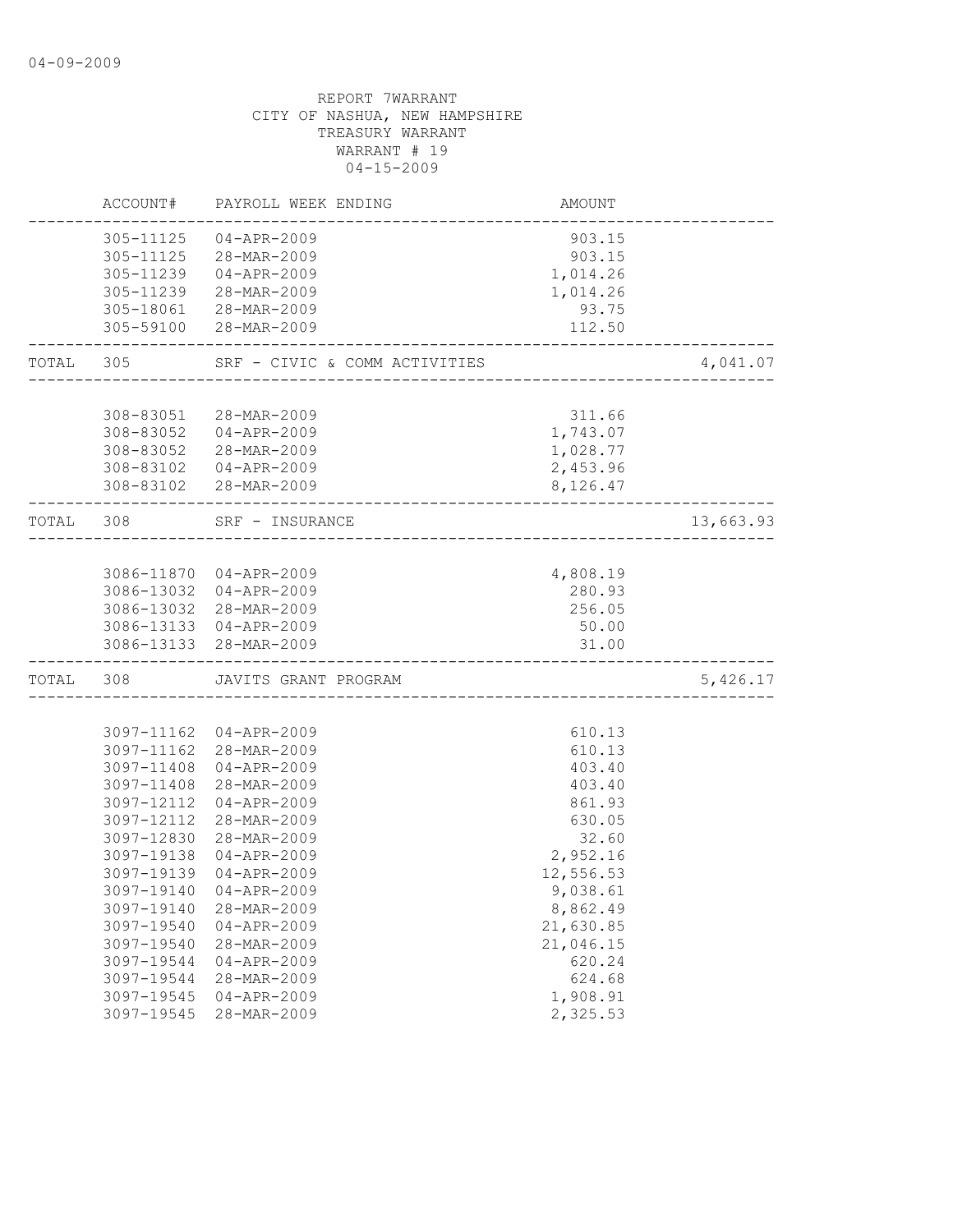|       | ACCOUNT#                                                                                                          | PAYROLL WEEK ENDING                                                                                                                                                                                            | AMOUNT                                                                                                                                      |            |
|-------|-------------------------------------------------------------------------------------------------------------------|----------------------------------------------------------------------------------------------------------------------------------------------------------------------------------------------------------------|---------------------------------------------------------------------------------------------------------------------------------------------|------------|
|       |                                                                                                                   | TOTAL 309 SRF - FOOD SERVICES                                                                                                                                                                                  |                                                                                                                                             | 85, 117.79 |
|       |                                                                                                                   | 3098-13004 04-APR-2009<br>3098-13004 28-MAR-2009                                                                                                                                                               | 822.91<br>329.24                                                                                                                            |            |
|       |                                                                                                                   | TOTAL 309 FRESH FRUIT & VEGETABLE GRANT                                                                                                                                                                        |                                                                                                                                             | 1,152.15   |
|       |                                                                                                                   | 3117-12006 04-APR-2009<br>3117-12006 28-MAR-2009<br>________________________                                                                                                                                   | 3,300.00<br>550.00                                                                                                                          |            |
|       |                                                                                                                   | TOTAL 311 DRIVER'S EDUCATION                                                                                                                                                                                   |                                                                                                                                             | 3,850.00   |
|       |                                                                                                                   | 3118-13032 04-APR-2009                                                                                                                                                                                         | 173.98                                                                                                                                      |            |
|       |                                                                                                                   | TOTAL 311 SUMMER SCHOOL                                                                                                                                                                                        |                                                                                                                                             | 173.98     |
|       | 312-11165<br>312-11191<br>312-11191<br>312-11445<br>312-11445<br>312-11547<br>312-11547<br>312-12116<br>312-12116 | 04-APR-2009<br>312-11165 28-MAR-2009<br>04-APR-2009<br>28-MAR-2009<br>04-APR-2009<br>28-MAR-2009<br>04-APR-2009<br>28-MAR-2009<br>04-APR-2009<br>28-MAR-2009<br>312-13004 04-APR-2009<br>312-13004 28-MAR-2009 | 1,052.87<br>1,052.87<br>788.83<br>788.83<br>138.39<br>138.39<br>2,117.19<br>2,117.20<br>599.87<br>599.87<br>912.54<br>539.92<br>___________ |            |
|       | TOTAL 312                                                                                                         | SRF - FINANCIAL SERVICES<br>-----------------                                                                                                                                                                  |                                                                                                                                             | 10,846.77  |
|       |                                                                                                                   | 3122-12006 04-APR-2009<br>3122-12006 28-MAR-2009<br>-------------------                                                                                                                                        | 1,212.50<br>162.50                                                                                                                          |            |
| TOTAL |                                                                                                                   | 312 ADULT ED/CONTINUING ED                                                                                                                                                                                     |                                                                                                                                             | 1,375.00   |
|       |                                                                                                                   | 3148-11870 04-APR-2009                                                                                                                                                                                         | $-62.50$                                                                                                                                    |            |
| TOTAL |                                                                                                                   | 314 LEARN AND SERVE AMERICA-REACH                                                                                                                                                                              |                                                                                                                                             | $-62.50$   |
|       |                                                                                                                   |                                                                                                                                                                                                                |                                                                                                                                             |            |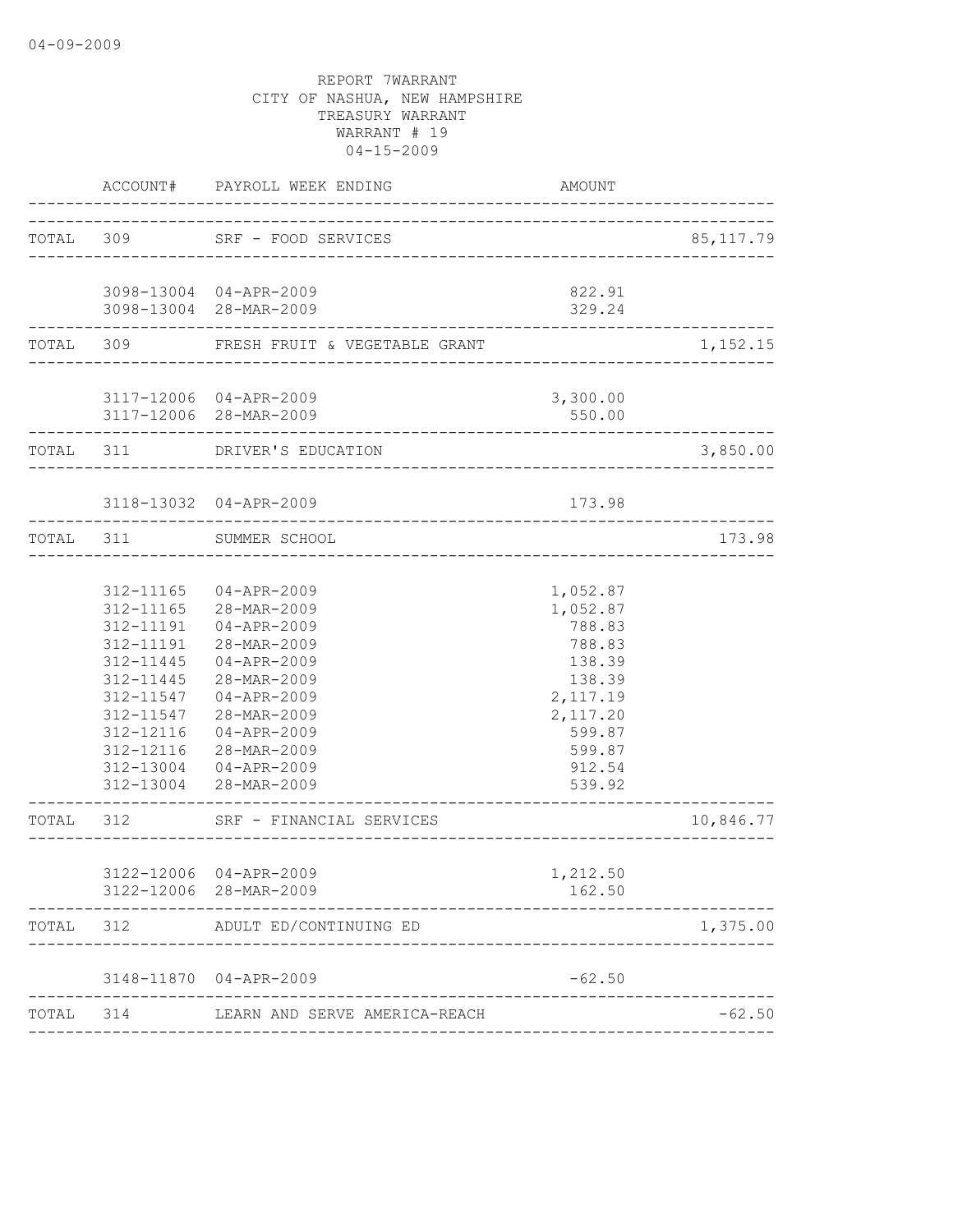|       |                                                                                         | ACCOUNT# PAYROLL WEEK ENDING                                                                                                                                                                                                                         | <b>AMOUNT</b>                                                                                                                    |            |
|-------|-----------------------------------------------------------------------------------------|------------------------------------------------------------------------------------------------------------------------------------------------------------------------------------------------------------------------------------------------------|----------------------------------------------------------------------------------------------------------------------------------|------------|
|       |                                                                                         | 3149-11870 04-APR-2009<br>3149-11870 28-MAR-2009                                                                                                                                                                                                     | 318.75<br>75.00                                                                                                                  |            |
|       |                                                                                         | TOTAL 314 LEARN AND SERVE AMERICA-REACH                                                                                                                                                                                                              |                                                                                                                                  | 393.75     |
|       |                                                                                         | 3239-12006 04-APR-2009<br>3239-12006 28-MAR-2009                                                                                                                                                                                                     | 2,150.00<br>800.00                                                                                                               |            |
|       |                                                                                         | TOTAL 323 ADULT H.S.ALTERNATIVE ED                                                                                                                                                                                                                   |                                                                                                                                  | 2,950.00   |
|       |                                                                                         | 3245-11860 04-APR-2009                                                                                                                                                                                                                               | 1,346.15                                                                                                                         |            |
|       |                                                                                         | TOTAL 324 YOUTH SAFE HAVEN-PAL                                                                                                                                                                                                                       |                                                                                                                                  | 1,346.15   |
|       |                                                                                         | 3269-11726 04-APR-2009                                                                                                                                                                                                                               | 1,831.69                                                                                                                         |            |
|       |                                                                                         | TOTAL 326 NH ALTERNATE ASSESSMENT COACH                                                                                                                                                                                                              |                                                                                                                                  | 1,831.69   |
|       |                                                                                         | 3279-12006 04-APR-2009<br>3279-12006 28-MAR-2009                                                                                                                                                                                                     | 775.00<br>75.00<br>_____________________________                                                                                 |            |
|       |                                                                                         | TOTAL 327 ADULT H.S.SPECIAL NEEDS GRANT                                                                                                                                                                                                              |                                                                                                                                  | 850.00     |
|       | 331-11561<br>331-12115<br>331-12115<br>331-13038<br>331-13038<br>331-13044<br>331-13044 | 331-11250 04-APR-2009<br>331-11250 28-MAR-2009<br>331-11561 04-APR-2009<br>28-MAR-2009<br>$04 - APR - 2009$<br>28-MAR-2009<br>$04 - APR - 2009$<br>28-MAR-2009<br>$04 - APR - 2009$<br>28-MAR-2009<br>331-18036 04-APR-2009<br>331-18036 28-MAR-2009 | 682.87<br>682.88<br>1,117.33<br>1,117.33<br>548.32<br>548.32<br>134.81<br>134.81<br>5,125.50<br>4,888.23<br>4,949.37<br>4,194.75 |            |
| TOTAL | 331                                                                                     | SRF - POLICE DEPARTMENT                                                                                                                                                                                                                              |                                                                                                                                  | 24, 124.52 |
|       |                                                                                         | 3339-12006 04-APR-2009<br>3339-12201 04-APR-2009<br>3339-13133 04-APR-2009                                                                                                                                                                           | 2,055.12<br>186.00<br>450.00                                                                                                     |            |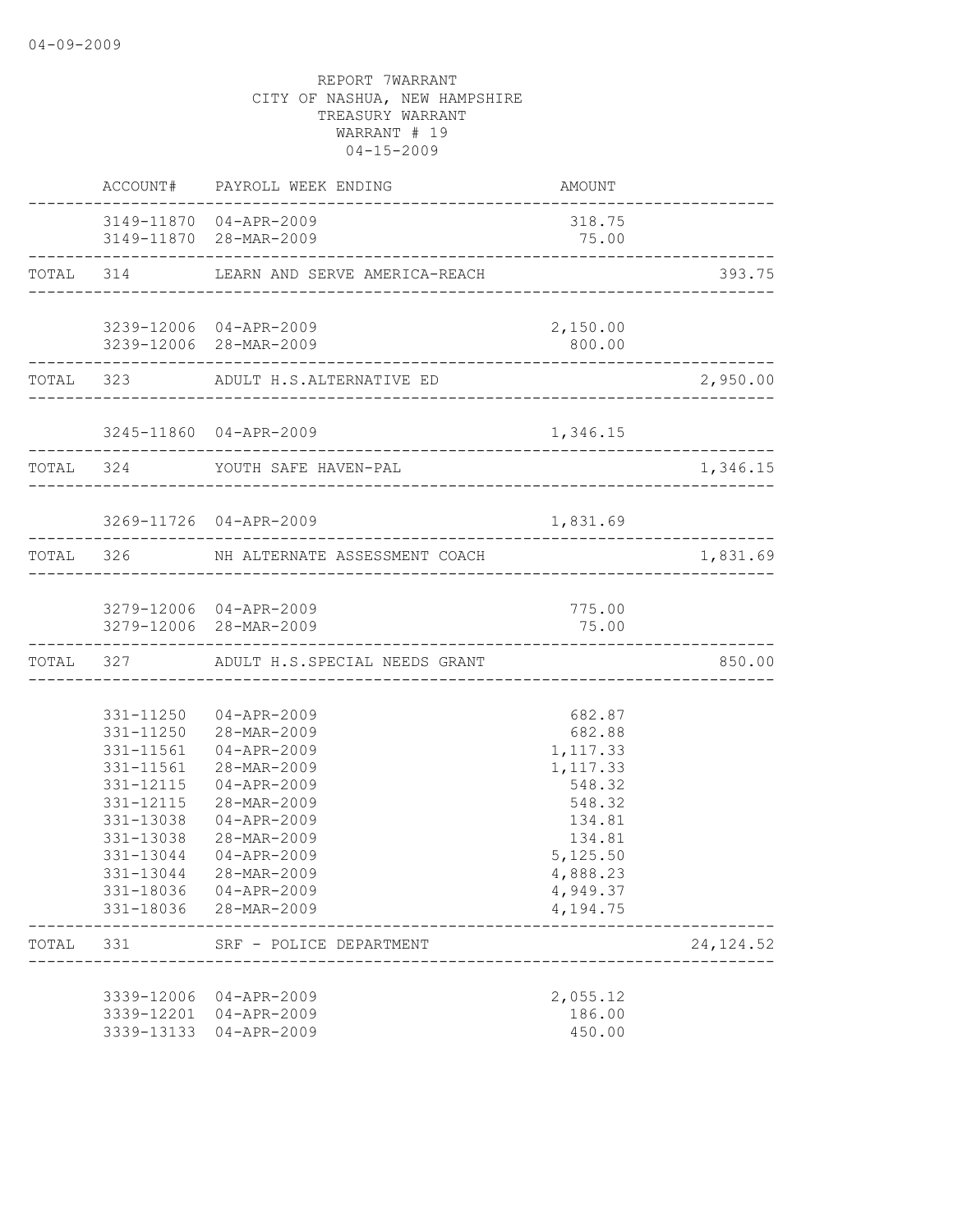|                    | ACCOUNT# PAYROLL WEEK ENDING                                      | <b>AMOUNT</b> |          |
|--------------------|-------------------------------------------------------------------|---------------|----------|
| TOTAL 333          | TITLE I SCHL IMPRV MT PLEASANT                                    |               | 2,691.12 |
|                    |                                                                   |               |          |
|                    | 3359-11870 04-APR-2009                                            | 1,595.35      |          |
|                    | 3359-12006 04-APR-2009                                            | 220.19        |          |
|                    | 3359-12078 04-APR-2009                                            | 1,575.00      |          |
|                    | 3359-12078 28-MAR-2009                                            | 1,587.50      |          |
|                    | 3359-19230 04-APR-2009                                            | 300.00        |          |
| ------------------ | TOTAL 335 TITLE IB READ 1ST MT PLEASANT                           | _____________ | 5,278.04 |
|                    |                                                                   |               |          |
|                    | 3369-12078 04-APR-2009                                            | 50.00         |          |
|                    | 3369-13133 04-APR-2009                                            | 150.00        |          |
| TOTAL 336          | TITLE I SCHL IMPRV DR CRISP                                       |               | 200.00   |
|                    |                                                                   |               |          |
|                    | 341-01210 04-APR-2009                                             | 356.82        |          |
|                    | 341-01210 28-MAR-2009                                             | 356.82        |          |
| 341-11107          | 04-APR-2009                                                       | 433.74        |          |
| 341-11107          | 28-MAR-2009                                                       | 433.74        |          |
| 341-11235          | 04-APR-2009                                                       | 1,167.80      |          |
| 341-11235          | 28-MAR-2009                                                       | 1,167.80      |          |
| 341-11484          | 04-APR-2009                                                       | 1,280.00      |          |
| 341-11484          | 28-MAR-2009                                                       | 1,280.00      |          |
| 341-11563          | 04-APR-2009                                                       | 938.56        |          |
| 341-11563          | 28-MAR-2009                                                       | 938.55        |          |
| 341-12037          | $04 - APR - 2009$                                                 | 104.21        |          |
| 341-12037          | 28-MAR-2009                                                       | 104.20        |          |
|                    | 341-12101  04-APR-2009                                            | 396.07        |          |
|                    | 341-12101 28-MAR-2009                                             | 396.07        |          |
|                    | TOTAL 341 SRF - COMMUNITY SERVICES<br>--------------------------- |               | 9,354.38 |
|                    |                                                                   |               |          |
|                    | 342-11499 04-APR-2009                                             | 1,033.32      |          |
| 342-11499          | 28-MAR-2009                                                       | 1,033.32      |          |
| 342-11584          | $04 - APR - 2009$                                                 | 1,694.18      |          |
| 342-11584          | 28-MAR-2009                                                       | 1,694.17      |          |
| 342-12000          | $04 - APR - 2009$                                                 | 635.11        |          |
| 342-12000          | 28-MAR-2009                                                       | 635.11        |          |
| 342-12582          | $04 - APR - 2009$                                                 | 254.35        |          |
| 342-12582          | 28-MAR-2009                                                       | 254.35        |          |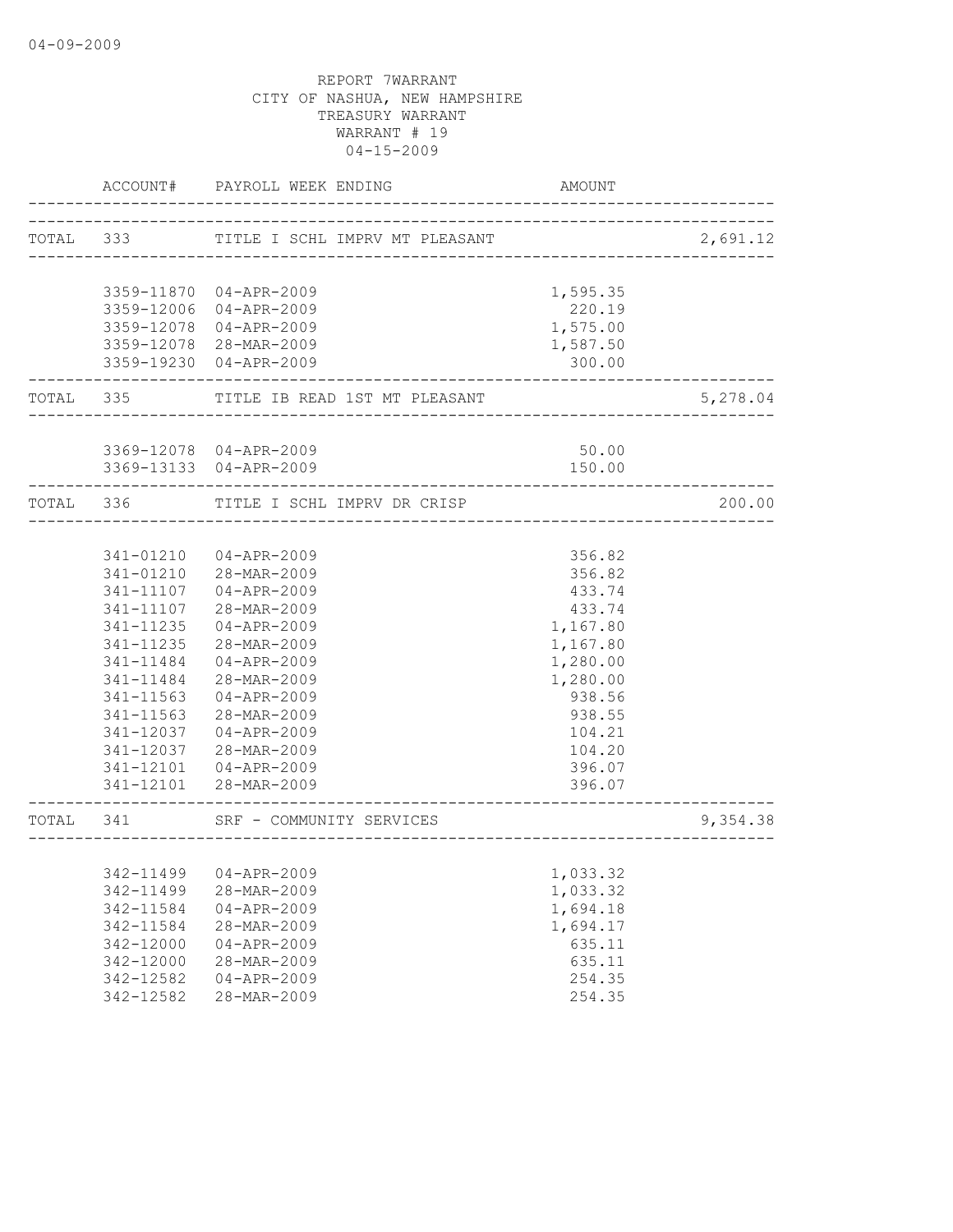|       | ACCOUNT#   | PAYROLL WEEK ENDING                   | <b>AMOUNT</b>    |           |
|-------|------------|---------------------------------------|------------------|-----------|
| TOTAL | 342        | SRF - COMMUNITY HEALTH                |                  | 7,233.91  |
|       |            |                                       |                  |           |
|       | 3440-12006 | $04 - APR - 2009$                     | 4,485.13         |           |
|       |            | 3440-12006 28-MAR-2009                | 6,490.36         |           |
|       |            | 3440-12078 04-APR-2009                | 11,587.50        |           |
|       | 3440-12078 | 28-MAR-2009                           | 1,200.00         |           |
| TOTAL | 344        | AFTER SCHOOL PROGRAM                  |                  | 23,762.99 |
|       |            |                                       |                  |           |
|       |            | 3449-11162 04-APR-2009                | 640.13<br>640.13 |           |
|       |            | 3449-11162 28-MAR-2009<br>04-APR-2009 |                  |           |
|       | 3449-11860 |                                       | 6,588.97         |           |
| TOTAL | 344        | TITLE IV SDF 21ST CENTURY             |                  | 7,869.23  |
|       |            |                                       |                  |           |
|       |            | 3466-19230 04-APR-2009                | $-100.00$        |           |
| TOTAL | 346        |                                       |                  | $-100.00$ |
|       |            |                                       |                  |           |
|       | 3468-11162 | 04-APR-2009                           | 580.50           |           |
|       | 3468-11162 | 28-MAR-2009                           | 580.50           |           |
|       |            | 3468-11870 04-APR-2009                | 4,373.96         |           |
|       | 3468-19230 | 04-APR-2009                           | 2,087.50         |           |
| TOTAL | 346        | SMALLER LEARNING COMMUNITY            |                  | 7,622.46  |
|       |            |                                       |                  |           |
|       |            | 3509-11726 04-APR-2009                | 25, 188.51       |           |
|       | 3509-12201 | $04 - APR - 2009$                     | 62.00            |           |
|       | 3509-12201 | 28-MAR-2009                           | 310.00           |           |
| TOTAL | 350        | TITLE 11A TEACHER QUALITY             |                  | 25,560.51 |
|       |            |                                       |                  |           |
|       | 352-59055  | 04-APR-2009                           | 400.06           |           |
|       | 352-59055  | 28-MAR-2009                           | 400.05           |           |
| TOTAL | 352        | SRF - PARKS AND RECREATION            |                  | 800.11    |
|       |            |                                       |                  |           |

3539-13032 04-APR-2009 1,100.00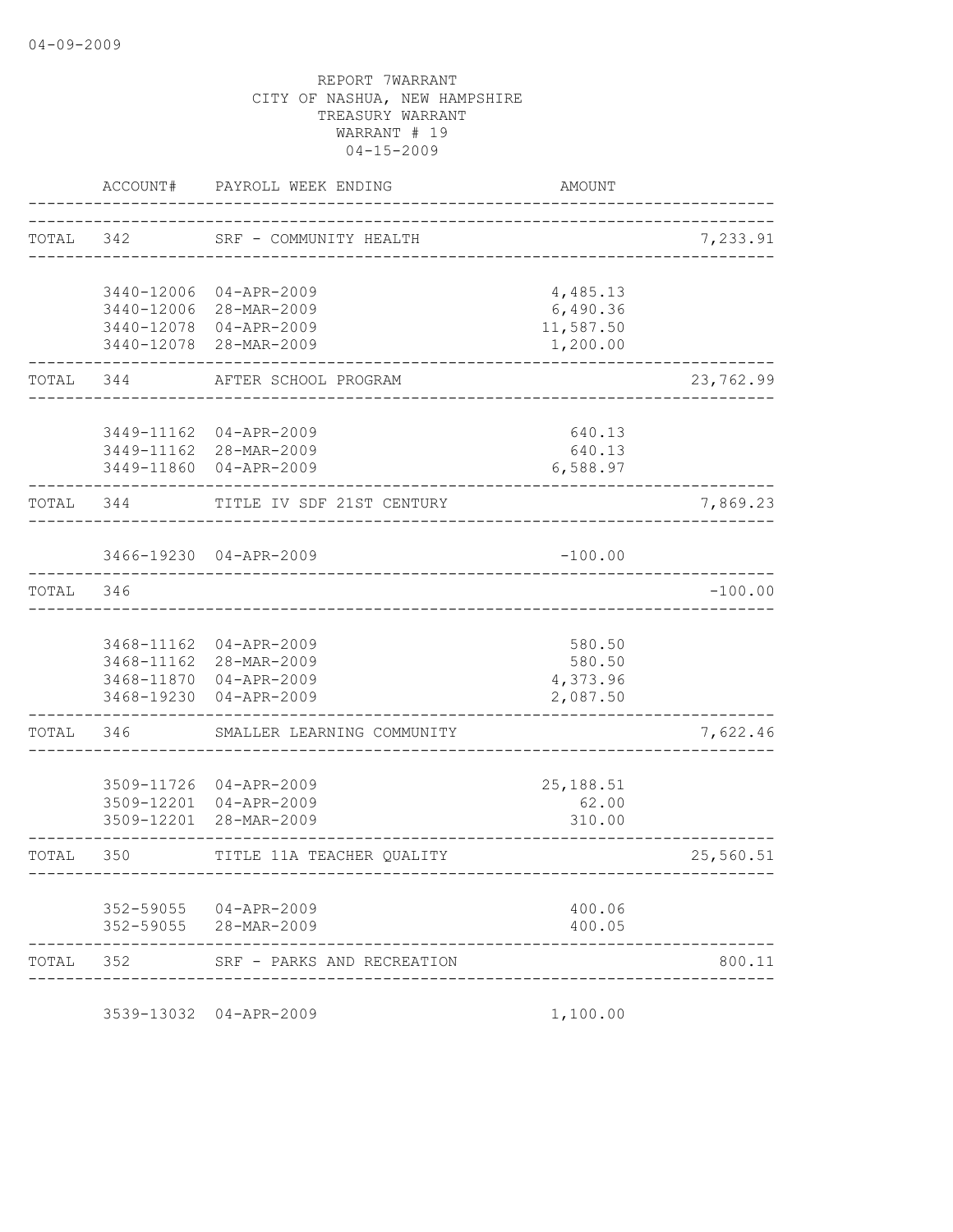|                        | ACCOUNT# PAYROLL WEEK ENDING AMO                 | AMOUNT               |           |
|------------------------|--------------------------------------------------|----------------------|-----------|
|                        | TOTAL 353 ADULT BASIC EDUCATION                  |                      | 1,100.00  |
|                        |                                                  |                      |           |
|                        | 3559-11870 04-APR-2009                           | 2,809.53             |           |
|                        | 3559-12006 04-APR-2009                           | 1,884.66             |           |
|                        | 3559-12006 28-MAR-2009                           | 1,370.08             |           |
|                        | 3559-12078 04-APR-2009<br>3559-12078 28-MAR-2009 | 1,437.50<br>1,625.00 |           |
|                        | 3559-12201 04-APR-2009                           | 35.00                |           |
|                        | 3559-12201 28-MAR-2009                           | 310.00               |           |
|                        | 3559-13004 04-APR-2009                           | 100.00               |           |
|                        | TOTAL 355 TITLE IB READING 1ST FES               |                      | 9,571.77  |
|                        |                                                  |                      |           |
|                        | 3609-11515 04-APR-2009                           | 4,520.46             |           |
|                        | 3609-11870 04-APR-2009                           | 2,500.00             |           |
|                        | 3609-13133 04-APR-2009                           | 6,605.00             |           |
|                        | 3609-13133 28-MAR-2009                           | 100.00               |           |
|                        | TOTAL 360 DROP OUT PREVENTION/ALT ED             |                      | 13,725.46 |
|                        |                                                  |                      |           |
|                        | 374-01126 04-APR-2009                            | 914.75               |           |
|                        | 374-01126 28-MAR-2009                            | 914.75               |           |
|                        | 374-01127 04-APR-2009                            | 207.01               |           |
|                        | 374-01127 28-MAR-2009                            | 165.61               |           |
| 374-01210              | 04-APR-2009                                      | 1,780.14             |           |
|                        | 374-01210 28-MAR-2009                            | 1,780.14             |           |
|                        | 374-0703P 04-APR-2009                            | 213.90               |           |
| 374-0703P              | 28-MAR-2009                                      | 213.90               |           |
| 374-0704P              | 04-APR-2009                                      | 213.90               |           |
| 374-0704P<br>374-0705P | 28-MAR-2009                                      | 213.90               |           |
| 374-0705P              | 04-APR-2009<br>28-MAR-2009                       | 703.88<br>728.73     |           |
| 374-07235              | $04 - APR - 2009$                                | 621.07               |           |
| 374-07235              | 28-MAR-2009                                      | 629.36               |           |
| 374-0734P              | $04 - APR - 2009$                                | 1,138.75             |           |
| 374-0734P              | 28-MAR-2009                                      | 1,147.03             |           |
| 374-09003              | $04 - APR - 2009$                                | 524.27               |           |
| 374-09003              | 28-MAR-2009                                      | 524.27               |           |
| 374-11131              | $04 - APR - 2009$                                | 1,219.71             |           |
| 374-11131              | 28-MAR-2009                                      | 1,219.71             |           |
| 374-11149              | $04 - APR - 2009$                                | 1,840.92             |           |
| 374-11149              | 28-MAR-2009                                      | 1,840.92             |           |
| 374-11168              | $04 - APR - 2009$                                | 928.64               |           |
| 374-11168              | 28-MAR-2009                                      | 928.64               |           |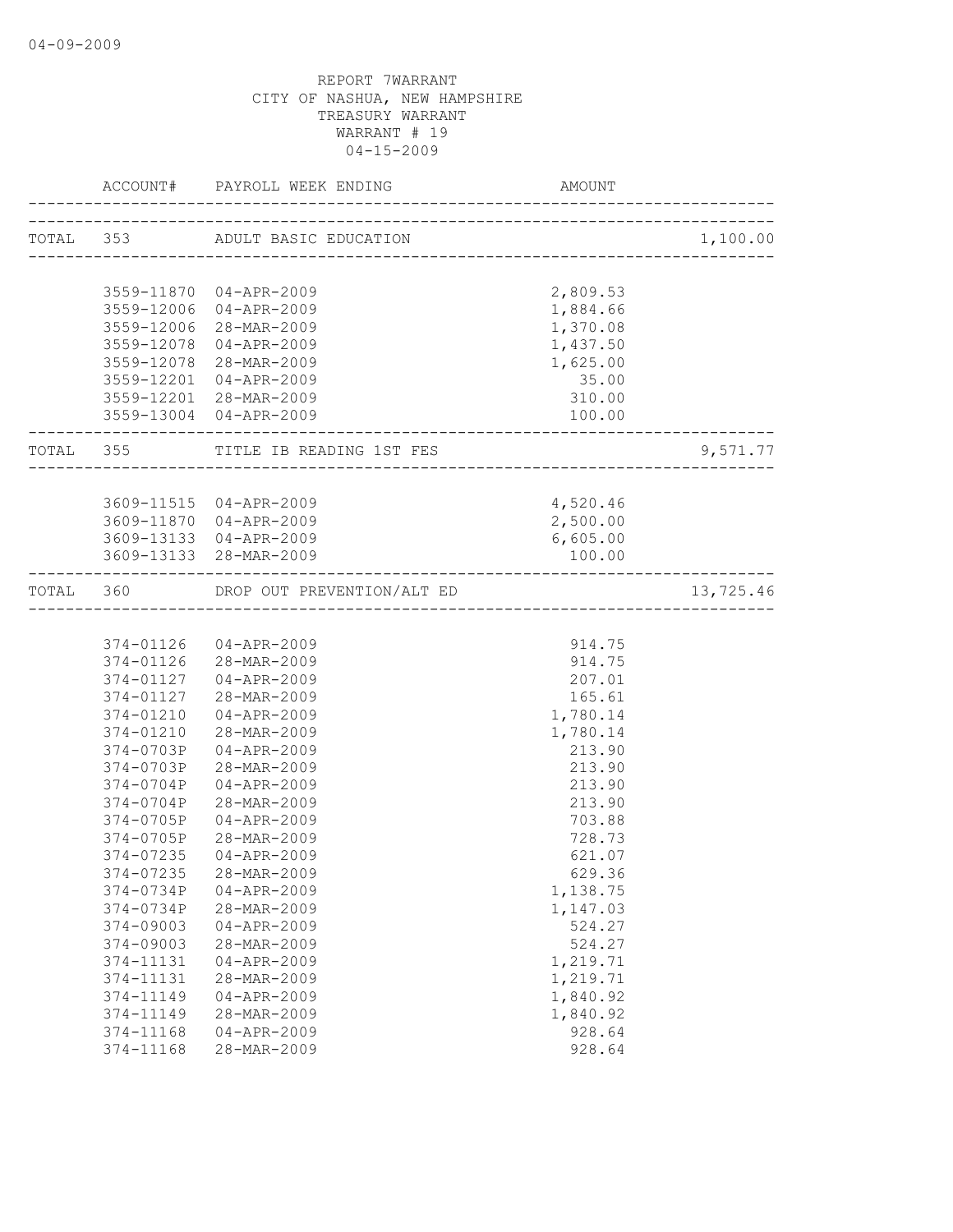|       |                             | ACCOUNT# PAYROLL WEEK ENDING                     | AMOUNT                |            |
|-------|-----------------------------|--------------------------------------------------|-----------------------|------------|
|       |                             | 374-11653 04-APR-2009<br>374-11653 28-MAR-2009   | 234.71<br>234.71      |            |
|       |                             | TOTAL 374 SRF - URBAN PROGRAMS                   |                       | 21,083.32  |
|       |                             |                                                  |                       |            |
|       |                             | 3769-11726 04-APR-2009                           | 7,892.33              |            |
|       |                             | 3769-11802 04-APR-2009                           | 1,972.09              |            |
|       |                             | 3769-11870 04-APR-2009                           | 2,623.32              |            |
|       |                             | 3769-12111 04-APR-2009                           | 5,294.14              |            |
|       |                             | 3769-12111 28-MAR-2009                           | 5,516.33              |            |
|       |                             | 3769-12126 04-APR-2009<br>3769-12126 28-MAR-2009 | 582.40<br>582.40      |            |
|       |                             | 3769-12135 04-APR-2009                           | 74.24                 |            |
|       | 3769-12198                  | 04-APR-2009                                      | 45,721.83             |            |
|       |                             | 3769-12201 04-APR-2009                           | 612.97                |            |
|       |                             | 3769-13133 04-APR-2009                           | 6,395.86              |            |
|       | 3769-13133                  | 28-MAR-2009                                      | 100.00                |            |
|       | 3769-13137                  | 28-MAR-2009                                      | 162.50                |            |
|       |                             | 3769-19000 04-APR-2009                           | 4,787.95              |            |
|       |                             | 3769-19000 28-MAR-2009                           | 1,876.75              |            |
|       |                             | 3769-19210 04-APR-2009                           | 44,791.74             |            |
|       |                             | TOTAL 376 TITLE I ESEA                           |                       | 128,986.85 |
|       |                             |                                                  |                       |            |
|       |                             | 3779-13133 04-APR-2009                           | 3, 152.30             |            |
|       | --------------------------- | 3779-13133 28-MAR-2009                           | 1,780.20              |            |
|       |                             | TOTAL 377 TITLE III ENHANCE ENG LANGUAGE         |                       | 4,932.50   |
|       |                             |                                                  |                       |            |
|       |                             | 3909-11726 04-APR-2009                           | 2,019.06              |            |
|       |                             | 3909-12111 04-APR-2009<br>3909-12111 28-MAR-2009 | 409.05<br>409.05      |            |
|       |                             | 3909-13133 04-APR-2009                           | 650.00                |            |
|       |                             | 3909-19000 04-APR-2009                           | 1,400.00              |            |
| TOTAL | 390                         | VOC ED SECONDARY PERKINS                         |                       | 4,887.16   |
|       |                             |                                                  |                       |            |
|       |                             | 3937-19000 04-APR-2009                           | 809.02                |            |
| TOTAL | 393                         | DAY CARE                                         |                       | 809.02     |
|       |                             |                                                  |                       |            |
|       |                             | 3959-11726 04-APR-2009<br>3959-11805 04-APR-2009 | 66,736.02<br>1,400.81 |            |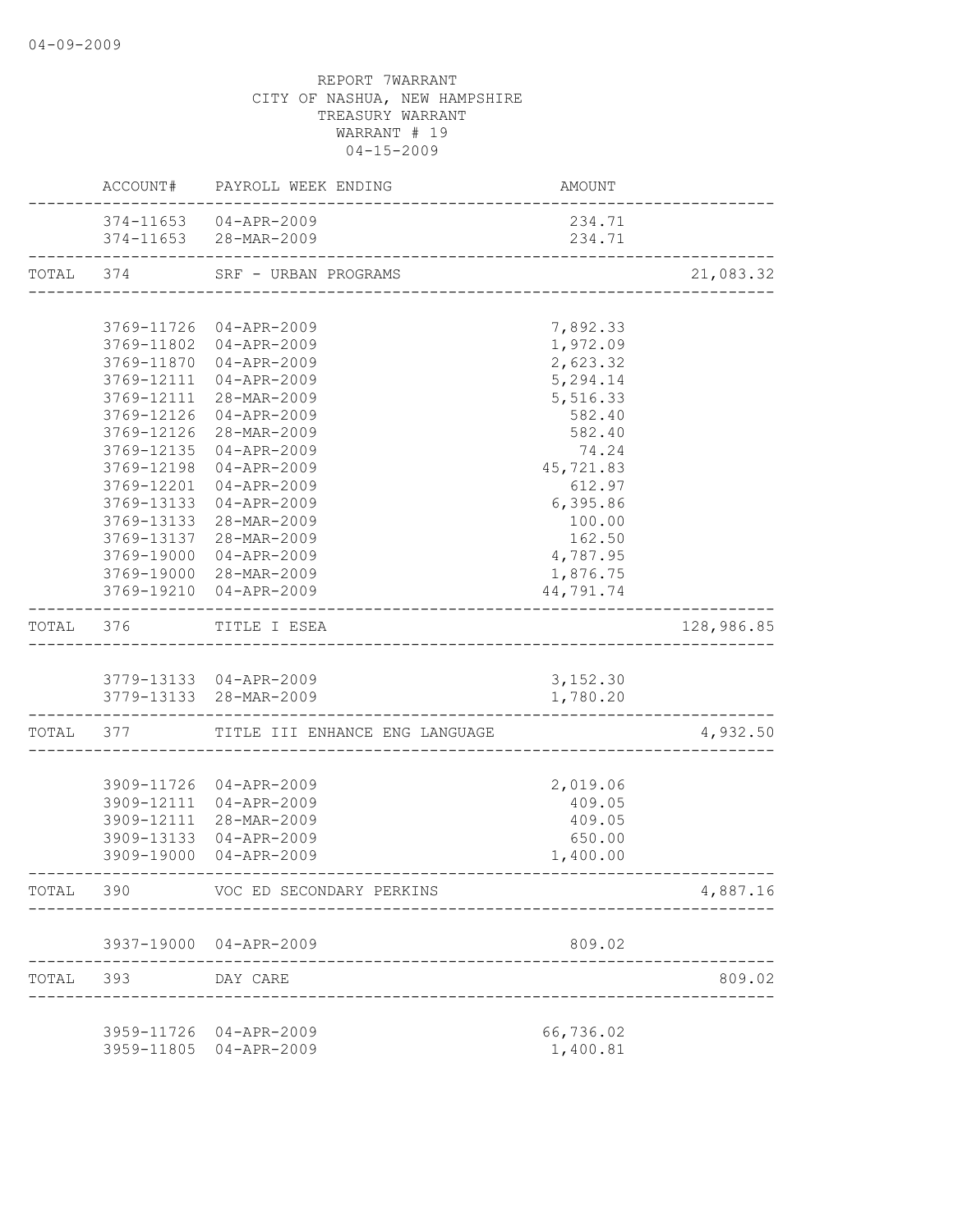|       | ACCOUNT# | PAYROLL WEEK ENDING                                                                                  | AMOUNT                                      |           |
|-------|----------|------------------------------------------------------------------------------------------------------|---------------------------------------------|-----------|
|       |          | 3959-12201 04-APR-2009<br>3959-12201 28-MAR-2009                                                     | 775.00<br>434.00                            |           |
|       |          | TOTAL 395 IDEA BASIC SPEC ED                                                                         |                                             | 69,345.83 |
|       |          | 3969-11726 04-APR-2009                                                                               | 2,514.46                                    |           |
|       |          | TOTAL 396 IDEA PRESCHOOL SPEC ED                                                                     |                                             | 2,514.46  |
|       |          | 3977-12111 04-APR-2009<br>3977-12111 28-MAR-2009<br>3977-13137 04-APR-2009<br>3977-13137 28-MAR-2009 | 15,020.68<br>15,533.87<br>70.20<br>$-70.20$ |           |
| TOTAL | 397      | SPECIAL ED LOCAL                                                                                     |                                             | 30,554.55 |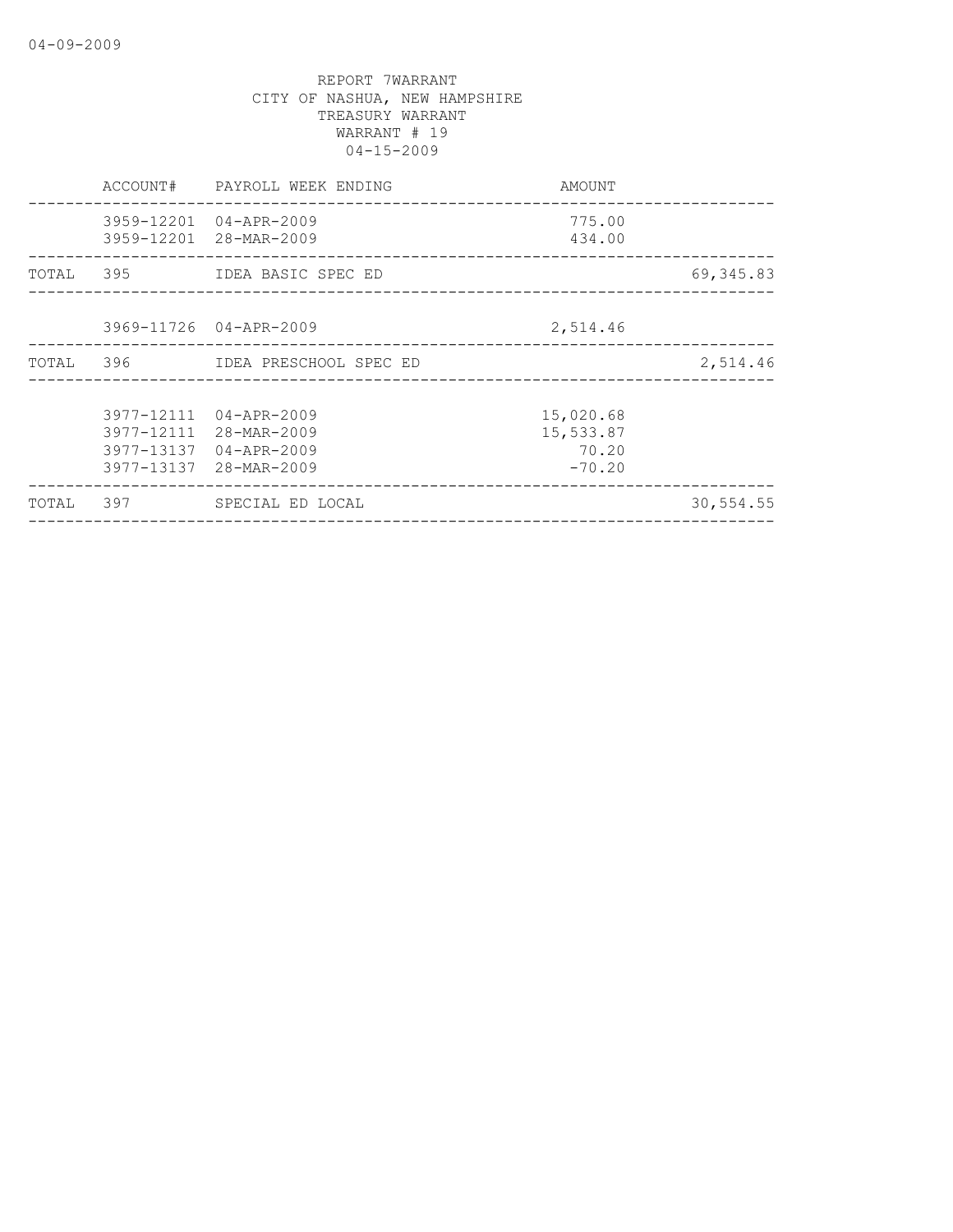|           | ACCOUNT#  | PAYROLL WEEK ENDING                                     | AMOUNT   |           |
|-----------|-----------|---------------------------------------------------------|----------|-----------|
|           | 501-11033 | $04 - APR - 2009$                                       | 798.31   |           |
|           | 501-11033 | 28-MAR-2009                                             | 798.31   |           |
|           | 501-11463 | $04 - APR - 2009$                                       | 769.94   |           |
|           | 501-11463 | 28-MAR-2009                                             | 769.94   |           |
|           | 501-11470 | $04 - APR - 2009$                                       | 827.74   |           |
|           | 501-11470 | 28-MAR-2009                                             | 827.74   |           |
|           | 501-11471 | $04 - APR - 2009$                                       | 1,926.42 |           |
|           | 501-11471 | 28-MAR-2009                                             | 1,926.42 |           |
|           | 501-11611 | 04-APR-2009                                             | 528.68   |           |
|           |           | 501-11611 28-MAR-2009                                   | 528.68   |           |
| TOTAL     | 501       | MAYOR'S OFFICE                                          |          | 9,702.18  |
|           |           |                                                         |          |           |
|           | 502-11113 | 04-APR-2009                                             | 1,526.01 |           |
|           | 502-11113 | 28-MAR-2009                                             | 1,526.00 |           |
|           | 502-11195 | $04 - APR - 2009$                                       | 1,999.68 |           |
|           | 502-11195 | 28-MAR-2009                                             | 1,999.68 |           |
|           | 502-11219 | 04-APR-2009                                             | 1,766.76 |           |
|           | 502-11219 | 28-MAR-2009                                             | 1,766.76 |           |
|           |           | 502-11518  04-APR-2009                                  | 1,615.60 |           |
|           | 502-11518 | 28-MAR-2009                                             | 1,615.60 |           |
| TOTAL     | 502       | LEGAL DEPARTMENT                                        |          | 13,816.09 |
|           |           |                                                         |          |           |
|           |           | 503-11071  04-APR-2009                                  | 1,196.29 |           |
|           |           | 503-11071 28-MAR-2009                                   | 1,196.29 |           |
|           |           | 503-12092  04-APR-2009                                  | 490.64   |           |
|           |           | 503-12092 28-MAR-2009                                   | 490.64   |           |
| TOTAL     | 503       | BOARD OF ALDERMEN                                       |          | 3,373.86  |
|           |           |                                                         |          |           |
|           | 508-11130 | 04-APR-2009                                             | 809.99   |           |
|           | 508-11130 | 28-MAR-2009                                             | 809.99   |           |
|           | 508-11446 | $04 - APR - 2009$                                       | 813.98   |           |
|           | 508-11446 | 28-MAR-2009                                             | 813.98   |           |
| TOTAL 508 |           | INSURANCE - POLICY COSTS<br>--------------------------- |          | 3,247.94  |
|           |           |                                                         |          |           |
|           | 511-11247 | 04-APR-2009                                             | 662.00   |           |
|           | 511-11247 | 28-MAR-2009                                             | 662.00   |           |
|           | 511-11248 | $04 - APR - 2009$                                       | 1,351.04 |           |
|           | 511-11248 | 28-MAR-2009                                             | 1,351.04 |           |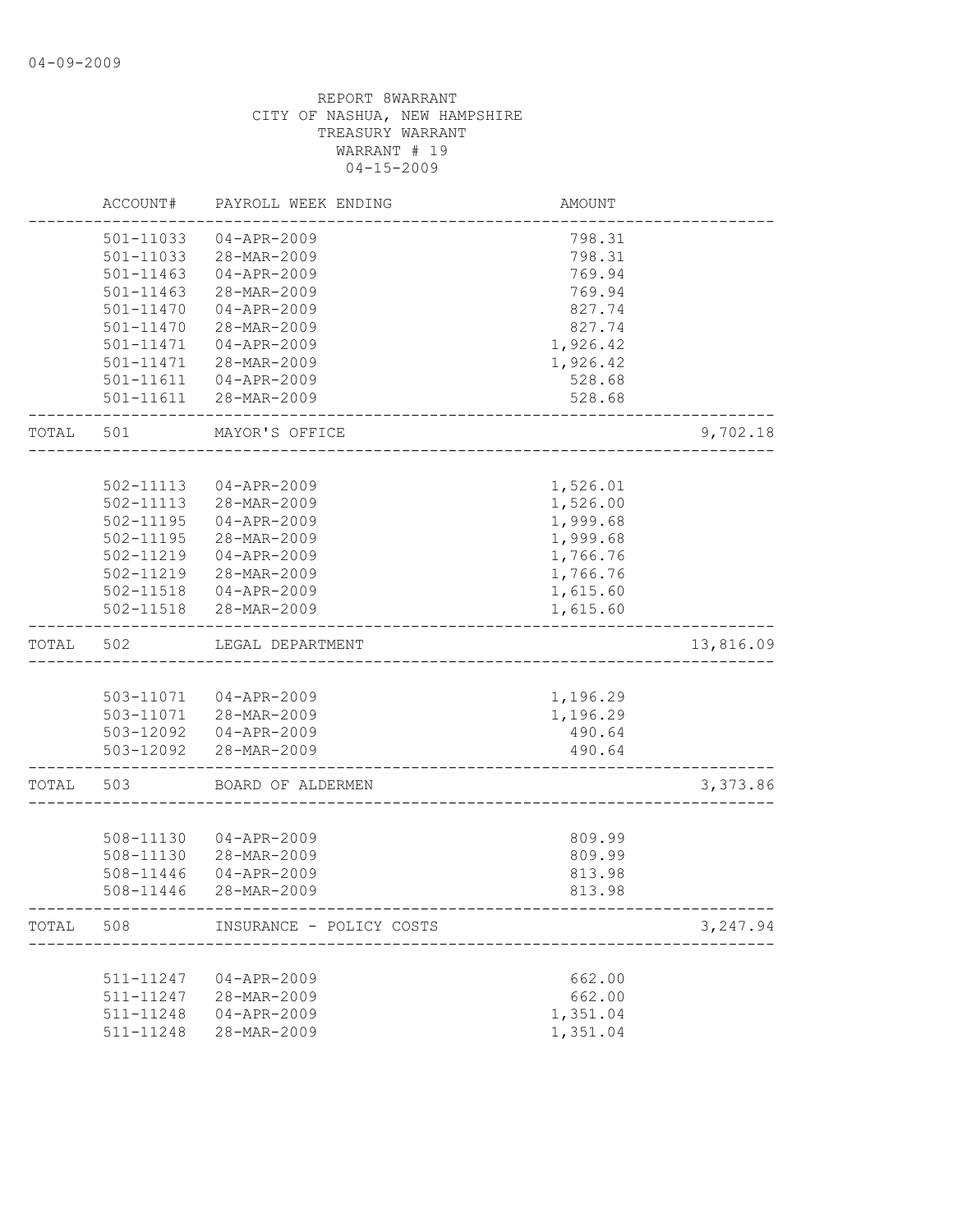|           | 512-11005 04-APR-2009 | 876.86   |  |
|-----------|-----------------------|----------|--|
|           | 512-11005 28-MAR-2009 | 876.86   |  |
| 512-11050 | $04 - APR - 2009$     | 718.17   |  |
| 512-11050 | 28-MAR-2009           | 718.17   |  |
| 512-11064 | $04 - APR - 2009$     | 954.94   |  |
| 512-11064 | 28-MAR-2009           | 954.94   |  |
| 512-11073 | $04 - APR - 2009$     | 1,544.89 |  |
| 512-11073 | 28-MAR-2009           | 1,544.86 |  |
| 512-11134 | 04-APR-2009           | 750.52   |  |
| 512-11134 | 28-MAR-2009           | 750.52   |  |
| 512-11165 | 04-APR-2009           | 2,178.03 |  |
| 512-11165 | 28-MAR-2009           | 2,178.03 |  |
| 512-11173 | 04-APR-2009           | 1,364.20 |  |
| 512-11173 | 28-MAR-2009           | 1,364.20 |  |
| 512-11177 | 04-APR-2009           | 1,885.72 |  |
| 512-11177 | 28-MAR-2009           | 1,885.72 |  |
| 512-11222 | 04-APR-2009           | 957.31   |  |
| 512-11222 | 28-MAR-2009           | 957.31   |  |
| 512-11224 | 04-APR-2009           | 957.64   |  |
| 512-11224 | 28-MAR-2009           | 957.64   |  |
| 512-11232 | $04 - APR - 2009$     | 1,010.46 |  |
| 512-11232 | 28-MAR-2009           | 1,010.46 |  |
| 512-11265 | 04-APR-2009           | 833.86   |  |
| 512-11265 | 28-MAR-2009           | 833.86   |  |
| 512-11445 | $04 - APR - 2009$     | 553.56   |  |
| 512-11445 | 28-MAR-2009           | 553.56   |  |
| 512-11531 | 04-APR-2009           | 1,377.84 |  |
| 512-11531 | 28-MAR-2009           | 1,293.84 |  |
| 512-11684 | 04-APR-2009           | 827.73   |  |
| 512-11684 | 28-MAR-2009           | 827.74   |  |
| 512-11714 | 04-APR-2009           | 903.15   |  |
| 512-11714 | 28-MAR-2009           | 903.15   |  |
| 512-11740 | 04-APR-2009           | 1,575.29 |  |
| 512-11740 | 28-MAR-2009           | 1,575.29 |  |
| 512-12033 | $04 - APR - 2009$     | 581.13   |  |
| 512-12033 | 28-MAR-2009           | 581.13   |  |
| 512-12052 | $04 - APR - 2009$     | 769.51   |  |
| 512-12052 | 28-MAR-2009           | 769.51   |  |
| 512-12056 | $04 - APR - 2009$     | 343.90   |  |
| 512-12056 | 28-MAR-2009           | 343.89   |  |
| 512-12749 | $04 - APR - 2009$     | 592.39   |  |
| 512-12749 | 28-MAR-2009           | 592.39   |  |
| 512-13004 | $04 - APR - 2009$     | 73.40    |  |
| 512-13004 | 28-MAR-2009           | 32.97    |  |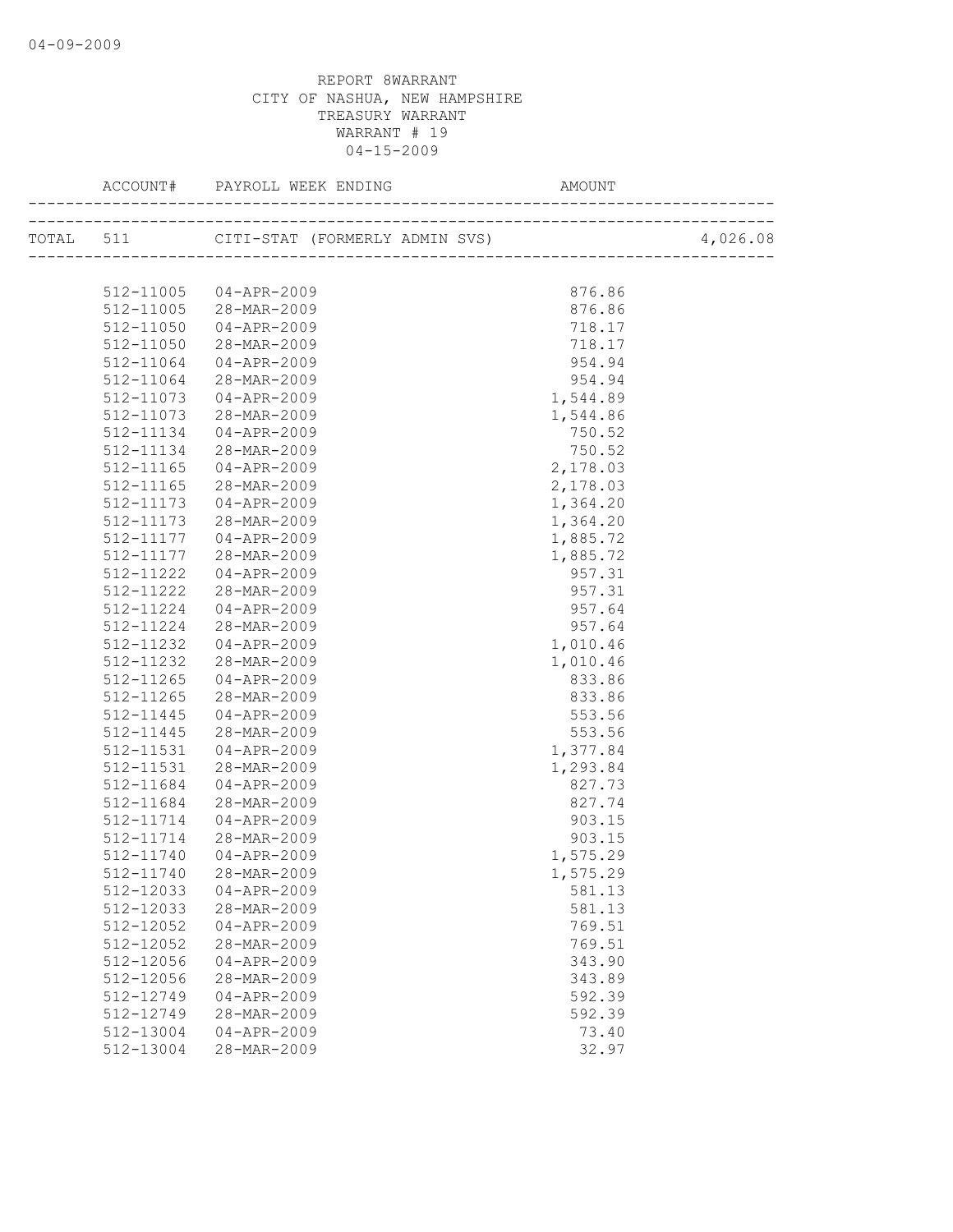|           | ACCOUNT#  | PAYROLL WEEK ENDING<br>__________________ | AMOUNT   |            |
|-----------|-----------|-------------------------------------------|----------|------------|
| TOTAL 512 |           | FINANCIAL SERVICES                        |          | 43, 136.54 |
|           |           | ------------------------------------      |          |            |
|           |           |                                           |          |            |
|           |           | 513-11117  04-APR-2009                    | 1,533.61 |            |
|           |           | 513-11117 28-MAR-2009                     | 1,533.61 |            |
|           | 513-11171 | 04-APR-2009                               | 2,571.32 |            |
|           | 513-11171 | 28-MAR-2009                               | 2,571.32 |            |
|           |           | 513-11213  04-APR-2009                    | 1,219.71 |            |
|           |           | 513-11213 28-MAR-2009                     | 1,219.70 |            |
|           |           | 513-11223 04-APR-2009                     | 737.23   |            |
|           |           | 513-11223 28-MAR-2009                     | 737.24   |            |
| TOTAL 513 |           | CITY CLERK'S OFFICE                       |          | 12, 123.74 |
|           |           |                                           |          |            |
|           |           | 514-11441  04-APR-2009                    | 1,364.20 |            |
|           |           | 514-11441 28-MAR-2009                     | 1,364.20 |            |
|           |           | 514-11540 04-APR-2009                     | 1,017.41 |            |
|           |           | 514-11540 28-MAR-2009                     | 1,017.42 |            |
|           |           | 514-11578 04-APR-2009                     | 936.70   |            |
|           |           | 514-11578 28-MAR-2009                     | 936.70   |            |
|           |           | 514-11589 04-APR-2009                     | 1,014.26 |            |
|           |           | 514-11589 28-MAR-2009                     | 1,014.26 |            |
|           | TOTAL 514 | INSURANCE-PROPERTY & CASUALTY             |          | 8,665.15   |
|           |           |                                           |          |            |
|           |           | 515-11031  04-APR-2009                    | 1,044.26 |            |
|           |           | 515-11031 28-MAR-2009                     | 1,044.26 |            |
|           | 515-11350 | 04-APR-2009                               | 903.15   |            |
|           | 515-11350 | 28-MAR-2009                               | 903.15   |            |
|           | 515-11446 | 04-APR-2009                               | 271.33   |            |
|           | 515-11446 | 28-MAR-2009                               | 271.32   |            |
|           | 515-11447 | $04 - APR - 2009$                         | 1,622.11 |            |
|           | 515-11447 | 28-MAR-2009                               | 1,622.11 |            |
|           | 515-12001 | 04-APR-2009                               | 665.03   |            |
|           | 515-12001 | 28-MAR-2009                               | 665.03   |            |
| TOTAL     | 515       | HUMAN RESOURCES                           |          | 9,011.75   |
|           |           | ___________________                       |          |            |
|           | 516-11147 | 04-APR-2009                               | 591.61   |            |
|           | 516-11147 | 28-MAR-2009                               | 693.38   |            |
|           | 516-11148 | $04 - APR - 2009$                         | 902.81   |            |
|           | 516-11148 | 28-MAR-2009                               | 902.81   |            |
|           | 516-11459 | 04-APR-2009                               | 1,196.29 |            |
|           | 516-11459 | 28-MAR-2009                               | 1,196.29 |            |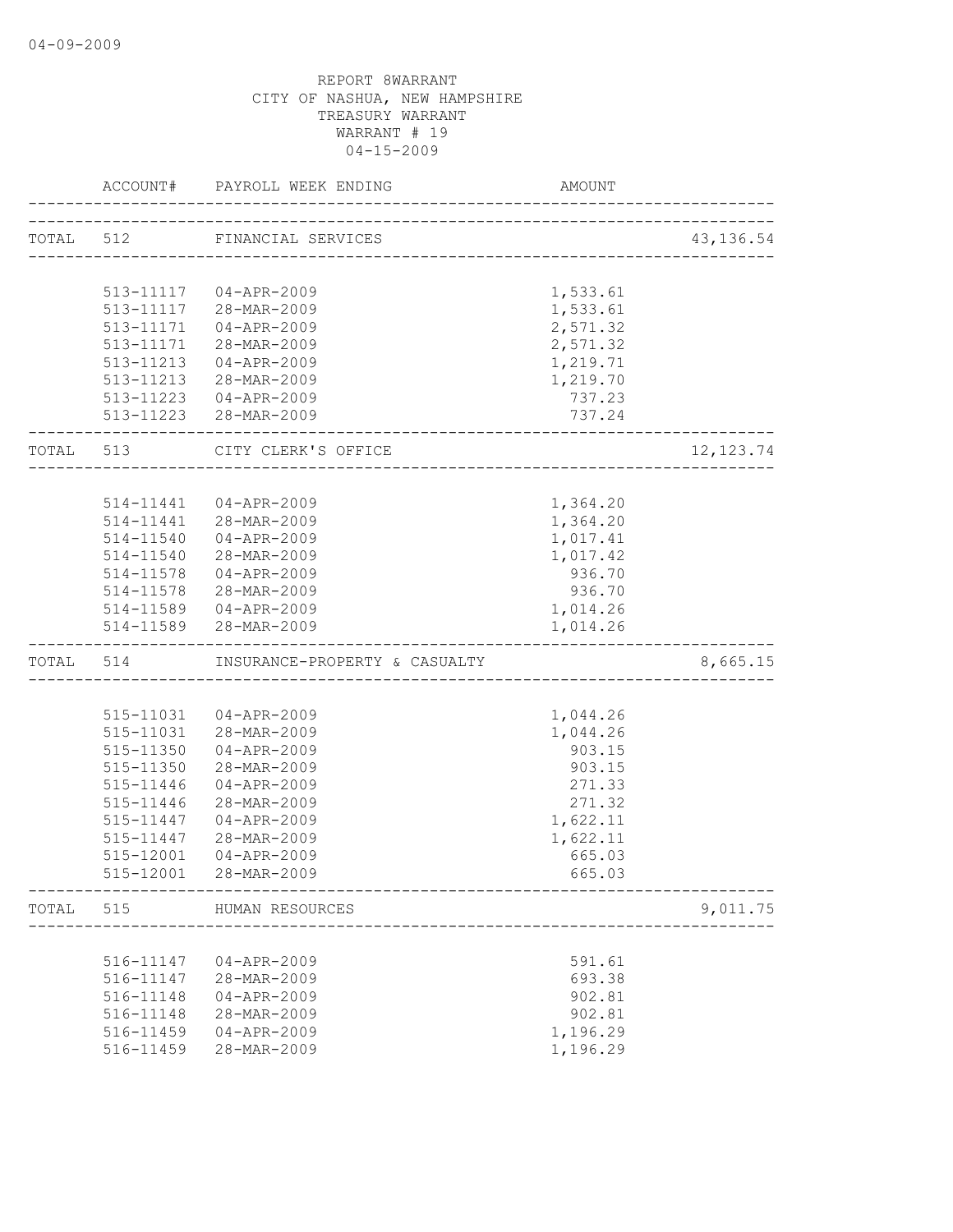|           | ACCOUNT#      | PAYROLL WEEK ENDING         | AMOUNT               |           |
|-----------|---------------|-----------------------------|----------------------|-----------|
|           |               | 516-11573 04-APR-2009       | 895.46               |           |
|           |               | 516-11573 28-MAR-2009       | 895.46               |           |
| TOTAL     | 516           | PURCHASING DEPARTMENT       |                      | 7,274.11  |
|           |               |                             |                      |           |
|           | 517-11198     | 04-APR-2009                 | 1,077.41             |           |
|           |               | 517-11198 28-MAR-2009       | 1,077.41             |           |
|           | 517-11266     | 04-APR-2009                 | 711.75               |           |
|           | $517 - 11266$ | 28-MAR-2009                 | 711.75               |           |
|           |               | 517-12063 04-APR-2009       | 284.24               |           |
|           |               | 517-12063 28-MAR-2009       | 284.23               |           |
|           |               | 517-13020 04-APR-2009       | 74.45                |           |
| TOTAL 517 |               | BUILDING MAINT - CITY ADMIN |                      | 4,221.24  |
|           |               |                             |                      |           |
|           |               | 519-11014  04-APR-2009      | 1,069.50             |           |
|           |               | 519-11014 28-MAR-2009       | 1,069.50             |           |
|           | 519-11016     | $04 - APR - 2009$           | 938.85               |           |
|           | 519-11016     | 28-MAR-2009                 | 938.85               |           |
|           | 519-11017     | 04-APR-2009                 | 783.92               |           |
|           | 519-11017     | 28-MAR-2009                 | 783.92               |           |
|           | 519-11115     | 04-APR-2009                 | 1,873.48             |           |
|           | 519-11115     | 28-MAR-2009                 | 1,873.48             |           |
|           | 519-11146     | 04-APR-2009                 | 816.64               |           |
|           | 519-11146     | 28-MAR-2009                 | 816.64               |           |
|           | 519-11153     | 04-APR-2009                 | 589.71               |           |
|           | 519-11153     | 28-MAR-2009                 | 589.72               |           |
|           | 519-11154     | 04-APR-2009                 | 617.67               |           |
|           | 519-11154     | 28-MAR-2009                 | 617.67               |           |
|           | 519-11205     | 04-APR-2009                 | 773.50               |           |
|           | 519-11205     | 28-MAR-2009                 | 773.50               |           |
|           | 519-11241     | 04-APR-2009                 | 1,328.18             |           |
|           | 519-11241     | 28-MAR-2009                 | 1,328.18             |           |
| TOTAL     | 519           | ASSESSORS                   |                      | 17,582.91 |
|           |               |                             |                      |           |
|           |               | 520-12077 04-APR-2009       | 256.94               |           |
|           |               | 520-12077 28-MAR-2009       | 256.94               |           |
| TOTAL     | 520           | HUNT BUILDING               |                      | 513.88    |
|           |               | 522-11127 04-APR-2009       |                      |           |
|           |               | 522-11127 28-MAR-2009       | 1,626.12<br>1,626.12 |           |
|           |               |                             | 1,096.69             |           |
|           | 522-11128     | 04-APR-2009                 |                      |           |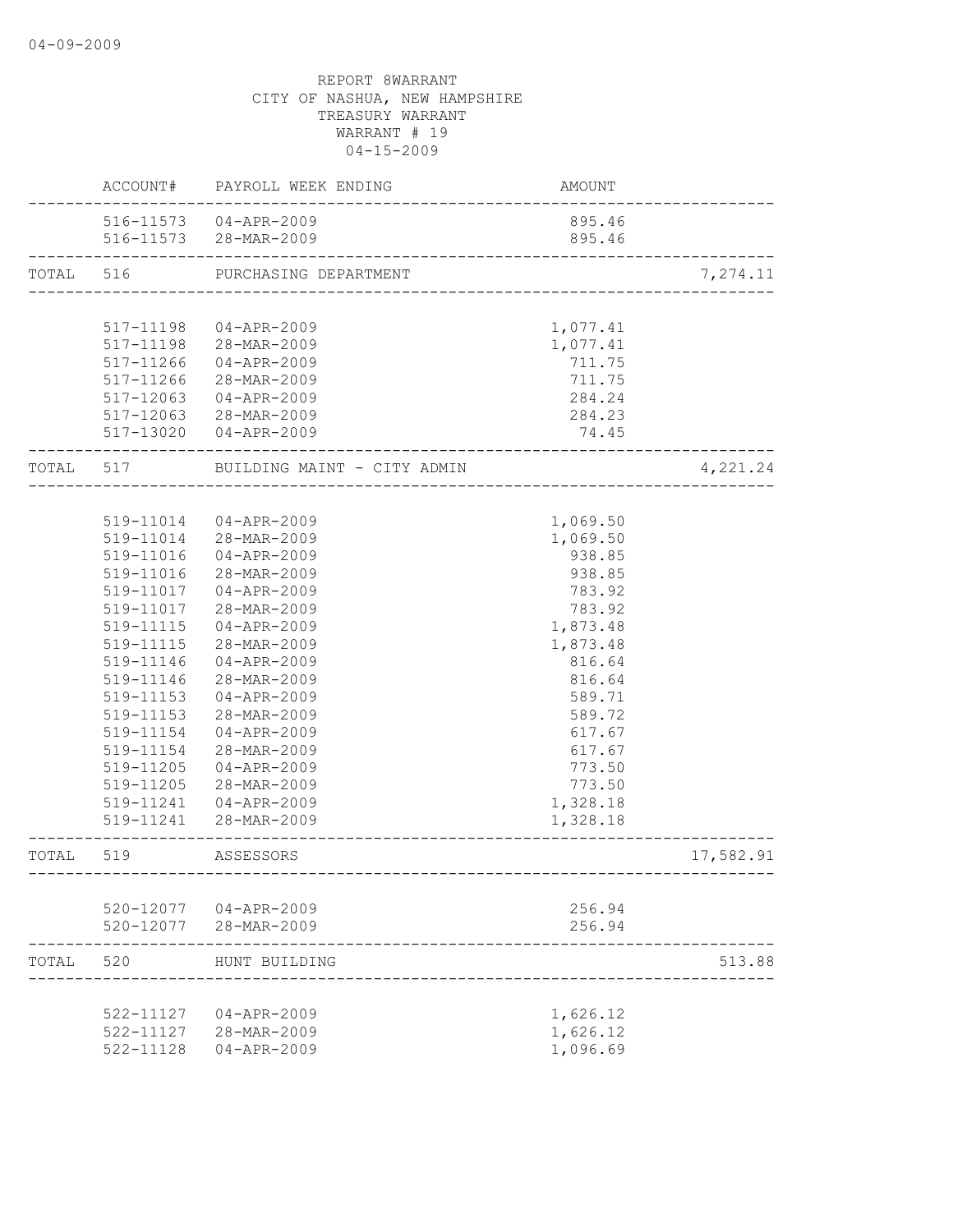|           | ACCOUNT#      | PAYROLL WEEK ENDING    | AMOUNT   |           |
|-----------|---------------|------------------------|----------|-----------|
|           | 522-11128     | 28-MAR-2009            | 1,096.69 |           |
|           | 522-11356     | 04-APR-2009            | 928.64   |           |
|           | 522-11356     | 28-MAR-2009            | 928.64   |           |
|           | 522-11429     | 04-APR-2009            | 1,766.76 |           |
|           | 522-11429     | 28-MAR-2009            | 1,766.76 |           |
|           | 522-11641     | $04 - APR - 2009$      | 1,342.56 |           |
|           | 522-11641     | 28-MAR-2009            | 1,342.56 |           |
|           | $522 - 11652$ | $04 - APR - 2009$      | 1,404.69 |           |
|           | 522-11652     | 28-MAR-2009            | 1,404.69 |           |
|           | 522-11721     | $04 - APR - 2009$      | 1,482.33 |           |
|           | 522-11721     | 28-MAR-2009            | 1,482.33 |           |
|           | 522-11724     | 04-APR-2009            | 1,293.11 |           |
|           | 522-11724     | 28-MAR-2009            | 1,293.11 |           |
|           | 522-11725     | 04-APR-2009            | 951.69   |           |
|           | 522-11725     | 28-MAR-2009            | 951.69   |           |
|           | 522-11729     | $04 - APR - 2009$      | 2,124.16 |           |
|           | 522-11729     | 28-MAR-2009            | 2,124.16 |           |
|           | 522-12140     | $04 - APR - 2009$      | 287.40   |           |
|           | 522-12140     | 28-MAR-2009            | 287.40   |           |
|           | 522-13004     | 04-APR-2009            | 74.80    |           |
|           |               | 522-13004 28-MAR-2009  | 74.80    |           |
| TOTAL     | 522           | INFORMATION TECHNOLOGY |          | 28,757.90 |
|           |               |                        |          |           |
|           |               | 523-11332  04-APR-2009 | 957.33   |           |
|           |               | 523-11332 28-MAR-2009  | 957.33   |           |
| TOTAL 523 |               | GIS                    |          | 1,914.66  |
|           | 531-11065     | 04-APR-2009            | 1,078.50 |           |
|           | 531-11065     | 28-MAR-2009            | 1,078.50 |           |
|           | 531-11085     | 04-APR-2009            | 877.59   |           |
|           | 531-11085     | 28-MAR-2009            | 877.59   |           |
|           | 531-11114     | 04-APR-2009            | 2,241.79 |           |
|           | 531-11114     | 28-MAR-2009            | 2,241.79 |           |
|           |               | 531-11129 04-APR-2009  | 1,279.99 |           |
|           | 531-11129     | 28-MAR-2009            | 1,280.00 |           |
|           | 531-11164     | $04 - APR - 2009$      | 1,121.86 |           |
|           | 531-11164     | 28-MAR-2009            | 1,121.86 |           |
|           | 531-11166     | $04 - APR - 2009$      | 2,418.70 |           |
|           | 531-11166     | 28-MAR-2009            | 2,418.71 |           |
|           | 531-11170     | $04 - APR - 2009$      | 1,417.73 |           |
|           | 531-11170     | 28-MAR-2009            | 1,417.73 |           |
|           | 531-11201     | $04 - APR - 2009$      | 1,287.41 |           |
|           | 531-11201     | 28-MAR-2009            | 1,287.41 |           |
|           | 531-11203     | $04 - APR - 2009$      | 634.30   |           |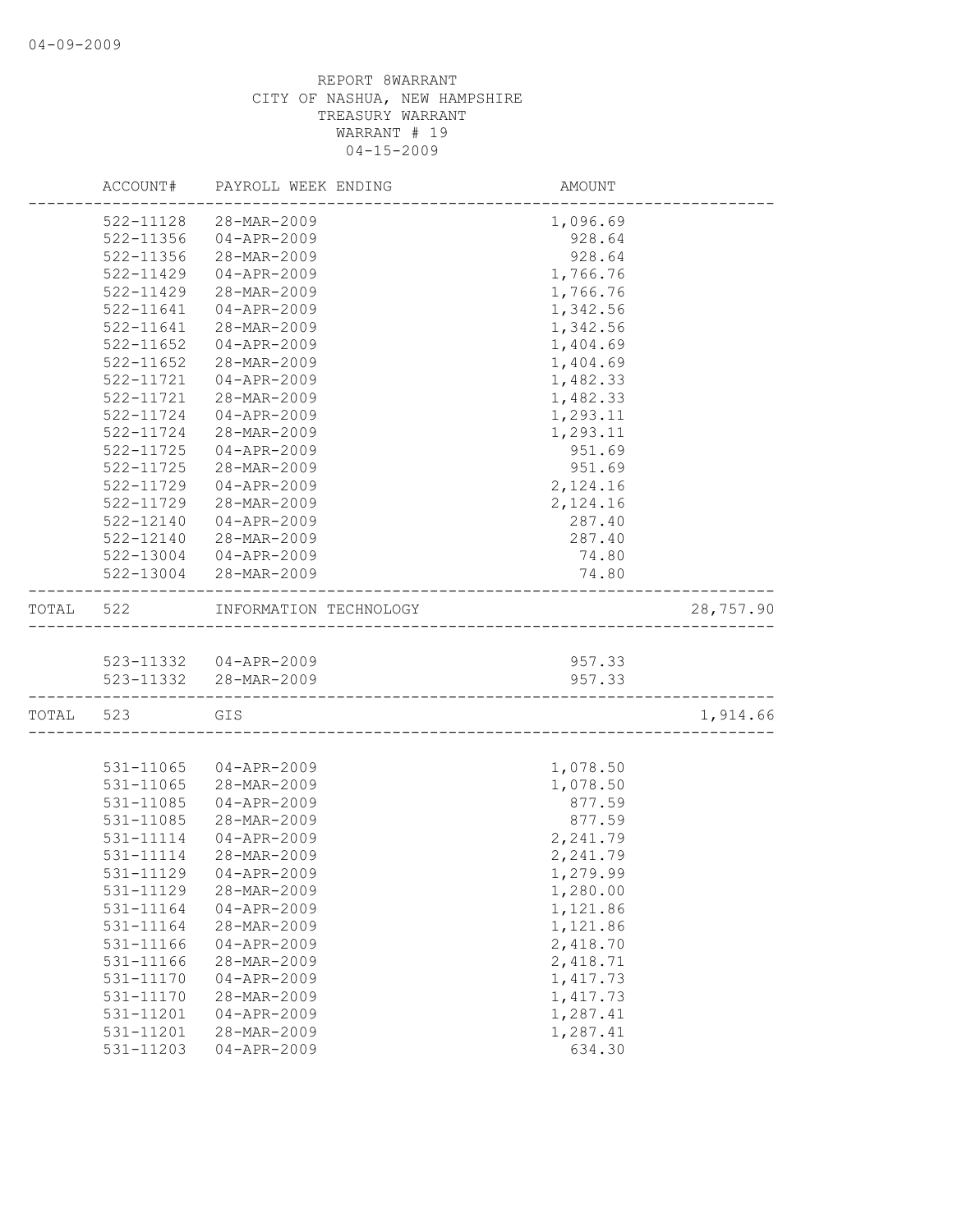| ACCOUNT#               | PAYROLL WEEK ENDING              | AMOUNT                 |
|------------------------|----------------------------------|------------------------|
| 531-11203              | 28-MAR-2009                      | 634.30                 |
| 531-11226              | $04 - APR - 2009$                | 773.98                 |
| 531-11226              | 28-MAR-2009                      | 773.98                 |
| 531-11242              | 04-APR-2009                      | 1,076.54               |
| 531-11242              | 28-MAR-2009                      | 1,076.54               |
| 531-11245              | $04 - APR - 2009$                | 597.36                 |
| 531-11245              | 28-MAR-2009                      | 597.37                 |
| 531-11257              | 04-APR-2009                      | 2,562.90               |
| 531-11257              | 28-MAR-2009                      | 2,562.90               |
| 531-11398              | $04 - APR - 2009$                | 600.39                 |
| 531-11398              | 28-MAR-2009                      | 600.38                 |
| 531-11477              | $04 - APR - 2009$                | 1,286.27               |
| 531-11477              | 28-MAR-2009                      | 1,286.27               |
| 531-11487              | 04-APR-2009                      | 1,332.86               |
| 531-11487              | 28-MAR-2009                      | 1,332.86               |
| 531-11495              | $04 - APR - 2009$                | 987.31                 |
| 531-11495              | 28-MAR-2009                      | 987.31                 |
| 531-11498              | $04 - APR - 2009$                | 835.86                 |
| 531-11498              | 28-MAR-2009                      | 835.86                 |
| 531-11516              | $04 - APR - 2009$                | 821.79                 |
| 531-11516              | 28-MAR-2009                      | 821.79                 |
| 531-11534              | 04-APR-2009                      | 1,460.10               |
| 531-11534              | 28-MAR-2009                      | 1,460.10               |
| 531-11535              | $04 - APR - 2009$                | 12,736.22              |
| 531-11535              | 28-MAR-2009                      | 12,736.22              |
| 531-11537              | $04 - APR - 2009$                | 12, 255.28             |
| 531-11537              | 28-MAR-2009                      | 12,255.28              |
| 531-11538              | $04 - APR - 2009$                | 877.60                 |
| 531-11538              | 28-MAR-2009                      | 877.60                 |
| 531-11539              | $04 - APR - 2009$                | 1,489.36               |
| 531-11539              | 28-MAR-2009                      | 1,489.36               |
| 531-11544              | $04 - APR - 2009$                | 4,062.92               |
| 531-11544              | 28-MAR-2009                      | 4,062.92               |
| 531-11549              | $04 - APR - 2009$                | 13,950.30              |
| 531-11549              | 28-MAR-2009                      | 13,950.30              |
| 531-11552              | $04 - APR - 2009$                | 12,821.90              |
| 531-11552              | 28-MAR-2009                      | 12,943.31              |
| 531-11555              | $04 - APR - 2009$                | 25,010.83              |
| 531-11555              | 28-MAR-2009                      | 25,035.34              |
| 531-11558              | $04 - APR - 2009$                | 68,903.50              |
| 531-11558<br>531-11561 | 28-MAR-2009<br>$04 - APR - 2009$ | 69,851.44<br>19,067.70 |
| 531-11561              | 28-MAR-2009                      | 19,076.18              |
| 531-11567              | $04 - APR - 2009$                | 32,539.28              |
| 531-11567              | 28-MAR-2009                      | 32,539.30              |
| 531-11569              | $04 - APR - 2009$                | 1,155.50               |
| 531-11569              | 28-MAR-2009                      | 1,155.51               |
| 531-11618              | $04 - APR - 2009$                | 2,720.90               |
|                        |                                  |                        |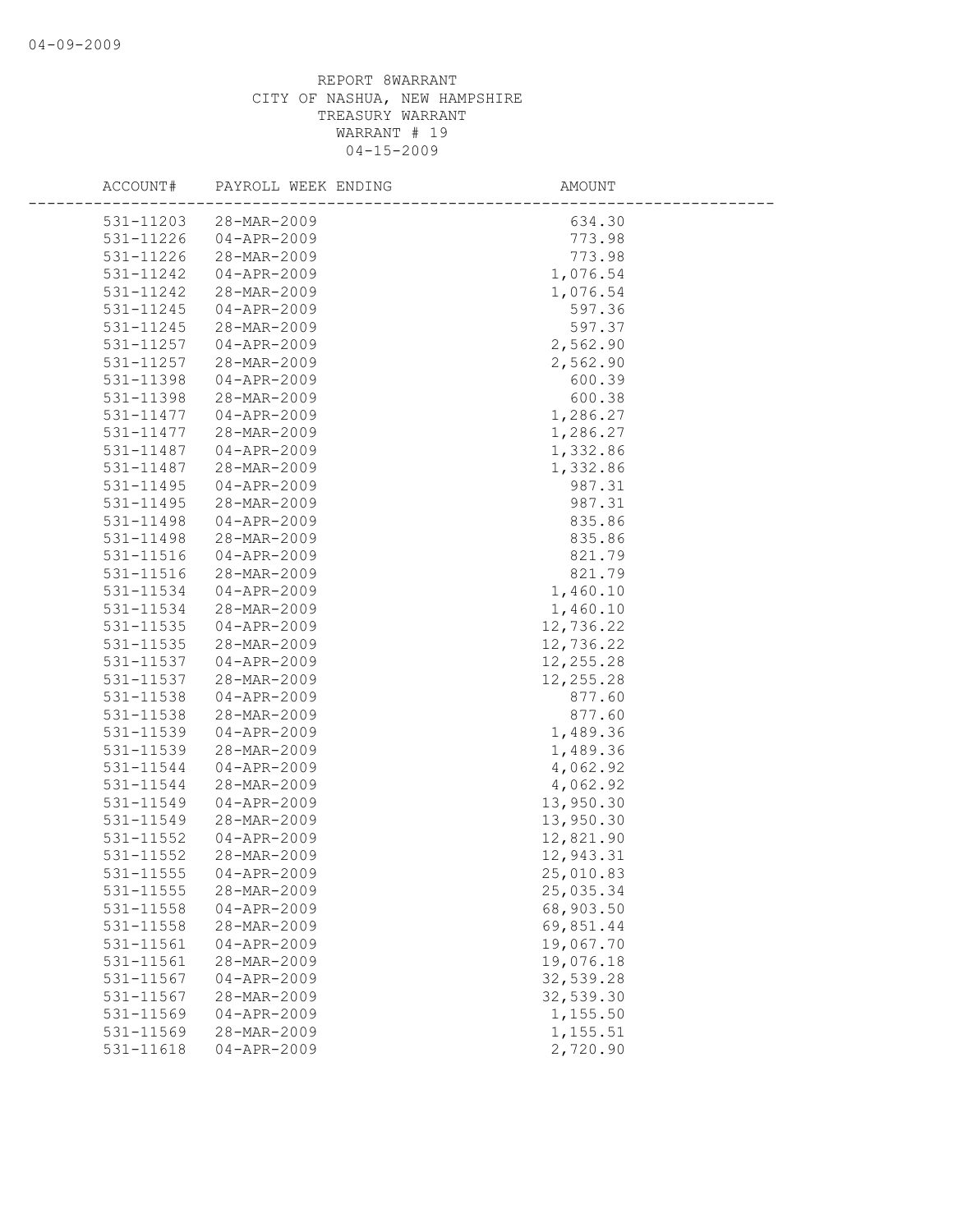| ACCOUNT#  | PAYROLL WEEK ENDING         | AMOUNT                                          |
|-----------|-----------------------------|-------------------------------------------------|
| 531-11618 | 28-MAR-2009                 | 2,720.91                                        |
| 531-11622 | 04-APR-2009                 | 2,862.49                                        |
| 531-11622 | 28-MAR-2009                 | 2,862.49                                        |
| 531-11636 | $04 - APR - 2009$           | 954.90                                          |
| 531-11636 | 28-MAR-2009                 | 954.90                                          |
| 531-11664 | $04 - APR - 2009$           | 1, 114.74                                       |
| 531-11664 | 28-MAR-2009                 | 1, 114.74                                       |
| 531-11665 | $04 - APR - 2009$           | 751.95                                          |
| 531-11665 | 28-MAR-2009                 | 751.95                                          |
| 531-11719 | $04 - APR - 2009$           | 903.53                                          |
| 531-11719 | 28-MAR-2009                 | 903.53                                          |
| 531-11732 | $04 - APR - 2009$           | 6, 223.55                                       |
| 531-11732 | 28-MAR-2009                 | 6,895.31                                        |
| 531-12020 | 04-APR-2009                 | 915.07                                          |
| 531-12020 | 28-MAR-2009                 | 915.07                                          |
| 531-12042 | $04 - APR - 2009$           | 1,491.12                                        |
| 531-12042 | 28-MAR-2009                 | 1,596.80                                        |
| 531-12066 | $04 - APR - 2009$           | 657.80                                          |
| 531-12066 | 28-MAR-2009                 | 657.80                                          |
| 531-12068 | $04 - APR - 2009$           | 1,468.42                                        |
| 531-12068 | 28-MAR-2009                 | 1,468.42                                        |
| 531-12071 | $04 - APR - 2009$           | 251.32                                          |
| 531-12071 | 28-MAR-2009                 | 251.32                                          |
| 531-12119 | $04 - APR - 2009$           | 1,102.70                                        |
| 531-12119 | 28-MAR-2009                 | 1,102.70                                        |
| 531-13004 | $04 - APR - 2009$           | 1,865.90                                        |
| 531-13004 | 28-MAR-2009                 | 2,621.36                                        |
| 531-13038 | 28-MAR-2009                 | 299.13                                          |
| 531-13040 | $04 - APR - 2009$           | 3,032.29                                        |
| 531-13040 | 28-MAR-2009                 | 4,070.56                                        |
| 531-13044 | $04 - APR - 2009$           | 980.81                                          |
| 531-13044 | 28-MAR-2009                 | 936.02                                          |
| 531-13047 | 04-APR-2009                 | 8,816.14                                        |
| 531-13047 | 28-MAR-2009                 | 4,384.35                                        |
| 531-13048 | $04 - APR - 2009$           | 2,584.91                                        |
| 531-13048 | 28-MAR-2009                 | 2,657.19                                        |
| 531-17003 | $04 - APR - 2009$           | 300.00                                          |
| 531-17003 | 28-MAR-2009                 | 1,000.00<br>----------------------------------- |
|           | TOTAL 531 POLICE DEPARTMENT | 537, 392.72                                     |
|           |                             |                                                 |
| 532-11024 | 04-APR-2009                 | 2,002.10                                        |
| 532-11024 | 28-MAR-2009                 | 2,002.10                                        |
| 532-11036 | $04 - APR - 2009$           | 1,819.33                                        |
| 532-11036 | 28-MAR-2009                 | 1,819.33                                        |
| 532-11063 | $04 - APR - 2009$           | 1,242.12                                        |
| 532-11063 | 28-MAR-2009                 | 1,242.12                                        |
|           |                             |                                                 |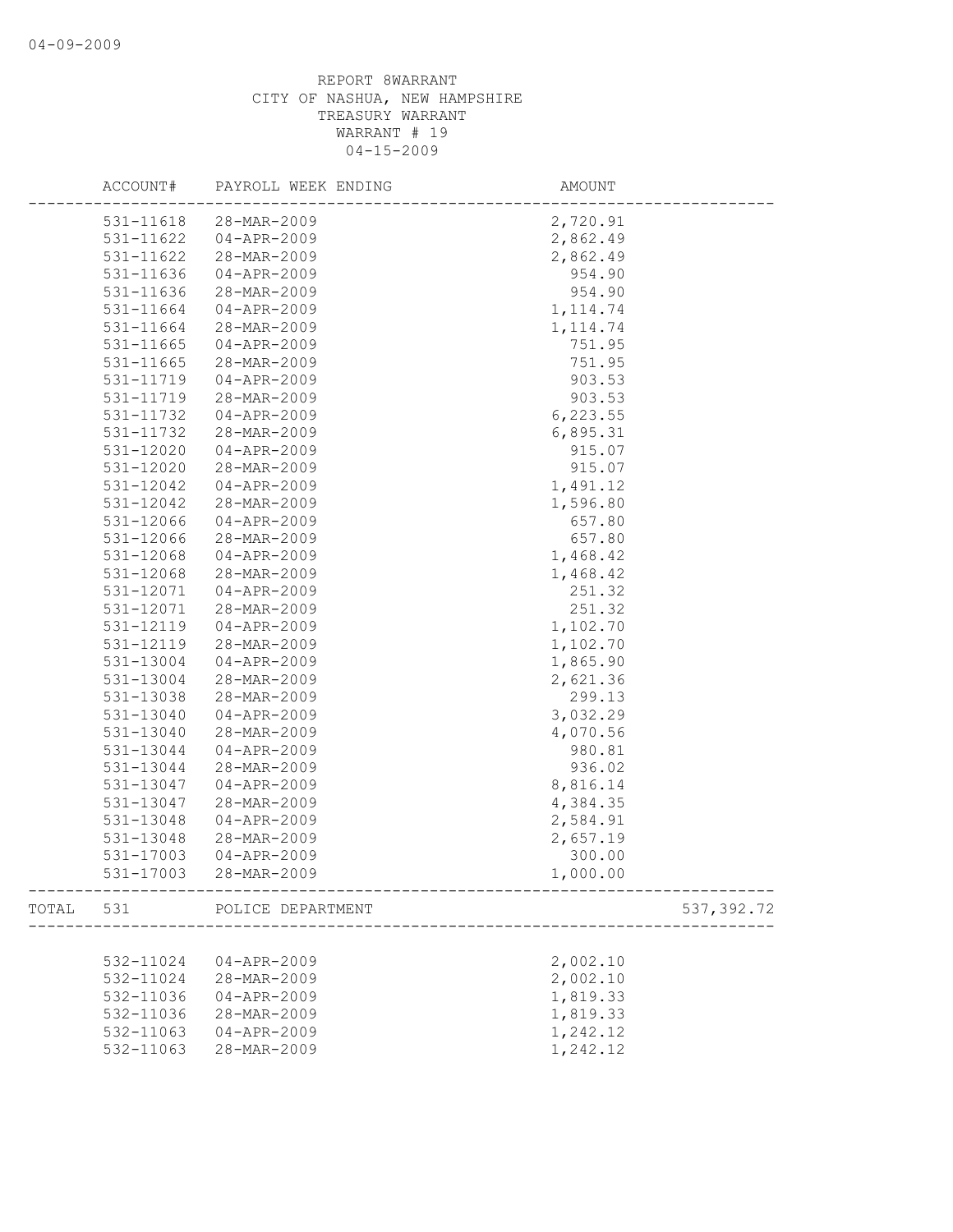| ACCOUNT#  | PAYROLL WEEK ENDING | AMOUNT     |
|-----------|---------------------|------------|
| 532-11066 | $04 - APR - 2009$   | 1,205.58   |
| 532-11066 | 28-MAR-2009         | 1,205.58   |
| 532-11069 | $04 - APR - 2009$   | 2,435.39   |
| 532-11069 | 28-MAR-2009         | 2,435.39   |
| 532-11111 | 04-APR-2009         | 2,120.58   |
| 532-11111 | 28-MAR-2009         | 2,120.58   |
| 532-11207 | $04 - APR - 2009$   | 6,457.54   |
| 532-11207 | 28-MAR-2009         | 6,457.54   |
| 532-11281 | 04-APR-2009         | 958.09     |
| 532-11281 | 28-MAR-2009         | 958.08     |
| 532-11285 | $04 - APR - 2009$   | 7,391.29   |
| 532-11285 | 28-MAR-2009         | 7,391.28   |
| 532-11291 | 04-APR-2009         | 6,248.93   |
| 532-11291 | 28-MAR-2009         | 6,478.30   |
| 532-11298 | $04 - APR - 2009$   | 1,246.12   |
| 532-11298 | 28-MAR-2009         | 986.51     |
| 532-11300 | $04 - APR - 2009$   | 32,026.13  |
| 532-11300 | 28-MAR-2009         | 33, 308.42 |
| 532-11303 | $04 - APR - 2009$   | 1,090.35   |
| 532-11303 | 28-MAR-2009         | 1,090.35   |
| 532-11305 | $04 - APR - 2009$   | 4,350.61   |
| 532-11305 | 28-MAR-2009         | 4,350.61   |
| 532-11309 | 04-APR-2009         | 96,346.65  |
| 532-11309 | 28-MAR-2009         | 96,066.42  |
| 532-11660 | $04 - APR - 2009$   | 1,385.40   |
| 532-11660 | 28-MAR-2009         | 1,385.40   |
| 532-11663 | $04 - APR - 2009$   | 1,344.65   |
| 532-11663 | 28-MAR-2009         | 1,344.65   |
| 532-11666 | $04 - APR - 2009$   | 1,344.65   |
| 532-11666 | 28-MAR-2009         | 1,344.65   |
| 532-11669 | $04 - APR - 2009$   | 1,358.10   |
| 532-11669 | 28-MAR-2009         | 1,358.10   |
| 532-12070 | $04 - APR - 2009$   | 15, 473.90 |
| 532-12070 | 28-MAR-2009         | 13,781.76  |
| 532-13004 | $04 - APR - 2009$   | 242.42     |
| 532-13004 | 28-MAR-2009         | 282.62     |
| 532-13018 | $04 - APR - 2009$   | 1,418.66   |
| 532-13018 | 28-MAR-2009         | 1,162.28   |
| 532-13024 | 28-MAR-2009         | 443.20     |
| 532-13050 | $04 - APR - 2009$   | 5,786.60   |
| 532-13050 | 28-MAR-2009         | 4,564.35   |
| 532-19231 | $04 - APR - 2009$   | 1,282.51   |
| 532-19231 | 28-MAR-2009         | 1,282.51   |
| 532-19232 | $04 - APR - 2009$   | 1,690.11   |
| 532-19232 | 28-MAR-2009         | 1,690.11   |
| 532-19233 | $04 - APR - 2009$   | 2,403.56   |
| 532-19233 | 28-MAR-2009         | 2,403.56   |
| 532-19234 | $04 - APR - 2009$   | 1,725.71   |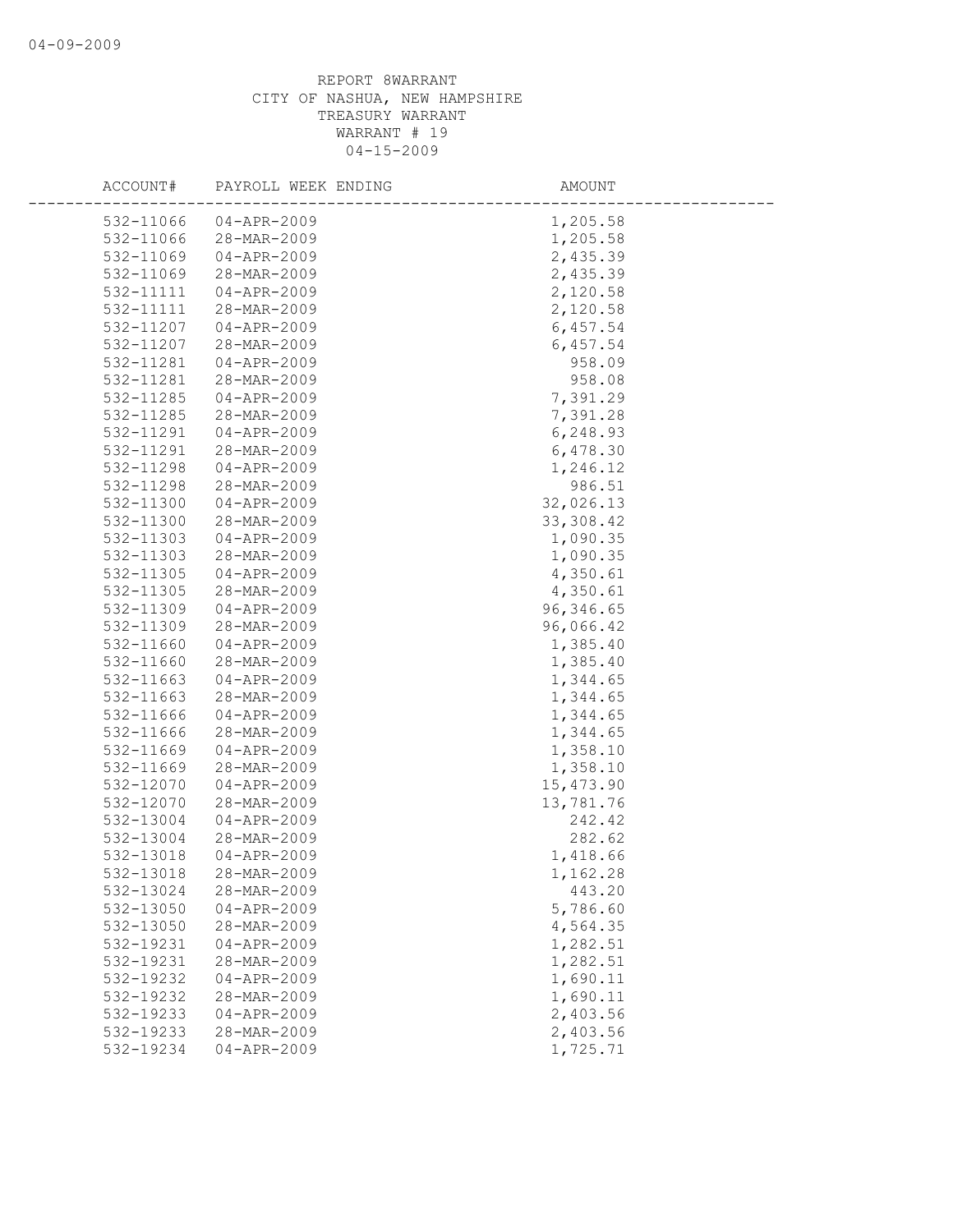|           |           | ACCOUNT# PAYROLL WEEK ENDING                            | AMOUNT   |            |
|-----------|-----------|---------------------------------------------------------|----------|------------|
|           |           | 532-19234 28-MAR-2009                                   | 1,725.71 |            |
| TOTAL 532 |           | FIRE DEPARTMENT<br>------------------------------------ |          | 403,078.59 |
|           |           | 535-81023  04-APR-2009                                  | 192.30   |            |
|           |           | 535-81023 28-MAR-2009                                   | 192.30   |            |
|           |           | TOTAL 535 EMERGENCY MANAGEMENT                          |          | 384.60     |
|           |           |                                                         |          |            |
|           |           | 536-11200 04-APR-2009                                   | 1,379.75 |            |
|           |           | 536-11200 28-MAR-2009                                   | 1,379.75 |            |
|           |           | 536-12137 04-APR-2009                                   | 1,200.12 |            |
|           |           | 536-12137 28-MAR-2009                                   | 1,200.12 |            |
|           | TOTAL 536 | CITYWIDE COMMUNICATIONS                                 |          | 5, 159.74  |
|           |           |                                                         |          |            |
|           | 541-11024 | $04 - APR - 2009$                                       | 612.76   |            |
|           |           | 541-11024 28-MAR-2009                                   | 612.76   |            |
|           | 541-11048 | 04-APR-2009                                             | 68.90    |            |
|           | 541-11048 | 28-MAR-2009                                             | 68.90    |            |
|           | 541-11104 | 04-APR-2009                                             | 985.14   |            |
|           | 541-11104 | 28-MAR-2009                                             | 985.14   |            |
|           | 541-11107 | 04-APR-2009                                             | 289.16   |            |
|           | 541-11107 | 28-MAR-2009                                             | 289.16   |            |
|           | 541-11240 | 04-APR-2009                                             | 1,449.15 |            |
|           | 541-11240 | 28-MAR-2009                                             | 1,449.15 |            |
|           |           | 541-11346 04-APR-2009                                   | 430.95   |            |
|           |           | 541-11346 28-MAR-2009                                   | 430.95   |            |
| TOTAL     | 541       | COMMUNITY SERVICES DIVISION                             |          | 7,672.12   |
|           |           |                                                         |          |            |
|           |           | 542-11426 04-APR-2009                                   | 1,324.88 |            |
|           | 542-11426 | 28-MAR-2009                                             | 1,324.88 |            |
|           |           | 542-11484 04-APR-2009                                   | 242.66   |            |
|           | 542-11484 | 28-MAR-2009                                             | 242.66   |            |
|           | 542-11584 | $04 - APR - 2009$                                       | 3,068.23 |            |
|           | 542-11584 | 28-MAR-2009                                             | 3,068.23 |            |
|           | 542-12044 | $04 - APR - 2009$                                       | 115.00   |            |
|           | 542-12044 | 28-MAR-2009                                             | 181.02   |            |
|           | 542-12582 | $04 - APR - 2009$                                       | 842.95   |            |
|           | 542-12582 | 28-MAR-2009                                             | 842.94   |            |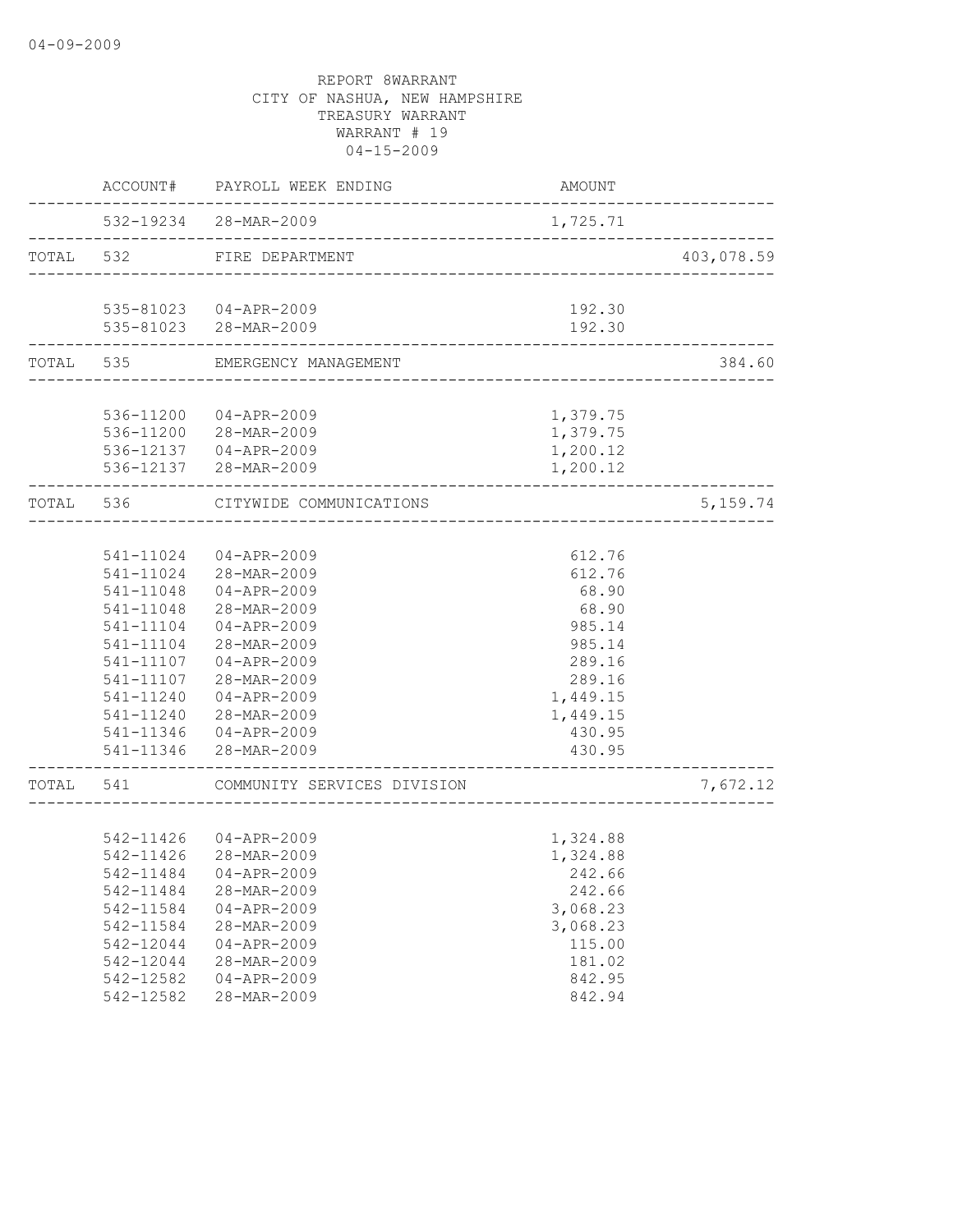|           | ACCOUNT#  | PAYROLL WEEK ENDING        | AMOUNT                              |           |
|-----------|-----------|----------------------------|-------------------------------------|-----------|
|           |           | TOTAL 542 COMMUNITY HEALTH |                                     | 11,253.45 |
|           |           |                            | ----------------------------------- |           |
|           | 543-11380 | 04-APR-2009                | 919.01                              |           |
|           |           | 543-11380 28-MAR-2009      | 919.00                              |           |
|           | 543-11438 | 04-APR-2009                | 1,286.72                            |           |
|           | 543-11438 | 28-MAR-2009                | 1,286.72                            |           |
|           | 543-11602 | 04-APR-2009                | 858.44                              |           |
|           | 543-11602 | 28-MAR-2009                | 858.44                              |           |
|           | 543-11604 | 04-APR-2009                | 737.18                              |           |
|           |           | 543-11604 28-MAR-2009      | 912.26                              |           |
|           |           |                            |                                     |           |
|           |           | 543-11605 04-APR-2009      | 929.42                              |           |
|           |           | 543-11605 28-MAR-2009      | 929.41<br>-------------             |           |
| TOTAL 543 |           | ENVIRONMENTAL HEALTH DEPT. |                                     | 9,636.60  |
|           |           |                            |                                     |           |
|           | 544-11008 | 04-APR-2009                | 723.28                              |           |
|           | 544-11008 | 28-MAR-2009                | 723.29                              |           |
|           | 544-11099 | 04-APR-2009                | 2,109.73                            |           |
|           | 544-11099 | 28-MAR-2009                | 2,109.73                            |           |
|           | 544-11112 | 04-APR-2009                | 827.74                              |           |
|           | 544-11112 | 28-MAR-2009                | 827.74                              |           |
|           | 544-11367 | 04-APR-2009                | 809.99                              |           |
|           | 544-11367 | 28-MAR-2009                | 809.99                              |           |
|           | 544-11777 | 04-APR-2009                | 1,252.76                            |           |
|           | 544-11777 | 28-MAR-2009                | 1,252.76                            |           |
|           |           | 544-12101  04-APR-2009     | 271.04                              |           |
|           |           | 544-12101 28-MAR-2009      | 271.04                              |           |
|           |           |                            | ---------------------               |           |
| TOTAL 544 |           | WELFARE ADMINISTRATION     |                                     | 11,989.09 |
|           |           |                            |                                     |           |
|           |           | 551-11028 04-APR-2009      | 531.38                              |           |
|           | 551-11028 | 28-MAR-2009                | 531.38                              |           |
|           | 551-11057 | $04 - APR - 2009$          | 877.88                              |           |
|           | 551-11057 | 28-MAR-2009                | 877.89                              |           |
|           | 551-11094 | $04 - APR - 2009$          | 298.90                              |           |
|           | 551-11094 | 28-MAR-2009                | 298.90                              |           |
|           | 551-11097 | $04 - APR - 2009$          | 1,050.79                            |           |
|           | 551-11097 | 28-MAR-2009                | 1,050.78                            |           |
|           | 551-11208 | $04 - APR - 2009$          | 670.10                              |           |
|           | 551-11208 | 28-MAR-2009                | 670.10                              |           |
|           | 551-11211 | $04 - APR - 2009$          | 596.20                              |           |
|           | 551-11211 | 28-MAR-2009                | 596.20                              |           |
|           | 551-11212 | $04 - APR - 2009$          | 1,408.18                            |           |
|           | 551-11212 | 28-MAR-2009                | 1,408.19                            |           |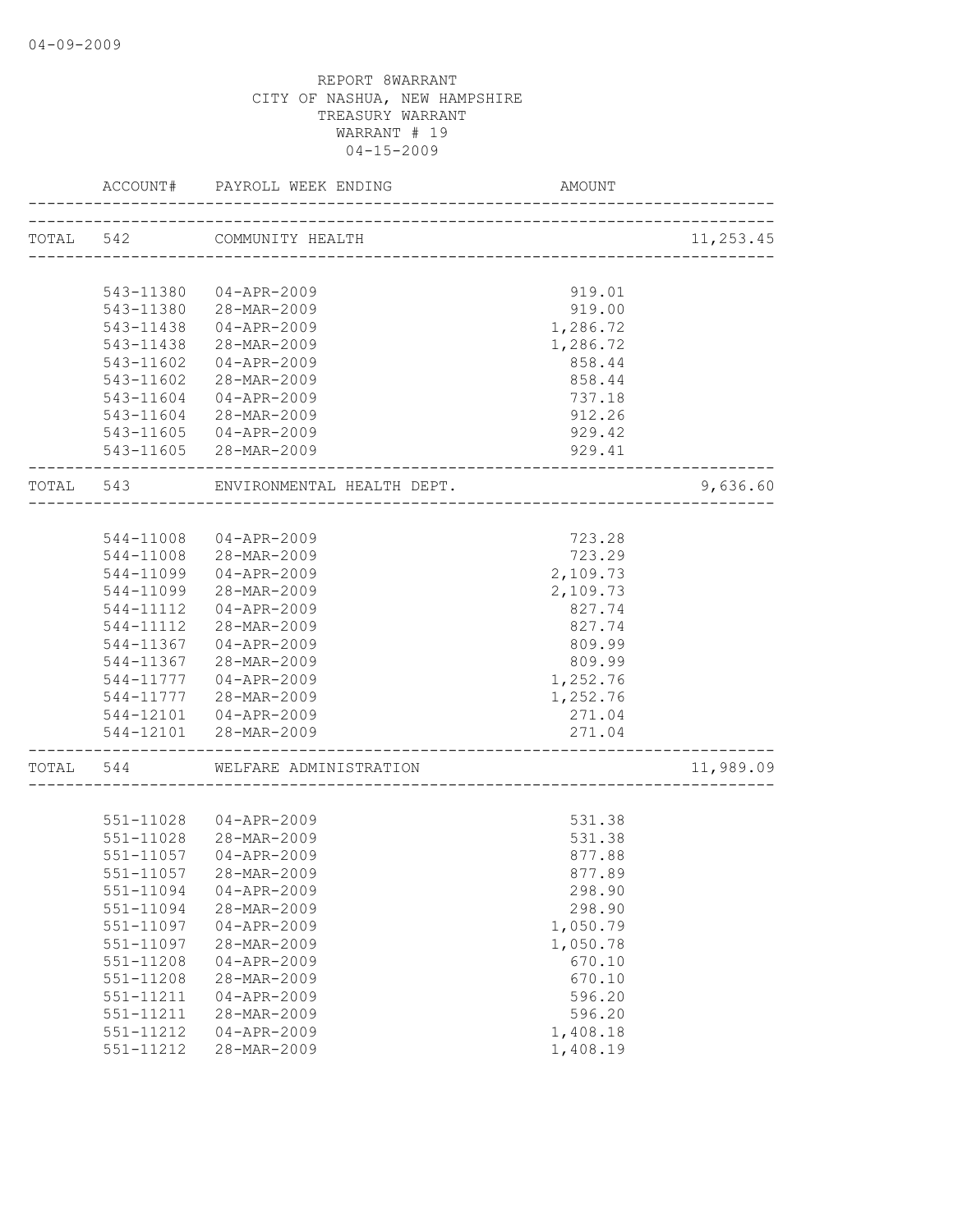|       | ACCOUNT#      | PAYROLL WEEK ENDING            | AMOUNT   |             |
|-------|---------------|--------------------------------|----------|-------------|
|       | 551-11249     | 04-APR-2009                    | 144.73   |             |
|       | 551-11249     | 28-MAR-2009                    | 144.73   |             |
|       | $551 - 11273$ | 04-APR-2009                    | 1,640.42 |             |
|       | 551-11273     | 28-MAR-2009                    | 1,640.42 |             |
|       | 551-11435     | 04-APR-2009                    | 877.86   |             |
|       | 551-11435     | 28-MAR-2009                    | 877.86   |             |
|       | 551-11462     | 04-APR-2009                    | 1,009.96 |             |
|       | 551-11462     | 28-MAR-2009                    | 1,009.96 |             |
|       | 551-11638     | 04-APR-2009                    | 1,000.39 |             |
|       |               | 551-11638 28-MAR-2009          | 1,000.39 |             |
|       |               | 551-13004 04-APR-2009          | 29.55    |             |
|       |               |                                |          |             |
| TOTAL | 551           | PUBLIC WORKS DIV & ENGINEERING |          | 20, 243. 14 |
|       |               |                                |          |             |
|       |               | 552-11077 04-APR-2009          | 1,255.87 |             |
|       | 552-11077     | 28-MAR-2009                    | 1,255.86 |             |
|       | 552-11087     | 04-APR-2009                    | 746.80   |             |
|       | 552-11087     | 28-MAR-2009                    | 746.80   |             |
|       | 552-11143     | $04 - APR - 2009$              | 784.00   |             |
|       | 552-11143     | 28-MAR-2009                    | 784.00   |             |
|       | 552-11324     | 04-APR-2009                    | 4,014.59 |             |
|       | 552-11324     | 28-MAR-2009                    | 4,008.42 |             |
|       | 552-11339     | 04-APR-2009                    | 2,689.60 |             |
|       | 552-11339     | 28-MAR-2009                    | 2,669.22 |             |
|       | 552-11342     | 04-APR-2009                    | 706.00   |             |
|       | 552-11342     | 28-MAR-2009                    | 706.00   |             |
|       | 552-11343     | 04-APR-2009                    | 2,370.00 |             |
|       | 552-11343     | 28-MAR-2009                    | 2,352.00 |             |
|       | 552-11407     | 04-APR-2009                    | 4,884.02 |             |
|       | 552-11407     | 28-MAR-2009                    | 4,884.00 |             |
|       | 552-11492     | 04-APR-2009                    | 746.80   |             |
|       | 552-11492     | 28-MAR-2009                    | 746.80   |             |
|       | 552-11548     | $04 - APR - 2009$              | 1,028.00 |             |
|       | 552-11548     | 28-MAR-2009                    | 1,028.00 |             |
|       | 552-11562     | $04 - APR - 2009$              | 400.06   |             |
|       | $552 - 11562$ | 28-MAR-2009                    | 400.05   |             |
|       | 552-11580     | $04 - APR - 2009$              | 957.28   |             |
|       | 552-11580     | 28-MAR-2009                    | 957.28   |             |
|       | 552-11618     | $04 - APR - 2009$              | 638.06   |             |
|       | 552-11618     | 28-MAR-2009                    | 638.06   |             |
|       | 552-11672     | $04 - APR - 2009$              | 1,404.69 |             |
|       | 552-11672     | 28-MAR-2009                    | 1,404.69 |             |
|       | 552-11750     | $04 - APR - 2009$              | 722.48   |             |
|       | $552 - 11750$ | 28-MAR-2009                    | 717.60   |             |
|       | 552-13004     | $04 - APR - 2009$              | 1,786.45 |             |
|       | 552-13004     | 28-MAR-2009                    | 1,261.74 |             |
|       | 552-13067     | 28-MAR-2009                    | 916.18   |             |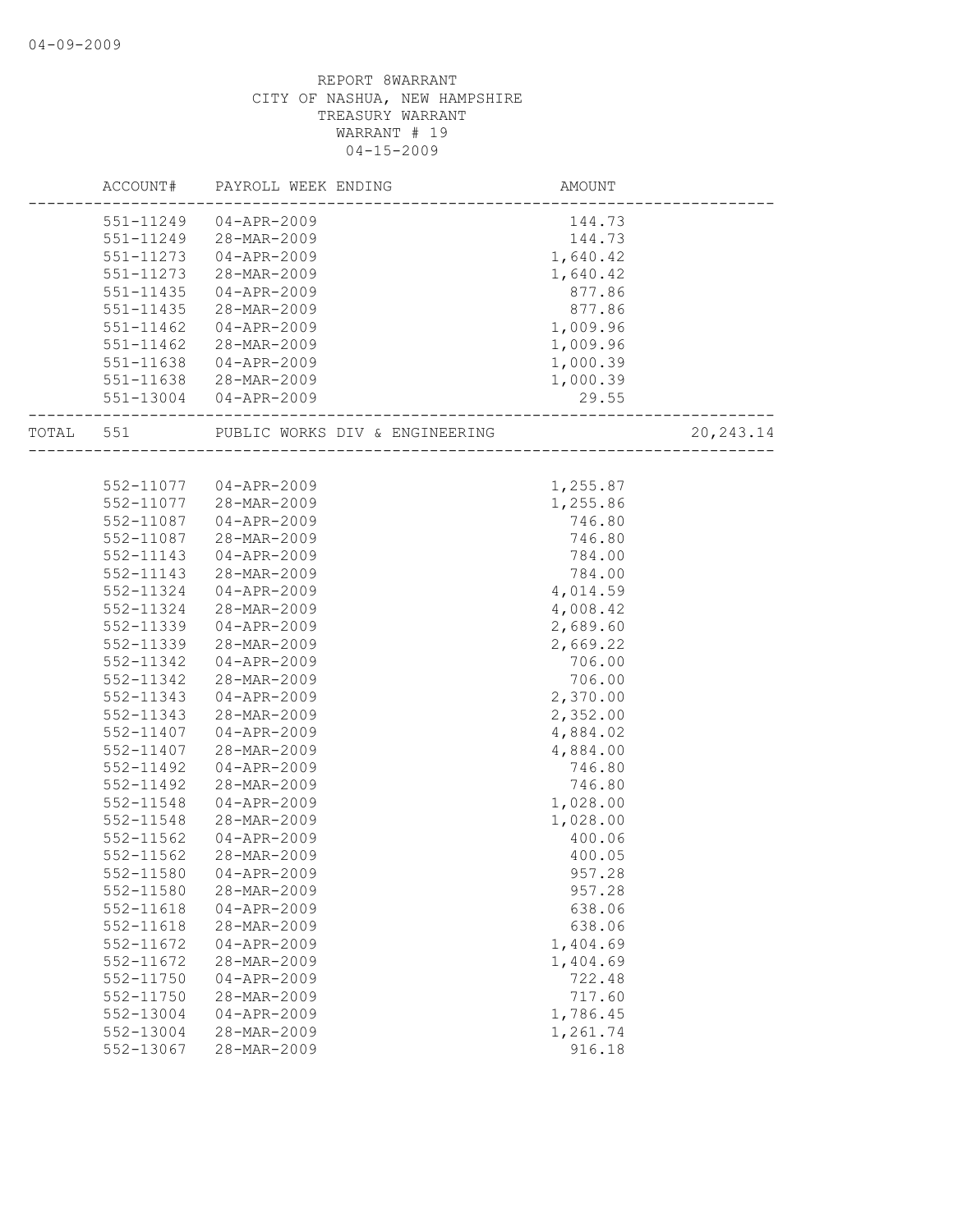|           | ACCOUNT# PAYROLL WEEK ENDING | AMOUNT<br>-------------------------- |           |
|-----------|------------------------------|--------------------------------------|-----------|
|           | 552-59050 04-APR-2009        | 3,012.00                             |           |
|           | 552-59050 28-MAR-2009        | 1,450.00                             |           |
|           |                              |                                      | 55,073.40 |
|           |                              |                                      |           |
|           | 553-11041  04-APR-2009       | 1,016.27                             |           |
|           | 553-11041 28-MAR-2009        | 1,016.26                             |           |
|           | 553-11078 04-APR-2009        | 410.28                               |           |
| 553-11078 | 28-MAR-2009                  | 410.28                               |           |
| 553-11098 | $04 - APR - 2009$            | 990.17                               |           |
|           | 553-11098 28-MAR-2009        | 990.17                               |           |
| 553-11169 | $04 - APR - 2009$            | 1,021.62                             |           |
| 553-11169 | 28-MAR-2009                  | 1,021.62                             |           |
| 553-11192 | $04 - APR - 2009$            | 931.64                               |           |
| 553-11192 | 28-MAR-2009                  | 931.64                               |           |
| 553-11279 | $04 - APR - 2009$            | 5,020.80                             |           |
| 553-11279 | 28-MAR-2009                  | 5, 313.36                            |           |
| 553-11327 | 04-APR-2009                  | 4,039.84                             |           |
| 553-11327 | 28-MAR-2009                  | 4,039.84                             |           |
| 553-11375 | 04-APR-2009                  | 1,643.52                             |           |
| 553-11375 | 28-MAR-2009                  | 1,886.23                             |           |
| 553-11465 | $04 - APR - 2009$            | 2,091.04                             |           |
| 553-11465 | $28 - MAR - 2009$            | 1,881.00                             |           |
| 553-11474 | 04-APR-2009                  | 3,366.40                             |           |
| 553-11474 | -<br>28-MAR-2009             | 3,366.40                             |           |
| 553-11475 | $04 - APR - 2009$            | 2,552.40                             |           |
| 553-11475 | 28-MAR-2009                  | 2,560.80                             |           |
| 553-11630 | $04 - APR - 2009$            | 717.60                               |           |
| 553-11630 | 28-MAR-2009                  | 717.60                               |           |
| 553-11631 | $04 - APR - 2009$            | 725.55                               |           |
| 553-11631 | 28-MAR-2009                  | 727.20                               |           |
| 553-11648 | 04-APR-2009                  | 820.54                               |           |
| 553-11648 | 28-MAR-2009                  | 820.54                               |           |
| 553-11678 | $04 - APR - 2009$            | 1,622.11                             |           |
| 553-11678 | 28-MAR-2009                  | 1,622.11                             |           |
| 553-11759 | $04 - APR - 2009$            | 14,247.88                            |           |
|           | 553-11759 28-MAR-2009        | 14,436.78                            |           |
| 553-11771 | $04 - APR - 2009$            | 2,524.80                             |           |
| 553-11771 | 28-MAR-2009                  | 1,683.20                             |           |
| 553-12128 | $04 - APR - 2009$            | 277.62                               |           |
| 553-12128 | 28-MAR-2009                  | 270.87                               |           |
| 553-13004 | $04 - APR - 2009$            | 3,449.82                             |           |
|           | 28-MAR-2009                  | 3,743.26                             |           |
| 553-13004 |                              |                                      |           |
| 553-13901 | $04 - APR - 2009$            | 11,540.88                            |           |
| 553-13901 | 28-MAR-2009                  | 11,001.63                            |           |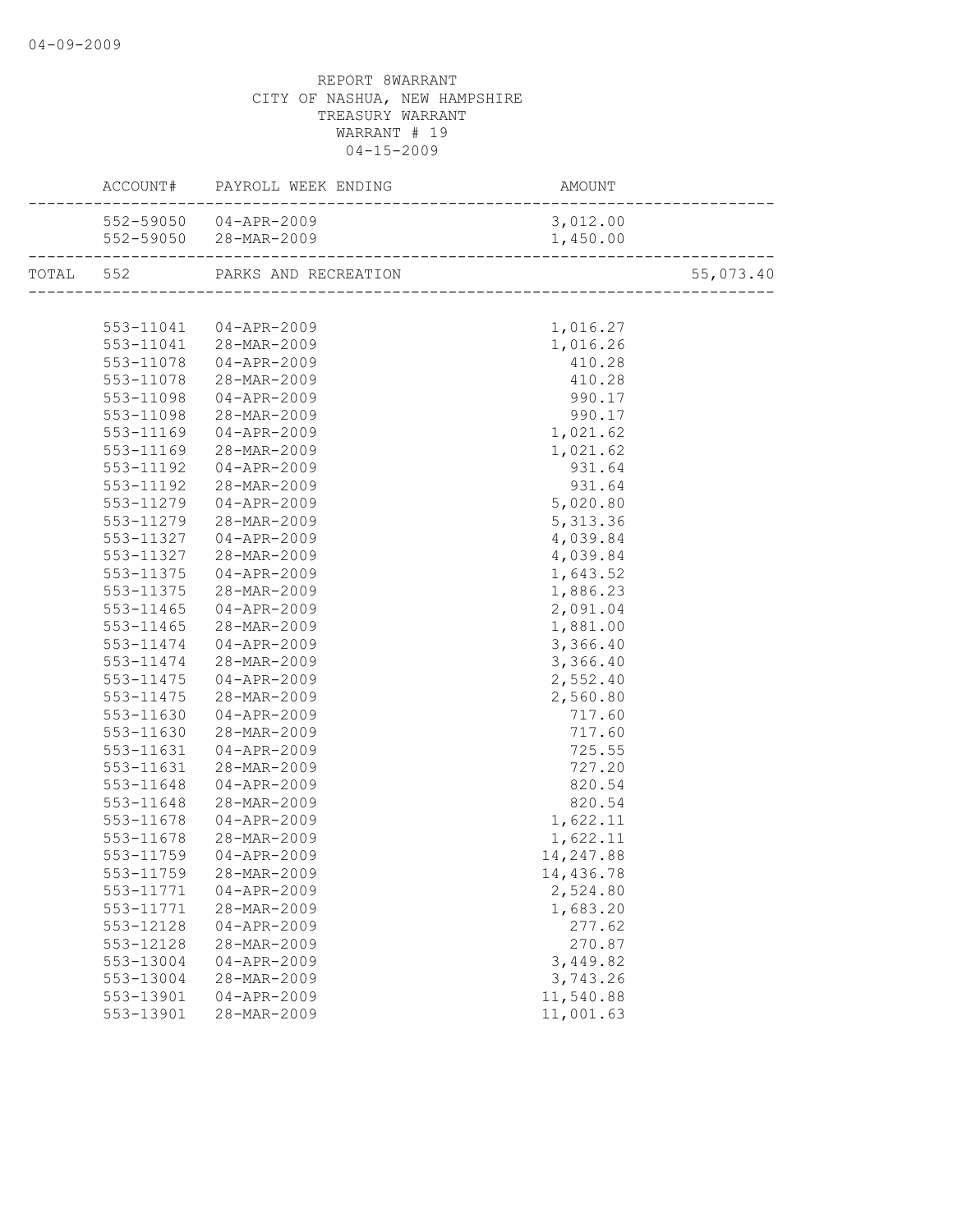|           | ACCOUNT#                            | PAYROLL WEEK ENDING         | AMOUNT                      |            |
|-----------|-------------------------------------|-----------------------------|-----------------------------|------------|
|           |                                     | TOTAL 553 STREET DEPARTMENT |                             | 117,451.57 |
|           |                                     |                             | --------------------------- |            |
|           |                                     | 555-11024 04-APR-2009       | 46.65                       |            |
|           |                                     | 555-11058 04-APR-2009       | 957.28                      |            |
|           | 555-11058                           | 28-MAR-2009                 | 957.28                      |            |
|           | 555-11461                           | 04-APR-2009                 | 1,446.40                    |            |
|           | 555-11461                           | 28-MAR-2009                 | 1,446.40                    |            |
|           | 555-11505                           | $04 - APR - 2009$           | 1,150.52                    |            |
|           | 555-11505                           | 28-MAR-2009                 | 1,150.52                    |            |
|           | 555-11639                           | 04-APR-2009                 | 746.80                      |            |
|           | 555-11639                           | 28-MAR-2009                 | 746.80                      |            |
|           | 555-11640                           | 04-APR-2009                 | 695.60                      |            |
|           | 555-11640                           | 28-MAR-2009                 | 695.60                      |            |
|           | 555-11738                           | 04-APR-2009                 | 1,760.00                    |            |
|           | 555-11738                           | 28-MAR-2009                 | 1,760.00                    |            |
|           | 555-11745                           | 04-APR-2009                 | 738.80                      |            |
|           | 555-11745                           | 28-MAR-2009                 | 738.80                      |            |
|           | 555-11746                           | $04 - APR - 2009$           | 1,106.97                    |            |
|           | 555-11746                           | 28-MAR-2009                 | 1,106.97                    |            |
|           | 555-13004                           | 04-APR-2009                 | 99.00                       |            |
|           |                                     | 555-13004 28-MAR-2009       | 297.00                      |            |
|           |                                     | 555-13068 04-APR-2009       | 231.00                      |            |
|           |                                     | 555-13068 28-MAR-2009       | 231.00                      |            |
| TOTAL     | 555                                 | TRAFFIC DEPARTMENT          |                             | 18,109.39  |
|           |                                     |                             |                             |            |
|           |                                     | 557-11161 04-APR-2009       | 746.80                      |            |
|           | . _ _ _ _ _ _ _ _ _ _ _ _ _ _ _ _ _ | 557-11161 28-MAR-2009       | 746.80                      |            |
| TOTAL 557 |                                     | PARKING LOTS                |                             | 1,493.60   |
|           |                                     |                             |                             |            |
|           |                                     | 561-11345 04-APR-2009       | 1,339.68                    |            |
|           | 561-11345                           | $28 - MAR - 2009$           | 1,339.68                    |            |
|           |                                     | 561-11651  04-APR-2009      | 835.74                      |            |
|           | 561-11651                           | 28-MAR-2009                 | 835.74                      |            |
|           |                                     | 561-11658 04-APR-2009       | 1,014.70                    |            |
|           |                                     | 561-11658 28-MAR-2009       | 1,014.70                    |            |
|           |                                     | 561-13004 04-APR-2009       | 94.02                       |            |
|           |                                     | 561-13004 28-MAR-2009       | 94.02                       |            |
| TOTAL     | 561                                 | EDGEWOOD CEMETERY           |                             | 6,568.28   |

563-11345 04-APR-2009 1,126.64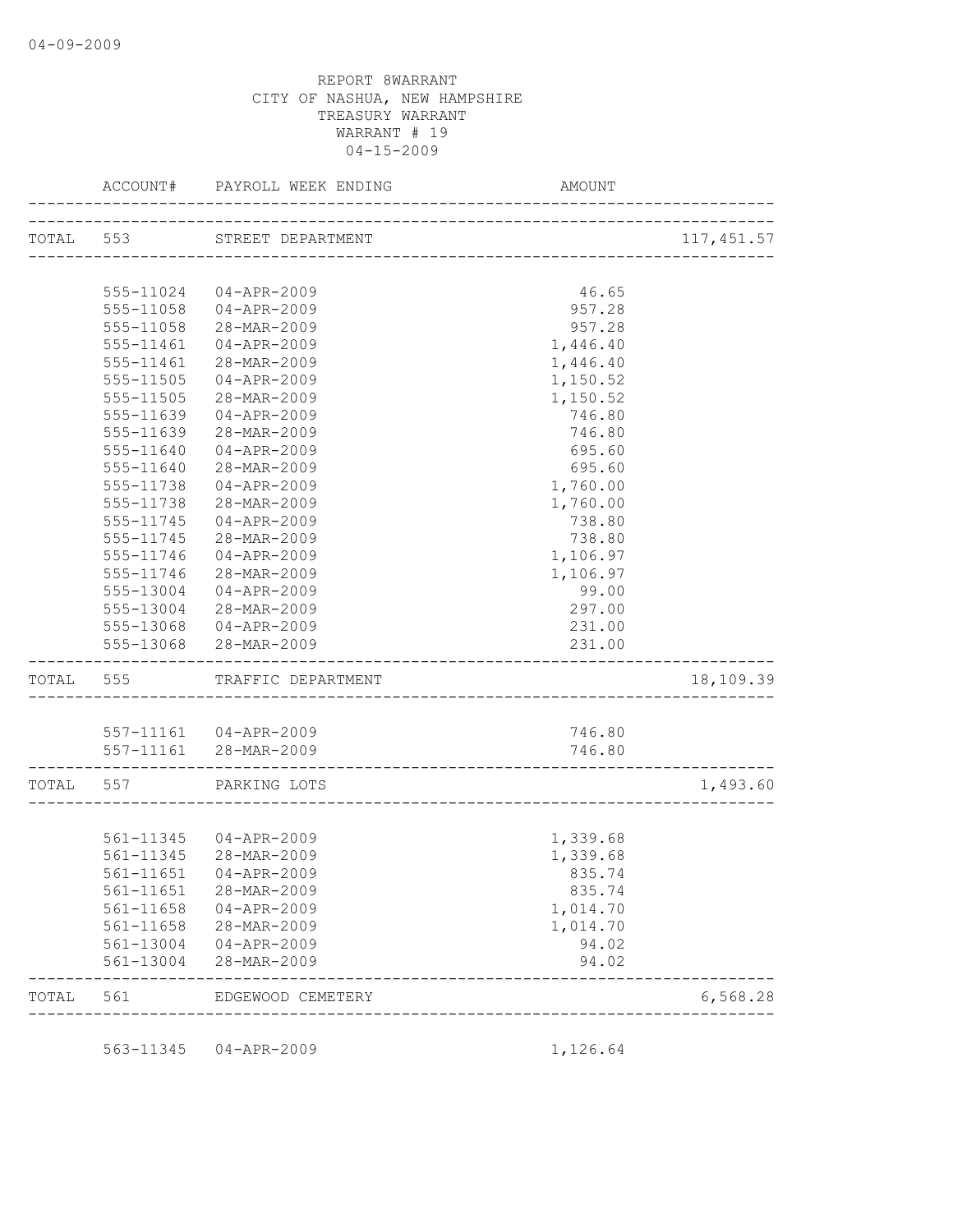|       | ACCOUNT#                                                                                                                                                                  | PAYROLL WEEK ENDING                                                                                                                                                                                         | AMOUNT                                                                                                                                     |           |
|-------|---------------------------------------------------------------------------------------------------------------------------------------------------------------------------|-------------------------------------------------------------------------------------------------------------------------------------------------------------------------------------------------------------|--------------------------------------------------------------------------------------------------------------------------------------------|-----------|
|       | 563-11345<br>563-11651                                                                                                                                                    | 28-MAR-2009<br>04-APR-2009<br>563-11651 28-MAR-2009<br>563-11657 04-APR-2009<br>563-11657 28-MAR-2009                                                                                                       | 1,126.64<br>744.15<br>744.15<br>929.81<br>929.81                                                                                           |           |
| TOTAL | 563                                                                                                                                                                       | WOODLAWN CEMETERY                                                                                                                                                                                           | ___________________________                                                                                                                | 5,601.20  |
|       | 571-11174                                                                                                                                                                 | 04-APR-2009<br>571-11174 28-MAR-2009<br>571-11237 04-APR-2009<br>571-11237 28-MAR-2009                                                                                                                      | 867.76<br>867.77<br>1,941.86<br>1,941.86                                                                                                   |           |
| TOTAL | 571                                                                                                                                                                       | COMMUNITY DEVELOPMENT                                                                                                                                                                                       |                                                                                                                                            | 5,619.25  |
|       | 572-11024<br>572-11024<br>572-11215<br>572-11215<br>572-11238<br>572-11238<br>572-11450<br>$572 - 11450$<br>572-11522<br>572-11522<br>572-11525<br>572-11525<br>572-58005 | 04-APR-2009<br>28-MAR-2009<br>$04 - APR - 2009$<br>28-MAR-2009<br>04-APR-2009<br>28-MAR-2009<br>04-APR-2009<br>28-MAR-2009<br>$04 - APR - 2009$<br>28-MAR-2009<br>04-APR-2009<br>28-MAR-2009<br>28-MAR-2009 | 634.61<br>634.62<br>3,571.25<br>3,571.25<br>841.39<br>841.38<br>1,670.34<br>1,670.34<br>816.64<br>816.64<br>1,007.85<br>1,007.85<br>300.00 |           |
| TOTAL | 572                                                                                                                                                                       | PLANNING DEPARTMENT                                                                                                                                                                                         |                                                                                                                                            | 17,384.16 |
|       |                                                                                                                                                                           | 573-11444 04-APR-2009<br>573-11444 28-MAR-2009                                                                                                                                                              | 1,618.06<br>1,618.06                                                                                                                       |           |
| TOTAL | 573                                                                                                                                                                       | ECONOMIC DEVELOPMENT                                                                                                                                                                                        |                                                                                                                                            | 3,236.12  |
|       | 575-11032<br>575-11032<br>575-11042<br>575-11042<br>575-11062<br>575-11062<br>575-11189<br>575-11189                                                                      | 04-APR-2009<br>28-MAR-2009<br>$04 - APR - 2009$<br>28-MAR-2009<br>$04 - APR - 2009$<br>28-MAR-2009<br>$04 - APR - 2009$<br>28-MAR-2009                                                                      | 696.76<br>696.76<br>1,367.76<br>1,367.76<br>604.76<br>604.76<br>1,062.06<br>1,062.06                                                       |           |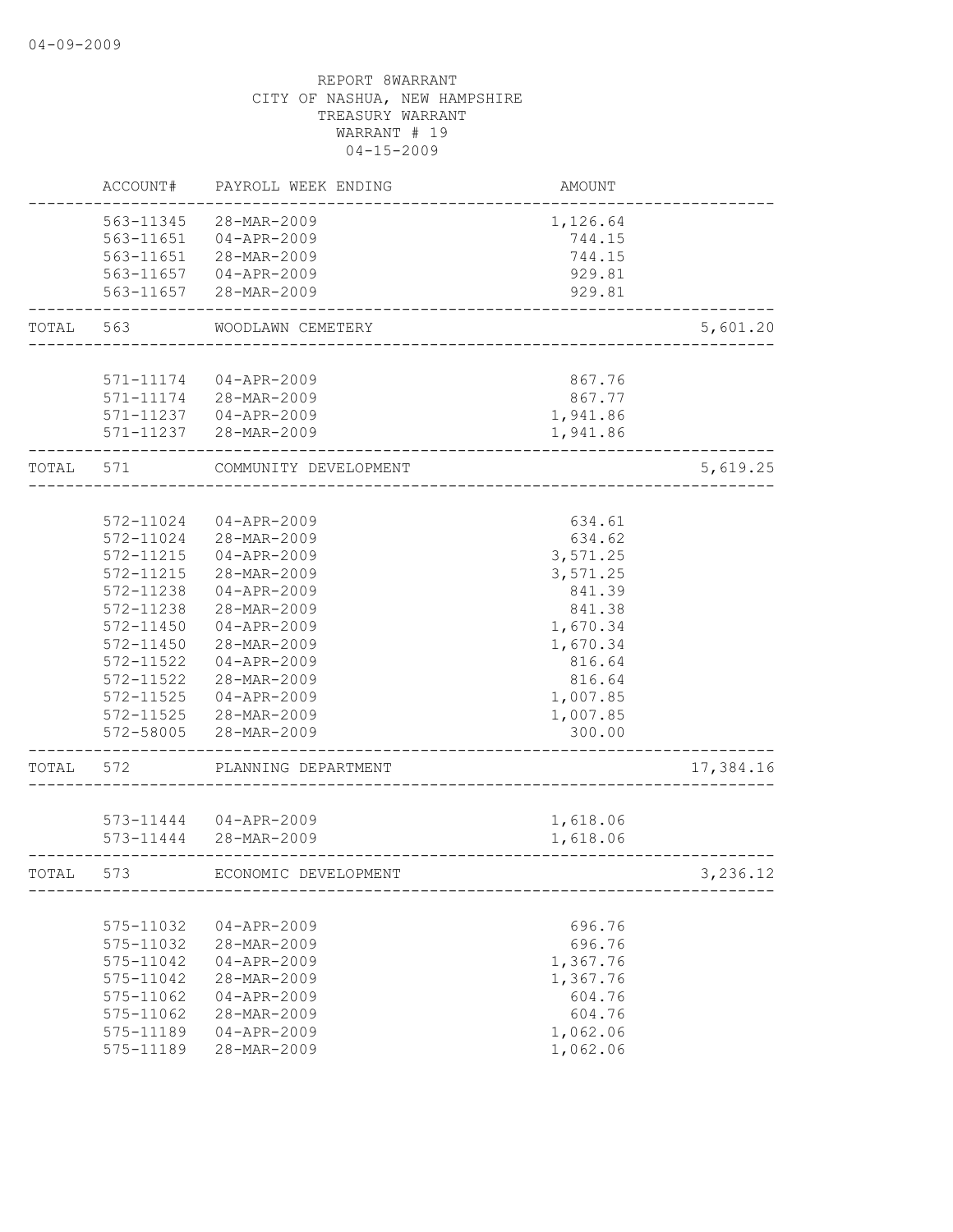|       | ACCOUNT#  | PAYROLL WEEK ENDING   | AMOUNT   |            |
|-------|-----------|-----------------------|----------|------------|
|       | 575-11246 | $04 - APR - 2009$     | 1,885.72 |            |
|       | 575-11246 | 28-MAR-2009           | 1,885.71 |            |
|       | 575-11387 | $04 - APR - 2009$     | 5,755.10 |            |
|       | 575-11387 | 28-MAR-2009           | 5,755.10 |            |
|       | 575-11393 | 04-APR-2009           | 3,999.78 |            |
|       | 575-11393 | 28-MAR-2009           | 4,276.62 |            |
|       | 575-11400 | $04 - APR - 2009$     | 7,315.25 |            |
|       | 575-11400 | 28-MAR-2009           | 7,315.24 |            |
|       | 575-11401 | 04-APR-2009           | 3,853.02 |            |
|       | 575-11401 | 28-MAR-2009           | 3,853.02 |            |
|       | 575-11403 | $04 - APR - 2009$     | 833.86   |            |
|       | 575-11403 | 28-MAR-2009           | 833.86   |            |
|       | 575-11404 | $04 - APR - 2009$     | 751.38   |            |
|       | 575-11404 | 28-MAR-2009           | 751.38   |            |
|       | 575-11627 | $04 - APR - 2009$     | 589.06   |            |
|       | 575-11627 | 28-MAR-2009           | 589.06   |            |
|       | 575-12076 | $04 - APR - 2009$     | 97.02    |            |
|       | 575-12087 | $04 - APR - 2009$     | 420.15   |            |
|       | 575-12087 | 28-MAR-2009           | 420.15   |            |
|       | 575-12090 | $04 - APR - 2009$     | 1,157.60 |            |
|       | 575-12090 | 28-MAR-2009           | 1,157.60 |            |
|       | 575-12114 | 04-APR-2009           | 1,455.40 |            |
|       | 575-12114 | 28-MAR-2009           | 1,428.98 |            |
|       | 575-13035 | 04-APR-2009           | 816.80   |            |
|       | 575-13035 | 28-MAR-2009           | 958.23   |            |
| TOTAL | 575       | PUBLIC LIBRARIES      |          | 65, 617.77 |
|       |           |                       |          |            |
|       | 576-11059 | 04-APR-2009           | 1,252.76 |            |
|       | 576-11059 | 28-MAR-2009           | 1,252.76 |            |
|       | 576-11221 | $04 - APR - 2009$     | 1,038.98 |            |
|       | 576-11221 | 28-MAR-2009           | 1,038.98 |            |
|       | 576-11315 | $04 - APR - 2009$     | 1,294.20 |            |
|       | 576-11315 | 28-MAR-2009           | 1,294.19 |            |
|       | 576-11361 | $04 - APR - 2009$     | 3,928.19 |            |
|       | 576-11361 | 28-MAR-2009           | 3,928.19 |            |
|       | 576-11362 | 04-APR-2009           | 1,082.36 |            |
|       |           | 576-11362 28-MAR-2009 | 1,082.36 |            |
|       |           | 576-12045 04-APR-2009 | 267.14   |            |
|       | 576-12045 | 28-MAR-2009           | 278.59   |            |
| TOTAL | 576       | BUILDING DEPARTMENT   |          | 17,738.70  |
|       |           |                       |          |            |
|       |           | 577-11067 04-APR-2009 | 1,139.43 |            |
|       | 577-11067 | 28-MAR-2009           | 1,139.43 |            |
|       | 577-11183 | 04-APR-2009           | 2,002.48 |            |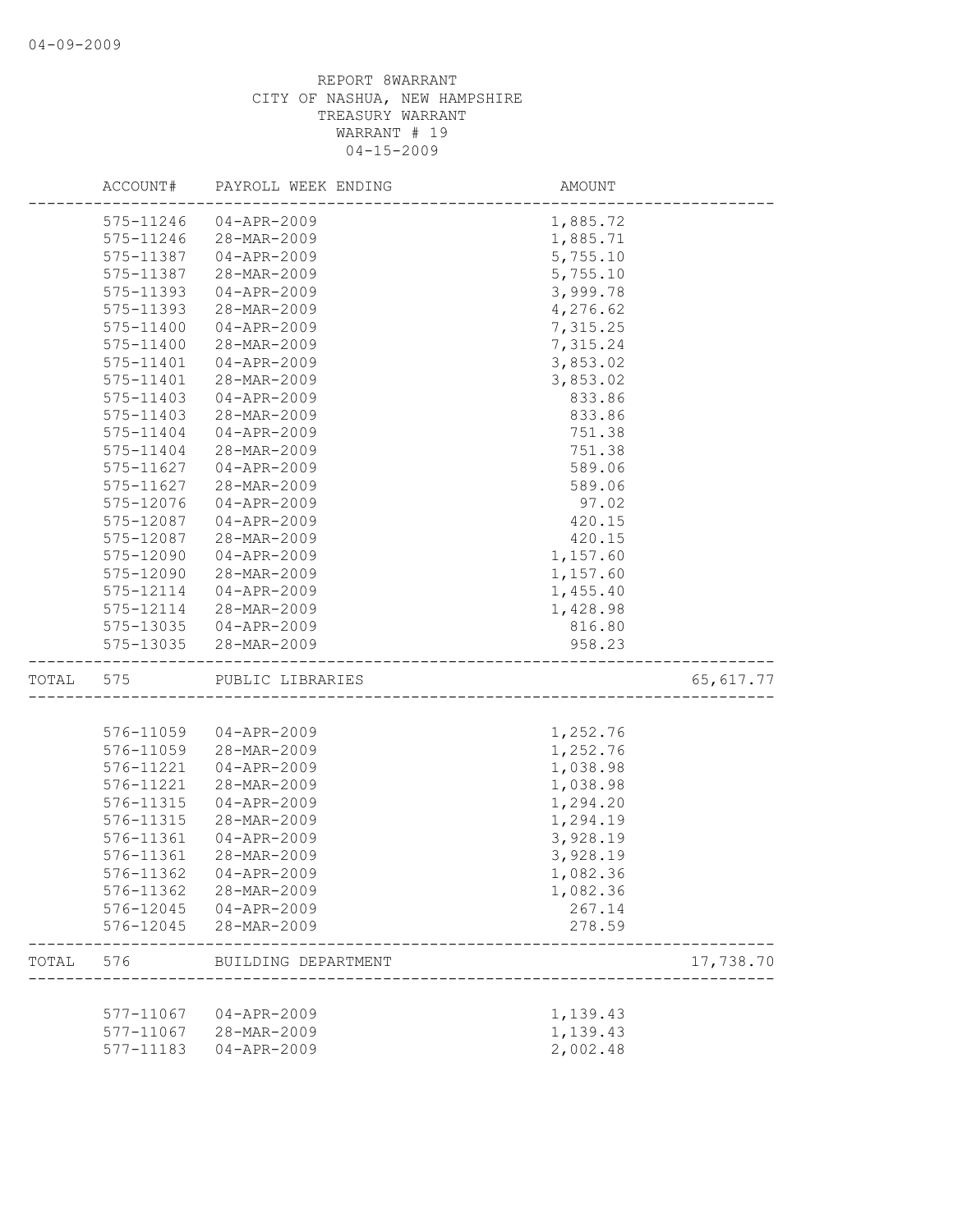|           | ACCOUNT# PAYROLL WEEK ENDING | AMOUNT       |          |
|-----------|------------------------------|--------------|----------|
|           |                              |              |          |
|           | TOTAL 577 CODE ENFORCEMENT   |              | 6,283.82 |
|           |                              |              |          |
|           | 581-11012  04-APR-2009       | 4,089.42     |          |
| 581-11075 | 04-APR-2009                  | 4,228.08     |          |
| 581-11081 | 04-APR-2009                  | 2,592.11     |          |
| 581-11162 | 04-APR-2009                  | 54,236.12    |          |
| 581-11162 | 28-MAR-2009                  | 54, 554.50   |          |
| 581-11204 | 04-APR-2009                  | 11,067.21    |          |
| 581-11204 | 28-MAR-2009                  | 11,067.20    |          |
| 581-11348 | $04 - APR - 2009$            | 78,224.05    |          |
| 581-11366 | $04 - APR - 2009$            | 55, 139.50   |          |
| 581-11366 | 28-MAR-2009                  | 53,816.77    |          |
| 581-11396 | 04-APR-2009                  | 38,490.57    |          |
| 581-11402 | 04-APR-2009                  | 3,076.92     |          |
| 581-11408 | 04-APR-2009                  | 17,639.80    |          |
| 581-11408 | 28-MAR-2009                  | 17,639.80    |          |
| 581-11486 | 04-APR-2009                  | 40,773.19    |          |
| 581-11515 | $04 - APR - 2009$            | 4,441.73     |          |
| 581-11570 | $04 - APR - 2009$            | 59,724.44    |          |
| 581-11572 | $04 - APR - 2009$            | 60,348.07    |          |
| 581-11579 | 04-APR-2009                  | 36, 177.39   |          |
| 581-11579 | 28-MAR-2009                  | 902.72       |          |
| 581-11628 | 04-APR-2009                  | 1,359.20     |          |
| 581-11628 | 28-MAR-2009                  | 1,359.20     |          |
| 581-11675 | $04 - APR - 2009$            | 5,769.24     |          |
| 581-11709 | 04-APR-2009                  | 5,957.20     |          |
| 581-11711 | 04-APR-2009                  | 2,576.95     |          |
| 581-11726 | 04-APR-2009                  | 1,593,572.39 |          |
| 581-11800 | 04-APR-2009                  | 47,997.67    |          |
| 581-11801 | 04-APR-2009                  | 14,873.72    |          |
| 581-11801 | 28-MAR-2009                  | 385.00       |          |
| 581-11802 | 04-APR-2009                  | 12,960.77    |          |
| 581-11803 | 04-APR-2009                  | 14,296.91    |          |
| 581-11803 | 28-MAR-2009                  | 698.95       |          |
| 581-11805 | $04 - APR - 2009$            | 25,720.18    |          |
| 581-11812 | $04 - APR - 2009$            | 2,504.83     |          |
| 581-11816 | $04 - APR - 2009$            | 3,724.57     |          |
| 581-11830 | $04 - APR - 2009$            | 5,575.53     |          |
| 581-11850 | $04 - APR - 2009$            | 2,723.70     |          |
| 581-11850 | 28-MAR-2009                  | 2,723.70     |          |
| 581-11860 | $04 - APR - 2009$            | 6,332.23     |          |
| 581-12006 | $04 - APR - 2009$            | 508.02       |          |
| 581-12021 | $04 - APR - 2009$            | 912.00       |          |
| 581-12021 | 28-MAR-2009                  | 144.00       |          |
| 581-12060 | $04 - APR - 2009$            | 2,670.37     |          |
|           |                              |              |          |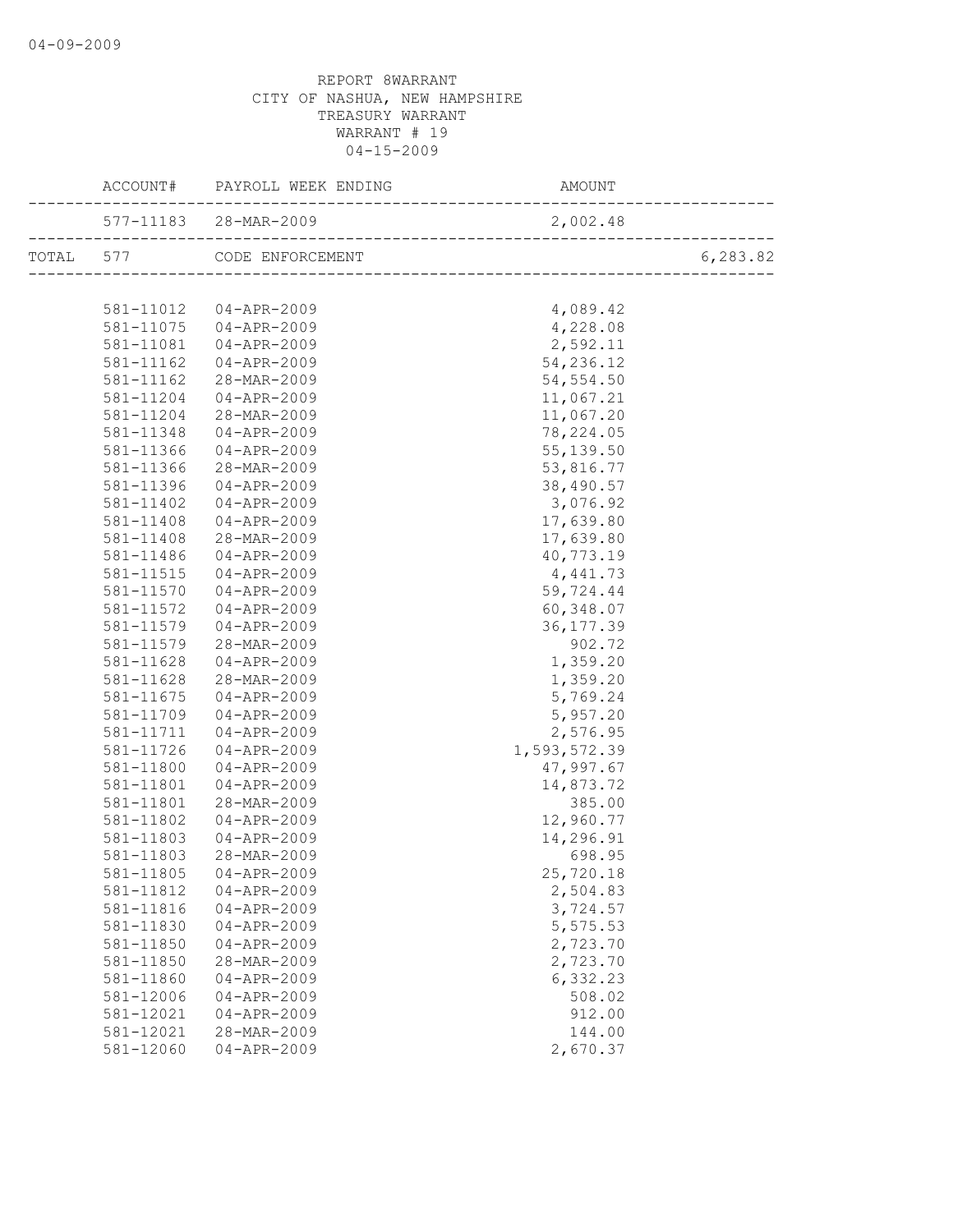| ACCOUNT#  | PAYROLL WEEK ENDING              | AMOUNT        |
|-----------|----------------------------------|---------------|
| 581-12060 | 28-MAR-2009                      | 2,541.29      |
| 581-12078 | $04 - APR - 2009$                | 2,693.75      |
| 581-12078 | 28-MAR-2009                      | 662.50        |
| 581-12081 | 04-APR-2009                      | 2,329.05      |
| 581-12084 | 04-APR-2009                      | 2,675.00      |
| 581-12084 | 28-MAR-2009                      | 1,787.50      |
| 581-12087 |                                  | 879.00        |
| 581-12087 | $04 - APR - 2009$<br>28-MAR-2009 | 879.00        |
| 581-12111 | 04-APR-2009                      | 146, 241.70   |
| 581-12111 | 28-MAR-2009                      | 145,764.40    |
| 581-12112 | $04 - APR - 2009$                | 10,289.21     |
|           | 28-MAR-2009                      |               |
| 581-12112 |                                  | 10,553.77     |
| 581-12126 | $04 - APR - 2009$                | 6,654.75      |
| 581-12126 | 28-MAR-2009                      | 6,599.37      |
| 581-12135 | $04 - APR - 2009$                | 7,527.02      |
| 581-12135 | 28-MAR-2009                      | 6, 563.12     |
| 581-12136 | $04 - APR - 2009$                | 901.27        |
| 581-12136 | 28-MAR-2009                      | 1,213.66      |
| 581-12138 | 28-MAR-2009                      | 419.30        |
| 581-12141 | $04 - APR - 2009$                | 200.00        |
| 581-12141 | 28-MAR-2009                      | 950.00        |
| 581-12153 | 04-APR-2009                      | 90.00         |
| 581-12153 | 28-MAR-2009                      | 45.00         |
| 581-12198 | $04 - APR - 2009$                | 37, 345.80    |
| 581-12200 | $04 - APR - 2009$                | 1,067.41      |
| 581-12201 | $04 - APR - 2009$                | 24,781.11     |
| 581-12201 | 28-MAR-2009                      | 24,508.60     |
| 581-13004 | 04-APR-2009                      | 70.26         |
| 581-13004 | 28-MAR-2009                      | 795.52        |
| 581-13021 | $04 - APR - 2009$                | 287.81        |
| 581-13021 | 28-MAR-2009                      | 436.28        |
| 581-13032 | $04 - APR - 2009$                | 248.59        |
| 581-13032 | 28-MAR-2009                      | 611.91        |
| 581-13120 | $04 - APR - 2009$                | 6,264.74      |
| 581-13120 | 28-MAR-2009                      | 4,782.46      |
| 581-13133 | $04 - APR - 2009$                | 1,812.55      |
| 581-13133 | 28-MAR-2009                      | 681.20        |
| 581-13137 | $04 - APR - 2009$                | 618.88        |
| 581-13137 | 28-MAR-2009                      | 359.97        |
| 581-17004 | $04 - APR - 2009$                | 56.00         |
| 581-17008 | $04 - APR - 2009$                | 272.00        |
| 581-17010 | $04 - APR - 2009$                | 945.00        |
| 581-19000 | $04 - APR - 2009$                | 7,477.61      |
| 581-19000 | 28-MAR-2009                      | 1,061.85      |
| 581-19210 | $04 - APR - 2009$                | $-44, 791.74$ |
| 581-19230 | $04 - APR - 2009$                | 1,564.13      |
| 581-19240 | $04 - APR - 2009$                | 740.32        |
| 581-19240 | 28-MAR-2009                      | 11.88         |
|           |                                  |               |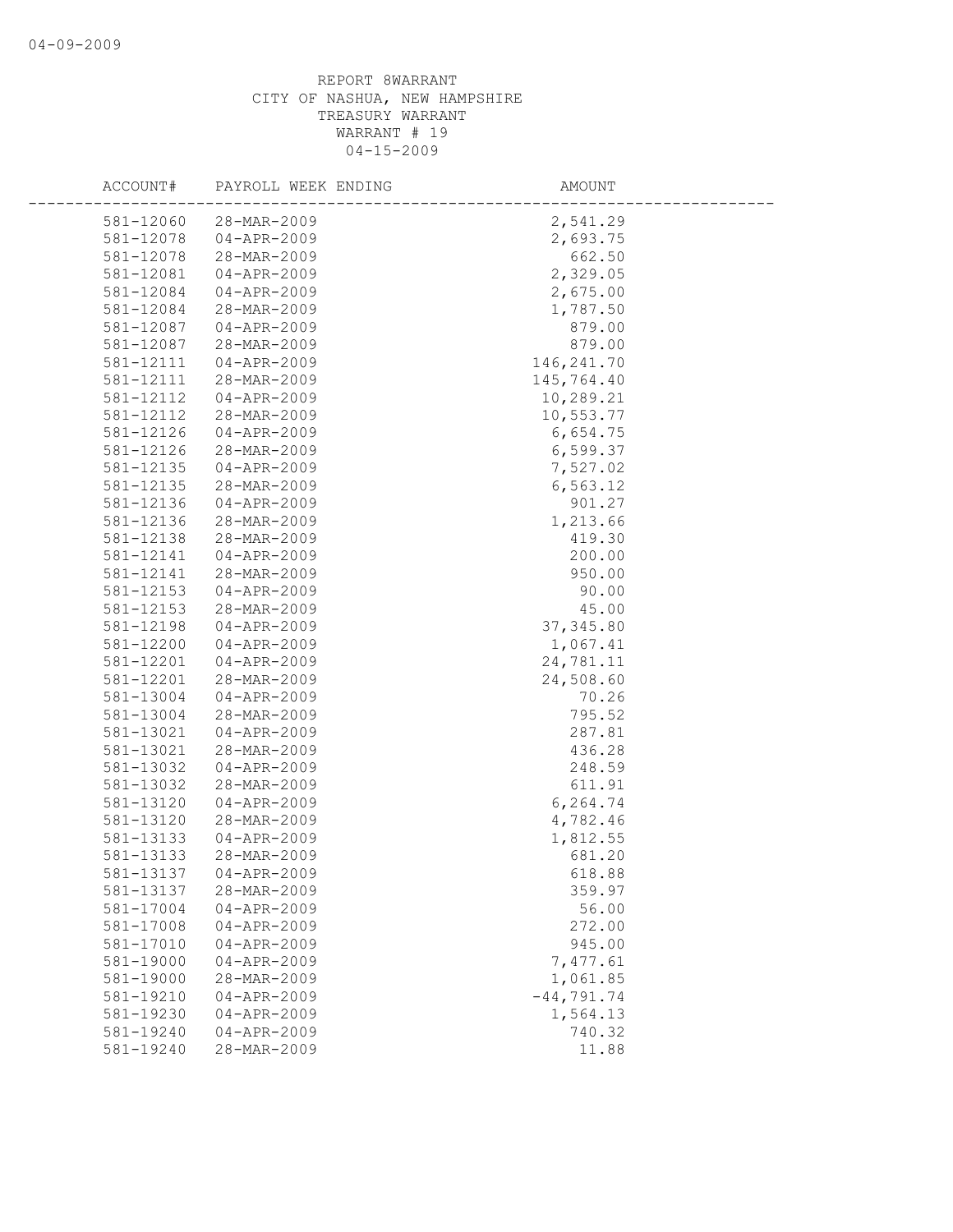|            | ACCOUNT# PAYROLL WEEK ENDING | AMOUNT       |
|------------|------------------------------|--------------|
|            |                              |              |
| ТОТАІ. 581 | SCHOOL DEPARTMENT            | 2,794,045.72 |
|            |                              |              |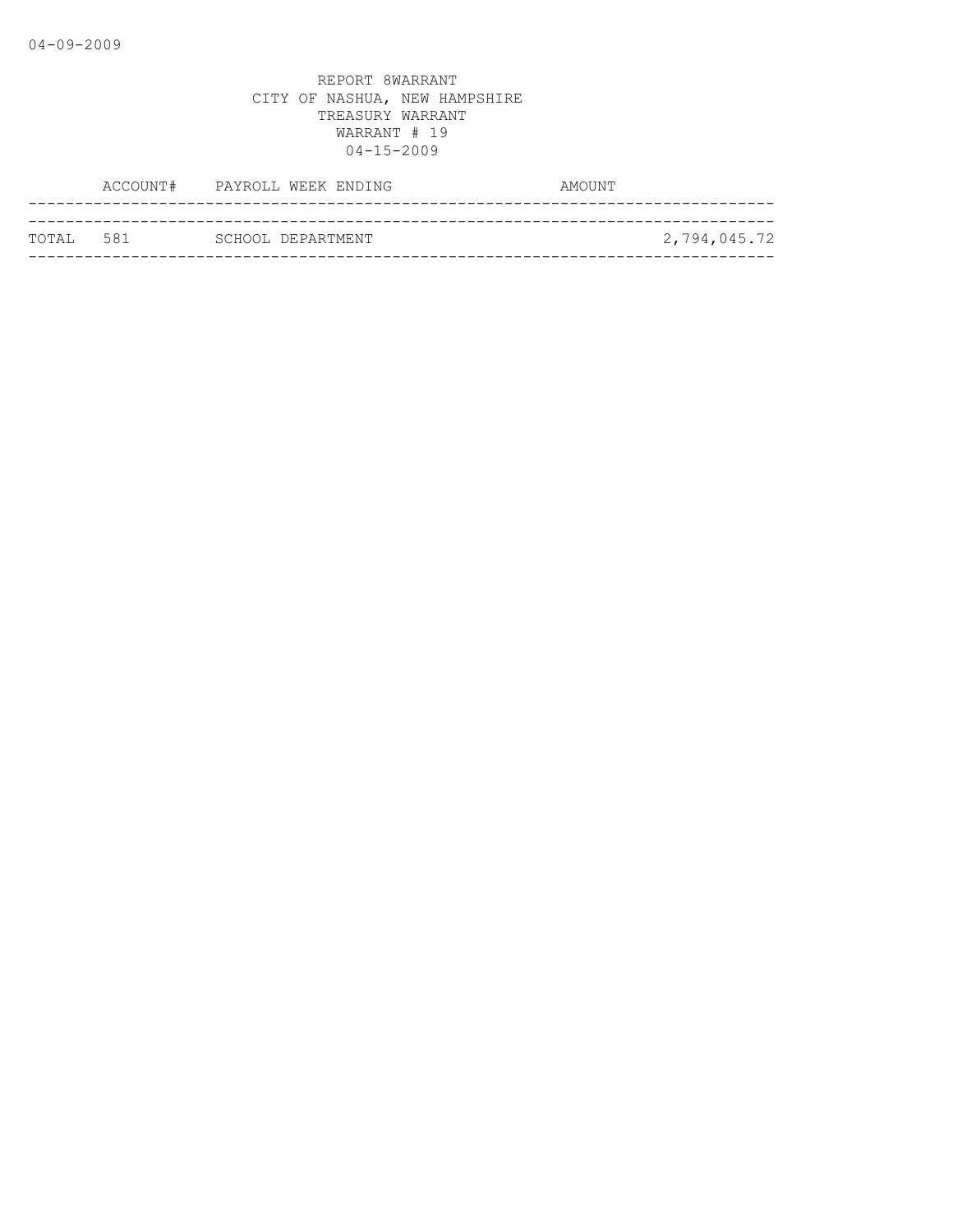|           | ACCOUNT# PAYROLL WEEK ENDING |  | AMOUNT |
|-----------|------------------------------|--|--------|
|           |                              |  |        |
| TOTAL 951 |                              |  |        |
|           |                              |  |        |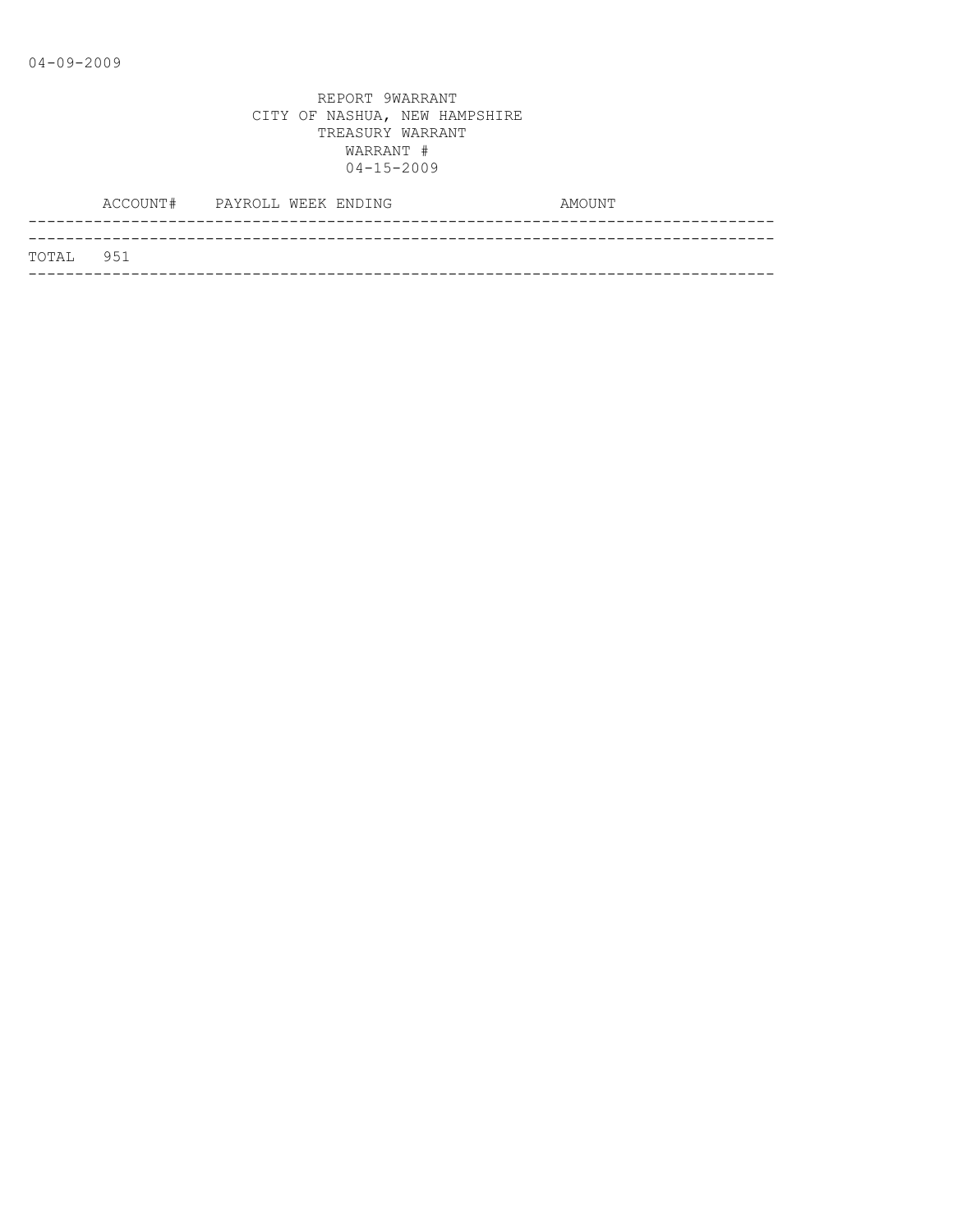| ACCOUNT#               | PAYROLL WEEK ENDING                    | AMOUNT           |  |
|------------------------|----------------------------------------|------------------|--|
| 801-11008              | 04-APR-2009                            | 518.66           |  |
| 801-11008              | 28-MAR-2009                            | 547.47           |  |
| 801-11028              | 04-APR-2009                            | 59.04            |  |
| 801-11028              | 28-MAR-2009                            | 59.04            |  |
| 801-11064              | 04-APR-2009                            | 136.42           |  |
| 801-11064              | 28-MAR-2009                            | 136.42           |  |
| 801-11094              | $04 - APR - 2009$                      | 99.63            |  |
| 801-11094              | 28-MAR-2009                            | 99.63            |  |
| 801-11188              | 04-APR-2009                            | 375.26           |  |
| 801-11188              | 28-MAR-2009                            | 375.26           |  |
| 801-11190              | 04-APR-2009                            | 397.88           |  |
| 801-11190              | 28-MAR-2009                            | 397.89           |  |
| 801-11193              | 04-APR-2009                            | 976.79           |  |
| 801-11193              | 28-MAR-2009                            | 976.79           |  |
| 801-11208              | 04-APR-2009                            | 143.59           |  |
| 801-11208              | 28-MAR-2009                            | 143.59           |  |
| 801-11211              | $04 - APR - 2009$                      | 66.24            |  |
| 801-11211              | 28-MAR-2009                            | 66.24            |  |
| 801-11222              | 04-APR-2009                            | 205.14           |  |
| 801-11222              | 28-MAR-2009                            | 205.14           |  |
| 801-11271              | 04-APR-2009                            | 1, 117.43        |  |
| 801-11271              | 28-MAR-2009                            | 1,117.43         |  |
| 801-11276              | 04-APR-2009                            | 4,002.41         |  |
| 801-11276              | 28-MAR-2009                            | 4,002.40         |  |
| 801-11383              | 04-APR-2009                            | 867.77           |  |
| 801-11383              | 28-MAR-2009                            | 867.76           |  |
| 801-11435              | 04-APR-2009                            | 263.36           |  |
| 801-11435              | 28-MAR-2009                            | 263.36           |  |
| 801-11595              | 04-APR-2009                            | 5,194.00         |  |
| 801-11595              | 04-APR-2009                            | 3,710.00         |  |
| 801-11595              | 28-MAR-2009                            | 5,202.40         |  |
| 801-11595              | 28-MAR-2009                            | 3,710.00         |  |
| 801-11596              | $04 - APR - 2009$                      | 3,136.00         |  |
| 801-11596              | 28-MAR-2009                            | 3,136.00         |  |
| 801-11598              | $04 - APR - 2009$                      | 776.80           |  |
| 801-11598              | 28-MAR-2009                            | 776.80           |  |
| 801-11599              | $04 - APR - 2009$                      | 1,062.92         |  |
| 801-11599              | 04-APR-2009                            | 1,062.92         |  |
| 801-11599              | 28-MAR-2009                            | 1,062.92         |  |
| 801-11599              | 28-MAR-2009                            | 1,062.92         |  |
| 801-11606              | $04 - APR - 2009$                      | 691.54           |  |
| 801-11606              | 28-MAR-2009                            | 691.54           |  |
| 801-11647              | $04 - APR - 2009$                      | 138.62           |  |
| 801-11647              | 28-MAR-2009<br>$04 - APR - 2009$       | 138.62           |  |
| 801-12128<br>801-12128 | 28-MAR-2009                            | 331.80<br>281.01 |  |
| 801-12594              |                                        |                  |  |
| 801-13004              | $04 - APR - 2009$<br>$04 - APR - 2009$ | 1,560.00         |  |
|                        |                                        | 2,881.24         |  |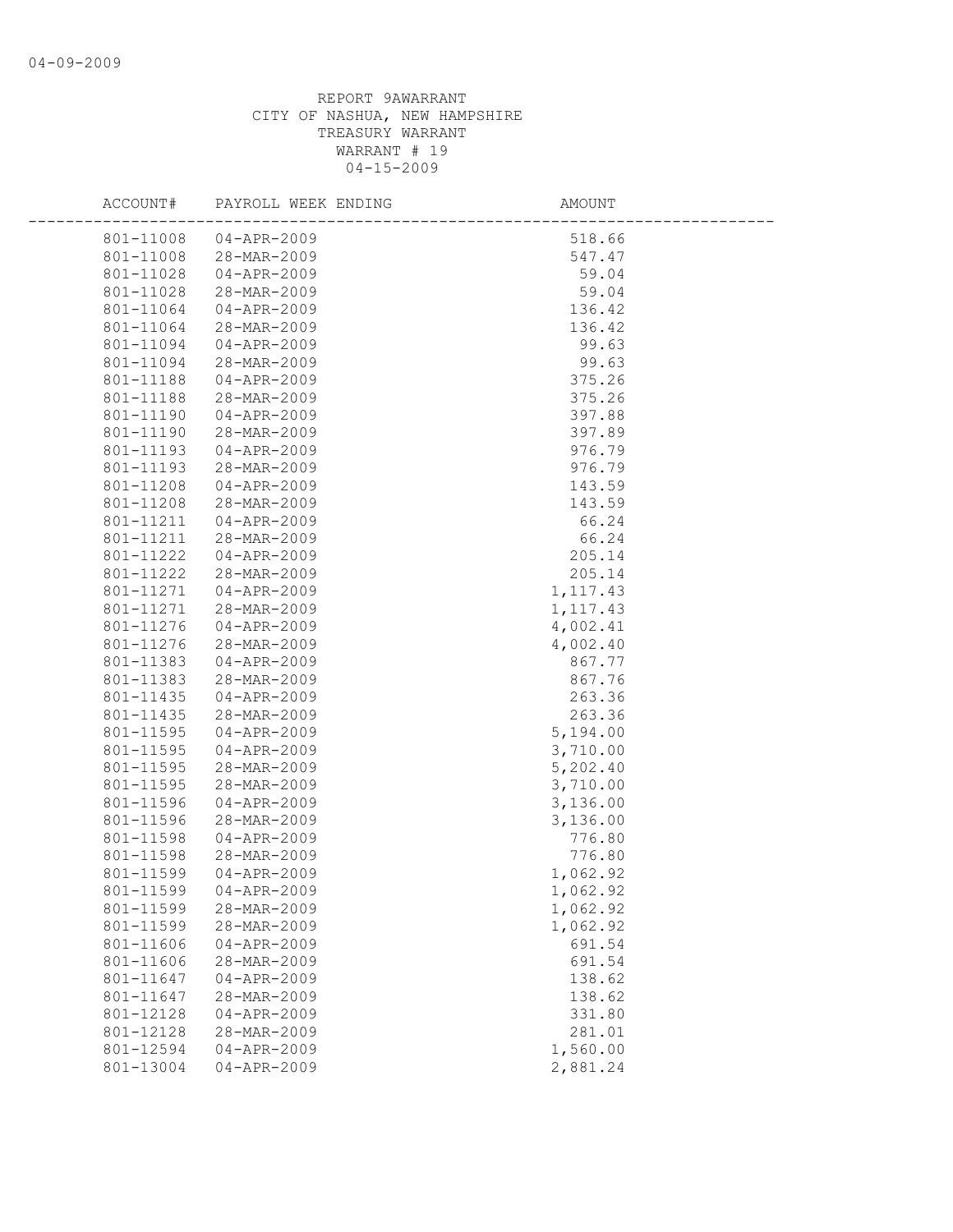|           |           | ACCOUNT# PAYROLL WEEK ENDING | AMOUNT<br>---------------------------           |           |
|-----------|-----------|------------------------------|-------------------------------------------------|-----------|
|           |           | 801-13004 04-APR-2009        | 648.07                                          |           |
|           |           | 801-13004 04-APR-2009        | 145.65                                          |           |
|           |           | 801-13004 28-MAR-2009        | 4,041.34                                        |           |
|           |           | 801-13004 28-MAR-2009        | 301.03                                          |           |
|           |           | 801-13004 28-MAR-2009        | 314.76<br>------------------------------------- |           |
| TOTAL 801 |           | SOLID WASTE DISPOSAL         |                                                 | 60,546.94 |
|           |           |                              |                                                 |           |
|           |           | 802-11028 04-APR-2009        | 401.48                                          |           |
|           |           | 802-11028 04-APR-2009        | 188.93                                          |           |
|           |           | 802-11028 28-MAR-2009        | 401.48                                          |           |
|           | 802-11028 | 28-MAR-2009                  | 188.93                                          |           |
|           | 802-11064 | 04-APR-2009                  | 136.42                                          |           |
|           | 802-11064 | $04 - APR - 2009$            | 136.42                                          |           |
|           | 802-11064 | 28-MAR-2009                  | 136.42                                          |           |
|           | 802-11064 | 28-MAR-2009                  | 136.42                                          |           |
|           | 802-11091 | 04-APR-2009                  | 1,075.15                                        |           |
|           | 802-11091 | 28-MAR-2009                  | 1,075.15                                        |           |
|           | 802-11092 | 04-APR-2009                  | 733.60                                          |           |
|           | 802-11094 | 04-APR-2009                  | 298.91                                          |           |
|           | 802-11094 | 04-APR-2009                  | 298.90                                          |           |
|           | 802-11094 | 28-MAR-2009                  | 298.91                                          |           |
|           | 802-11094 | 28-MAR-2009                  | 298.90                                          |           |
|           | 802-11096 | 04-APR-2009                  | 915.16                                          |           |
|           | 802-11096 | 28-MAR-2009                  | 915.17                                          |           |
|           | 802-11102 | 04-APR-2009                  | 885.14                                          |           |
|           | 802-11102 | 28-MAR-2009                  | 885.14                                          |           |
|           | 802-11105 | 04-APR-2009                  | 987.45                                          |           |
|           | 802-11105 | 28-MAR-2009                  | 987.45                                          |           |
|           | 802-11155 | 04-APR-2009                  | 1,031.69                                        |           |
|           | 802-11155 | 28-MAR-2009                  | 1,001.60                                        |           |
|           | 802-11157 | 04-APR-2009                  | 1,568.00                                        |           |
|           | 802-11157 | 28-MAR-2009                  | 1,609.92                                        |           |
|           | 802-11158 | $04 - APR - 2009$            | 1,713.60                                        |           |
|           | 802-11158 | 28-MAR-2009                  | 1,625.34                                        |           |
|           | 802-11188 | 04-APR-2009                  |                                                 |           |
|           |           |                              | 1,093.43                                        |           |
|           |           | 802-11188 28-MAR-2009        | 1,093.43                                        |           |
|           | 802-11190 | $04 - APR - 2009$            | 397.88                                          |           |
|           | 802-11190 | 28-MAR-2009                  | 397.88                                          |           |
|           | 802-11208 | $04 - APR - 2009$            | 95.73                                           |           |
|           | 802-11208 | $04 - APR - 2009$            | 47.86                                           |           |
|           | 802-11208 | 28-MAR-2009                  | 95.73                                           |           |
|           | 802-11208 | 28-MAR-2009                  | 47.86                                           |           |
|           | 802-11211 | $04 - APR - 2009$            | 264.98                                          |           |
|           | 802-11211 | $04 - APR - 2009$            | 397.46                                          |           |
|           | 802-11211 | 28-MAR-2009                  | 264.98                                          |           |
|           | 802-11211 | 28-MAR-2009                  | 397.46                                          |           |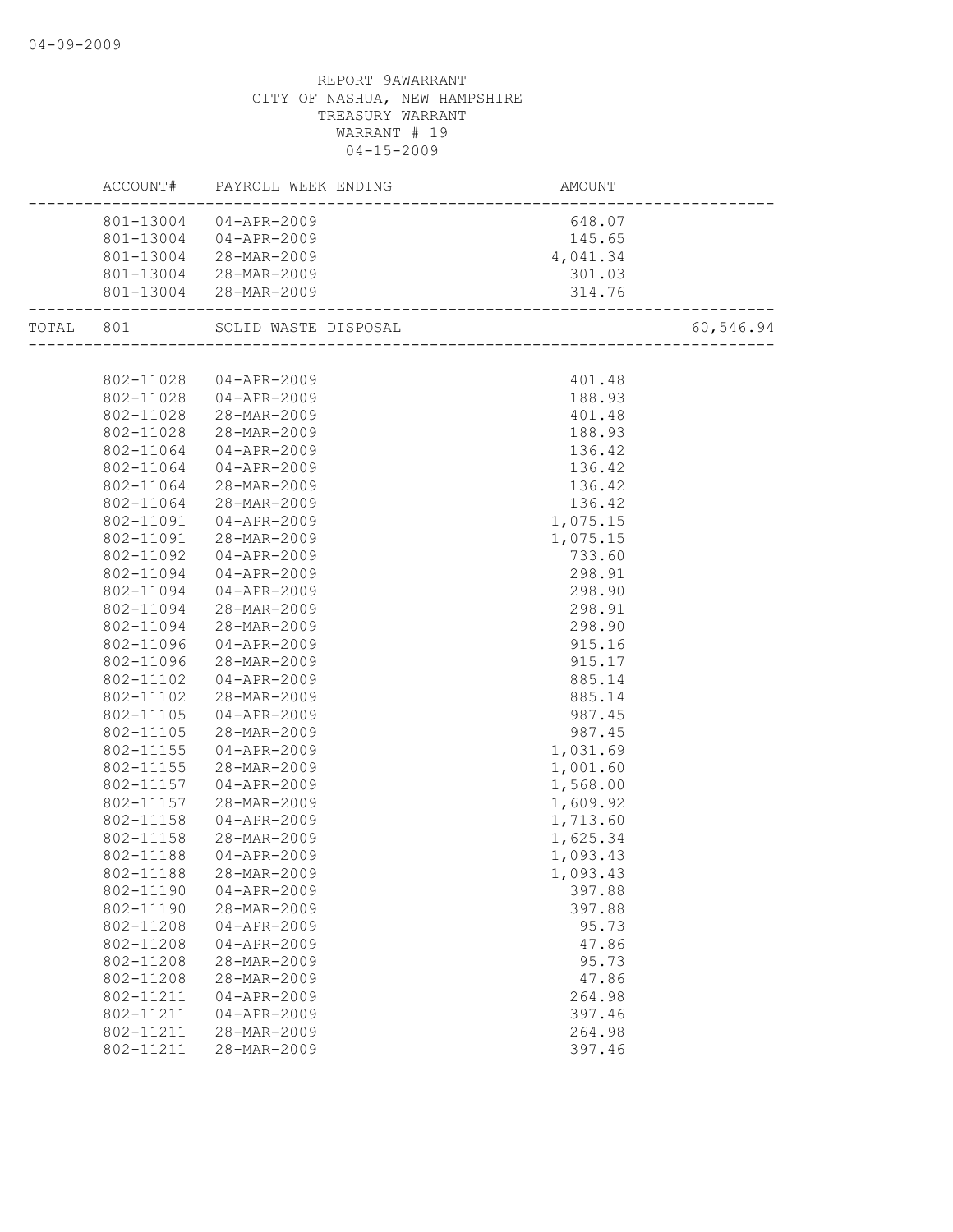| $04 - APR - 2009$<br>802-11222<br>205.14<br>802-11222<br>205.14<br>28-MAR-2009<br>802-11260<br>$04 - APR - 2009$<br>1,760.00<br>802-11260<br>28-MAR-2009<br>1,760.00<br>$04 - APR - 2009$<br>802-11270<br>1,060.46<br>802-11270<br>28-MAR-2009<br>1,060.46<br>802-11333<br>$04 - APR - 2009$<br>1,042.06<br>802-11333<br>28-MAR-2009<br>1,042.06<br>802-11435<br>438.93<br>$04 - APR - 2009$<br>802-11435<br>$04 - APR - 2009$<br>175.57<br>802-11435<br>28-MAR-2009<br>438.93<br>802-11435<br>28-MAR-2009<br>175.57<br>802-11480<br>$04 - APR - 2009$<br>3,405.92<br>802-11480<br>28-MAR-2009<br>3,366.40<br>802-11507<br>$04 - APR - 2009$<br>746.80<br>802-11507<br>28-MAR-2009<br>746.80<br>5,951.20<br>802-11513<br>$04 - APR - 2009$<br>802-11513<br>5,952.00<br>28-MAR-2009<br>802-11514<br>$04 - APR - 2009$<br>2,644.80<br>802-11514<br>2,644.80<br>28-MAR-2009<br>802-11681<br>$04 - APR - 2009$<br>305.96<br>$04 - APR - 2009$<br>802-11681<br>1,223.86<br>802-11681<br>28-MAR-2009<br>305.96<br>802-11681<br>28-MAR-2009<br>1,223.86<br>802-11693<br>$04 - APR - 2009$<br>1,172.38<br>802-11693<br>28-MAR-2009<br>1,172.39<br>802-11763<br>173.55<br>$04 - APR - 2009$<br>802-11763<br>04-APR-2009<br>694.22<br>802-11763<br>28-MAR-2009<br>173.55<br>802-11763<br>28-MAR-2009<br>694.22<br>802-11764<br>$04 - APR - 2009$<br>1,150.52<br>802-11764<br>28-MAR-2009<br>1,150.52<br>802-13004<br>$04 - APR - 2009$<br>876.24<br>802-13004<br>$04 - APR - 2009$<br>925.64<br>802-13004<br>28-MAR-2009<br>712.74<br>802-13004<br>1,157.89<br>28-MAR-2009<br>900.00<br>802-17008<br>$04 - APR - 2009$<br>802<br>TOTAL<br>SEWERAGE DISPOSAL SYSTEM<br>951-01510<br>28-MAR-2009<br>100.00<br>28,964.67<br>951-05056<br>$04 - APR - 2009$<br>28,964.67<br>951-05056<br>28-MAR-2009 | ACCOUNT# | PAYROLL WEEK ENDING | <b>AMOUNT</b> |           |
|----------------------------------------------------------------------------------------------------------------------------------------------------------------------------------------------------------------------------------------------------------------------------------------------------------------------------------------------------------------------------------------------------------------------------------------------------------------------------------------------------------------------------------------------------------------------------------------------------------------------------------------------------------------------------------------------------------------------------------------------------------------------------------------------------------------------------------------------------------------------------------------------------------------------------------------------------------------------------------------------------------------------------------------------------------------------------------------------------------------------------------------------------------------------------------------------------------------------------------------------------------------------------------------------------------------------------------------------------------------------------------------------------------------------------------------------------------------------------------------------------------------------------------------------------------------------------------------------------------------------------------------------------------------------------------------------------------------------------------------------------------------------------------------|----------|---------------------|---------------|-----------|
|                                                                                                                                                                                                                                                                                                                                                                                                                                                                                                                                                                                                                                                                                                                                                                                                                                                                                                                                                                                                                                                                                                                                                                                                                                                                                                                                                                                                                                                                                                                                                                                                                                                                                                                                                                                        |          |                     |               |           |
|                                                                                                                                                                                                                                                                                                                                                                                                                                                                                                                                                                                                                                                                                                                                                                                                                                                                                                                                                                                                                                                                                                                                                                                                                                                                                                                                                                                                                                                                                                                                                                                                                                                                                                                                                                                        |          |                     |               |           |
|                                                                                                                                                                                                                                                                                                                                                                                                                                                                                                                                                                                                                                                                                                                                                                                                                                                                                                                                                                                                                                                                                                                                                                                                                                                                                                                                                                                                                                                                                                                                                                                                                                                                                                                                                                                        |          |                     |               |           |
|                                                                                                                                                                                                                                                                                                                                                                                                                                                                                                                                                                                                                                                                                                                                                                                                                                                                                                                                                                                                                                                                                                                                                                                                                                                                                                                                                                                                                                                                                                                                                                                                                                                                                                                                                                                        |          |                     |               |           |
|                                                                                                                                                                                                                                                                                                                                                                                                                                                                                                                                                                                                                                                                                                                                                                                                                                                                                                                                                                                                                                                                                                                                                                                                                                                                                                                                                                                                                                                                                                                                                                                                                                                                                                                                                                                        |          |                     |               |           |
|                                                                                                                                                                                                                                                                                                                                                                                                                                                                                                                                                                                                                                                                                                                                                                                                                                                                                                                                                                                                                                                                                                                                                                                                                                                                                                                                                                                                                                                                                                                                                                                                                                                                                                                                                                                        |          |                     |               |           |
|                                                                                                                                                                                                                                                                                                                                                                                                                                                                                                                                                                                                                                                                                                                                                                                                                                                                                                                                                                                                                                                                                                                                                                                                                                                                                                                                                                                                                                                                                                                                                                                                                                                                                                                                                                                        |          |                     |               |           |
|                                                                                                                                                                                                                                                                                                                                                                                                                                                                                                                                                                                                                                                                                                                                                                                                                                                                                                                                                                                                                                                                                                                                                                                                                                                                                                                                                                                                                                                                                                                                                                                                                                                                                                                                                                                        |          |                     |               |           |
|                                                                                                                                                                                                                                                                                                                                                                                                                                                                                                                                                                                                                                                                                                                                                                                                                                                                                                                                                                                                                                                                                                                                                                                                                                                                                                                                                                                                                                                                                                                                                                                                                                                                                                                                                                                        |          |                     |               |           |
|                                                                                                                                                                                                                                                                                                                                                                                                                                                                                                                                                                                                                                                                                                                                                                                                                                                                                                                                                                                                                                                                                                                                                                                                                                                                                                                                                                                                                                                                                                                                                                                                                                                                                                                                                                                        |          |                     |               |           |
|                                                                                                                                                                                                                                                                                                                                                                                                                                                                                                                                                                                                                                                                                                                                                                                                                                                                                                                                                                                                                                                                                                                                                                                                                                                                                                                                                                                                                                                                                                                                                                                                                                                                                                                                                                                        |          |                     |               |           |
|                                                                                                                                                                                                                                                                                                                                                                                                                                                                                                                                                                                                                                                                                                                                                                                                                                                                                                                                                                                                                                                                                                                                                                                                                                                                                                                                                                                                                                                                                                                                                                                                                                                                                                                                                                                        |          |                     |               |           |
|                                                                                                                                                                                                                                                                                                                                                                                                                                                                                                                                                                                                                                                                                                                                                                                                                                                                                                                                                                                                                                                                                                                                                                                                                                                                                                                                                                                                                                                                                                                                                                                                                                                                                                                                                                                        |          |                     |               |           |
|                                                                                                                                                                                                                                                                                                                                                                                                                                                                                                                                                                                                                                                                                                                                                                                                                                                                                                                                                                                                                                                                                                                                                                                                                                                                                                                                                                                                                                                                                                                                                                                                                                                                                                                                                                                        |          |                     |               |           |
|                                                                                                                                                                                                                                                                                                                                                                                                                                                                                                                                                                                                                                                                                                                                                                                                                                                                                                                                                                                                                                                                                                                                                                                                                                                                                                                                                                                                                                                                                                                                                                                                                                                                                                                                                                                        |          |                     |               |           |
|                                                                                                                                                                                                                                                                                                                                                                                                                                                                                                                                                                                                                                                                                                                                                                                                                                                                                                                                                                                                                                                                                                                                                                                                                                                                                                                                                                                                                                                                                                                                                                                                                                                                                                                                                                                        |          |                     |               |           |
|                                                                                                                                                                                                                                                                                                                                                                                                                                                                                                                                                                                                                                                                                                                                                                                                                                                                                                                                                                                                                                                                                                                                                                                                                                                                                                                                                                                                                                                                                                                                                                                                                                                                                                                                                                                        |          |                     |               |           |
|                                                                                                                                                                                                                                                                                                                                                                                                                                                                                                                                                                                                                                                                                                                                                                                                                                                                                                                                                                                                                                                                                                                                                                                                                                                                                                                                                                                                                                                                                                                                                                                                                                                                                                                                                                                        |          |                     |               |           |
|                                                                                                                                                                                                                                                                                                                                                                                                                                                                                                                                                                                                                                                                                                                                                                                                                                                                                                                                                                                                                                                                                                                                                                                                                                                                                                                                                                                                                                                                                                                                                                                                                                                                                                                                                                                        |          |                     |               |           |
|                                                                                                                                                                                                                                                                                                                                                                                                                                                                                                                                                                                                                                                                                                                                                                                                                                                                                                                                                                                                                                                                                                                                                                                                                                                                                                                                                                                                                                                                                                                                                                                                                                                                                                                                                                                        |          |                     |               |           |
|                                                                                                                                                                                                                                                                                                                                                                                                                                                                                                                                                                                                                                                                                                                                                                                                                                                                                                                                                                                                                                                                                                                                                                                                                                                                                                                                                                                                                                                                                                                                                                                                                                                                                                                                                                                        |          |                     |               |           |
|                                                                                                                                                                                                                                                                                                                                                                                                                                                                                                                                                                                                                                                                                                                                                                                                                                                                                                                                                                                                                                                                                                                                                                                                                                                                                                                                                                                                                                                                                                                                                                                                                                                                                                                                                                                        |          |                     |               |           |
|                                                                                                                                                                                                                                                                                                                                                                                                                                                                                                                                                                                                                                                                                                                                                                                                                                                                                                                                                                                                                                                                                                                                                                                                                                                                                                                                                                                                                                                                                                                                                                                                                                                                                                                                                                                        |          |                     |               |           |
|                                                                                                                                                                                                                                                                                                                                                                                                                                                                                                                                                                                                                                                                                                                                                                                                                                                                                                                                                                                                                                                                                                                                                                                                                                                                                                                                                                                                                                                                                                                                                                                                                                                                                                                                                                                        |          |                     |               |           |
|                                                                                                                                                                                                                                                                                                                                                                                                                                                                                                                                                                                                                                                                                                                                                                                                                                                                                                                                                                                                                                                                                                                                                                                                                                                                                                                                                                                                                                                                                                                                                                                                                                                                                                                                                                                        |          |                     |               |           |
|                                                                                                                                                                                                                                                                                                                                                                                                                                                                                                                                                                                                                                                                                                                                                                                                                                                                                                                                                                                                                                                                                                                                                                                                                                                                                                                                                                                                                                                                                                                                                                                                                                                                                                                                                                                        |          |                     |               |           |
|                                                                                                                                                                                                                                                                                                                                                                                                                                                                                                                                                                                                                                                                                                                                                                                                                                                                                                                                                                                                                                                                                                                                                                                                                                                                                                                                                                                                                                                                                                                                                                                                                                                                                                                                                                                        |          |                     |               |           |
|                                                                                                                                                                                                                                                                                                                                                                                                                                                                                                                                                                                                                                                                                                                                                                                                                                                                                                                                                                                                                                                                                                                                                                                                                                                                                                                                                                                                                                                                                                                                                                                                                                                                                                                                                                                        |          |                     |               |           |
|                                                                                                                                                                                                                                                                                                                                                                                                                                                                                                                                                                                                                                                                                                                                                                                                                                                                                                                                                                                                                                                                                                                                                                                                                                                                                                                                                                                                                                                                                                                                                                                                                                                                                                                                                                                        |          |                     |               |           |
|                                                                                                                                                                                                                                                                                                                                                                                                                                                                                                                                                                                                                                                                                                                                                                                                                                                                                                                                                                                                                                                                                                                                                                                                                                                                                                                                                                                                                                                                                                                                                                                                                                                                                                                                                                                        |          |                     |               |           |
|                                                                                                                                                                                                                                                                                                                                                                                                                                                                                                                                                                                                                                                                                                                                                                                                                                                                                                                                                                                                                                                                                                                                                                                                                                                                                                                                                                                                                                                                                                                                                                                                                                                                                                                                                                                        |          |                     |               |           |
|                                                                                                                                                                                                                                                                                                                                                                                                                                                                                                                                                                                                                                                                                                                                                                                                                                                                                                                                                                                                                                                                                                                                                                                                                                                                                                                                                                                                                                                                                                                                                                                                                                                                                                                                                                                        |          |                     |               |           |
|                                                                                                                                                                                                                                                                                                                                                                                                                                                                                                                                                                                                                                                                                                                                                                                                                                                                                                                                                                                                                                                                                                                                                                                                                                                                                                                                                                                                                                                                                                                                                                                                                                                                                                                                                                                        |          |                     |               |           |
|                                                                                                                                                                                                                                                                                                                                                                                                                                                                                                                                                                                                                                                                                                                                                                                                                                                                                                                                                                                                                                                                                                                                                                                                                                                                                                                                                                                                                                                                                                                                                                                                                                                                                                                                                                                        |          |                     |               |           |
|                                                                                                                                                                                                                                                                                                                                                                                                                                                                                                                                                                                                                                                                                                                                                                                                                                                                                                                                                                                                                                                                                                                                                                                                                                                                                                                                                                                                                                                                                                                                                                                                                                                                                                                                                                                        |          |                     |               |           |
|                                                                                                                                                                                                                                                                                                                                                                                                                                                                                                                                                                                                                                                                                                                                                                                                                                                                                                                                                                                                                                                                                                                                                                                                                                                                                                                                                                                                                                                                                                                                                                                                                                                                                                                                                                                        |          |                     |               |           |
|                                                                                                                                                                                                                                                                                                                                                                                                                                                                                                                                                                                                                                                                                                                                                                                                                                                                                                                                                                                                                                                                                                                                                                                                                                                                                                                                                                                                                                                                                                                                                                                                                                                                                                                                                                                        |          |                     |               |           |
|                                                                                                                                                                                                                                                                                                                                                                                                                                                                                                                                                                                                                                                                                                                                                                                                                                                                                                                                                                                                                                                                                                                                                                                                                                                                                                                                                                                                                                                                                                                                                                                                                                                                                                                                                                                        |          |                     |               | 73,362.90 |
|                                                                                                                                                                                                                                                                                                                                                                                                                                                                                                                                                                                                                                                                                                                                                                                                                                                                                                                                                                                                                                                                                                                                                                                                                                                                                                                                                                                                                                                                                                                                                                                                                                                                                                                                                                                        |          |                     |               |           |
|                                                                                                                                                                                                                                                                                                                                                                                                                                                                                                                                                                                                                                                                                                                                                                                                                                                                                                                                                                                                                                                                                                                                                                                                                                                                                                                                                                                                                                                                                                                                                                                                                                                                                                                                                                                        |          |                     |               |           |
|                                                                                                                                                                                                                                                                                                                                                                                                                                                                                                                                                                                                                                                                                                                                                                                                                                                                                                                                                                                                                                                                                                                                                                                                                                                                                                                                                                                                                                                                                                                                                                                                                                                                                                                                                                                        |          |                     |               |           |
|                                                                                                                                                                                                                                                                                                                                                                                                                                                                                                                                                                                                                                                                                                                                                                                                                                                                                                                                                                                                                                                                                                                                                                                                                                                                                                                                                                                                                                                                                                                                                                                                                                                                                                                                                                                        |          |                     |               |           |
| 951<br>TOTAL<br>PWD & ENG TRUST FUND                                                                                                                                                                                                                                                                                                                                                                                                                                                                                                                                                                                                                                                                                                                                                                                                                                                                                                                                                                                                                                                                                                                                                                                                                                                                                                                                                                                                                                                                                                                                                                                                                                                                                                                                                   |          |                     |               | 58,029.34 |